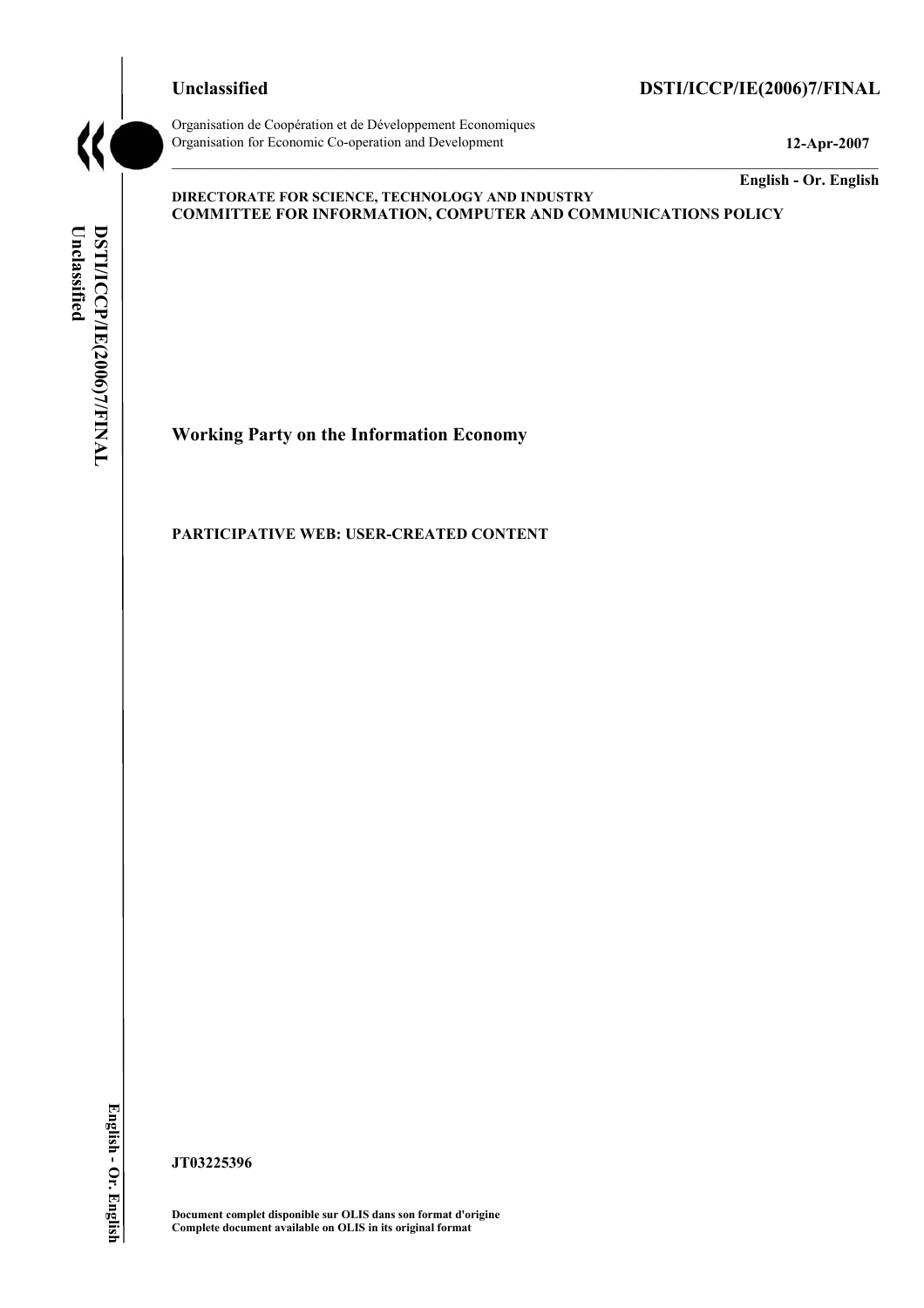# **FOREWORD**

This report was presented to the Working Party on the Information Economy (WPIE) in December 2006 and declassified by the Committee for Information, Computer and Communications Policy in March 2007.

The report was prepared by Sacha Wunsch-Vincent and Graham Vickery of the OECD's Directorate for Science, Technology and Industry as part of the WPIE work on Digital Content (www.oecd.org/sti/digitalcontent). It is published on the responsibility of the Secretary-General of the OECD.

**© OECD/OCDE 2007**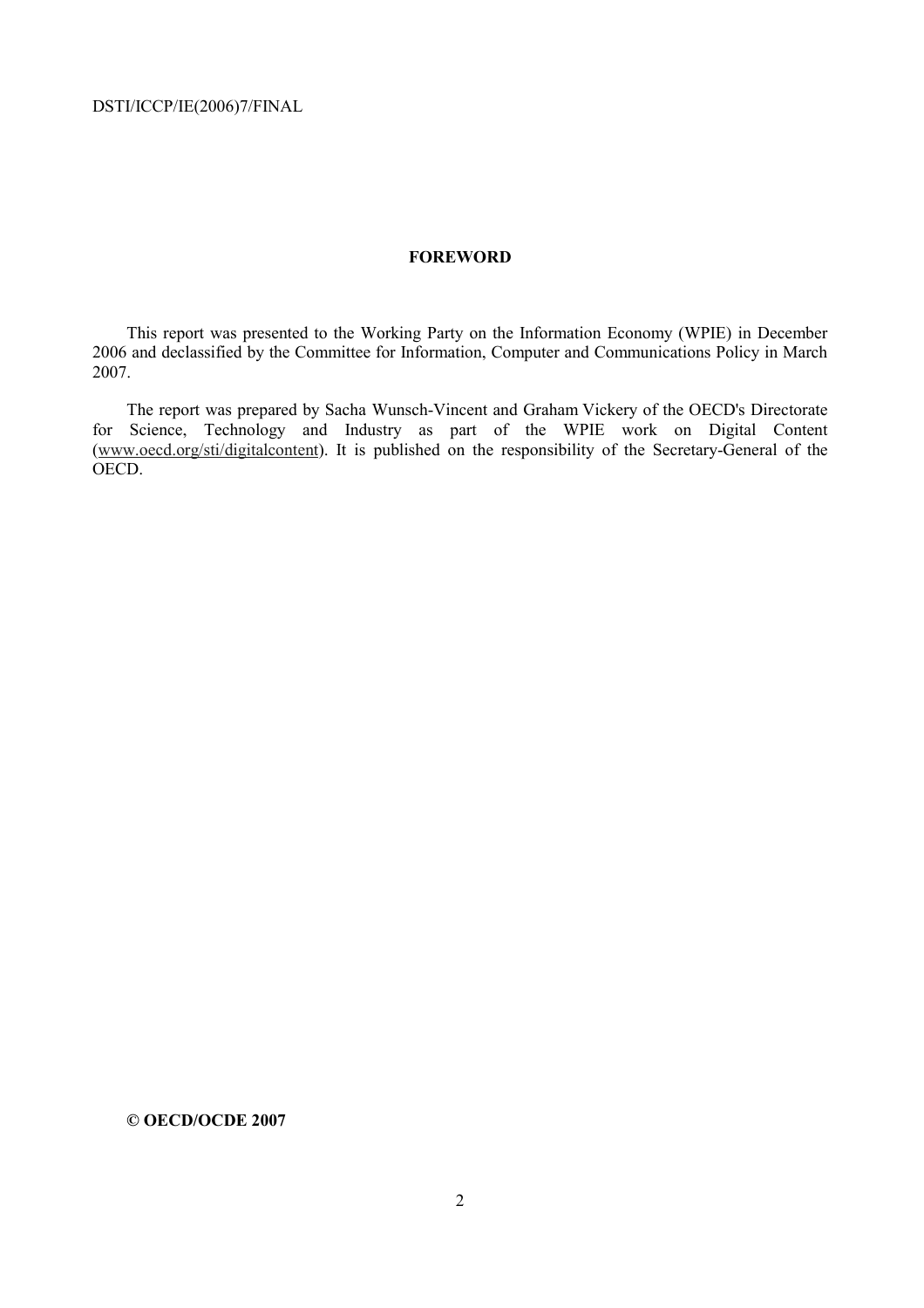# **TABLE OF CONTENTS**

| DEFINING AND MEASURING THE PARTICIPATIVE WEB AND USER-CREATED CONTENT 8                         |  |
|-------------------------------------------------------------------------------------------------|--|
|                                                                                                 |  |
|                                                                                                 |  |
|                                                                                                 |  |
|                                                                                                 |  |
|                                                                                                 |  |
|                                                                                                 |  |
|                                                                                                 |  |
| OPPORTUNITIES AND CHALLENGES FOR USERS, BUSINESS AND POLICY  40                                 |  |
| Enhancing R&D, innovation and technology in content, networks, software and new technologies 40 |  |
|                                                                                                 |  |
|                                                                                                 |  |
|                                                                                                 |  |

# **Boxes**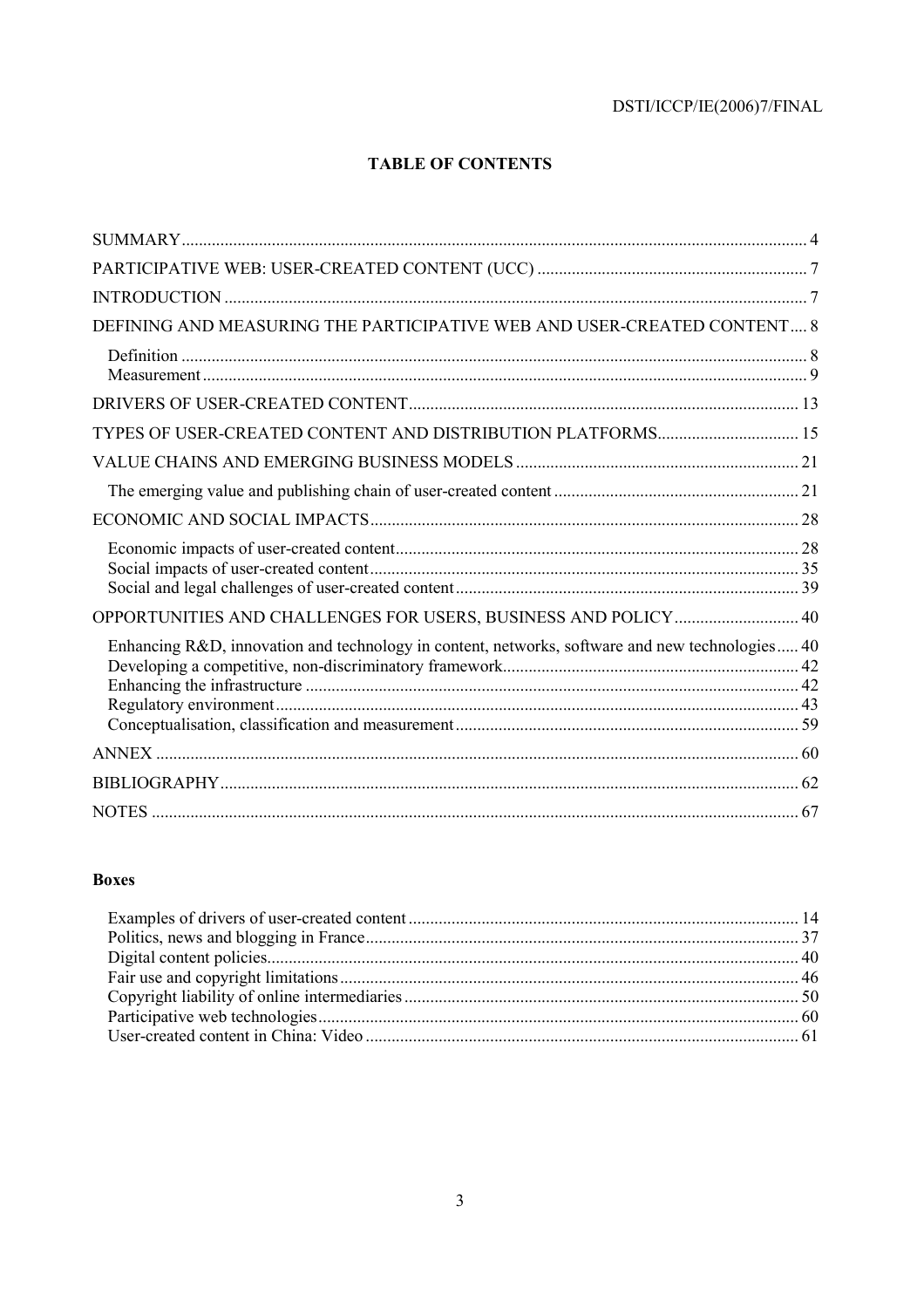# **SUMMARY**

The concept of the "participative web" is based on an Internet increasingly influenced by intelligent web services that empower the user to contribute to developing, rating, collaborating on and distributing Internet content and customising Internet applications. As the Internet is more embedded in people's lives "users" draw on new Internet applications to express themselves through "user-created content" (UCC).

This study describes the rapid growth of UCC, its increasing role in worldwide communication and draws out implications for policy. Questions addressed include: What is user-created content? What are its key drivers, its scope and different forms? What are new value chains and business models? What are the extent and form of social, cultural and economic opportunities and impacts? What are associated challenges? Is there a government role and what form could it take?

#### **Definition, measurement and drivers of user-created content**

There is no widely accepted definition of UCC, and measuring its social, cultural and economic impacts are in the early stages. In this study UCC is defined as: *i)* content made publicly available over the Internet, *ii*) which reflects a "certain amount of creative effort", and *iii*) which is "created outside of professional routines and practicesî. Based on this definition a taxonomy of UCC types and hosting platforms is presented. While the measurement of UCC is in its infancy, available data show that broadband users produce and share content at a high rate, and this is particularly high for younger age groups (*e.g.* 50% of Korean Internet users report having a homepage and/or a blog). Given strong network effects a small number of platforms draw large amounts of traffic, and online video sites and social networking sites are developing to be the most popular websites worldwide.

The study also identifies: technological drivers (*e.g.* more wide-spread broadband uptake, new web technologies), social drivers (*e.g.* demographic factors, attitudes towards privacy), economic drivers (*e.g.* increased commercial involvement of Internet and media firms in hosting UCC) and legal drivers (*e.g.* the rise of more flexible licensing schemes).

# **Emerging value chains and business models**

Most user-created content activity is undertaken without the expectation of remuneration or profit. Motivating factors include connecting with peers, achieving a certain level of fame, notoriety or prestige, and self-expression. Defining an economic value chain for UCC as in the other OECD digital content studies is thus more difficult.

From a creator's point of view, the traditional media publishing value chain depends on various entities selecting, developing and distributing a creator's work often at great expense. Technical and content quality is guaranteed through the choice of the traditional media "gatekeepers". Relative to the potential supply, only a few works are eventually distributed, for example, via television or other media.

In the UCC value chain, content is directly created and posted for or on UCC platforms using devices (*e.g.* digital cameras), software (video editing tools), UCC platforms and an Internet access provider. There are many active creators and a large supply of content that can engage viewers, although of potentially lower or more diverse quality. Users are also inspired by, and build on, existing works as in the traditional media chain. Users select what does and does not work, for example, through recommending and rating, possibly leading to recognition of creators who would not be selected by traditional media publishers.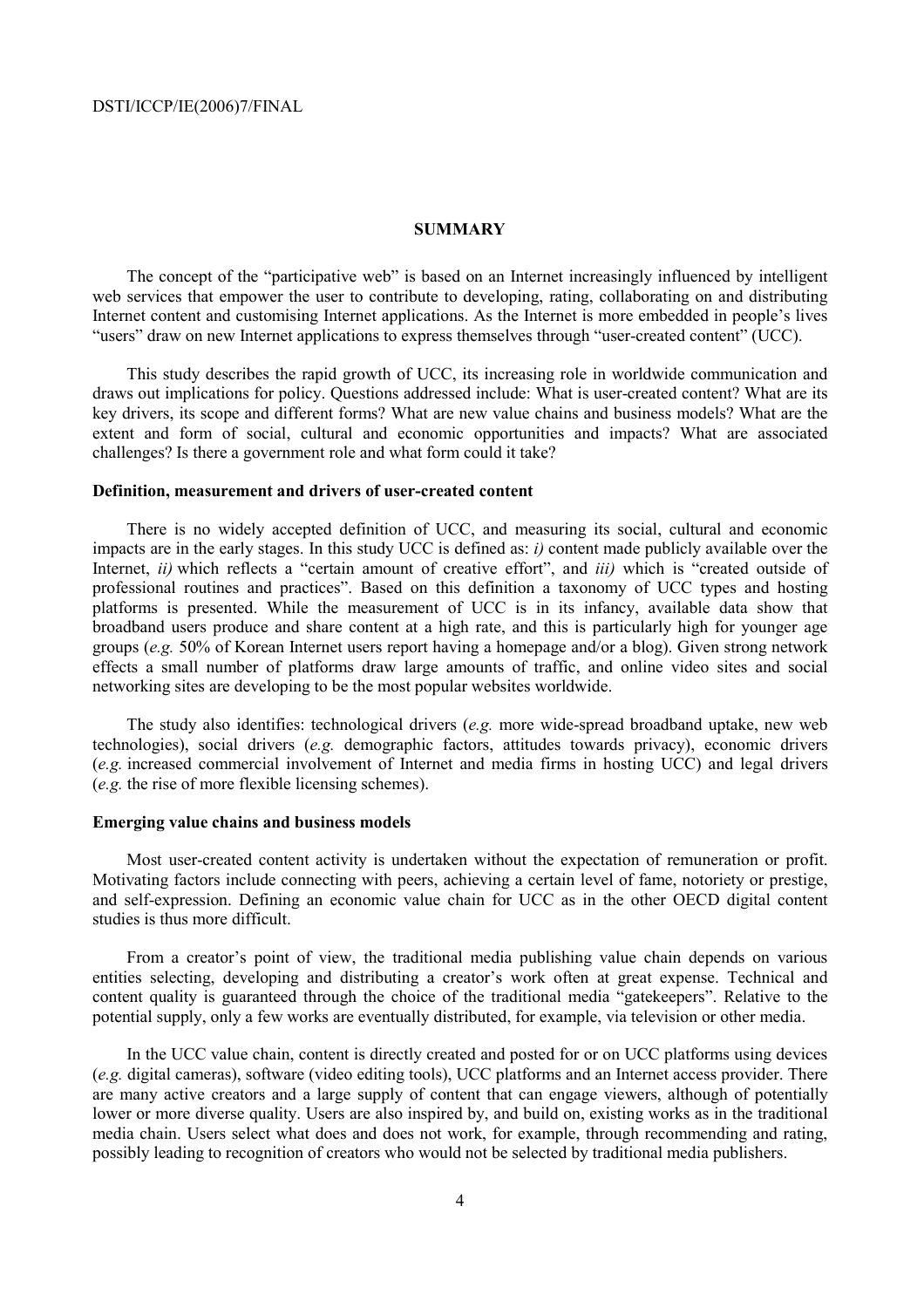Most UCC sites have been start-ups or non-commercial ventures of enthusiasts, but commercial firms are now playing an increasing role in supporting, hosting, searching, aggregating, filtering and diffusing UCC. Most models are still in flux and revenue generation for content creators or commercial firms (*e.g.* media companies) are only now beginning. Different UCC types (*e.g.*, blogs, video content) have different although similar approaches to monetising UCC. There are five basic models: *i)* voluntary contributions, *ii)* charging viewers for services - pay-per-item or subscription models, including bundling with existing subscriptions, *iii*) advertising-based models, *iv*) licensing of content and technology to third parties, and  $\nu$ ) selling goods and services to the community ("monetising the audience via online sales"). These models can also remunerate creators, either by sharing revenues or by direct payments from other users.

#### **Economic impacts of user-created content**

User-created content is already an important economic phenomenon despite its originally noncommercial context. The spread of UCC and the amount of attention devoted to it by users appears to be a significant disruptive force for how content is created and consumed and for traditional content suppliers. This disruption creates opportunities and challenges for established market participants and their strategies.

The more immediate economic impacts in terms of growth, entry of new firms and employment are currently with ICT goods and services providers and newly forming UCC platforms. New digital content innovations seem to be more based on decentralised creativity, organisational innovation and new valueadded models, which favour new entrants, and less on traditional scale advantages and large start-up investments. Search engines, portals and aggregators are also experimenting with business models that are often based on online advertisement and marketing. On social networking sites and in virtual worlds, for example, brands increasingly create special sub-sites and new forms of advertising are emerging.

The shift to Internet-based media is only beginning to affect content publishers and broadcasters. At the outset, UCC may have been seen as competition as: *i)* users may create and watch UCC at the expense of traditional media, reducing advertising revenues, *ii)* users become more selective in their media consumption (especially younger age groups), *iii)* some UCC platforms host unauthorised content from media publishers. However, some traditional media organisations have shifted from creating on-line content to creating the facilities and frameworks for UCC creators to publish. They have also been making their websites and services more interactive through user comment and ratings and content diffusion. TV companies are also licensing content and extending on-air programs and brands to UCC platforms.

There are also potentially growing impacts of UCC on independent or syndicated content producers. Professional photographers, graphic designers, free-lance journalists and similar professional categories providing pictures, news videos, articles or other content have started to face competition from freely provided amateur-created content.

#### **Social impacts of user-created content**

The creation of content by users is often perceived as having major social implications. The Internet as a new creative outlet has altered the economics of information production and led to the democratisation of media production and changes in the nature of communication and social relationships (sometimes referred to as the "rise - or return - of the amateurs"). Changes in the way users produce, distribute, access and re-use information, knowledge and entertainment potentially gives rise to increased user autonomy, increased participation and increased diversity. These may result in lower entry barriers, distribution costs and user costs and greater diversity of works as digital shelf space is almost limitless.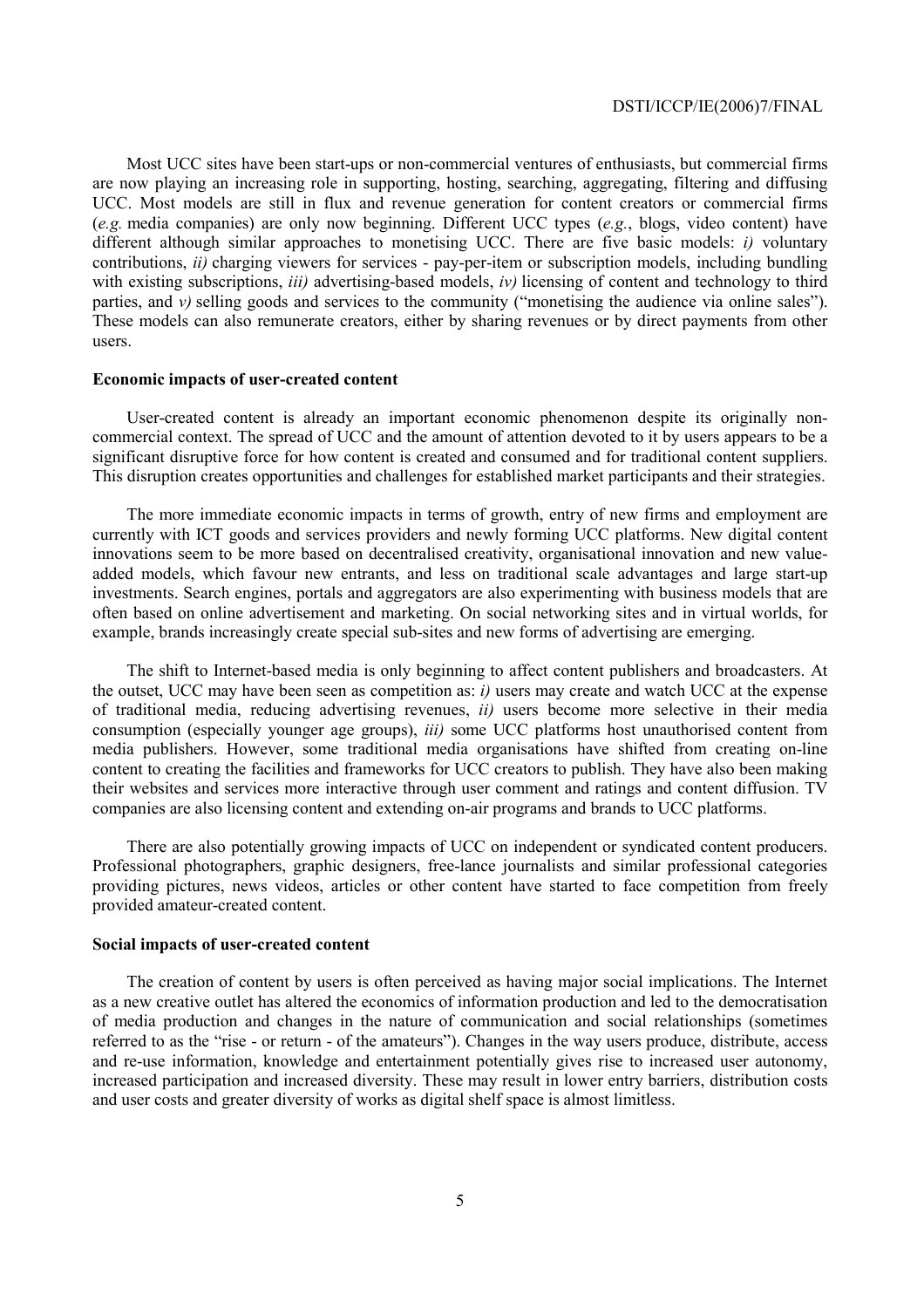UCC can provide citizens, consumers and students with information and knowledge. Educational UCC content tends to be collaborative and encourage sharing and joint production of information, ideas, opinions and knowledge, for example building on participative web technologies to improve the quality and extend the reach of education. Discussion fora and product reviews can lead to more informed user and consumer decisions (*e.g.* fora on health-related questions, book reviews).

The cultural impacts of this social phenomenon are also far-reaching. "Long tail" economics allows a substantial increase in availability and a more diverse array of cultural content to find niche audiences. UCC can also be seen as an open platform enriching political and societal debates, diversity of opinion, free flow of information and freedom of expression. Transparency and some "watchdog" functions may be enhanced by decentralised approaches to content creation. Citizen journalism, for instance, allows users to correct, influence or create news, potentially on similar terms as newspapers or other large entities. Furthermore, blogs, social networking sites and virtual worlds can be platforms for engaging electors, exchanging political views, provoking debate and sharing information on societal and political questions.

Challenges related to inclusion, cultural fragmentation, content quality and security and privacy have been raised. A greater divide between digitally literate users and others may occur and cultural fragmentation may take place with greater individualisation of the cultural environment. Other challenges relate to information accuracy and quality (including inappropriate or illegal content) where everybody can contribute without detailed checks and balances. Other issues relate to privacy, safety on the Internet and possibly adverse impacts of intensive Internet use.

#### **Opportunities and challenges for users, business and policy**

The rapid rise of UCC is raising new questions for users, business and policy. Policy issues are grouped under six headings: *i)* enhancing R&D, innovation and technology, *ii)* developing a competitive, non-discriminatory framework environment, *iii)* enhancing the infrastructure, *iv)* shaping business and regulatory environments, *v)* governments as producers and users of content, and *vi)* better measurement.

Apart from standard issues such as ensuring wide-spread broadband access and innovation, new questions emerge around whether and how governments should support UCC. The maintenance of procompetitive markets is particularly important with increased commercial activity and strong network effects and potential for lock-in. UCC is also putting existing regulatory arrangements and the separation between broadcasting and telecommunications regulations to a test. With the emergence of increasingly advertising-based business models and unsolicited e-mail and marketing messages, rules on advertising will play a particular role in the UCC environment (*e.g.* product placements, advertising to children).

In the regulatory environment important questions relate to intellectual property rights and UCC: how to define "fair use" and other copyright exceptions, what are the effects of copyright on new sources of creativity, and how does IPR shape the coexistence of market and non-market creation and distribution of content. In addition, there are questions concerning the copyright liability of UCC platforms hosting potentially unauthorised content and the impacts of digital rights management.

Other issues include: *i)* how to preserve freedom of expression made possible by UCC, *ii)* information and content quality/accuracy and tools to resolve these, *iii)* adult, inappropriate, and illegal content and self-regulatory (*e.g.* community standards) or technical solutions (*e.g.* filtering software), *iv)* safety on the "anonymous" Internet, *v*) dealing with new issues surrounding privacy and identity theft, *vi*) monitoring the impacts of intensive Internet use, *vii)* network security and spam, and *viii)* regulatory questions in dealing with virtual worlds (taxation, competition etc.). Finally, new statistics and indicators are urgently needed to inform policy.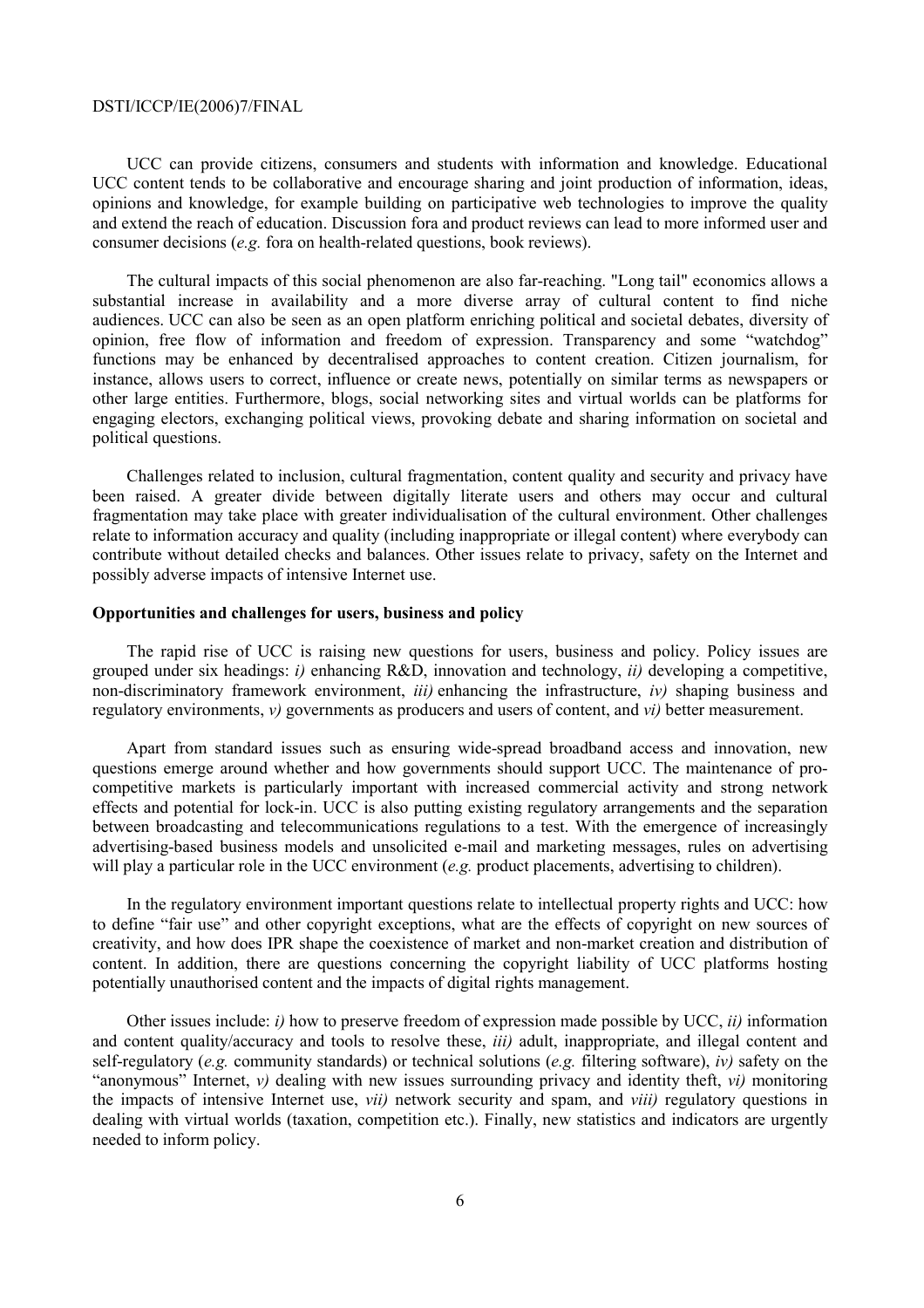# **PARTICIPATIVE WEB: USER-CREATED CONTENT (UCC)**

# **INTRODUCTION**

Wide creative participation in developing digital content, driven by rapidly diffusing broadband access and new software tools, is a new feature of society and the economy. Initial work on the participative web was developed for the *Information Technology Outlook 2006*, <sup>1</sup> and sudden awareness of the growth and potential impacts of user-created content was one of the main outcomes of the international conference on *The Future Digital Economy: Digital Content Creation, Distribution and Access* organised by the OECD and the government of Italy in January  $2006$ <sup>2</sup>

As the Digital Content Conference progressed, participants increasingly observed that the Internet is embedded in people's lives and that with the rise of a more "participative web" an inflection point for its impact on governance and civic life has been reached (OECD, 2006a, b). New user habits where "users" draw on new Internet-based applications to express themselves through "user-created content" and take a more active and collaborative role in content "creation and consumption" were central topics. More active users, consumers and user-centred innovation were seen to have increasing economic impacts. These new forms of user creation and distribution are spurring new business models, presenting challenges for access to content, and are starting to bypass, intersect with, and create new opportunities for established media and other industries.

As an extension of existing OECD work, this study explores the rise, development and actual and potential impacts of user-created content (UCC) in greater detail, and draws out implications for policy.<sup>3</sup> Questions addressed include: What is user-created content? What are its key drivers, its scope and the different forms it takes? What are new value chains and business models? What are the extent and form of its social, cultural and economic impacts? What are associated challenges? Is there a government role and, if there is, what form could it take?

The analysis is structured in six main parts. The first part defines UCC. The second and third parts identify the key drivers of UCC and provide a broad overview of various UCC types and related distribution platforms. The fourth part analyses associated "value" chains and new business models while the fifth part examines social and economic impacts of UCC. The final part analyses opportunities and challenges for users, businesses and government.

Certain questions are raised by this paper which are answered only in part, mainly because developments are very recent and general trends, developments and policy are not clear as yet.

While the development of open source software is often included in discussion of the participative web, this topic is excluded from the scope of this study. In terms of impact, such large-scale collaborative efforts may merit further attention.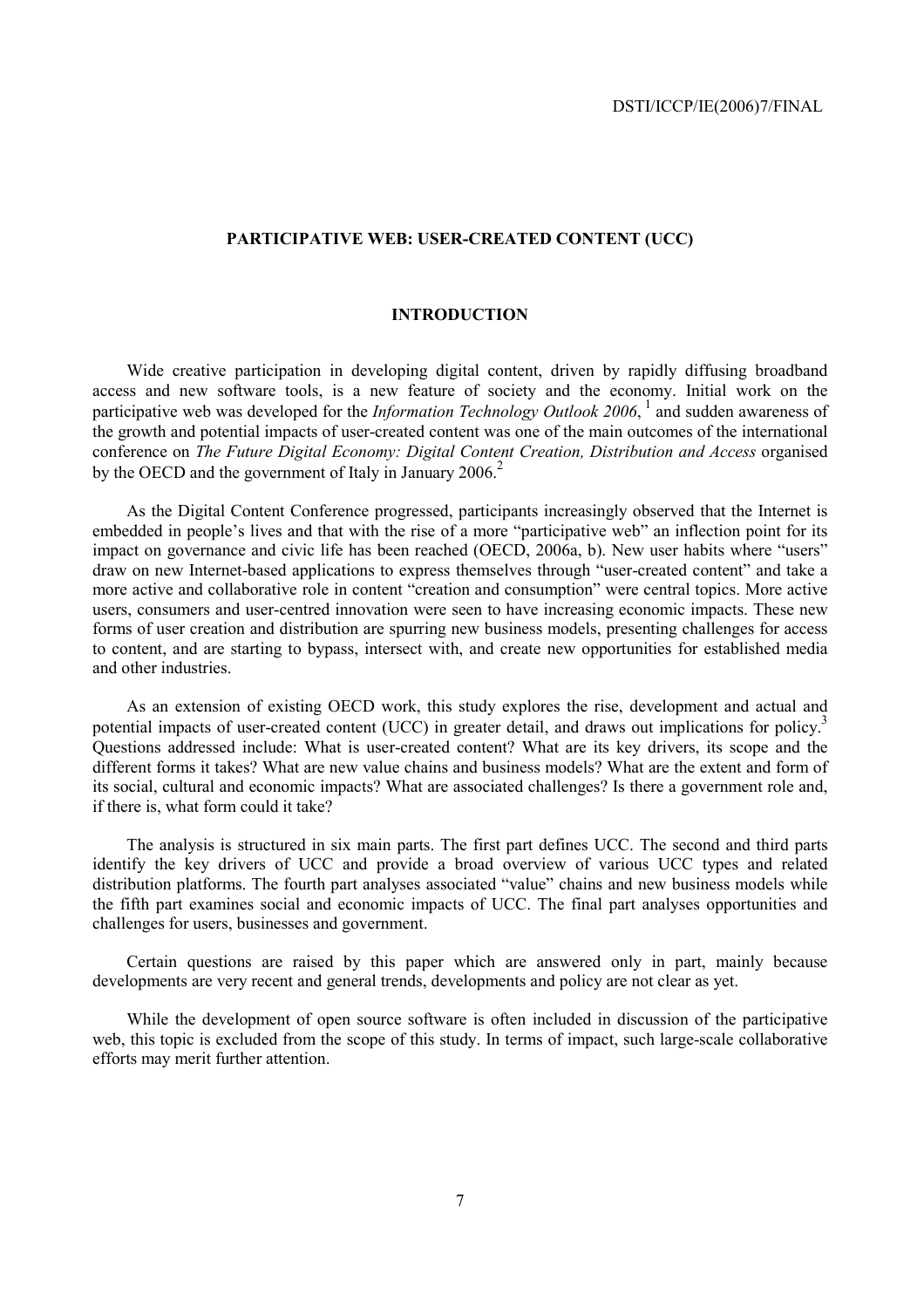# **DEFINING AND MEASURING THE PARTICIPATIVE WEB AND USER-CREATED CONTENT**

# **Definition**

The use of the Internet is characterised by increased participation and interaction of Internet users who use it to communicate and express themselves. The most prominent concept to describe this evolution which uses the Internet's inherent capabilities more extensively is called "participative web". It represents an Internet increasingly influenced by intelligent web services based on new technologies empowering the user to be an increasing contributor to developing, rating, collaborating and distributing Internet content and developing and customising Internet applications (O'Reilly, 2002, 2005; MIC, 2006; OECD, 2006b). These new web tools are said to enable commercial and non-commercial service providers to better harness the "collective intelligence" of Internet users, using information and knowledge embedded in the Web in the form of data, metadata, user participation and creating links between these. One characteristic of the participative web is also the communication between users and between different separate software applications via open web standards and web interfaces.

The rise of user-created content (UCC) (French: "contenu auto-créé") or the so-called "rise of the amateur creators" is one of the main features of the so-called participative web. $4$  This comprises various forms of media and creative works (written, audio, visual, and combined) created by Internet and technology users. Despite frequent references to this topic by media and experts, no commonly agreed definition of user-created content exists.<sup>5</sup> Also referred to as "user-generated" content, sources such as Wikipedia refer to it as "on-line content that is produced by users [i.e. non-media professionals (i.e. "ordinary people")*]* as opposed to traditional media producers such as broadcasters and production *companies.* […]<sup>n</sup>.<sup>6</sup> A central aspect is also that users recommend and rate content.

To have a more solid understanding of UCC, it is useful to agree on the characteristics of user-created content (*i.e.* an indication of what is UCC and what is not). Three central characteristics are proposed. UCC, however, is hard to define and based on criteria which are likely to evolve in time. As such these characteristics lay the ground only for identifying a possible spectrum of UCC.

- **Publication requirement**: While theoretically UCC could be made by a user and never actually be published online or elsewhere, we focus here on the work that is *published* in some context, be it on a publicly accessible website or on a page on a social networking site only accessible to a select group of people (*i.e.* fellow university students). This is a useful way to exclude email, bilateral instant messages and the like.
- **Creative effort**: This implies that a *certain amount of creative effort was put into creating the work or adapting existing works to construct a new one*; *i.e.* users must add their own value to the work. The creative effort behind UCC often also has a collaborative element to it, as is the case with websites which users can edit collaboratively. For example, merely copying a portion of a television show and posting it to an online video website (an activity frequently seen on the UCC sites) would not be considered UCC. If a user uploads his/her photographs, however, expresses his/her thoughts in a blog, or creates a new music video this could be considered UCC. Yet the minimum amount of creative effort is hard to define and depends on the context.
- **Creation outside of professional routines and practises**: User-created content is generally created *outside of professional routines and practices.* It often does not have an institutional or a commercial market context. In the extreme, UCC may be produced by non-professionals without the expectation of profit or remuneration. Motivating factors include: connecting with peers, achieving a certain level of fame, notoriety, or prestige, and the desire to express oneself.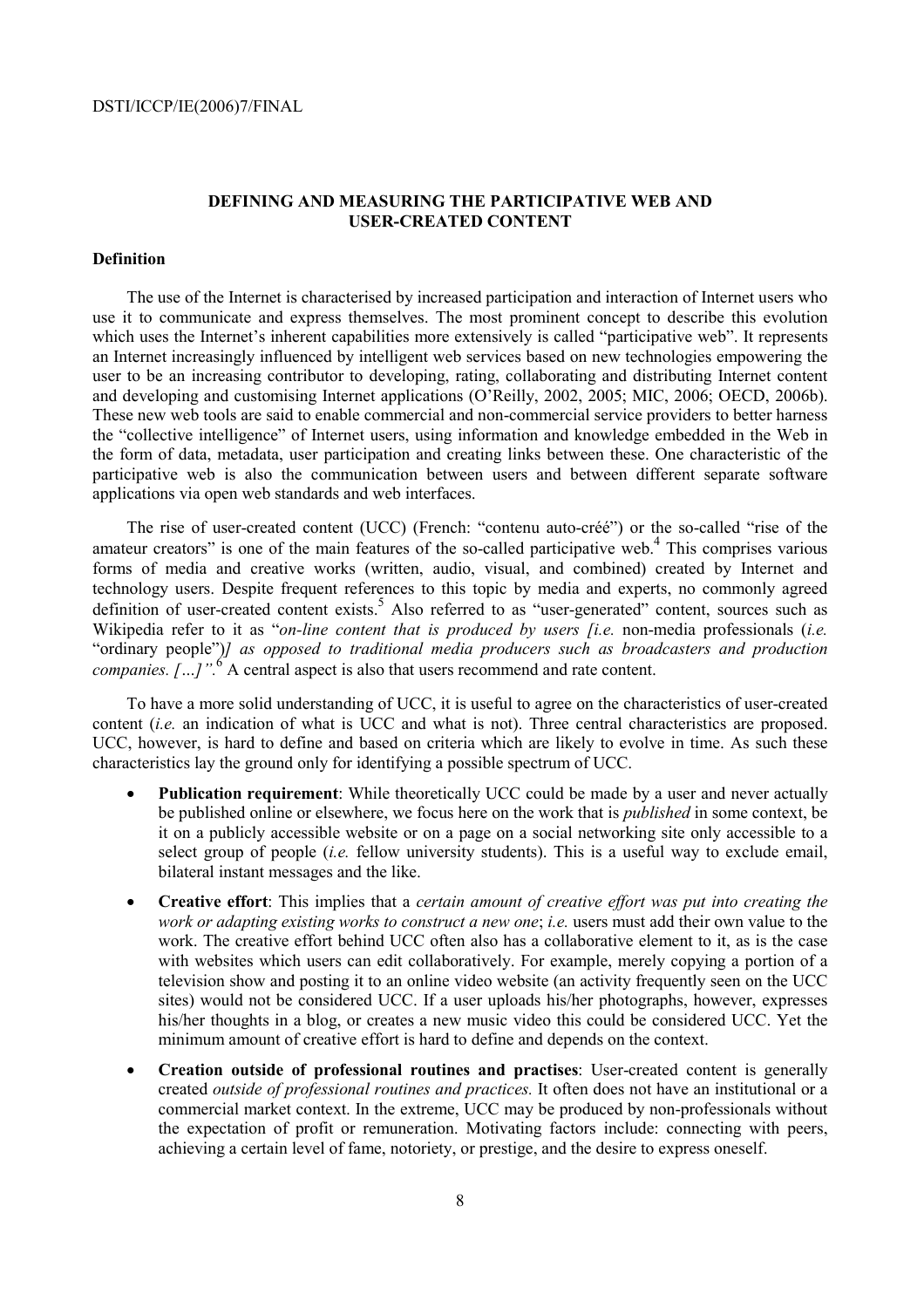Although conceptually useful, the last characteristic is getting harder to maintain. While in the beginning UCC was a grassroots movement, there is now a trend towards the monetisation of UCC from the user-side (see section on economic impacts). Increasingly established media and Internet players are acquiring UCC platforms to derive revenues. At times users are being remunerated for their content and some users develop to be professionals after an initial phase of non-commercial activity. It is also important to remember that some works are created by professionals but in their spare time (*e.g.* professional video editors creating a film at home). The mere term UCC may thus be inadequate as content creators are much more than just "users". Still, the creation of content outside of a professional routine and organisation is a useful concept to separate it from content produced by commercial entities.

#### **Measurement**

Measuring UCC is not straightforward. Several factors complicate such measurement: the decentralised nature of UCC production, the fact that the same UCC content is sometimes accessible on a variety of sites (problem of double-counting), the fact that not all registered users of UCC platforms are actually active users (inactive accounts), the problem of users setting up multiple accounts at the same site (problem counting unique users) and the sometimes difficult distinction between user-created and other content (such as the uploading of clips from copyrighted television shows). The first two factors may lead UCC platforms to overstate the figures about their active unique users.

Currently also little official data from National Statistical Offices (NSO) are obtainable concerning the number of users creating content, the amount of such content that exists, the number of users accessing such content and the patterns that are emerging from such creation. NSOs have only started to include such questions in surveys (*e.g.* the European Union, Japan, Korea, Canada). It may take some time before official national data is available for all OECD countries in an internationally comparable way.

Existing data however show that broadband Internet users produce and share content at a high rate and do not merely consume it. All data sources point to large intergenerational differences in web media usage and to considerable gender differences.

Data available from national statistical surveys and the OECD show that the typical online behaviour of Internet users consists of the following activities: mainly search, consulting general interest and portals, using Internet tools and Web services such as email, e-commerce, using sites from software manufacturers, consulting classifieds and participating in auctions, using broadcast media, and financial services (OECD, 2004a; OECD, 2005a).

When data is available on content creation, however, this is shown to be a very popular activity among young age groups. As shown for the European Union in Figure 1, posting messages to chat rooms, newsgroups or forums, using peer-to-peer file sharing sites and creating a webpage – the closest yet sometimes imperfect statistical proxies on offer for UCC - are already very popular among Internet users.<sup>7</sup> In countries such as Finland, Norway, Iceland, Portugal, Luxembourg, Hungary and Poland, in 2005 around one third of all Internet users aged 16-74 were engaged in these activities. One-fifth of all Internet users in some OECD countries report having created a webpage. Younger age groups are more active Internet content creators. In countries such as Hungary, Denmark, Iceland, Finland, Norway, Germany, Poland and Luxembourg (in increasing order), in 2005 between 60 and 70% of Internet users aged 16-24 have posted messages to chat rooms, newsgroups or forums. One-fourth but sometimes half of all Internet users in some OECD countries in that age group have created a webpage. In France, about 37% of teenagers have created a blog.<sup>8</sup> In 2005, 13% of Europeans were "regularly contributing to blogs" and another 12% were "downloading podcasts at least once a month" (European Commission, 2006).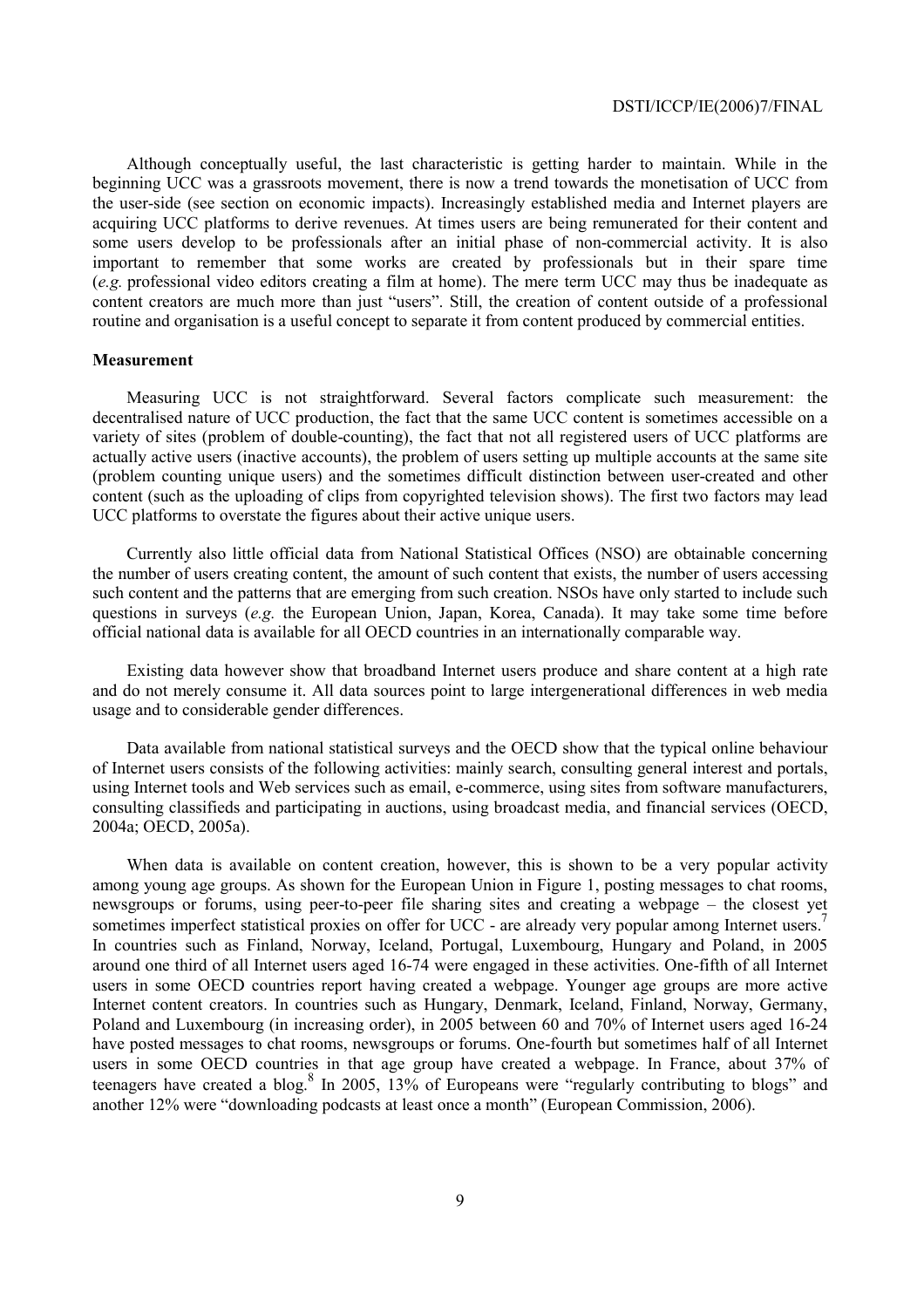

**Figure 1. User-created content in the EU as a % of the number of Internet users, 2005** 

*Age Group: 16-74 years* 



*Source*: OECD based on Eurostat.

According to Table 1, 35% of all US broadband users have posted content to the Internet. For broadband users under the age of 30, 51% have placed content on the Internet, 25% have their own blogs, and 41% have posted content online they created themselves. 57% of teenagers in the US have created content on the Internet as of late 2004 (Lenhart, 2005). More than half (55%) of all of online American youths ages 12-17 use online social networking sites (Lenhart and Madden, 2007). In general, girls seem over proportionally active users of social networking sites for communication, chat and other forms of socialising and exchange, but less so when it comes to just viewing content, for example, on online video platforms.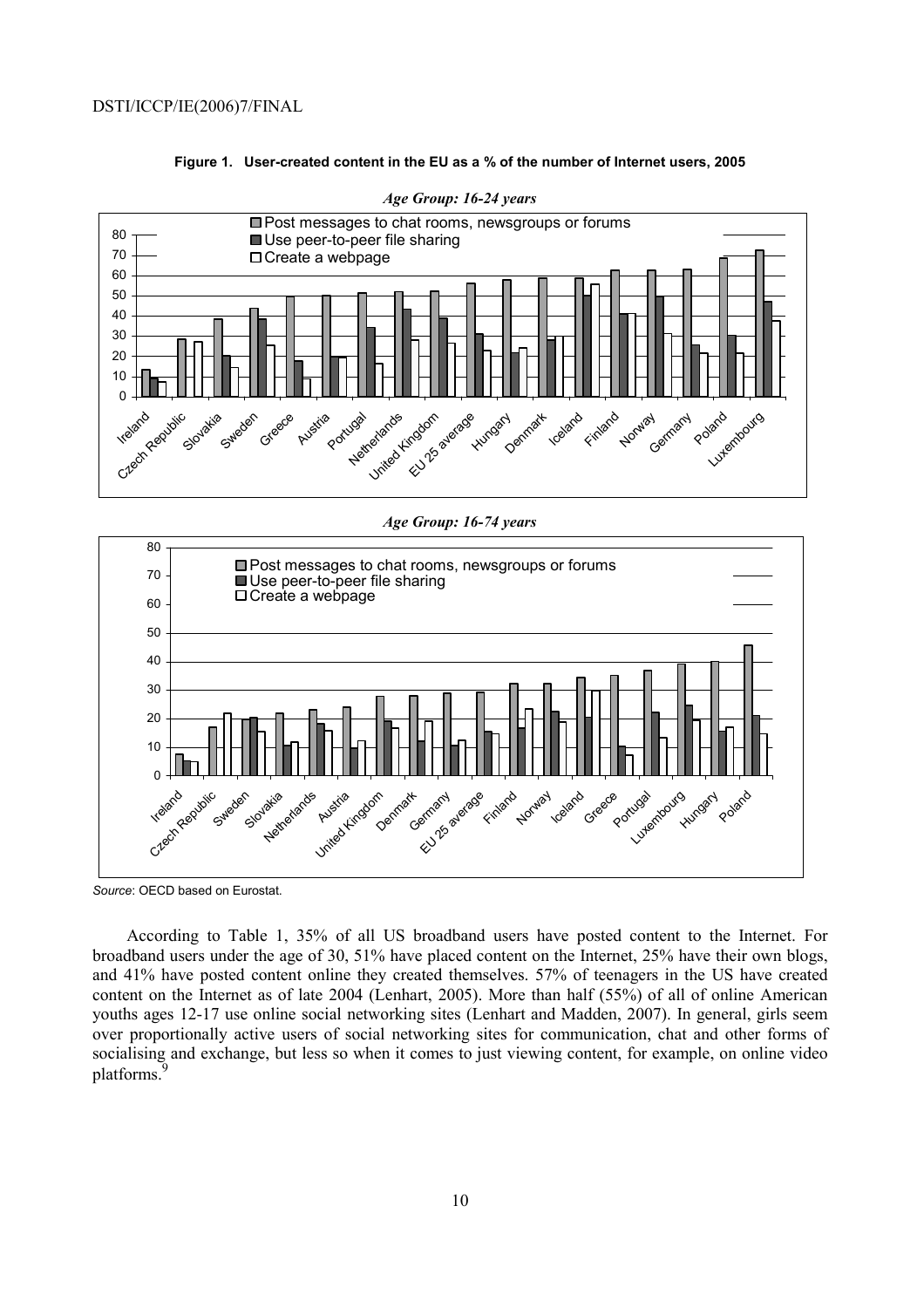|                                                                                                             | All Internet<br>users<br>(in %) | Broadband at<br>home<br>(in %) | Americans with<br>home Internet<br>access who do<br>activity<br>(in millions) | Americans with Internet<br>access only at places<br>other than home or work<br>(in millions) |
|-------------------------------------------------------------------------------------------------------------|---------------------------------|--------------------------------|-------------------------------------------------------------------------------|----------------------------------------------------------------------------------------------|
| Create or work on your own online journal or<br>blog                                                        | 8                               | 11                             | 9                                                                             | 2                                                                                            |
| Create or work on your own webpage                                                                          | 14                              | 17                             | 18                                                                            | 2                                                                                            |
| Create or work on web pages or blogs for<br>other including friends, groups you belong<br>to. or work       | 13                              | 16                             | 16                                                                            | $\overline{2}$                                                                               |
| Share something online that you created<br>yourself, such as your own artwork, photos,<br>stories or videos | 26                              | 32                             | 32                                                                            | 4                                                                                            |
| Percentage who have done at least one of<br>the above "content" activities                                  | 35                              | 42                             | 43                                                                            | 5                                                                                            |

#### **Table 1. User-created content in the United States, 2006**

*Source*: OECD based on PEW Internet & American Life Project December 2005 survey. *Note*: Margin of error for Internet users is +/- 2%. See also the presentation of John B. Horrigan (Pew Internet & American Life Project) to the OECD.10

Official data from Asian countries confirm this trend. Data for Japan show that blogs and social networking sites (SNS) are contributing to the substantial increase in the amount of information provided on the Internet (MIC, 2006). At of the end of March 2006, 8.7 million Japanese were registered as bloggers, and 7.2 million were registered as SNS members (see Figure 2). About one quarter of Japanese Internet users over the age of 12 have experience in finding friends/acquaintances through the Internet and close to one fifth have had exchanges with people they had not previously known. The age group which is in its 20s has the most experience in finding friends and acquaintances online. Also, women have more experience than men in this regard. Of those with experience in online exchanges with new people 49.5% have met their new online acquaintances subsequently offline.<sup>11</sup>

In Korea, the most recent Internet use survey shows about 50% of Korean Internet users use the Internet for managing homepages and/or blogs. In China, around 43.2 % of all Internet users use electronic bulletin boards, online communities and fora, instant messengers and 24% use a blog (CNNIC, 2006).





*Source*: U-Japan presentation at www.apectel34.org.nz/uploads/061016%20Kondo.pdf.

With the rise of Internet measurement services which track Internet audience and traffic, new measurement tools are emerging. Given the ability of private data providers to track millions of users and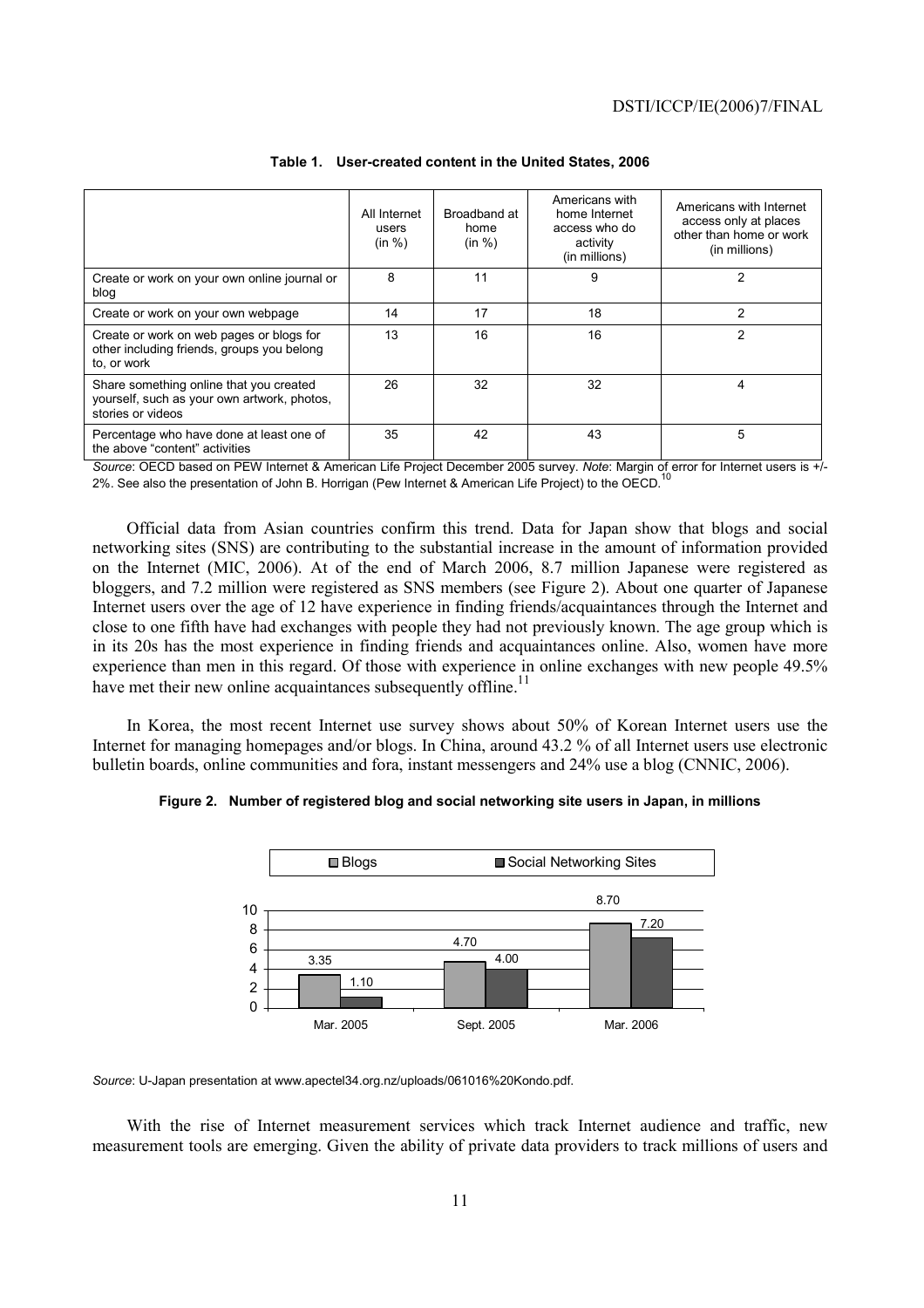their Internet activity anonymously (large, sample size with real-time flow of information and no need to gather data via surveys), the information available and the data quality from these sources is enabling the knowledge about Internet usage to expand. For instance, Hitwise, comScore or Nielsen NetRating, firms which measure Internet traffic, also demonstrate the increasing attraction of sites hosting UCC.<sup>12</sup> For instance, the five UCC sites that ranked in the top 50 in the UK (measured by total visitors that month) - Wikipedia, MySpace, Piczo, YouTube and Bebo  $-$  generated an average of 4.2 usage days and 79.9 minutes per visitor, according to comScore. By comparison, sites in the top 50 that were not based on UCC saw far less usage.

These UCC sites have also experienced significant traffic growth over the past year. According to Internet traffic data of Alexa, YouTube continues to grow and the online video site is now ranked the number four web site in the world - behind only Yahoo, MSN and Google itself.<sup>13</sup> A study by Nielsen NetRating shows that in the UK UCC platforms for photo sharing, video sharing and blogging are among the fastest growing Web sites. In the US, UCC sites comprised five out of the top 10 fastest growing Web sites in July 2006. Among the top 10 web sites overall, MySpace was the No. 1 fastest growing, increasing to 46 million unique visitors in July 2006 (see Table 2). In countries such as Korea, UCC has contributed to reinvigorating the growth of certain web sites. Given the strong network effects which are a characteristic of UCC sites, a small number of platforms draw large amounts of traffic (*i.e.* a high concentration of users on only few platforms is likely).

Internet measurement services created to measure the size of particular content types (such as Technorati for blogs) and data from the sites hosting UCC also point to this fast growth. Popular video sharing sites, for instance, serve more than one million videos every day and more than 50 thousand videos are uploaded every day. Anecdotal evidence is often brought forward to show that certain videos are shared widely, some being viewed by more than one million persons in a relatively short time (often referred to as a "viral" spread of content). Often the content being watched is created by friends, families, etc. Surveys claim that 62% of online content viewed by 21-year-olds is generated by someone they know.

| <b>Firm</b>            | Type of Internet service           | Number of unique<br>visitors (in millions) | % growth of unique users from<br>July 2005 to July 2006 |
|------------------------|------------------------------------|--------------------------------------------|---------------------------------------------------------|
| <b>HSBC</b>            | <b>Bank</b>                        | 6.4                                        | 394                                                     |
| <b>Sonic Solutions</b> | Provider of digital media software | 3.7                                        | 241                                                     |
| Associated<br>Press    | Press agency                       | 9.7                                        | 234                                                     |
| <b>ImageShack</b>      | Image hosting site                 | 7.7                                        | 233                                                     |
| Heavy.com              | Video sharing site                 | 3                                          | 213                                                     |
| Flickr                 | Photo sharing site                 | 6.3                                        | 201                                                     |
| <b>ARTIST Direct</b>   | Online music platform including    | 3.2                                        | 185                                                     |
|                        | for emerging artists               |                                            |                                                         |
| Partypoker.            | Online gambling site               | 6                                          | 184                                                     |
| com                    |                                    |                                            |                                                         |
| <b>MySpace</b>         | Social network site                | 46                                         | 183                                                     |
| Wikipedia              | Online community project           | 29.2                                       | 181                                                     |

**Table 2. Fastest growing Web sites overall among US at-home and at-work Internet Users, July 2006** 

*Source*: Nielsen//NetRatings, July 2006, www.nielsen-netratings.com/pr/PR\_060810.PDF. Shading indicates sites relevant to UCC. The term unique visitor refers to a person who visits a Web site more than once within a specified period of time.

Finally, figures show that there are probably 200 million pieces of content on the Internet that are under various Creative Commons licences (as counted by the number of "link-backs" to these licences on the Internet as tracked by Google).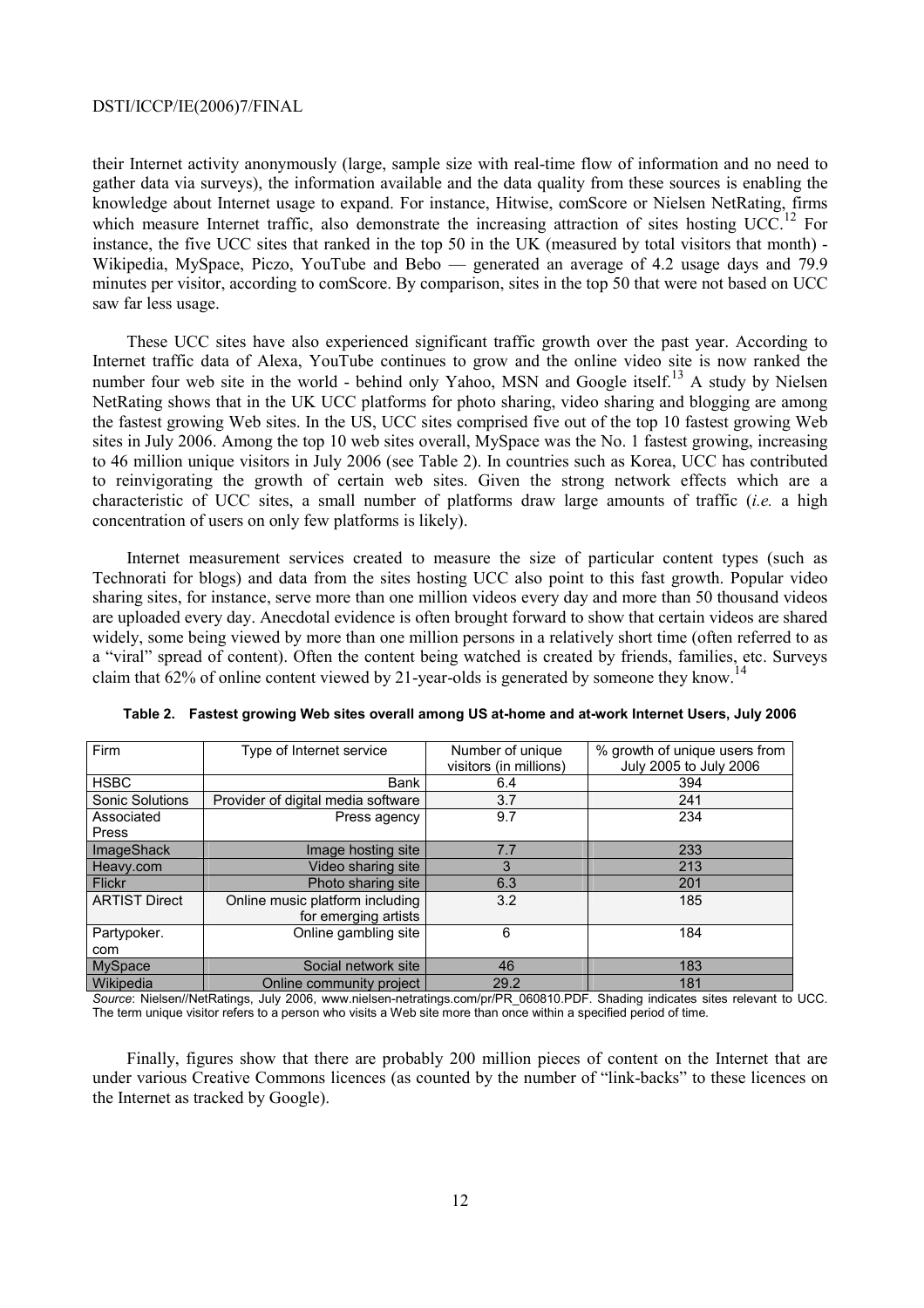# **DRIVERS OF USER-CREATED CONTENT**

The main technological, economic, and social drivers of UCC are outlined in Box 1.

**Technological drivers**: Starting from the mid-to-late 1990s, with the first availability of household broadband, penetration grew steadily within the OECD countries and worldwide. The global transition to broadband drastically altered the environment in which users could create, post, and download content. Before the limitations of dialup connections meant that the vast amount of user content creation was restricted to text and simple, low quality graphics. With high speed connections, users can quickly upload larger media files. As fibre to the home is becoming increasingly important for broadband access<sup>15</sup>, as wireless broadband is becoming more popular and as newer-generation ubiquitous networks spread, this trend is likely to amplify.

Furthermore, during this time frame, processing speeds, and hard drive and flash memory capacities greatly increased while costs for the latter and consumer electronics needed to record UCC decreased (such as higher quality digital cameras, digital video recorders and mobile phones). New mobile phone platforms with High-Speed Uplink Packet Access (HSUPA) allowing for higher uplink data transmission speeds are expected to drive mobile UCC further as users are able to send and receive cell phone clips and pictures at higher speeds.

More accessible software tools, such as html-generating software, but also software which enables users to edit and create audio and video without professional knowledge are a significant driving force. While most UCC is posted in various places on the Internet, the challenges of locating, distributing, and assessing the quality of the content has spurred on various other new technologies which facilitate tagging (*i.e.* the association of particular keywords with related content), podcasting, group rating and aggregation, recommendations, content distribution (*e.g.*  $RSS^{16}$  feeds which ensure that users automatically receive new posts and updates and file-sharing software), technologies allowing for interactive web applications and filtering such as Ajax, RSS, Atom, and content management systems needed for blogs and wikis (see Annex Box 6 and OECD, 2006b).

The rise of sites and services hosting UCC was an additional necessary driver as not every user necessarily had available server space or the technical skills to post his or her work. As the quality of cameras and video capabilities on phones grows and as phone networks are increasingly integrated with the Internet, this category of content is spreading more widely (*e.g.* mobile blogging). New video platforms such as Internet Protocol television services (*e.g.* transmission of TV programming over broadband using peer-to-peer technology and technologies allowing for high-resolution broadband video transmission on television screens) that will feature UCC and video game consoles geared to UCC can be expected to provide additional impetus.

**Social drivers:** The increased use of broadband, the desire for interactivity, the willingness to share, to contribute, to create online communities are changing the media consumption habits of Internet users (in particular of younger age groups, *i.e.* 12-17 years old). The social factor is likely to be one of the most important drivers in the years to come. UCC is only starting to move mainstream with currently only a limited number of young, male early adopters and highly ICT-skilled persons using the Internet in this way. According to surveys, almost three-quarters of people who publish amateur video content online are under 25, and of those,  $86\%$  are male.<sup>17</sup> At the moment, user-created video is viewed by a large number of people but created by only a few users.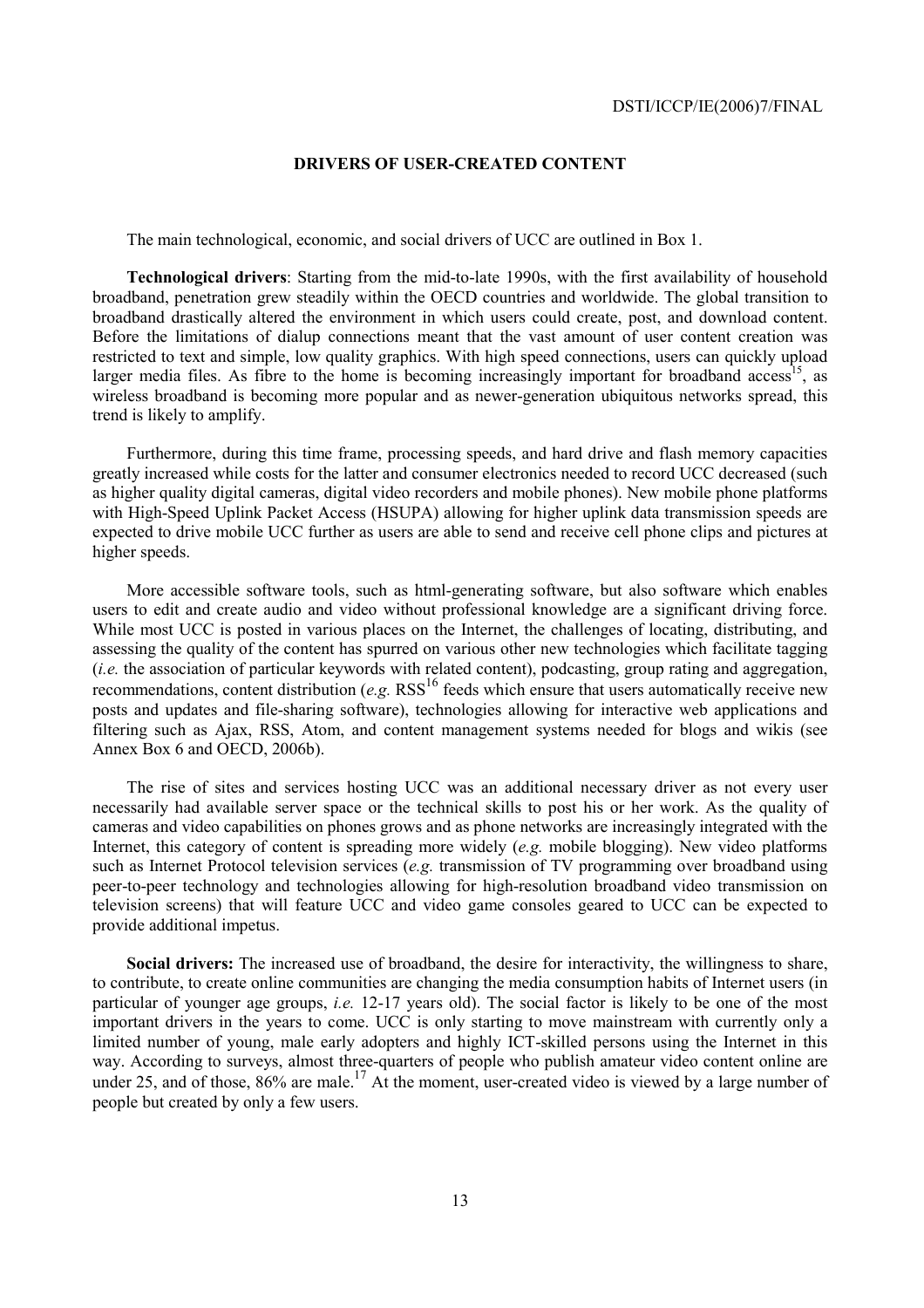#### **Box 1. Examples of drivers of user-created content**

# **Technological Drivers**

Increased broadband availability

Increased hard drive capacity and processing speeds coupled with lower costs

Rise of technologies to create, distribute, and share content

Provision of simpler software tools for creating, editing, and remixing

Decrease in cost and increase in quality of consumer technology devices for audio, photo, and video

Rise of non-professional and professional UCC sites as outlets

#### **Social Drivers**

Shift to younger age groups ("digital natives") with substantial ICT skills, willingness to engage online *(i.e.* sharing content, recommending and rating content, etc.) and with less hesitation to reveal personal information online

Desire to create and express oneself and need for more interactivity than on traditional media platforms such as TV

Development of communities and collaborative projects

Spread of these social drivers throughout older age groups and to fulfil certain societal functions (social engagement, politics and education)

#### **Economic Drivers**

Lower costs and increased availability of tools for the creation of UCC (*e.g.* for creating, editing, hosting content) and lower entry barriers

Increased possibilities to finance related ventures and UCC sites through venture capital and other investment possibilities

Lower cost of broadband Internet connections

Increased interest of commercial entities to cater to the desire for user-created content and the long tail economics (including mobile operators, telecommunication service providers, traditional media publishers and search engines)

Greater availability of money related to advertising and new business models to monetise content

#### **Institutional and Legal Drivers**

Rise of schemes which provide more flexible access to creative works and the right to create derivative works (*e.g.* flexible licensing and copyright schemes such as the Creative Commons licence)18

Rise of end-user licensing agreements which grant copyright to users for their content

**Economic drivers:** In the last months, an increased desire to monetise UCC has built up. Especially media companies, the communications industry (in particular mobile operators), and other commercial players have identified the revenue potential behind UCC and are investing substantial amounts of money. The fear of losing revenues due to decreased interest in traditional media forms and the desire to cater to the so-called "long tail" has served as important motivation.<sup>19</sup> This financial interest is also reflected in a further driver: the growing amount of financing and venture capital available to boost UCC related sites and services. In the United States, for instance, related participative web Internet technologies are said to have contributed to venture capital funding, the latter increasing by more than 40% from the third quarter of 2005 to the third quarter of 2006. According to some estimates, in the first half of 2006, venture capitalists put USD 262 million in commercial agreements related to participative web technologies.<sup>20</sup> While significant, however, total venture capital (VC) invested in ICT and media are still only about a quarter of the investments at the height of the VC boom in 2000.

**Legal and institutional drivers:** The rise of new legal means to create and distribute content has also contributed to the greater availability and diffusion of UCC. Flexible licensing and copyright schemes such as the Creative Commons licences allow easier distribution, copying and – depending on the choice of the author – the creation of derivative works of UCC.<sup>21</sup> Increasingly search engines and UCC platforms allow for searches within Creative Commons-licenced photos, videos or other content allowing other users to use, build on them while creating new content. The rise of end-user licensing agreements (*e.g.*, Second Life) which grant copyright to users for their content may also be a significant driver.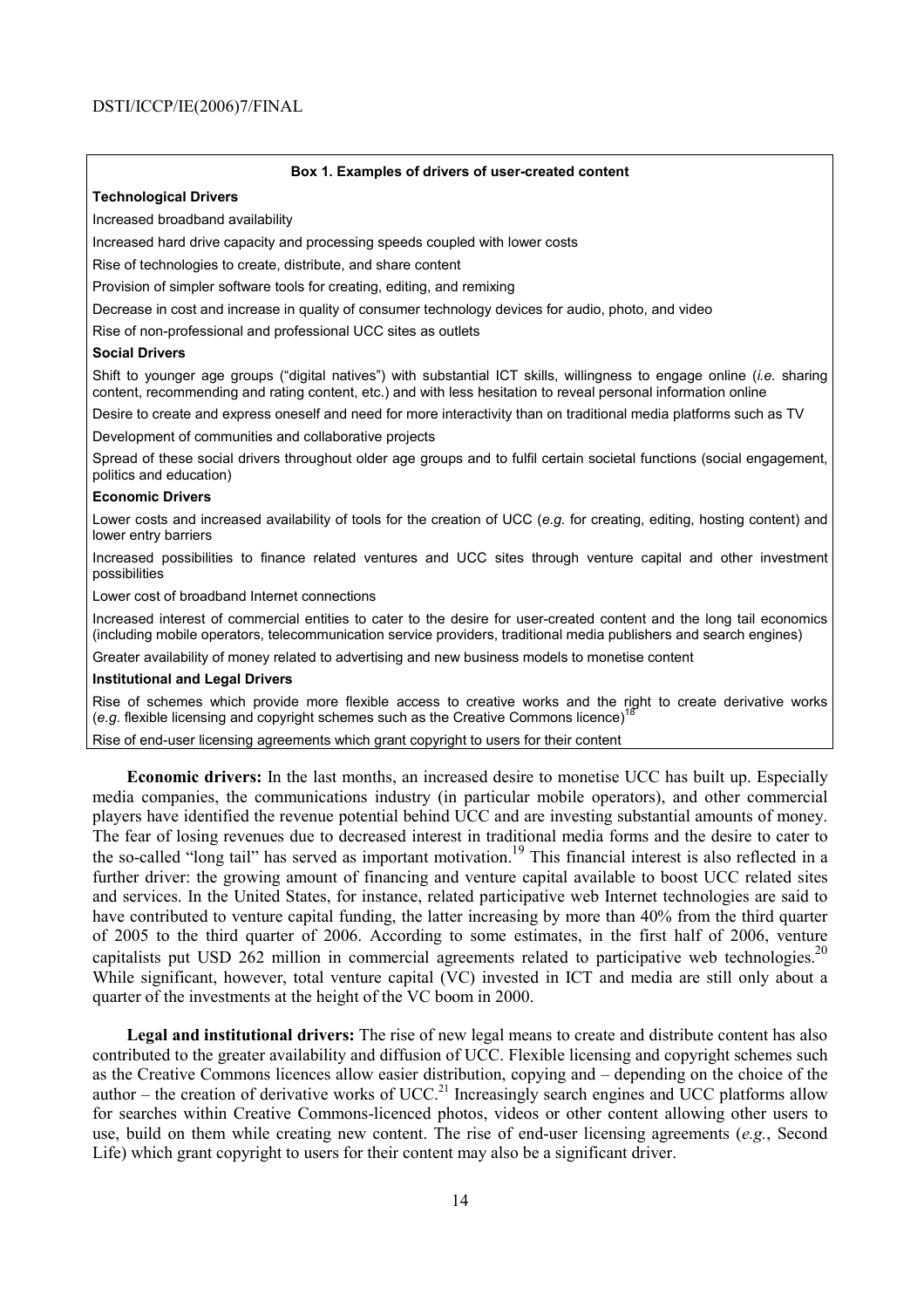# **TYPES OF USER-CREATED CONTENT AND DISTRIBUTION PLATFORMS**

A significant amount of user-created content relies on hosting services to provide an online space where one can access the content. The following gives an overview of the more common types of UCC and their distribution platforms (see Tables 3 and 4).  $^{22}$ 

Often UCC types are intricately linked to specific UCC distribution platforms, *i.e.* comments being diffused on blogs, videos being diffused on online sharing platforms. As evidenced by both tables, UCC types and their distribution platforms are thus difficult to dissociate. Certain UCC distribution platforms such as podcasting can be used for music and video with various different purposes (entertainment, educational, etc.). Also, certain UCC distribution platforms such as social networking sites can be used to post music, videos, to blog, etc.

Moreover, it needs to be kept in mind that participative web technologies often originally used for UCC can also be used to listen to traditional media, other commercial or even educational content (*e.g.* podcasts of well-known news magazines, games or social networking site used for the diffusion of commercial or educational content). Companies, for instance, make use of weblogs in order to keep employees informed about new products and strategies or on the progress of projects. This is outside the scope of this study.

| <b>Type of Content</b>    | <b>Description</b>                                                                                                                                                                                                            | <b>Examples</b>                                                                                                                                                                                  |
|---------------------------|-------------------------------------------------------------------------------------------------------------------------------------------------------------------------------------------------------------------------------|--------------------------------------------------------------------------------------------------------------------------------------------------------------------------------------------------|
| Text, novel and<br>poetry | Original writings or expanding on other texts, novels, poems                                                                                                                                                                  | Fanfiction.net, Quizilla.com, Writely                                                                                                                                                            |
| Photo/Images              | Digital photographs taken by users and posted online; Photos<br>or images created or modified by users                                                                                                                        | Photos posted on sites such as Ofoto and<br>Flickr: Photo blogging: Remixed images                                                                                                               |
| Music and Audio           | Recording and/or editing one's own audio content and<br>publishing, syndicating, and/or distributing it in digital format                                                                                                     | Audio mash-ups, remixes, home-recorded<br>music on bands websites or MySpace<br>pages, Podcasting.                                                                                               |
| Video and Film            | Recording and/or editing video content and posting it.<br>Includes remixes of existing content, homemade content, and<br>a combination of the two.                                                                            | Movie trailer remixes; Lip synching videos;<br>Video blogs and videocasting; Posting home<br>videos; Hosting sites include YouTube and<br>Google Video; Current TV                               |
| Citizen journalism        | Journalistic reporting on current events done by ordinary<br>citizens. Such citizens write news stories, blog posts, and<br>take photos or videos of current events and post them online.                                     | Sites such as OhmyNews, GlobalVoices and<br>NowPublic; Photos and videos of<br>newsworthy events; Blog posts reporting<br>from the site of an event: Cooperative efforts<br>such as CNN Exchange |
| Educational content       | Content created in schools, universities, or with the purpose<br>of educational use                                                                                                                                           | Syllabus-sharing sites such as H20;<br>Wikibooks, MIT's OpenCourseWare                                                                                                                           |
| Mobile content            | Content that is created on mobile phones or other wireless<br>devices such as text messaging, photos and videos.<br>Generally sent to other users via MMS (Media Messaging<br>Service), emailed, or uploaded to the Internet. | Videos and photos of public events,<br>environments such as natural catastrophes<br>that the traditional media may not be able to<br>access; Text messages used for political<br>organising.     |
| Virtual content           | Content created within the context of an online virtual<br>environment or integrated into it. Some virtual worlds allow<br>content to be sold. User-created games are also on the rise.                                       | Variety of virtual goods that can be<br>developed and sold on Second Life including<br>clothes, houses, artwork                                                                                  |

#### **Table 3. Types of user-created content**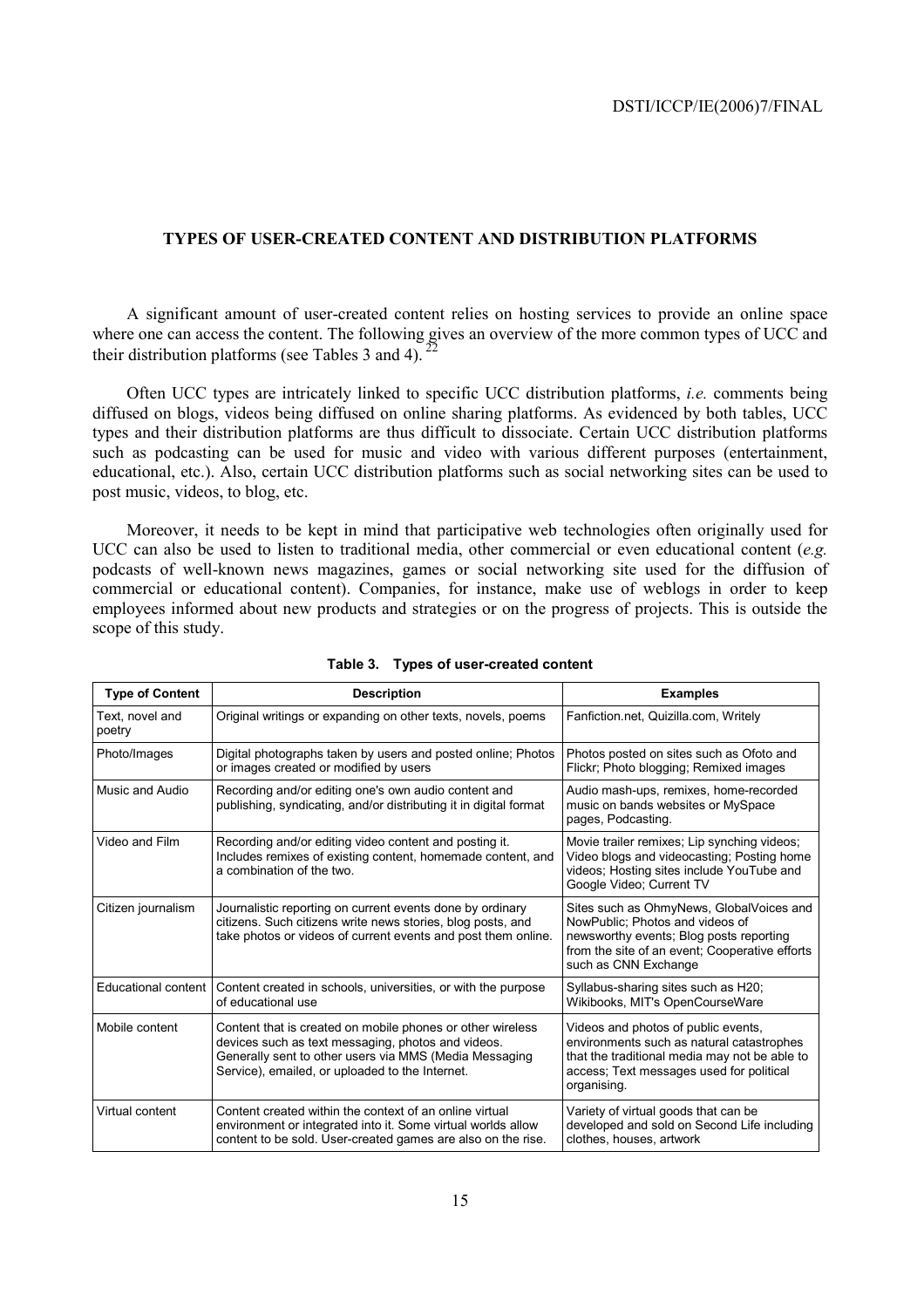The following sections first describe a selection of UCC types and distribution platforms. Some UCC types such as video are so intricately linked to UCC platforms that they are described only once.

| Type of Platform                                                      | Description                                                                                                                                                                                               | Examples                                                                                                                            |
|-----------------------------------------------------------------------|-----------------------------------------------------------------------------------------------------------------------------------------------------------------------------------------------------------|-------------------------------------------------------------------------------------------------------------------------------------|
| <b>Blogs</b>                                                          | Web pages containing user-created entries<br>updated at regular intervals and/or user-submitted<br>content that was investigated outside of traditional<br>media                                          | Popular blogs such as BoingBoing and<br>Engadget; Blogs on sites such as<br>LiveJournal; MSN Spaces; CyWorld;<br>Skyblog            |
| <b>Wikis and Other Text-</b><br><b>Based Collaboration</b><br>Formats | A wiki is a website that allows users to add.<br>remove, or otherwise edit and change content<br>collectively. Other sites allow users to log in and<br>cooperate on the editing of particular documents. | Wikipedia; Sites providing wikis such as<br>PBWiki, JotSpot, SocialText; Writing<br>collaboration sites such as Writely             |
| Sites allowing<br>feedback on written<br>works                        | Sites which allow writers and readers with a place<br>to post and read stories, review stories and to<br>communicate with other authors and readers<br>through forums and chat rooms                      | FanFiction.Net                                                                                                                      |
| Group-based<br>aggregation                                            | Collecting links of online content and rating,<br>tagging, and otherwise aggregating them<br>collaboratively                                                                                              | Sites where users contribute links and<br>rate them such as Digg; Sites where<br>users post tagged bookmarks such as<br>del.icio.us |
| Podcasting                                                            | A podcast is a multimedia file distributed over the<br>Internet using syndication feeds, for playback on<br>mobile devices and personal computers                                                         | iTunes, FeedBruner, iPodderX,<br>WinAmp, @Podder                                                                                    |
| <b>Social Network Sites</b>                                           | Sites allowing the creation of personal profiles                                                                                                                                                          | MySpace, Facebook, Friendster, Bebo,<br>Orkut, Cyworld                                                                              |
| <b>Virtual Worlds</b>                                                 | Online virtual environment.                                                                                                                                                                               | Second Life, Active Worlds, Entropia<br>Universe, and Dotsoul Cyberpark                                                             |
| Content or<br><b>Filesharing sites</b>                                | Legitimate sites that help share content between<br>users and artists                                                                                                                                     | Digital Media Project                                                                                                               |

|  |  | Table 4. Distribution platforms for user-created content |  |  |  |  |
|--|--|----------------------------------------------------------|--|--|--|--|
|--|--|----------------------------------------------------------|--|--|--|--|

*Note*: Podcasting, blogs and related technologies are also increasingly used in the professional context (OECD, 2006b).

# *UCC Formats*

# *Text*

Users create texts, poems, novels, quizzes, jokes and share them with a like-minded community. This allows for spreading of works of amateur authors and feedback from the community. Fan fiction is a term that describes creative writing (often short stories) that uses pre-existing characters from television, movies or other fiction. Fanfiction.net is such a fan site with thousands of stories, for instance, expanding on the tales of J. K. Rowlings characters in Harry Potter books. Quizilla.com is an online, user-creative community of original teen authors who create and share quizzes, fiction, non-fiction, poetry, etc. Writing collaboration sites such as Writely support collaborative work on texts.

#### *Photo and Images*

User-created photos are generally taken with digital cameras. Photos may or may not be manipulated with photo editing software. Advances in the aggregation and search functionalities via tagging, userimplemented indicators, and recognition software have changed the landscape of digital photos. Content on certain sites is largely published under a Creative Commons licence, building an attractive resource for web designers, publishers, journalists. There are numerous services that have evolved around the hosting of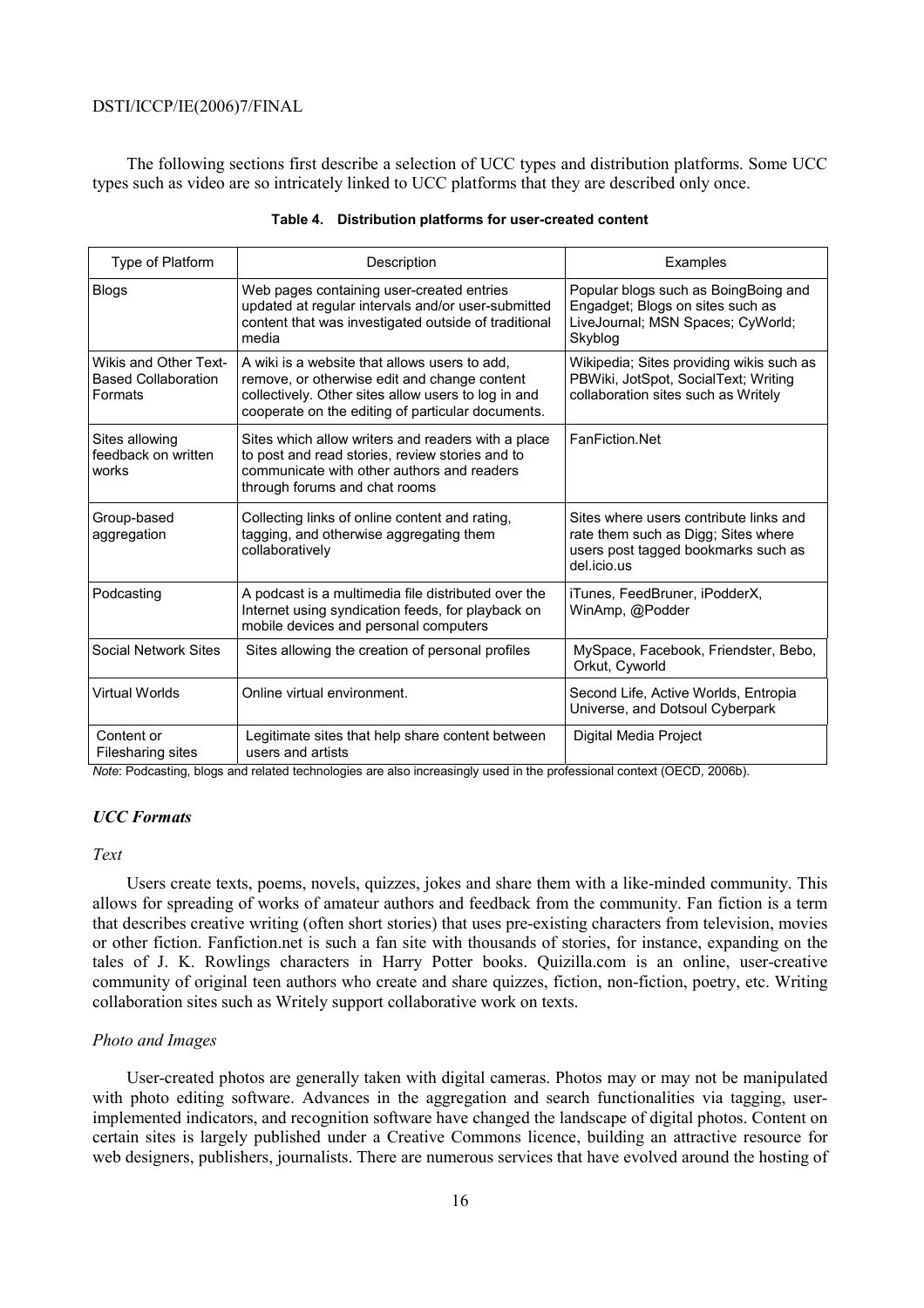photos, including Flickr, Ofoto,<sup>23</sup> and Snapfish. Flickr, the popular photo sharing service, currently hosts 200 million photos taken by 4 million users, 80% of which are made available publicly for others to access.

# *Music and Audio*

User-created audio content on the Internet varies widely, ranging from the combination of two or more songs into a single track to the posting of self-created music by amateur musicians to creating a radio-like broadcast show that users can subscribe to (*i.e.* podcasts). Audio content may be hosted on sites dedicated to remixing, on sites that provide podcasting services, traded on peer-to-peer networks, posted on social networking sites, and on personal homepages and websites. At this day, user-created music is rarely encompassed by digital music stores. While there is a significant amount of user-produced or -recorded music posted on the Internet, remixes have gained a certain level of notoriety. Remixing is quite common in various genres of music, including hip hop and electronic, and occurs within a professional context as well.<sup>24</sup> Artists such as David Bowie have encouraged users to mash-up their music (OECD, 2005b).<sup>25</sup>

# *Video and Film*

User-produced or –edited video content has taken three primary forms on the web: homemade content, such as home videos or short documentaries, remixes of pre-existing works, such as film trailer remixes, and hybrid forms that combine some form of self-produced video with pre-existing content. Examples include Chinese teenagers lip synching (see Figure 3). Another type of user-created video consists of splicing up portions of videos or movies and creating new versions, often perceived as mock "trailers" for one or more of the movies involved. An example includes the various mash-up "spoofs" (*e.g.* parody by imitation) surrounding the film Brokeback Mountain.<sup>26</sup> Popular videos may also spur on a wave of remixes. Creators may use this form of remixing as a kind of social, political, and cultural parody.

Video content may be hosted on a user's website, traded on peer-to-peer networks, private webpages or hosted by video sharing platforms such as YouTube, Google video, AOL Uncut, Guba, Grouper and vPod in Europe, Dailymotion in France, MyVideo and Sevenload in Germany and, in Italy, Libero Video (see Annex Box 7 on China). Increasingly these sites are also enabled for access (upload and download) from mobile phones and devices. Stickam.com (live broadcasts from Web cameras) and LiveLeak (realitybased footage) are among the new forms of increasingly, unfiltered video services.



# **Table 5. Example of famous lip-synching video**

*Source*: YouTube.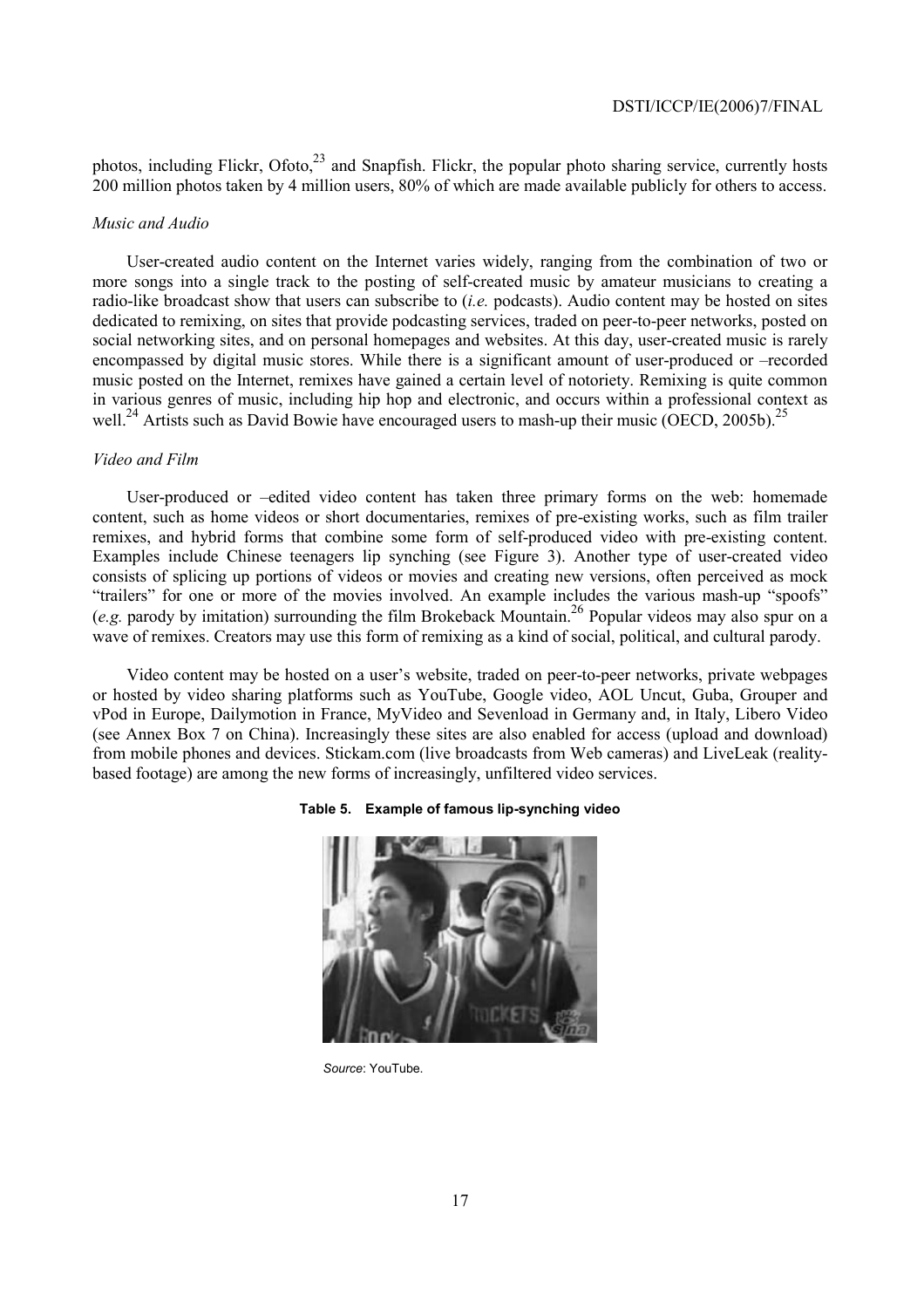# *User-created content posted to advise on purchases, travel and other knowledge areas*

A rather big but heterogeneous category of UCC enabled by the participative web is when users and consumers post opinions and advice (called "word-of-mouth" sites in MIC, 2006), also referred to as information and knowledge commons. These take the form of Internet-based bulletin boards where contributors can submit opinions and critiques, *e.g.* product reviews based on their experience. Other users, in turn, are able to use this information to make informed purchase decisions.<sup>27</sup> Companies can more easily find out what the consumers feel about their products.<sup>28</sup> Ideas for new products or modifications can be gathered (c.f. the concept of user-led innovation in van Hippel, 2005).

But the topics discussed are not limited to product reviews. Overall, users use Internet platforms (*e.g.* blogs) to exchange or present knowledge or information concerning subject areas or day-to-day life, ranging from questions related to housing, health issues, computer problems, financial investing<sup>29</sup>, and travel advice to hobbies.<sup>30</sup> Some sites also allow for questions to be asked which are then potentially answered by other Internet users (e.g. the Yahoo "Ask a question" service). Many users find the Internet and such community sites a very useful source with highly targeted information/knowledge and significant personal touch.

# *UCC platforms*

#### *Blogs*

A blog is defined as a type of webpage usually displaying date-stamped entries in reverse chronological order (Gill, 2004; OECD, 2006b). It is updated at regular intervals and may consist of text, images, audio, video, or a combination. Blogs serve several purposes: an important one is delivering and/or sharing information. Installing blogging software  $-e.g.$  Movable Type, WordPress and Nucleus CMS  $-$  on a server is necessary to blog. However, blog hosting services (*e.g.* Blogger) make it easier by removing the technical burden of maintaining a hosting account and a software application. Often blogs are a launch pad for sharing of other UCC types, *i.e.* blogs typically refer to other blogs, music or discuss user-created videos. In 2007, video blogging is expected to grow very significantly.

Some sources estimate that there were up to 200 million blogs in existence in 2006 (Blog Herald); the blog tracking site Technorati tracked 55 million blogs in December 2006 and estimates that number of blogs has doubled approximately every 6 months over the last two years.<sup>31</sup> An approximation of the language distribution shows that nearly  $75%$  of all blogs are written in English, Japanese or Korean.<sup>32</sup> Blogging is also very popular in countries such as China, India, and Iran. The popularity of blogs in Asia is also buttressed by a recent Microsoft survey which shows that nearly half of all Asian Internet users have a blog, that young users are most prevalent (56% of all bloggers are under 25, while 35% are 25 to 34 years old, and 9% are 35 years old and over) and that women are very active (55% of bloggers in Asia were found to be female). Blogging is considered a form of expression and as a means to maintain and build social connections (74% find blogs by friends and family to be most interesting).<sup>33</sup>

# *Wikis and Other Text-Based Collaboration Formats*

A wiki is a website that allows users to add, remove, and otherwise edit and change content (usually text) collectively. Users can instantly change the content of the pages and format them with a very simple tagging language. Initial authors of articles allow other users to edit "their" content. The fundamental idea behind wikis is that a vast number of users read and edit the content, thus potentially correcting mistakes.

Various sites provide wiki hosting. Sometimes termed "wiki farms", these sites enable users and communities to create their own wiki for various purposes. In addition, forms of collaborative writing have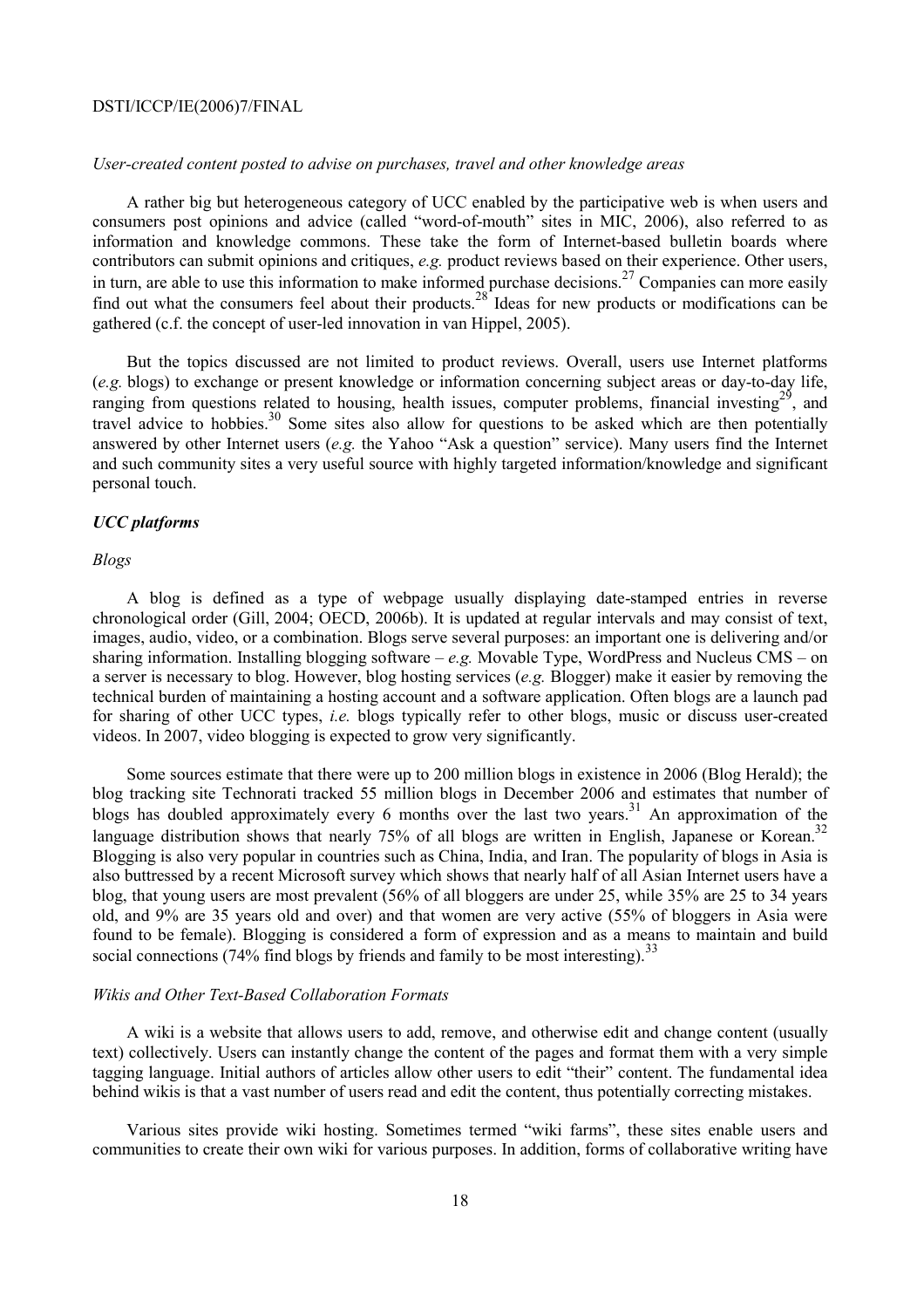developed alongside wiki technology (*e.g.* Writely, owned by Google, and Writeboard).<sup>34</sup> One frequently cited example is the freely accessible online encyclopaedia Wikipedia. It comprises 4.6 million articles in over 200 languages (Wikipedia, 2006). Fifteen of these languages had over 50000 articles, with the highest being 1.3 million articles in English. The vast majority of edits emerge from a small percentage of users (Annex Table 14).

## *Group-Based Aggregation and social bookmarking*

This category of content is relatively new and consists primarily of group-based collection of links to articles and media and/or group based rating of such links, also referred to as new social content aggregators which build on opinions and knowledge of all web users. Users generally collect these links, tag them, rate them, and often times comment on the associated article or media. Sites such as Digg specialise in the use of this model, whereby users post news links to the site, and other users rate them by adding their vote to it.<sup>35</sup> Del.icio.us, a social bookmarking website, allows users to post links to their favourite articles, blogs, music, recipes, and more, and access them from any computer on the web.

#### *Podcasting*

Podcasting is a phenomenon that has emerged out of the combination of the ease of audio production with technologies that allow for subscription and syndication. The publish/subscribe model of podcasting is a version of push technology, in that the information provider chooses which files to offer in a feed and the subscriber chooses among available feed channels. A consumer uses a type of software known as an aggregator, sometimes called a podcatcher or podcast receiver, to subscribe to and manage feeds. Wellknown podcast softwares are FeedBurner, iPodderX, WinAmp and @Podder. Mobilcasting, *i.e.* receiving video and audio podcasts on mobile phones, is expected to develop rapidly.

Podcasting technology is also used for content which does not come directly from users. Some surveys estimate that 6 million Americans have listened to podcasts (Raine and Madden, 2005). Popular download sites such as Apple iTunes hosted almost 83 000 podcasts in March 2006 (up from 8000 one year ago  $-$  see Annex Table 15 for the top categories).

#### *Social Networking Sites*

Social networking sites (SNS) enable users to connect to friends and colleagues, to send mails and instant messages, to blog, to meet new people and to post personal profiles with information about them. Profiles can include photos, video, images, audio, and blogs. In 2006, MySpace had over 100 million users (although not all are active) and is now the most popular website in the United Sates according to Hitwise. Other popular SNS include Friendster, Orkut and Bebo. Facebook is a popular SNS on US college campuses with over 9 million users. Korean Cyworld is reported to have 18 million users in the country, or 40 percent of the population and 90% of Internet users in their twenties (Jung-a, 2006). Mixi, a SNS in Japan, has more than 4 million users.<sup>36</sup> Some video sharing sites such as Grouper are allowing users to share videos privately, furthering the social network dimension of video sharing sites.

Certain SNS sites are dedicated to particular topics, the sharing of knowledge, or even purchases of products and services. For instance, user-created content on the Internet is transforming how users research, search and decide on their travel plans. Yahoo's Trip Planner, Google's Co-Op, TripAdvisor's Inside, VirtualTourist's Trip Planner and others are online tools that lets vacationers share travel journals, itineraries and photos. Similar social networking tools are used for real estate purchases.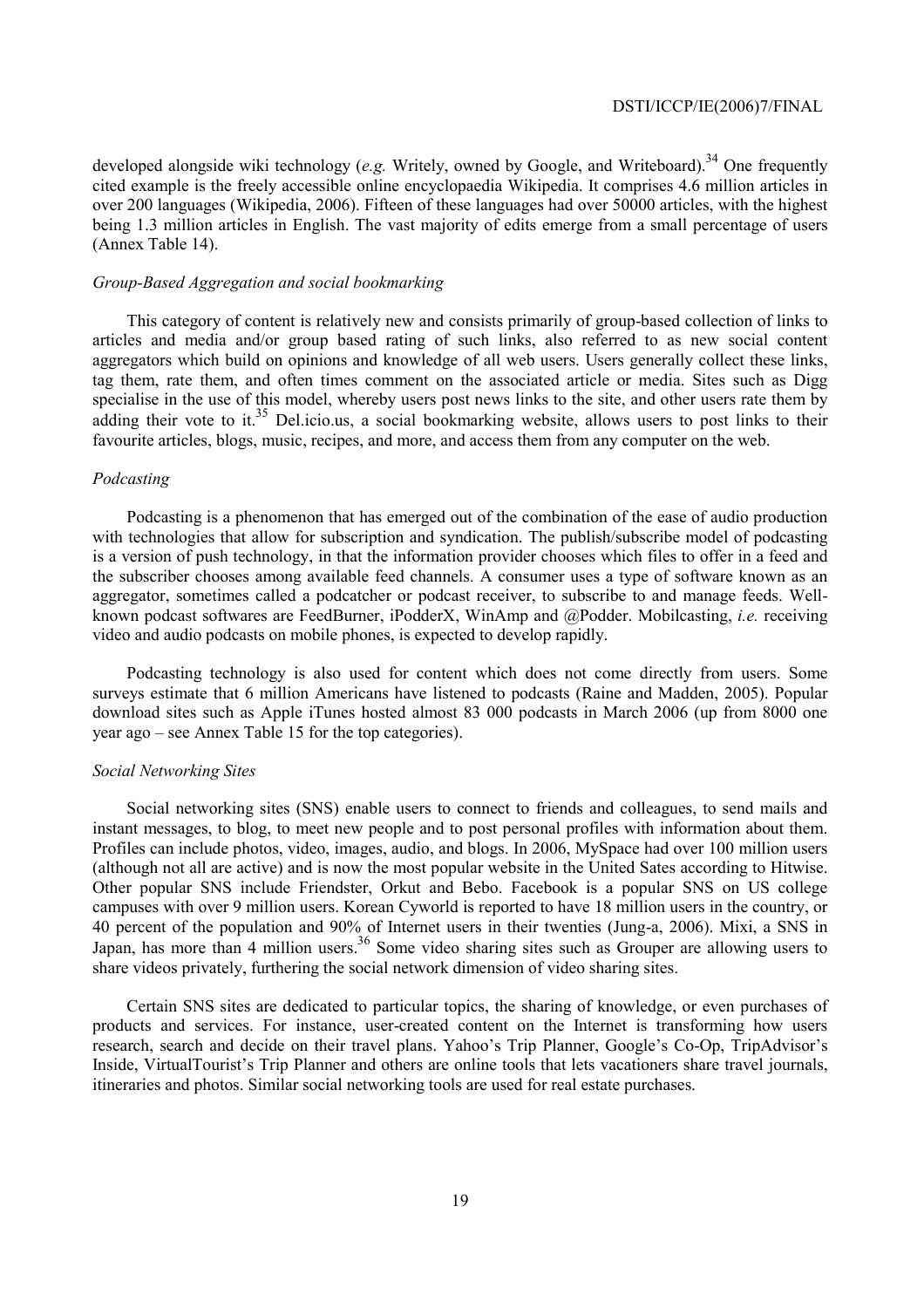# *Virtual World Content*

Virtual world content is created in the context of an online game-like 3D digital environment to which users subscribe. Not all online multiplayer games allow for users to create their own content. Yet virtual environments such as those in Second Life, Active Worlds, Entropia Universe, and Dotsoul Cyberpark provide users with a scripting language and integrated development environment which enables them to build new objects (Mayer-Schoenberger and Crowley, 2005), often permitting them to keep the associated intellectual property rights (see Figure 4 for an exhibition in Second Life)<sup>37</sup>.





In January 2007, Second Life claimed over 880 000 users in more than 90 countries who logged on in the last 60 days (and 2.5 million total residents).<sup>38</sup> Owning land in Second Life allows users to build, display, and store virtual creations, as well as host events and businesses or real university courses. Further, it has an economy based on so-called Linden Dollars where more than USD 130 million per year is contracted between players. Users make money while selling items created and land purchased earlier (*e.g.* clothes for avatars).

*Source*: Flickr.com.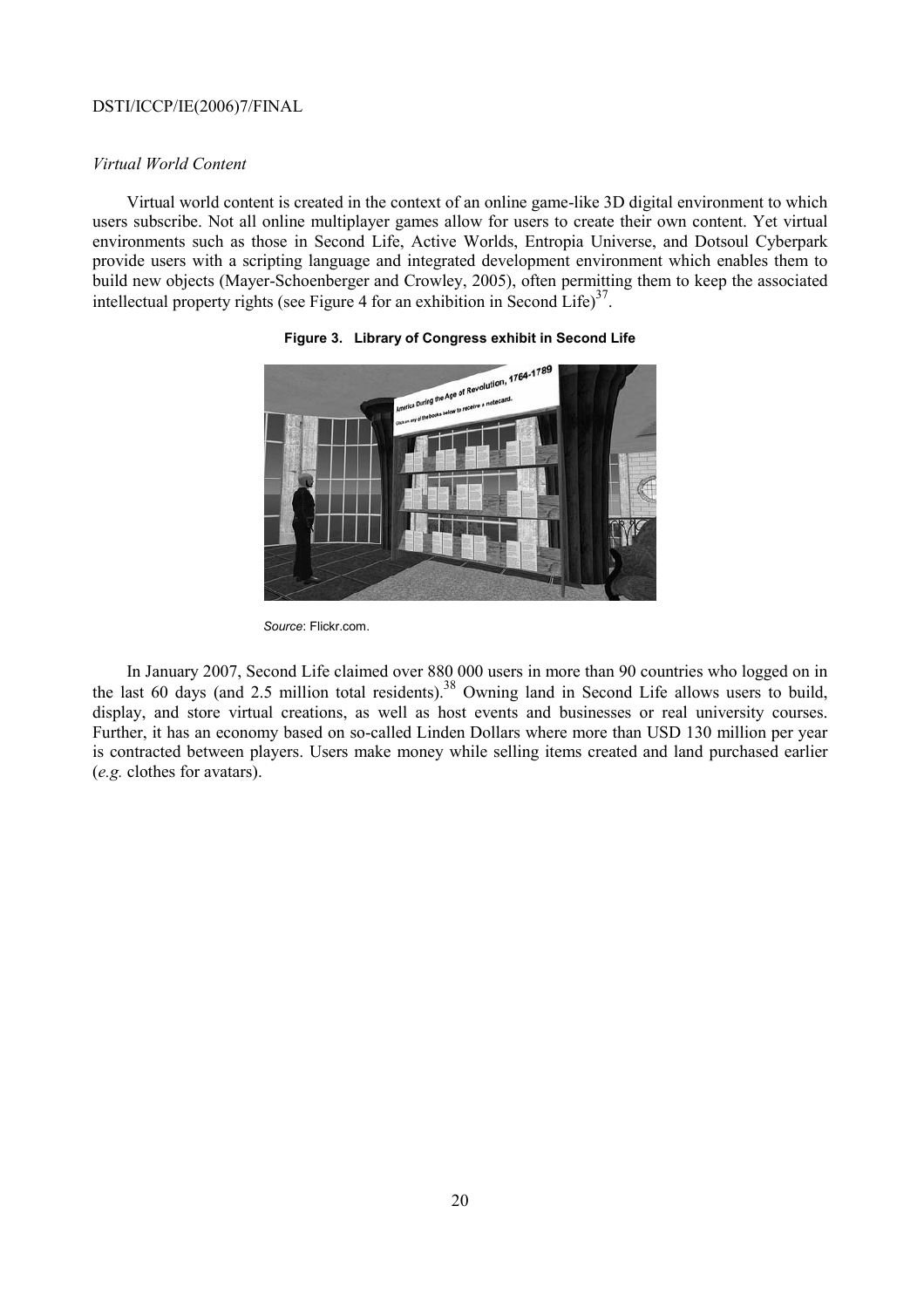# **VALUE CHAINS AND EMERGING BUSINESS MODELS**

The next sections explain the emerging value chains and business models around user-created content and pinpoint the increasing number of entities involved.

#### **The emerging value and publishing chain of user-created content**

As suggested in the definition section, UCC may often be a non-commercial phenomenon. The vast majority of user-created content is created without the expectation of profit or remuneration. Motivating factors include connecting with peers, achieving a certain level of fame, notoriety, or prestige, and the desire to express oneself. Defining a value-chain for UCC in the traditional, commercial sense as done in the case of other OECD studies of digital content sectors is thus more difficult. This analysis of business models and value chains is therefore a snapshot of emerging approaches which has to be revisited.

Here the value-chain and distribution model for UCC is contrasted to a simplified traditional and offline media publishing value chain (see Figure 5). This contrast mainly works for content such as text, music, movies and other similar media formats but is less applicable for content created in virtual worlds.

From a creator's point of view, the traditional media publishing value chain is characterised with a number of hurdles, *i.e.* publication and distribution of ones content depend on various entities selecting and consenting to a creator's work. To produce and publish their work, an individual writing editorials has to be recruited by a newspaper, a musician has to sign a record deal, a poet has to find a book publisher and a film writer has to successfully submit his script to film studios.





Consumer behaviour provides signals to artists, content publishers and distributors

The creation of the work to be published and its physical distribution can be expensive undertakings. The content publishers are rigorously involved in selecting content, supporting the creator in production, manufacturing and advertising and in selecting the best distribution chain. A certain technical and content quality - although the latter is hard to define - is guaranteed through the choice of the traditional media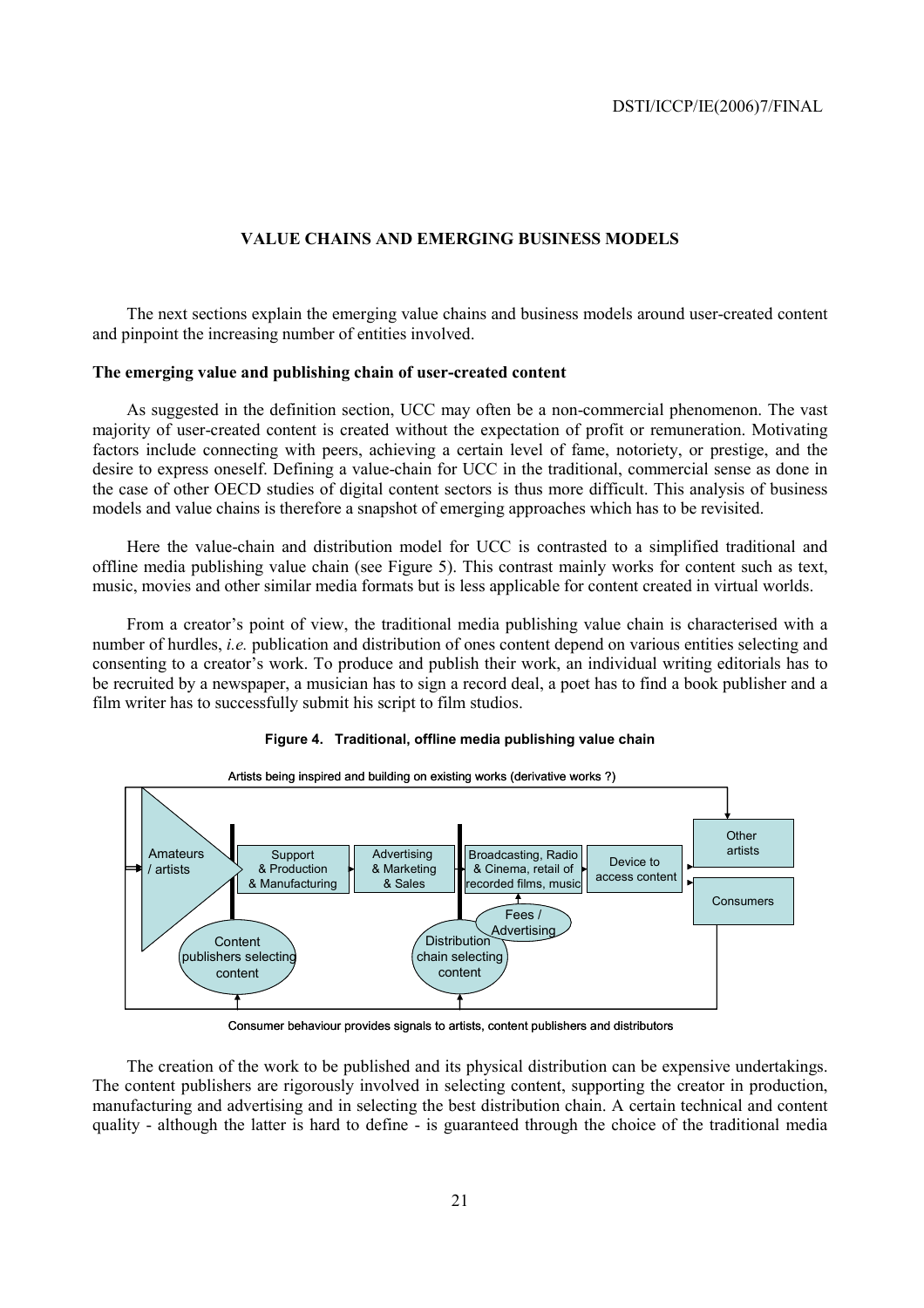ìgatekeepersî. Relative to the potential creative supply, only few available works make it through to airing on television, radio, being distributed on CD, etc.

Consumers either watch the content on television, read the book, listen to the CD while often relying on certain media devices (*e.g.* a CD player). On television, for instance, the number of distribution channels may be limited. The content is either paid for directly by the consumer (*i.e.* purchase of the aforementioned media or subscriptions to, for example, cable TV) or is brought to the consumer on the basis of advertising-supported channels. The behaviour of customers and their preferences is feeding back into how content publisher, distributors and artists select future content. Finally, available works influence artists in the creation of new works, *i.e.* Jazz Players, playwrights, scriptwriters, singers being inspired by works of earlier artists.

In contrast, Figure 6 depicts the value chain for user-created content. The content is provided on originally non-commercial terms by its creators, the latter potentially seeking recognition, fame or later financial reward. While UCC may rarely be a perfect substitute for traditional media content, it seems to create value for its viewers; as evidenced by the time spent by users downloading and watching (*i.e.* potentially high consumer surplus as content is generally available for free). Although the content itself may have been free, UCC creates strong demand for various commercial products such as devices, software and Internet access to create and consume the content.

In the UCC value chain below users create content for or on UCC platforms while using devices (*e.g.* digital cameras, microphones), software (video editing tools), the UCC platforms themselves and an Internet access provider to create and post content. As opposed to the traditional media publishing chain and its selectivity as to what content shall be published, here all users with access are able to create and publish their content widely. In some cases, users even have their personal blog which does not rely on an external UCC platform. A likely greater supply of creative content based on a greater number of active and published creators is available, potentially in a lower or greater diversity of technical and content quality, yet engaging viewers. Similarly to artists in the traditional media chain, users are also inspired and build on existing works  $-$  including from the traditional media.



#### **Figure 5. Original Internet value chain for user-created content**

#### Users rating and recommending

The selection of which content works and which content does not is done by the users themselves, namely through recommending and rating (*i.e.* another form of advertising), possibly leading some creators to fame and recognition which would not have been selected by traditional media publishers. The time it takes for content to be created and spread is greatly reduced as compared to the traditional media publishing chain. This may impact the type and quality of content.

Users access the content while downloading or streaming it from the UCC platform through their access provider and while using devices (*e.g.* notebook computer) and software (*e.g.* video streaming software).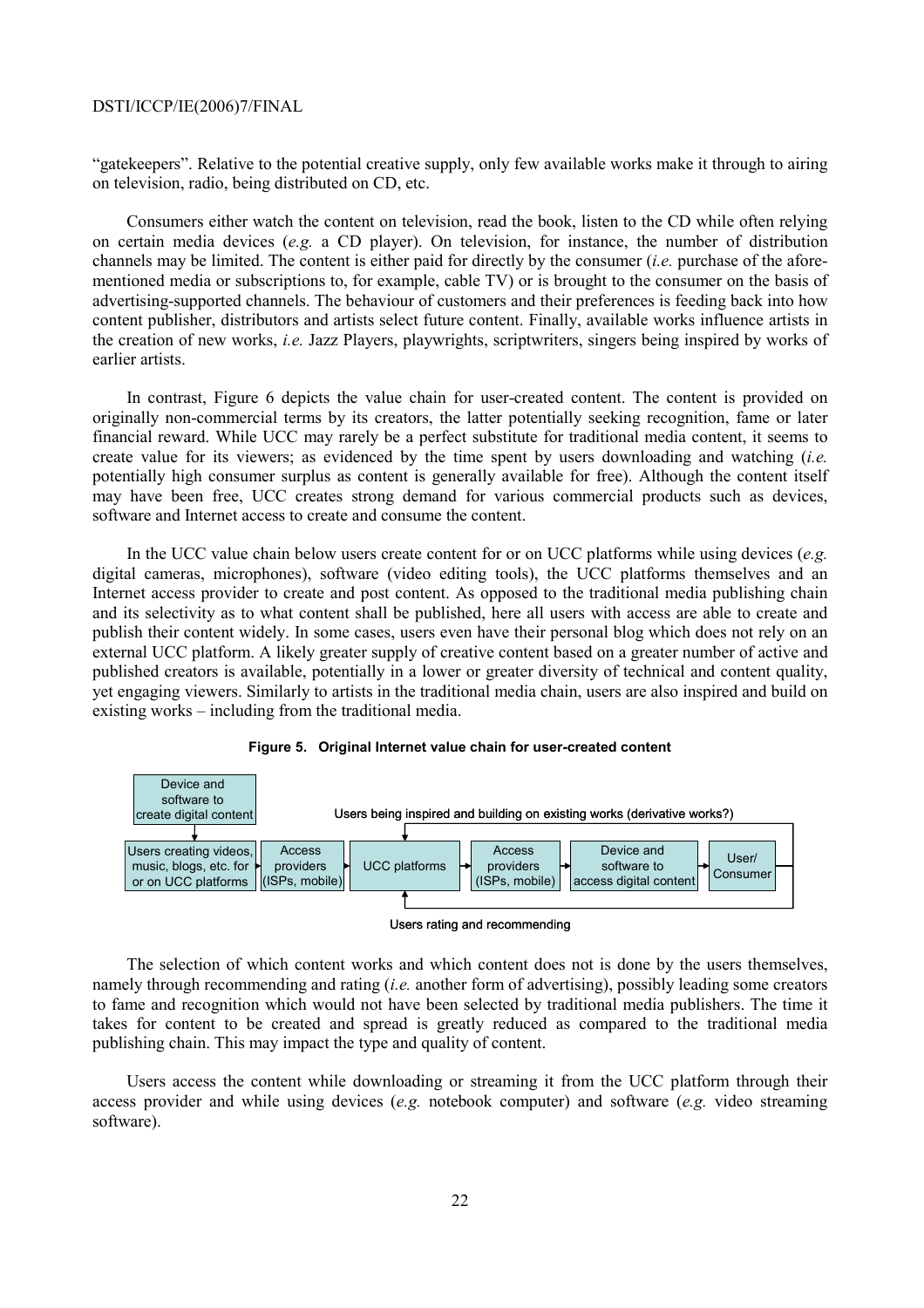#### *Monetisation of user-created content and new business models*

Commercial entities, including media companies, are playing an increasing role in supporting, searching, aggregating, filtering, hosting, and diffusing UCC. Direct revenue generation from this phenomenon for the creators of the content or for established commercial entities (*e.g.* media companies, platforms hosting UCC) are only starting to emerge. Until recently, sites hosting UCC were essentially non-commercial ventures of enthusiasts or start-ups with little or no revenues but with increasing finance from venture capitalists. These sites often did not have business plans showing how revenues or profits would be produced, some losing significant money day-on-day due to the high bandwidth costs. Rather their objective was to increase the user-base by appealing to ever-greater audiences and users, potentially with an eye to selling their business or starting to implement business models at a later stage.

Yet when projects reach a certain size considerable financial resources are necessary for the technology, bandwidth and organisation to keep it going. Also, given that many UCC platforms host unauthorised content from third parties, they face challenges with respect to remunerating the content originators.

UCC sites are also increasingly subject to business and investor interests. Mixi, the Japanese SNS site, for instance, and Open BC/Xing, a German business SNS site, have been listed on stock exchanges. Moreover, established media conglomerates but also Internet-based companies have been increasingly interested in deriving revenues from UCC sites. Firms such as News Corp, Google, Sony and Yahoo have invested significant amounts of money to buy UCC sites (see Table 5).<sup>39</sup>

| <b>Date</b> | <b>Acquirer</b> | <b>Acquired</b> | Type                  | <b>Price in USD millions</b> |
|-------------|-----------------|-----------------|-----------------------|------------------------------|
| Sept. 2005  | News Corp       | MySpace         | <b>SNS</b>            | 580                          |
| Oct. 2005   | Viacom/MTV      | <b>iFilm</b>    | Video                 | 49                           |
| Aug. 2006   | Sony            | Grouper         | Video                 | 65                           |
| Aug. 2006   | Viacom/MTV      | Atom Films      | Games, films,         | 200                          |
|             |                 |                 | animations            |                              |
| Sept. 2006  | Yahoo           | Jumpcut         | Video editing         | Undisclosed                  |
| Oct. 2006   | Viacom/MTV      | Quizilla.com    | Text, quizzes, images | Undisclosed                  |
| Oct. 2006   | Google          | YouTube         | Video                 | 1580                         |
| Nov. 2006   | Google          | Jotspot         | Wiki                  | Undisclosed                  |

#### **Table 6. Selected, recent acquisitions of UCC platforms**

*Source*: Company information and press reports.

These increasing sums being paid for acquiring UCC sites and the increased venture capital flowing into these areas have triggered renewed concerns about the build-up of a new Internet bubble. As in the late 90s, mainly, the size of the web site audience / "user engagement" ("eyeballs", traffic and page views and click-throughs) are drawing the investors' attention. Again, earnings and revenues do not seem to be the prime concern. The large sums invested in buying up UCC start-ups is leading to concerns of a second Internet bubble. While this cannot be excluded, in some respects the environment for these investments has changed with new possibilities associated with online advertising, new possibilities to deliver high-quality content through broadband, changed usage habits and increased ICT skills, etc. Furthermore, as mentioned before, the overall sum of venture capital flowing into such investments in 2006 is still relatively small, *i.e.* only about 40% of average investments between 1999 and 2001 in the US.

Spurred by an increased interest in monetising UCC and related acquisitions, new models are developing on both the host- and creator-side of UCC. While the value chain (*i.e.* the entities and the activities to produce and diffuse the content) are largely unchanged compared to Figure 6, new models aim at the monetisation of this content. At the point when consumers access the UCC platform or a particular video, they donate, pay fees or subscribe to access the content or they are confronted with online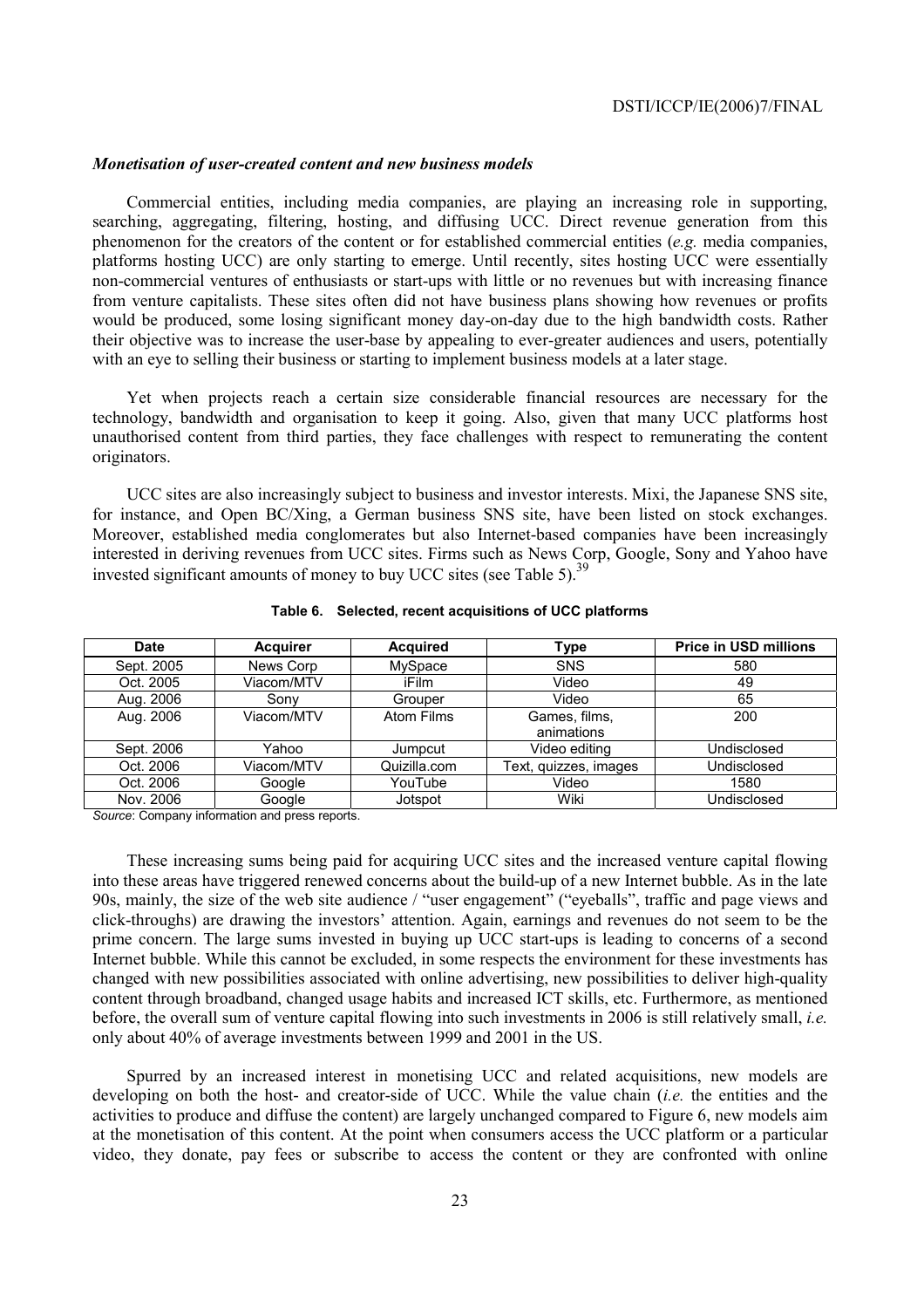advertising. New interactions between the UCC and the established media value chain are emerging as UCC platforms are screened for promising talent and content which are later aired or integrated in the traditional media publishing value chain (*e.g.* sometimes in existing cable or TV subscriptions that users may already subscribe to).

New entities are thus involved in the provision and distribution of the content, mainly the advertisement industry, search engines, and media firms who own UCC platforms or who select content from them. When payments are involved, financial service providers and the associated technologies enter the value chain. As increasingly there is a need for tools to find content (*e.g.* search engines adapted to music, video and other multimedia content and user ratings and recommendations), the role of search portals and content aggregator of multimedia content is growing. Digital rights management or watermarking technologies may increasingly be used to assure that content is not accessed illegitimately.

Different UCC types (*e.g.* blogs versus video content) have different albeit very similar approaches to monetising UCC. These models can be paired with approaches that remunerate the creators of content (discussed later in the section on economic impacts). Whereas the interest in monetising UCC is growing, most models are still in flux and few providers generate substantial revenues or profits.

At this stage there are essentially five approaches to monetise UCC, a combination of which are illustrated by three concrete cases in Table 6 (see also VTT Technical Research Centre of Finland, 2007).

# *Voluntary donations*

In a frequently utilised model, the user makes the content freely available, like that of a musician performing on the street, but would solicit donations from users. Such models are currently in place on many sites with a "donate"-button, often encouraging those accessing the content to donate to the creator or the institutions (usually online by credit card or via PayPal). A significant number of blogs, wikis, online video and online music creators ask for donations from their audience for activities such as web hosting and site maintenance, or for the content as such. A common feature of certain non-commercial UCC sites is that they manage to run their operations with quite limited funding (often only the time invested by volunteers and users). Wikipedia, for instance, spent less than USD 750 000 in 2005 to sustain its growth and it frequently draws on donations to finance these costs (beyond the donation of time and expertise which are also donated by its users).<sup>40</sup> Blogging and citizen journalism sites such as Global Voices Online are supported by bloggers who commit their time but its operating expenses are funded by grants from foundations or even news companies (such as Reuters in the case of Global Voices Online). Such donations of time or money have been the cornerstone of Internet developments in areas such as the open source movement (*e.g.* for the support of free Internet browsers) or other user-driven innovations on the Internet. New voluntary payment models for the promotion of UCC content and platforms based on reciprocity, peer-based reputation and recommendations have been proposed (Regner *et al*, 2006).

# *Charging viewers for services*

Sites may charge those viewing UCC, whereas the posting of content is free. This can take the form of a pay-per-item or a subscription model. The popularity of the UCC has to be high to be able to charge as competing sites are free and as making small online payments and entering credit card information may be too burdensome or impracticable.

**Pay-per-item model:** In that scenario, users make per-item (micro)-payments to UCC platforms or to the creators themselves to access individual pieces of content. iSTockphot, for instance, offers photographs, illustrations and stock video from its user-generated stock for USD 5 each. Platforms exclusively hosting UCC or established digital content sale points (such as online music stores, video-on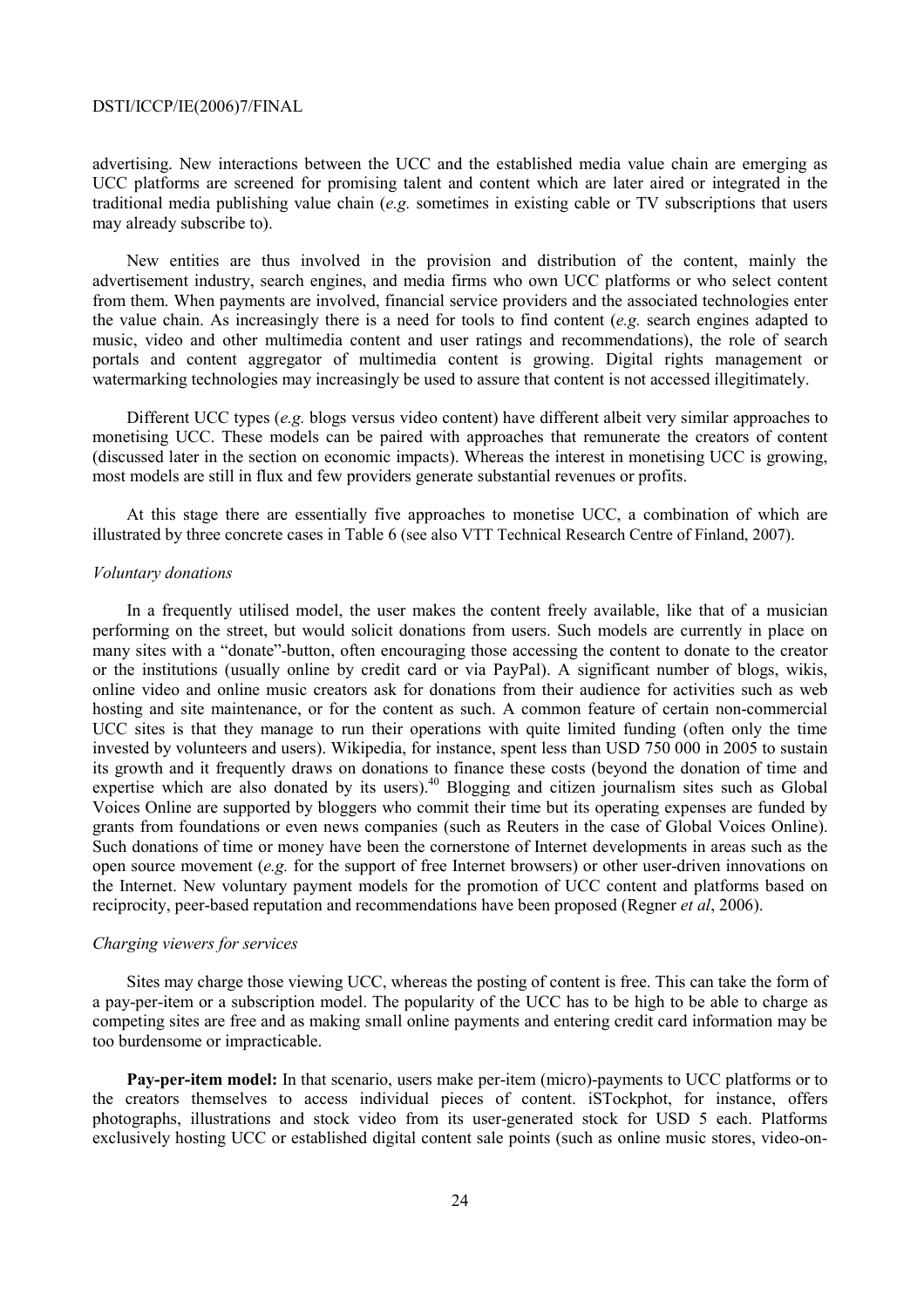demand platforms, or online retailers), for instance, could offer UCC as part of their repertoire on pay-peritem terms. The fact that no shelf space is needed to stock a variety of content facilitates this model.

**Subscription model:** This model would entail consumers paying to subscribe to services offering UCC. Yet paying a subscription to access others' content is rarely used as a model. Rather users pay a subscription for enhanced hosting and other services for one's own content and access to other's content. One of these models involves two-tiered subscription services, whereby a user may opt for a "basic" account free of charge that provides a set amount of services or for a "pro" account that users pay a subscription or other fee for. The "pro" accounts provide enhanced features, more (or even unlimited) hosting space, and other options that are attractive to the user.<sup>41</sup> A new approach involves a hosting-based model with a cooperative element, such as Lulu.tv. Users pay for the service provided by the site, but are also remunerated on the basis of the popularity of their content (see later discussion on this point).

The bundling of UCC into existing subscriptions and associated payments may be an easier option. Cable TV operators, Internet Service Providers (ISPs), digital radio services and other media outlets derive most of their revenue through monthly subscription fees paid by the users (*e.g.* EUR 29.99 for a monthly Internet triple play offer in France). To remain attractive to users, such operators could opt to carry UCC, either by creating special channels exclusively devoted to UCC (such as the case with FreeTV in France) or by airing a selection of UCC on the regular programs. In both cases, users pay for the UCC content via their usual ISP or cable subscription.

| Citizen journalism:<br>AgoraVox (France) | AgoraVox is a European site supporting "citizen journalism" which is currently based on<br>voluntary in-kind contributions. On voluntary basis users submit information and news<br>articles. The submitted content is moderated through the small AgoraVox staff and<br>volunteers. Readers also feedback on the reliability of the information. Despite its low-cost<br>model, AgoraVox is aiming to generate revenues through online-advertising in the near<br>future. Similar citizen journalism sites such as OhmyNews in Korea are remunerating their<br>writers. OhmyNews redistributes advertising revenues to writers for very good articles. On<br>OhmyNews readers also directly remunerate citizen journalists by giving them tips through a<br>micro-payment system. |
|------------------------------------------|------------------------------------------------------------------------------------------------------------------------------------------------------------------------------------------------------------------------------------------------------------------------------------------------------------------------------------------------------------------------------------------------------------------------------------------------------------------------------------------------------------------------------------------------------------------------------------------------------------------------------------------------------------------------------------------------------------------------------------------------------------------------------------|
| Photo: Flickr (US)                       | Flickr derives its revenues from advertising and subscriptions. A free account provides the<br>possibility to host a certain number of photos. While searching or viewing photos, advertising<br>is being displayed. This revenue is not being shared with users. A "pro" account for USD<br>24.95 can be subscribed to offering unlimited storage, upload, bandwidth, permanent<br>archiving and an ad-free service. As Flickr is part of Yahoo! it also enhances membership<br>and traffic to other Yahoo! sites. Similar photo sites such as KodakGallery are owned by<br>firms in the photography business. Users can create free accounts. Revenues are being<br>generated through the sales of value-added photo services (e.g. purchasing of prints).                       |
| Video:<br>MyVideo<br>(Germany)           | The online video sharing site MyVideo derives its revenues mostly from advertising and from<br>licensing its content to third parties. Recently, ProSiebenSat1 Media, Germany's largest<br>commercial TV company, has bought a 30% stake in MyVideo. The objective is to secure a<br>share of Internet advertising, to cross-promote content (UCC content on TV, and TV content<br>on UCC platforms) and to identify interesting content for traditional media publishing (e.g. Hit<br>talent search show). Video sites such as YouTube have also started licensing content to<br>telecommunication service providers.                                                                                                                                                             |

**Table 7. Three business model cases: Blogs, photos and video** 

*Source*: OECD based on company information and press reports.

# *Advertising-based models ("Monetising the audience via advertising")*

Advertising is often seen as a more likely source of revenue surrounding UCC and a significant driver for UCC. Models based on advertising enable users and hosts to preserve access that is free of charge to the content while bringing in revenue. The economics of such a service are often compared to free web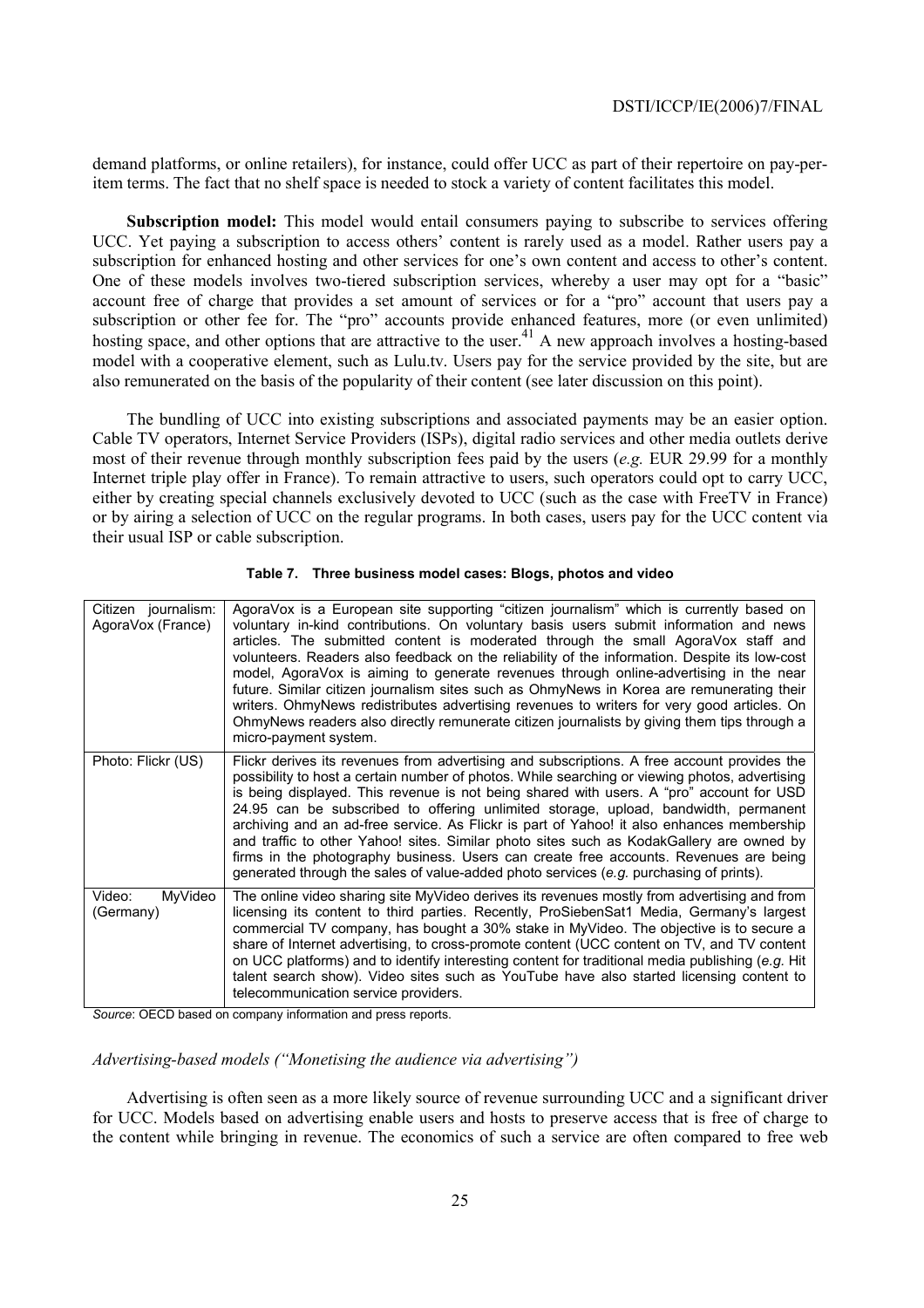mail where users get a free service, and owners of the service get to serve ads to this audience. Payment for the advertising depends on numerous factors: number of users on UCC sites, related web site usage (dwell time on site, depth of visit / page views per session / share of repeat visits), or clicks on the actual advertisement banner leading the user to the webpage of the brand being advertised. Viable sustainable business models are only likely to work with a large enough user base to attract enough advertisers and actions by users generating revenue flows for the site.

Services that host UCC make use of advertising on the site (including banners, embedded video ads and branded channels or pages) to generate revenue. The advertisements can be specific to an audience most likely to be attracted by certain UCC platforms (often popular, young target groups) or to certain content being watched by the user. When users search or watch a particular video, related advertising is shown on the side bar, *i.e.* banners or short trailers start as the computer cursor moves across a banner.

Many UCC platforms such as Fanfiction.Net are relying on services to drive advertisement revenues (*e.g.* Google AdSense, Microsoft, or the service provided by the UCC hosting site itself such as FeedBurner Ad Network for blogs). Google AdSense automatically delivers text and image ads that are targeted to the UCC site, the requested UCC content, the user's geographic location and other factors (for example, travel ads for China when searching for the keyword "China" on a video site).<sup>42</sup> When users click on the ad, that advertisement service receives per-click revenues from the company being advertised. In turn, it then pays the UCC site hosting its ads. Some UCC sites are also redistributing part of this advertising money with those creating or owning the content. These models provide independent UCC sites (some owned by individuals) with access to a large base of advertisers.

Advertising may also be placed within the content, such as within a video. Popular video podcasts also incorporate advertisements where users can click to sites from within the video. Increasingly, ìbranded channelsî have been launched on UCC platforms where users can view content from a special brand or media publisher. Virtual worlds like Calypso allow firms to create and display advertisements.<sup>43</sup>

It is expected that sophisticated targeting techniques will increasingly enable advertisers to create targeted ad messages, rather than the interruptive spots used by most sites. The quality of the targeted nature of the advertisement will depend on how well videos or UCC is paired with relevant advertisements. Currently, advertisements are often displayed on the basis of tags and keywords which uploaders create. These may be more or less reliable with some users not creating keywords or using misleading ones to attract more traffic.

UCC platforms have already received substantial up-front revenues from third players wanting to advertise to this community. In August 2006, Google agreed to deliver at least USD 900 million in ad revenue over three and a half years to News Corp. for the right to broker advertising that appears on MySpace and some other sites (van Duyn and Waters, 2006). Microsoft Corp. also recently agreed to be the exclusive provider of advertising to Facebook (Sandoval, 2006a).

Although most of the hopes to monetise UCC are currently being placed on purely advertising-related business models, it will take time to show whether these models will work (c.f. also VTT Technical Research Centre of Finland, 2007 which argues that social media cannot fully flourish on ad-based models). Advertisers are concerned that the user audience may have grown accustomed to free content and will migrate to ad-free sites. Also some advertisers are concerned to be randomly associated with UCC they cannot control or foresee (*e.g.* a car advertisement being shown before a UCC video about a car accident or other inappropriate content).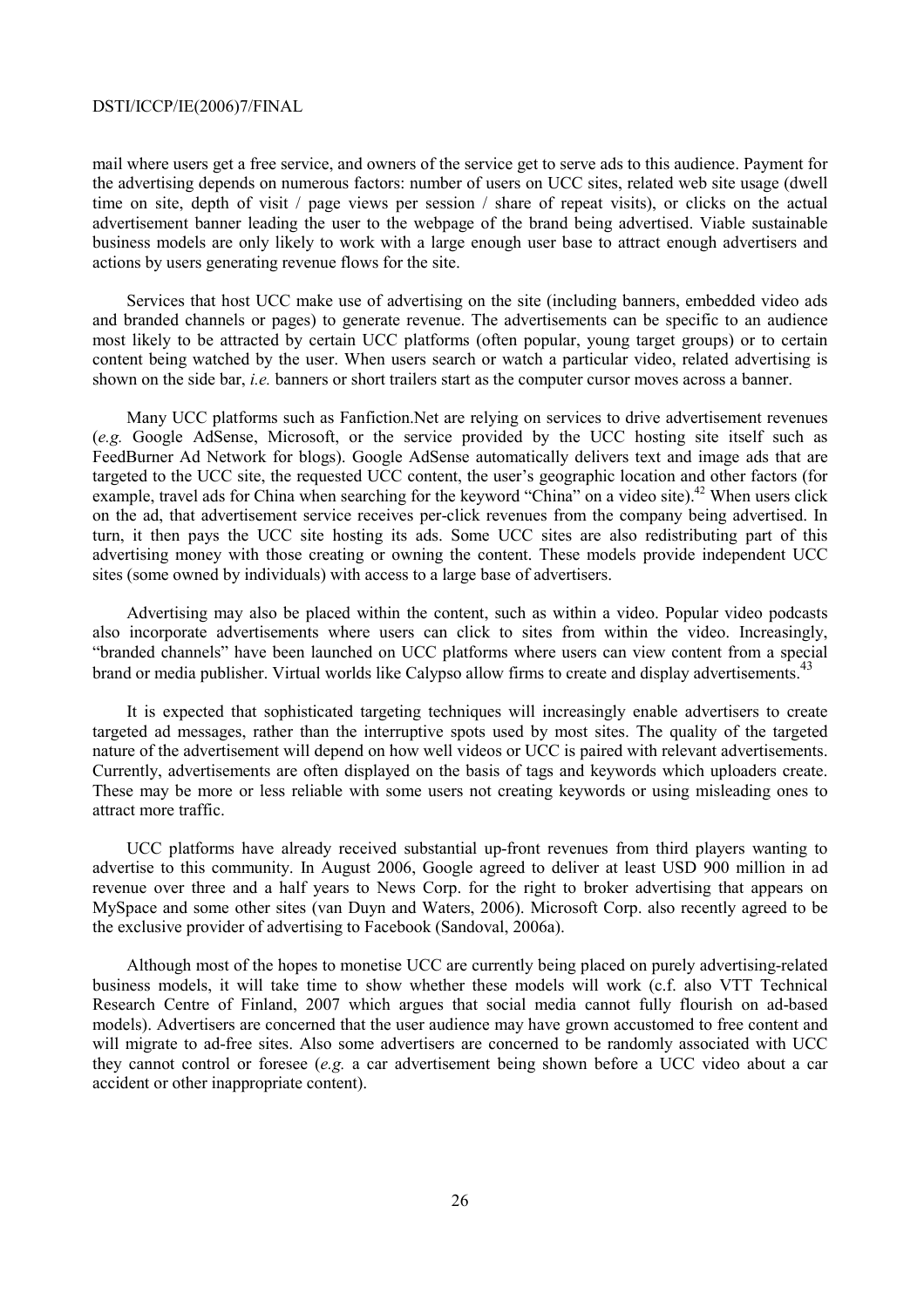# *Licensing of content and technology to third parties*

Increasingly UCC is being considered for airing on other channels and this act of licensing content to third parties (*e.g.* television stations) may be a source of revenue. As elaborated later, according to most terms of services of UCC sites, users agree that they have given the site a licence to use the content without payment, sometimes reserving the right to commercially exploit the work.<sup>44</sup> Sometimes this may include the right of the UCC site to licence the content to third parties but a revenue sharing model between content creators and UCC site may apply. Increasingly deals to licence content to third parties or to cooperate with third parties to share the content involve mobile carriers (*e.g.* the recent Verizon and YouTube "Watch on Mobile" service).

Finally, UCC platforms can enter into commercial agreements with third parties to provide their technology to the latter (*e.g.* DailyMotion entering a commercial agreement with the French ISP Neuf Telecom to provide its video sharing service technology). Some UCC platforms (*e.g.* On2 Flix) are more back-end service providers to facilitate the process of UCC video services of third parties.

# *Selling goods and services to community ("Monetising the audience via online sales")*

Another option is to capitalise on the large, captive user base and market own or third party products to users. Due to the network effects, successful UCC sites are likely to have a large user base. This large audience can be monetised with UCC sites selling items or services directly to their users. Similarly to the above examples in the pay-per-item or the subscription section, blogging, photo sharing and other sites may sell particular one-off or continued services to their users. But UCC platforms such as virtual worlds or social networking services also allow them to sell the use of online games, avatars, virtual accessories or even virtual land to their users. Korean social networking site CyWorld, for instance, receives considerable revenues from the sale of digital items such as decorations for a user profile or furniture for one's virtual "miniroom".<sup>45</sup> Users use Acorns as currency in the CyWorld Shop purchased via credit card.

 UCC sites can also cooperate with third parties to monetise their audience via allowing the latter to sell directly to their users while taking a share of the revenue. For instance, the Mypurchase service of MySpace will provide the interface for creators to sell their music, taking a portion of sales revenues in exchange. The popular Japanese social networking site Mixi has several approaches, one of which is to allow users to rate and review books CDs, DVDs, games, electronics and other items and linking users directly to Amazon Japan with one click to purchase those items (calling this "social commerce") or to listen to music which can later be bought over iTunes.

UCC platforms could also allow for transactions amongst its users while taking a share of the revenue. Depending on the terms of service, other business models may involve the selling of anonymised information about users and their tastes and behaviour to market research and other firms.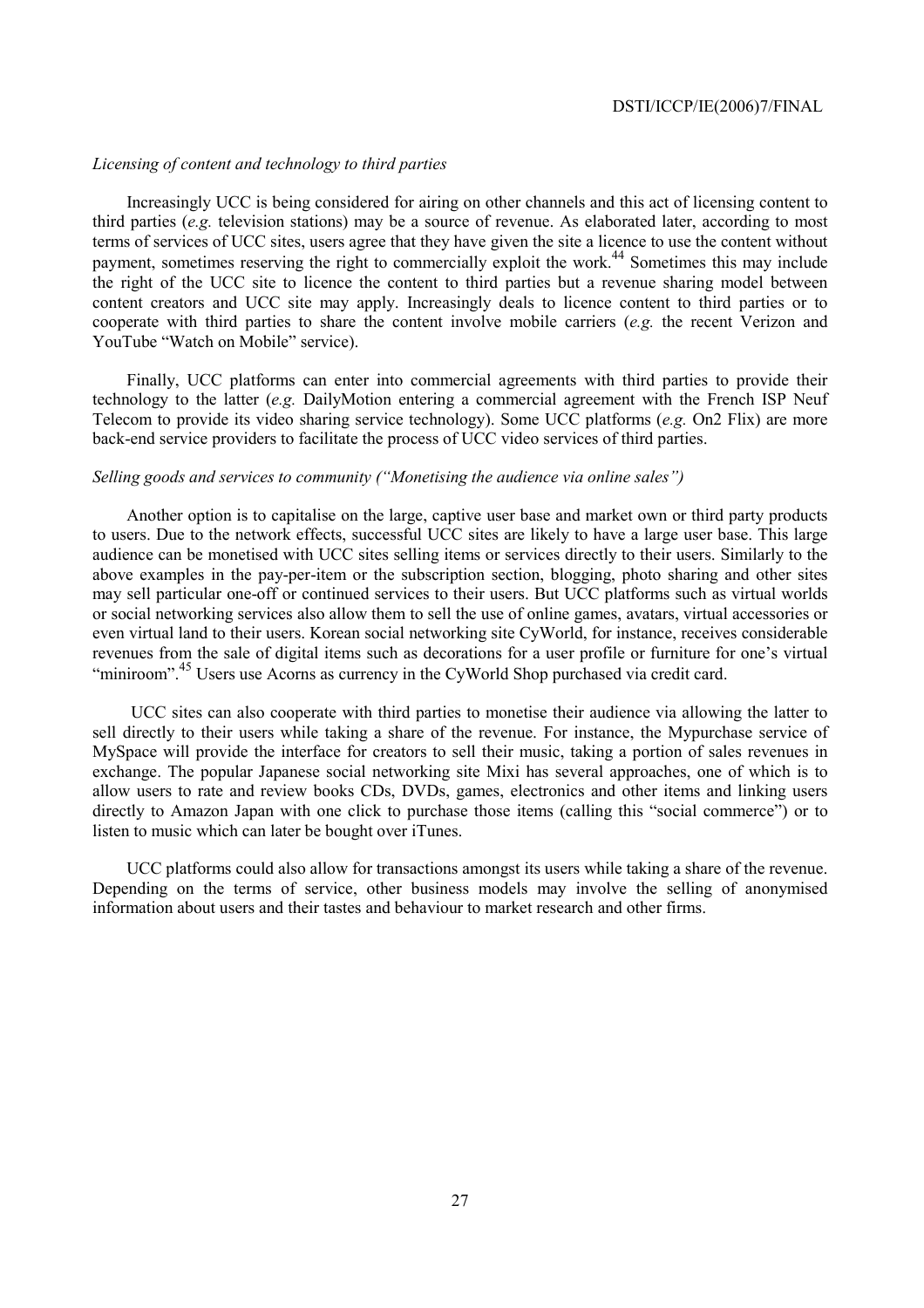# **ECONOMIC AND SOCIAL IMPACTS**

This section looks more closely at the economic and social impacts of UCC. The production and consumption of UCC has been accompanied by a number of promises and distinct and verifiable social and behavioural changes which are centred on a more participatory and active society. In principle, these impacts are likely to be only in their early stage with the longer-term impacts yet unclear. Also, they cannot be seen in isolation but invariably have or interrelate with economic impacts.

# **Economic impacts of user-created content**

Despite the non-commercial context, user-created content is already an important economic phenomenon with direct impact on various industries. UCC has actively and effectively contributed to the availability of broadband content. The spread of UCC and the amount of attention devoted to this area by users seems to be a significant disruptive force for how content is created, consumed and for the industries traditionally supplying content. This disruption creates economic opportunities and challenges which vary according to market participants and their strategies. Also, the trend towards monetisation of UCC is just starting and often figures on impacts directly attributable to the phenomenon are not available.

The next section discusses the economic implications of UCC while showing how the business models invoked earlier and efforts to monetise UCC may affect various industry participants. At this early stage those economic impacts – especially in terms of GDP growth and employment - are hard or impossible to quantify.

As reflected in Table 7, in the context of UCC, different industry sectors and firms have very different rationales and economic impacts.46 The specific business models and economic impacts on UCC platforms were discussed in the earlier section on value chains and emerging business models.

While in the context of UCC, most press reports centre on the impact of UCC on traditional media firms, the more immediate impacts may be on users and non-media firms. The more immediate positive impacts in terms of growth, market entry of new firms and employment are currently with ICT goods and services providers and newly forming UCC platforms which attract significant investment. Another set of firms particularly active in monetising UCC are search engines, portals, and aggregators which are seeking to formulate business models surrounding search, aggregation and distribution of this content which is often based on online advertisement.

Impacts are also starting to be felt by certain professional (free-lance) content producers such as journalists, photographers, and others who now compete with freely available web content.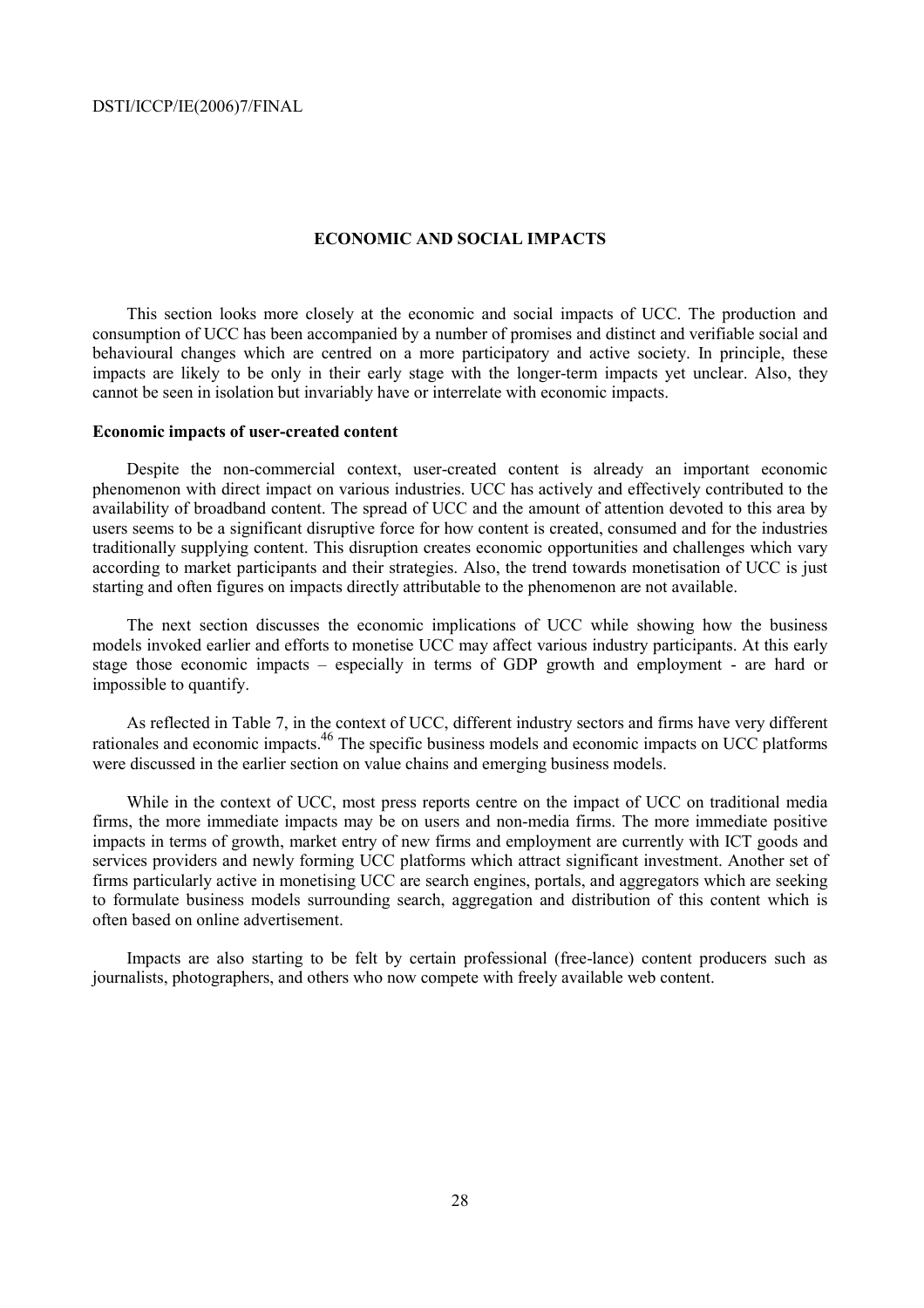| Consumer electronics<br>and ICT goods | Sell hardware with new functionality and interoperability allowing to create and access UCC.                                                                                                                                                                                                                                                                                                                                    |
|---------------------------------------|---------------------------------------------------------------------------------------------------------------------------------------------------------------------------------------------------------------------------------------------------------------------------------------------------------------------------------------------------------------------------------------------------------------------------------|
| Software producers                    | Establish ICT services and software as standard for the creation, hosting and delivery of<br>UCC.                                                                                                                                                                                                                                                                                                                               |
| ISPs and web portals                  | Use digital content to attract customers to premium Internet services. Web portals are<br>interested in building Internet audiences to attract traffic and advertising revenues (and to<br>avoid losing traffic to UCC-related sites).                                                                                                                                                                                          |
| UCC platforms and<br>sites            | Build Internet audience to attract traffic, subscription and advertising revenues and potentially<br>to be bought by third parties.                                                                                                                                                                                                                                                                                             |
| Users & creators                      | Either non-commercial incentives (such as desire to entertain or inform other users, or quest<br>for recognition or fame) or desire to generate revenue through donations, the sale of content<br>or advertisement-based models.<br>Other users are profiting from free access to content which may be entertaining, educational<br>or improve a number of choices (such as purchasing decisions, or advice on various topics). |
| <b>Traditional media</b>              | Preventing UCC from decreasing revenues from other content and/or preventing<br>disintermediation. Participating in the revenues being generated with UCC online (essentially<br>through ad-based business models), reaching to the audience to promote own content,<br>broadcasting or hosting UCC to retain audience and advertisers.                                                                                         |
| Professional content<br>creators      | Reinventing their business model in the face of a growing amount of free web content (e.g.<br>photographs, images).                                                                                                                                                                                                                                                                                                             |
| Search engines                        | Use audience and UCC to drive advertising revenues while improving searchability.                                                                                                                                                                                                                                                                                                                                               |
| Web services that<br>profit from UCC  | Use UCC to build more attractive website and customer services (e.g. travel agency or hotel<br>chain lets users post pictures and share their experiences online).                                                                                                                                                                                                                                                              |
| Advertising                           | Participate in the increasing online advertising of products towards communities on UCC<br>platforms. Use UCC content in advertising campaigns.                                                                                                                                                                                                                                                                                 |
| Marketing and brands                  | Increase customer loyalty through the promotion of brands on social networking sites or<br>through advertisements to this community.                                                                                                                                                                                                                                                                                            |

**Table 8. Economic incentives along the value chain** 

#### *Consumer electronics, ICT hardware, software and services*

The consumer electronics industry, the telecommunications industry (including Internet service providers, ISPs and increasingly also mobile operators), firms creating the tools and software to edit and publish content and the information technology in general have benefited from UCC as users buy digital cameras, software, and broadband access to watch and create content. In addition, truly innovative and new products by new firms entering the market and creating employment surface.

The ICT sector grew at 6% in 2006, with much higher growth expected in digital storage, new portable consumer products, Internet activities related to the participative web and new digital products (OECD, 2006b). In particular, the digital entertainment market is currently considered to be a high growth market, with the electronics industry seeing a growing global market for digital consumer appliances and a comeback in the last three years  $(CEA, 2006)$ .<sup>47</sup> The detailed figures imply that users spend more on flash and hard-drives, portable MP3 audio players, digital cameras and related accessories. Technologies allowing for playback of popular web video content on TV, mobile phones, and other devices for true cross- platform applications will drive further growth of ICT products.

As users are increasingly attracted to the Internet to create and download content, this is also an important driver for the communications industry (including mobile operators) and other infrastructure providers. The quest for greater speed, wireless and even mobile access is increasing profits and represents a welcome opportunity to replace loss of traditional fixed-line voice revenues (OECD, 2006d). To move into more value-added services, telecom operators are also increasingly interested in hosting and making money with UCC. Vodafone, for instance, recently announced that it will try to unite virtual and real communication, allowing people to talk through their avatars without necessarily sharing their real personal details.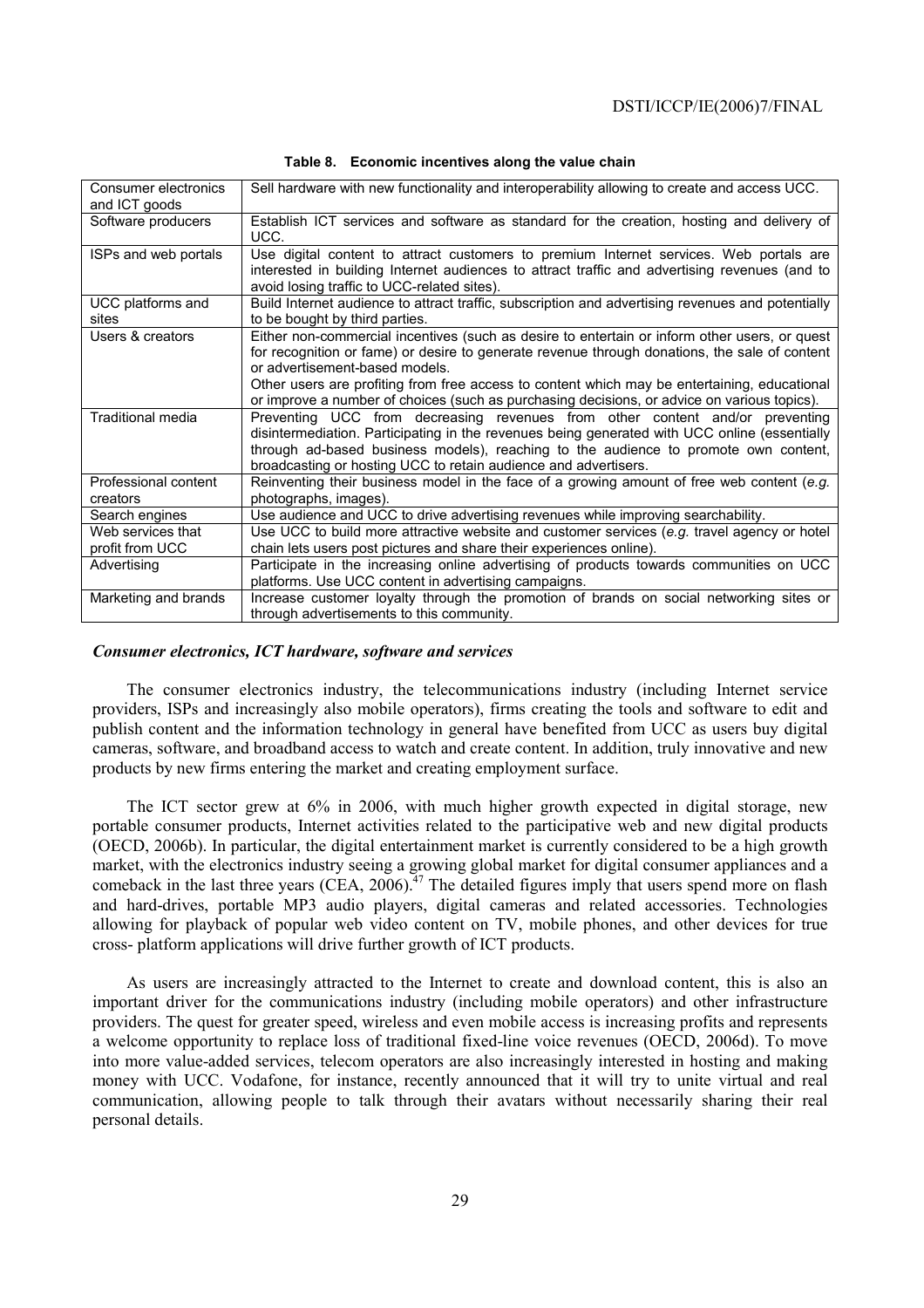The popularity of video sharing services has led to new types of application service providers (sorife populatity of video sharing services has led to her types of the term of the results called "broadband video application service providers").<sup>48</sup> Industry observers estimate that YouTube is streaming 40 million videos and 200 terabytes of data per day.<sup>49</sup> Not too long ago, firms such as Brightgrove, Entriq, Maven Networks which were unheard of, offered publishing, syndication, commerce, content management, security and other platform components in the form of software-as-a-service. The market is forecasted to reach a turnover of USD 1.9 billion in 2011 (ABI Research, 2006). Firms such as Limelight Networks providing content delivery network to popular UCC sites report strong growth reaching USD 14 million of revenues in the second quarter of 2006.<sup>50</sup> Firms providing one-stop service of video upload, converting and transmission of optimised content while reducing bandwidth requirements will see large demand.

Similarly, spending on tools, ICT services and software which enabled users to create, edit, locate, post and even monetise audio and video files (Apple garage, Grouper, Jumpcut, Ripple Share) and on video compression software is increasing. Firms which are producing new tools such as recommendation engines, or which allow to create playlists, blogs and podcasting are entering the market, attracting investments and increasing revenues. In Japan, for instance, the market for blogs is estimated to be about JPY 137.7 billion (USD 1.2 billion) in 2006 (MIC, 2006).<sup>51</sup> This includes tools to publish and host blogs, the blog software market and related advertisement expenditures. Furthermore, mobile phone applications which make it easier to share photos, videos with other users and networking sites (*e.g.* developed by Shozu.com) are also in demand. The demand for digital rights management, watermarking technologies and other software tools will also increase.

#### *Users / Creators*

New models are also emerging which allow for remuneration of the content creators (*i.e.* creators of original works) as, for example, surveys of younger age groups point to greater willingness to place ads at the end of videos, to feature brands in the video and to derive revenues from their work.<sup>52</sup> A distinction must be made between models that garner revenue for the creators themselves and models which entail revenue sharing between creator and host.

Originally, the possibilities for users to derive profits directly and without intermediary from their works were limited. A co-operative-based model is one where the creators contribute money to the service, and then this revenue is redistributed among creators. A hybrid model, such as Lulu.tv, combines the cooperative method with shared ad-based revenues. Users pay for the service provided by the site, but then they are remunerated on the basis of the popularity of their content. There is also the possibility of flat-fee subscription services in which creators would be remunerated.

New services have arisen which allow for unlimited uploading and exchange of various content and which are financed by monthly fees from subscribers or Internet Service Providers. The Digital Media Exchange (DMX) is such a model based on P2P technology and operated as a non-profit co-operative.<sup>53</sup> Beyond unlimited exchange it allows users to make derivative works from the content while being copyright compliant. DMX collects monthly fees from subscribers or their ISPs, and pays all of the collected fees to content suppliers.<sup>54</sup>

Most revenues for creators are likely to come from revenue-sharing models between creator and host which again are based on advertising revenues discussed earlier. In the case of creator-based advertising, users would utilise advertising on, within, or surrounding the content they created. For example, bloggers may put Google AdSense advertisements on their site in order to obtain revenue. A lot of new companies and software tools are allowing users to post content and be remunerated (*e.g.* Ripple Share). UCC platforms are usually involved in remunerating content creators. In Korea, Mgoon has introduced a website "tag story" where users post their own content and share advertising profits generated by them with the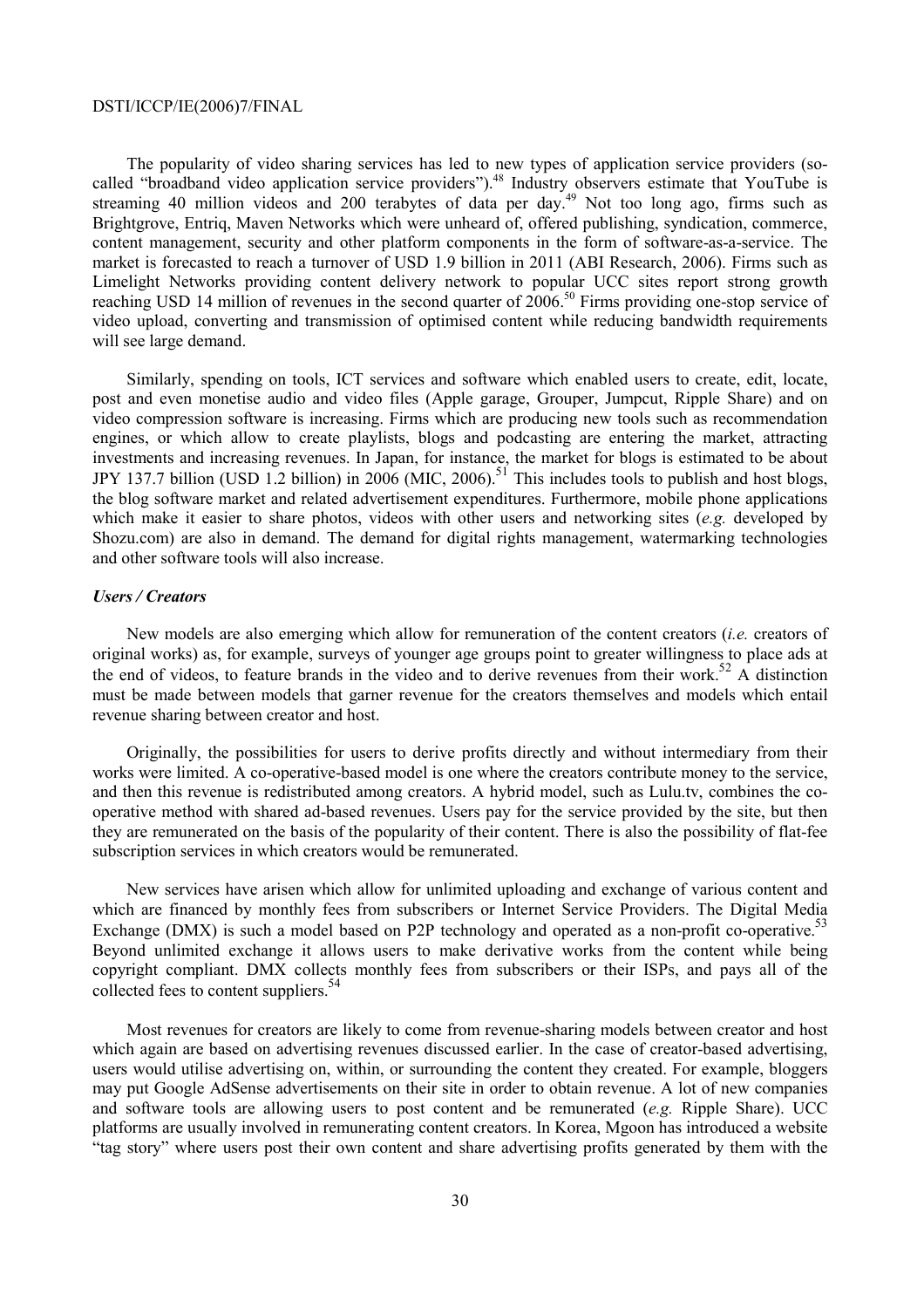company. Korean Shotech UCC site has started to share 30 to 40% of its advertising proceeds with UCC makers. Other upstarts such as Revver, Feedburner, Blip.tv and Panjea.com share at least 50% of their ad revenue with users who create their content.<sup>55</sup> It is expected that the quality of the UCC can be improved via remuneration of its creators.

Also, professional and paying opportunities can arise for users engaging in the creation of content. For example, students in popular lip-synching videos were later hired to be in commercials. Remixers, bloggers or video podcasters have been hired by major music companies or major media companies.

Turning to the users who consume the content, the latter benefit usually from free access to more diverse content which may be entertaining, educational or serve other purposes. Especially information and knowledge commons mentioned earlier can add significantly to the welfare and entertainment of citizens.

# *Traditional media*

The lasting impacts of the shift to Internet-based media  $-$  both in terms of challenges and opportunities – are only starting to affect content publishers and broadcasters. Moreover, the involvement of media publishers in the hosting and diffusion of UCC is at an early stage.

At the outset, UCC may have been perceived as a challenge and competition to established media firms. First, these UCC sites often host unauthorised content from media publishers without consent and without remunerating the rights-holders (*e.g.* full clips of TV shows which fall outside of the UCC definition adopted here). Thus traditional media publishers have a legitimate conflict of interest with UCC platforms and potentially face negative revenue impacts due to illegitimate airing of their content.

Second, users may create and watch UCC at the expense of other traditional media such as TV. This may be a source of concern, given that many of the traditional media are based on attracting large audiences generating advertising revenues to support the creation of content and to make profits. As opposed to traditional media products, UCC can sometimes be produced in very cheap ways while still drawing a large and captive audience. For instance, Rocketboom a popular three minute, daily video blog distributed via RSS is produced with a video camera, a laptop, some accessories, but no additional overhead, promotion or large bandwidth costs.

Third, when users are referring to traditional media sources some are doing so more selectively, potentially contributing further to the loss of control of the established media. Most of the existing studies demonstrate that time spent on the Internet reduces the consumption of offline media (c.f. OECD, 2004a). Figure 7, for instance, demonstrates that in the United Kingdom the Internet use has led to a reduction of attention devoted to the radio, newspapers and TV. This effect is particularly strong in the 15-24 age bracket, while they use the more traditional media of television and radio considerably less and their viewing is declining at a faster rate. The more established media of newspapers, magazines and radio were particularly affected by this change in media consumption.

It needs to be kept in mind however, that these surveys refer to the Internet broadly as a potential substitute for TV and not to UCC *per se*. In addition, media such as television channels are facing increasing competition from an ever greater number of television channels, newspapers, and from other new media (*e.g.* online games but also due to digital radio). Consequently, some of the concerns directed toward UCC may rather be a reaction to a new distribution medium and changing user habits which are new and potentially hard to control. Media firms that are used to the concept of "broadcasting" the same content to large audiences (one-to-many) are adapting to the fact that today users may be in search of more targeted, interactive or personalised on-demand content. Content publishers will increasingly compete with many other entertainment forms (including UCC) for more fragmented audiences and advertising revenues.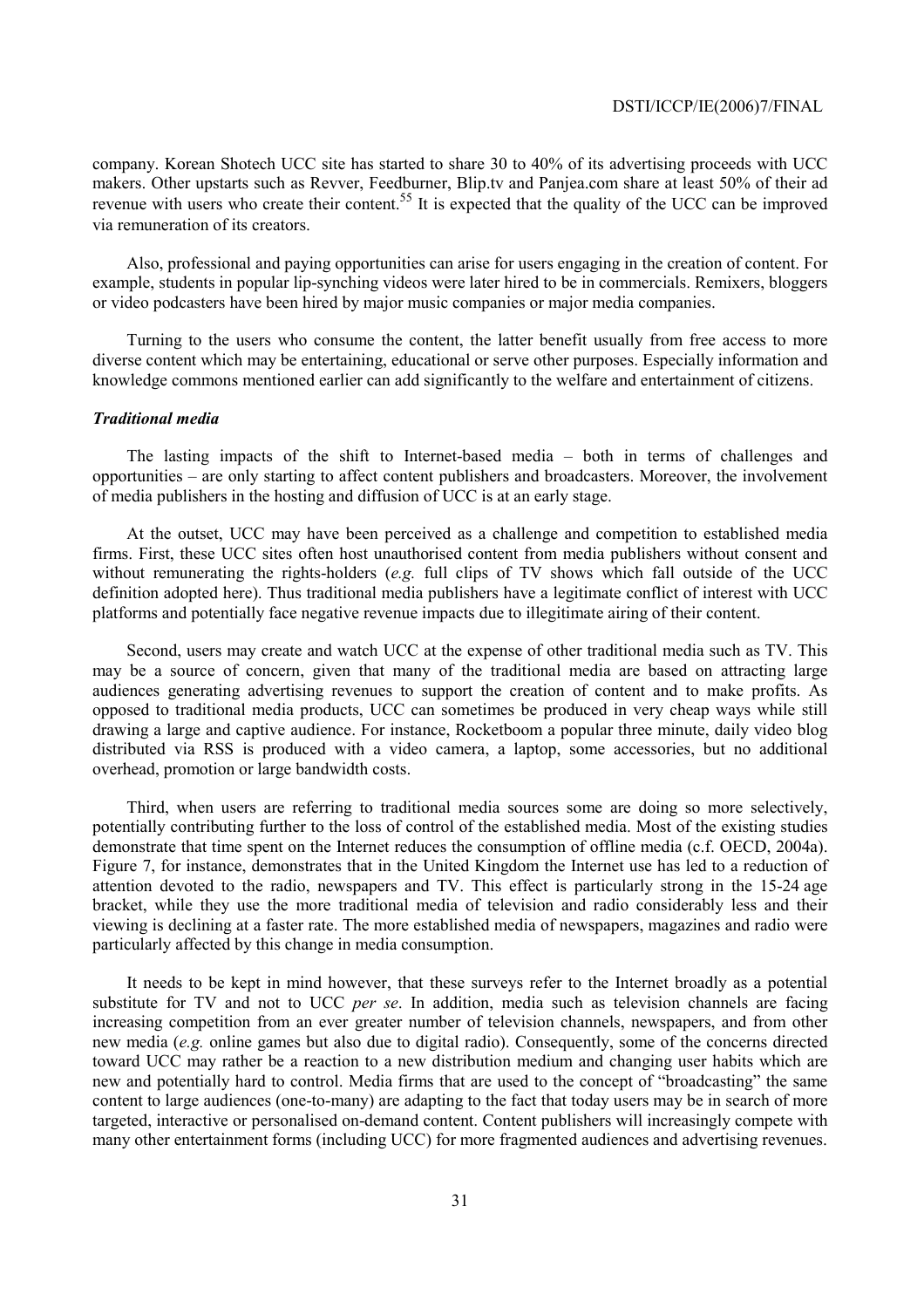

# **Figure 6. Reduced consumption of offline media in the UK driven by Internet use (April 2006), percentage of respondents**

*Source*: Ofcom research, April 2006; Question: Since using the Internet for the first time, which if any of the following activities do you believe you undertake less?

Increasingly seen as an opportunity or at least a market reality, however, UCC has already begun to have an impact on traditional media industries and vice versa. Progressively, the advent of UCC marks a shift among media organisations from creating on-line content to creating the facilities and framework for non-media professionals to publish in prominent places or at least to take existing UCC into account when publishing their own media product. For a start, traditional media make their own websites and services more interactive by providing the ability for users to comment, give feedback, rate particular articles and content and diffuse their content via participative web technologies such as RSS feeds, podcasts or host blogs on their sites.

Newspapers and other print media – which will be discussed in greater detail in the *OECD Study on Online News Distribution* – have started to change their way of reporting or commenting on the news and – in some cases – to aggregate UCC, *e.g.* with discussion fora, interactive blogs and other interactive features ("citizen journalists"). $56$ 

Media companies such as television also increasingly select UCC for use on their usual channels or web pages; a trend which will be facilitated by technology allowing for viewing broadband content on television. For example, in France TF1 has launched the WAT site which allows users to upload content for later potential diffusion over television against remuneration (see also M6 Web in France). And CBS Television in the US is co-operating with YouTube to select and air best viewer-videos on the network. There is also an increasing number of TV channels being created to show only UCC (*e.g.* Current TV, or see Figure 8 where Korean terrestrial broadcasters use UCC while also allowing users to post comments). Sony will introduce televisions which can access Internet video content (*i.e.* Bravia Internet Video Link) including user-created videos from Grouper. Narrowcasting content to target a specific audience or topic (Election TV and The People Choose 2006, or specialty interest content aggregators like Pet Video) is also developing.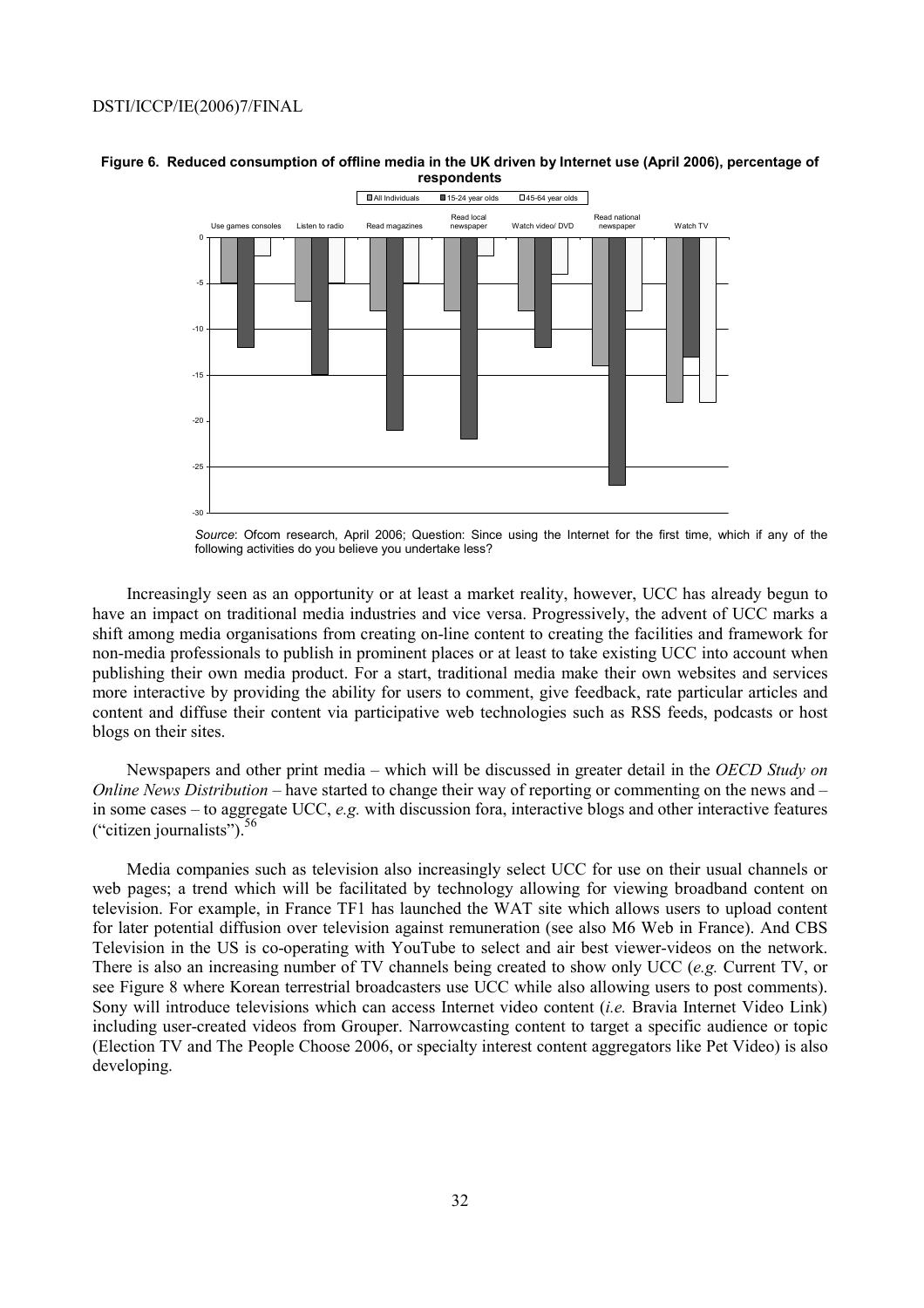

**Figure 7. Korean broadcasting of UCC while allowing other users to post comments** 

*Source*: www.afreeca.com.

Major media companies also have acquired or are in the process of acquiring content from or licensing content to UCC platforms to participate in the revenue being generated and to exploit cross-promotion opportunities and ways of extending their on-air programmes and brands to UCC platforms. In some recent deals, considerable amounts have been paid up-front by video-sharing platforms to media firms to be able to continue to host their content. Under these agreements, video sharing sites are offering free and full access to music videos (*e.g.* Vivendi Universal) or television content (from CBS, NBC Universal) – sometimes sharing related advertising revenue with the content owners, sometimes only relying on the promotional effects. Increasingly, traditional media firms have opted for the advertisement of their content within UCC sites, by giving access to trailers, free samples of certain content, etc.

The impact of the increasing involvement of traditional media or established Internet firms in UCC sites is unclear. On the one hand, the latter provide the necessary "backbone" to UCC platforms and potentially remuneration to creators. On the other hand, users may migrate away from UCC platforms which have too much centralised control, too many obtrusive advertisements and forms of branding, or which develop into video delivery platforms for commercial content producers while "crowding out" UCC.

# *Professional content creators*

The impact of UCC on independent or syndicated content producers who previously did not face competition from Internet users or non-professional individuals is increasingly a discussion topic on blogs and other fora. Photographers (including independent agencies), graphic designers, free-lance journalists and other such professional categories who make their living on the basis of providing pictures, news videos, articles or other content face the competition from freely provided or low-cost UCC or other amateur-created content. In terms of photos and images, for instance, the web offers a vast amount of copyright-free content (see earlier examples of Flickr, iSTockphot or how user-created blogs and videos supplant editorial content in newspapers or online media ventures) which has decreased the unit costs of images licensed for profit. In terms of video footage and news articles, citizen journalists are  $-$  in some ways – also competing directly with freelance and other journalists for the reader's attention.

Overall, it is too early to be able to quantify this impact on growth and employment for professional content producers. On the one hand, this may inevitably have an impact on the suppliers of such professional content which will have to readjust, some no longer able to make a living from their original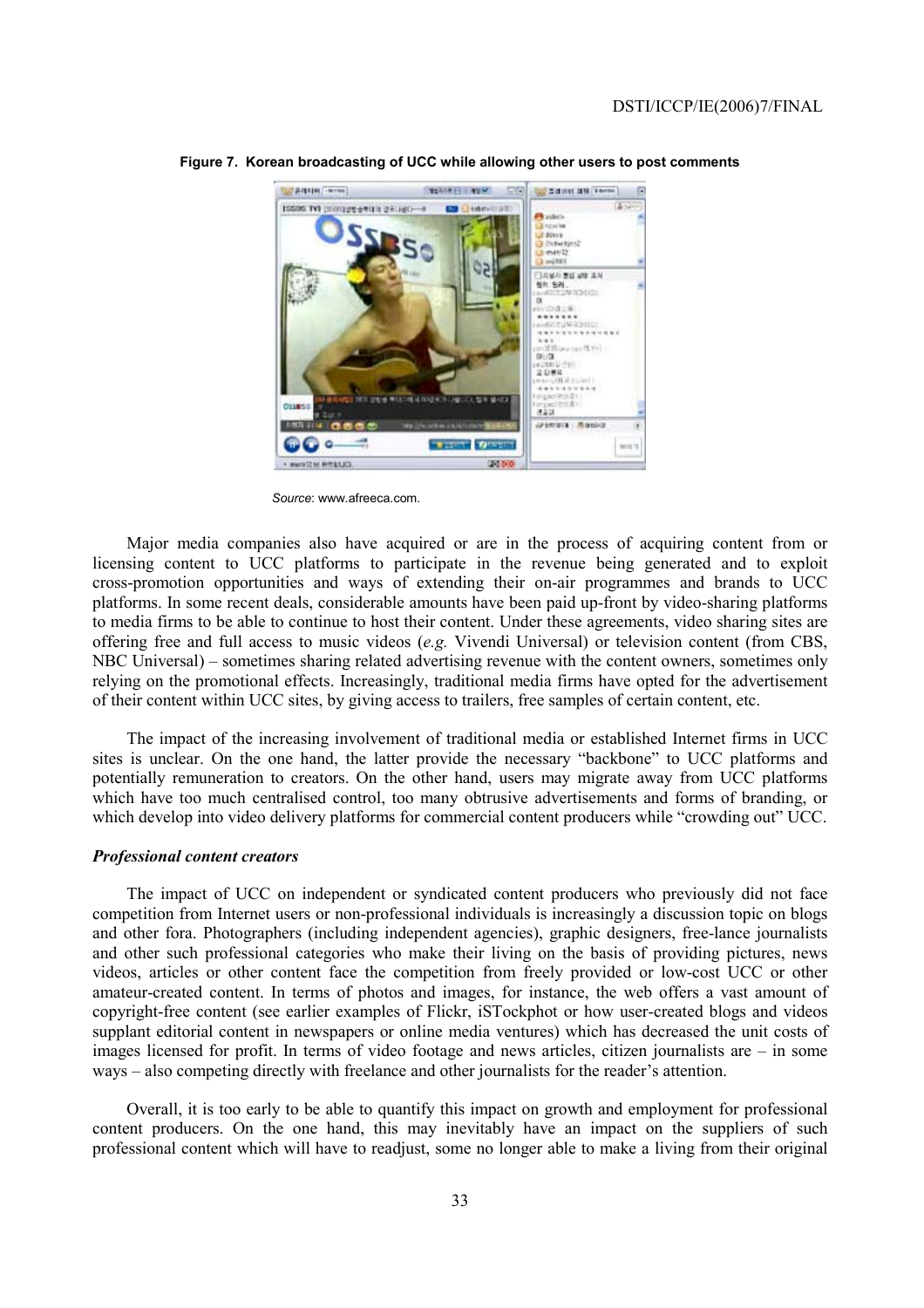work. In the case of agencies for photography and images these seem to be increasingly concentrated into a few providers (*e.g.* Getty Images, Corbis, Jupiter Images). On the other hand, cheaper or free access to such content also works to reduce costs for business and consumers.

#### *Search engines and advertising*

Search engines and advertisers see the potential in capitalising on the user base of UCC sites. Worldwide growth of online ads was expected to be around 35% in 2006 to reach USD 11.6 billion (van Duyn, 2006, see also forthcoming *OECD Online Advertising Study*). While still small, it is expected that over the next several years advertisement-supported UCC will be one of the main drivers of website revenue (eMarketer, 2006a,b). This trend has been supported by the recent acquisition of YouTube by Google. Other search engines, such as the one by SK Telecom which also owns the popular CyWorld, are also planning on developing a search engine that combines search and UCC.<sup>57</sup>

# *Services that capitalise on UCC*

Commercial websites and services are emerging that allow users to contribute their content which increases the overall interactivity and customer value of the site. Increasingly travel services (*e.g.* hotel websites, flight booking sites), real estate services and other websites allow for users to share their experiences  $(i.e.$  "word of mouth"), pictures and ratings.

# *Marketing and brands*

On social networking sites, brands increasingly create special sub-sites and areas with social branding. Members of these sites may join brand groups and display logos on their personal profiles. Finally, advertisements can take a different form in virtual worlds. Second Life, for instance, has had news companies such as *Wired magazine*, CNET, Reuters and other firms such as Adidas and Toyoda buy virtual land (in this case advertisement space), to hold press conferences and to advertise their brand (Figure 9). Another form of branding and advertising takes place when artists use UCC sites to build prominence and eventually attract the attention of record labels, film studios, newspapers and the like.



**Figure 8. Reuters in Second Life** 

*Source*: Second Life.

Brands have also begun experimenting with new ways to integrate UCC into their advertisements. For example, when a video portraying the explosive combination of Mentos and Diet Coke spread on the video-sharing site Revver, Mentos responded by placing advertising within the video. Another initiative by a US car maker or by a beauty product<sup>58</sup> encouraged users to create their own commercials. Other firms have created sites on which users can create funny content.<sup>59</sup> There is, however, no way to control what users will do on such sites, with brands losing control of their message and being subject to greater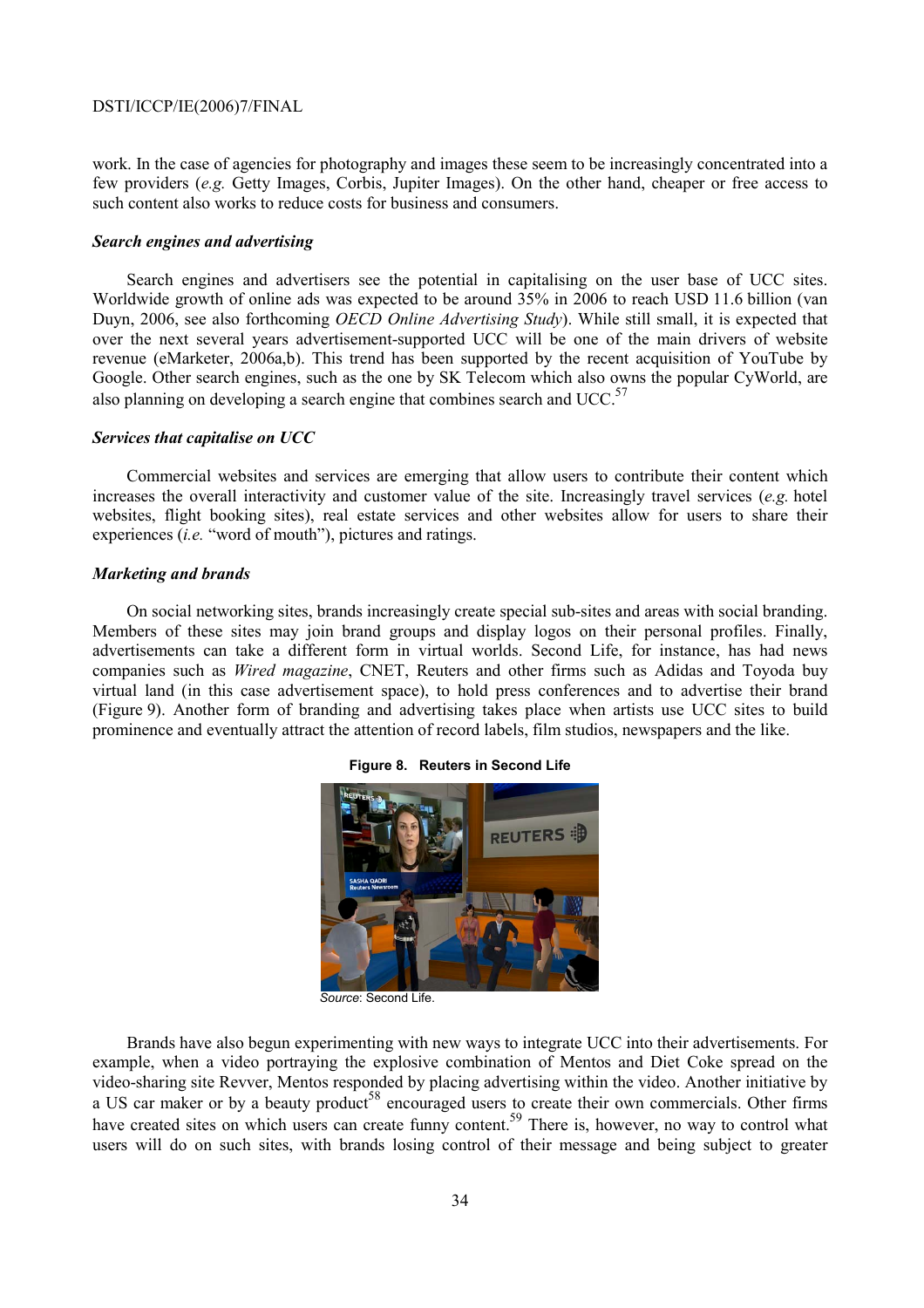information exchange between users potentially revealing flaws in products and bad service (*i.e.* sometimes justified but sometimes not).

Market research is also using UCC to gather and use the information exchanged between users on the Internet  $-$  for example on brand reputation to customer service and product performance  $-$  to improve customer service, marketing campaigns, the brand image and the products themselves, *e.g.* Nielsen BuzzMetrics which provides technology to help companies understand and use the increasing consumer activity and content on the Internet.

# *Use of UCC and participative web tools in companies*

While this study is concerned with UCC only, tools associated with the participative web are increasingly used in professional enterprises. Blogs, wikis, podcasting, tagging technologies, and lessons of community and social networking sites are seen as important tools to improve the efficiency of knowledge worker collaboration. Once this trend is confirmed significant markets for participative web technologies and potential productivity impacts will result.

# **Social impacts of user-created content**

Despite growing economic impacts of UCC, at the outset, the creation of content by users is often perceived as a social phenomenon with social implications.

On the side of opportunities, the changes in the way users produce, distribute, access and re-use information, knowledge and entertainment potential leads to three cross-sectional trends: increased user autonomy; increased participation, and increased diversity. The Internet and UCC also lead to a change concerning the nature of communication ("who communicates with whom under what conditions and whose discretion" (Benkler, 2006) and related social relationships. These opportunities are likely to have structural impacts on the cultural, social, political sphere and economics, respectively. On the side of challenges, the topics of inclusion, cultural fragmentation and issues related to security, privacy and content quality have been raised.

#### *Changed information production leading to increased user autonomy, participation and communication*

The rise of UCC produces new opportunities for how information, knowledge and culture is made and exchanged, potentially at lower cost (MIC, 2006; Benkler, 2006). The Internet being a new outlet for creativity, has altered the nature and the economics of information production as the entry barriers for content creation have significantly declined or vanished and led to the democratisation of media production (sometimes referred to as the "rise or return of amateurs"). Changes include lower entry barriers, lower distribution costs, lower costs to users, greater diversity of works with shelf space in the digital media being almost limitless.

These changes imply a shift away from simple passive consumption of broadcasting and other mass distribution models ("couch potatoes") to more active choosing, interacting and actually creating of content (Lessig, 2004) and a shift to a participatory "culture". Technological change empowers individuals to "tell" their storiesî, to produce cultural goods such as music and to transform the information and media content environment surrounding them (Benkler, 2006, OECD, 2006a, Fisher, 2004, 2006). Users may derive a higher value from this content consumption as the content may be more personalised as users have a greater control over this on-demand content.

Furthermore, the changed structure of communication and resulting active relationships built around exchange are argued to have a vital and important impact on how citizens and users communicate and express, and possible positive impacts on social ties.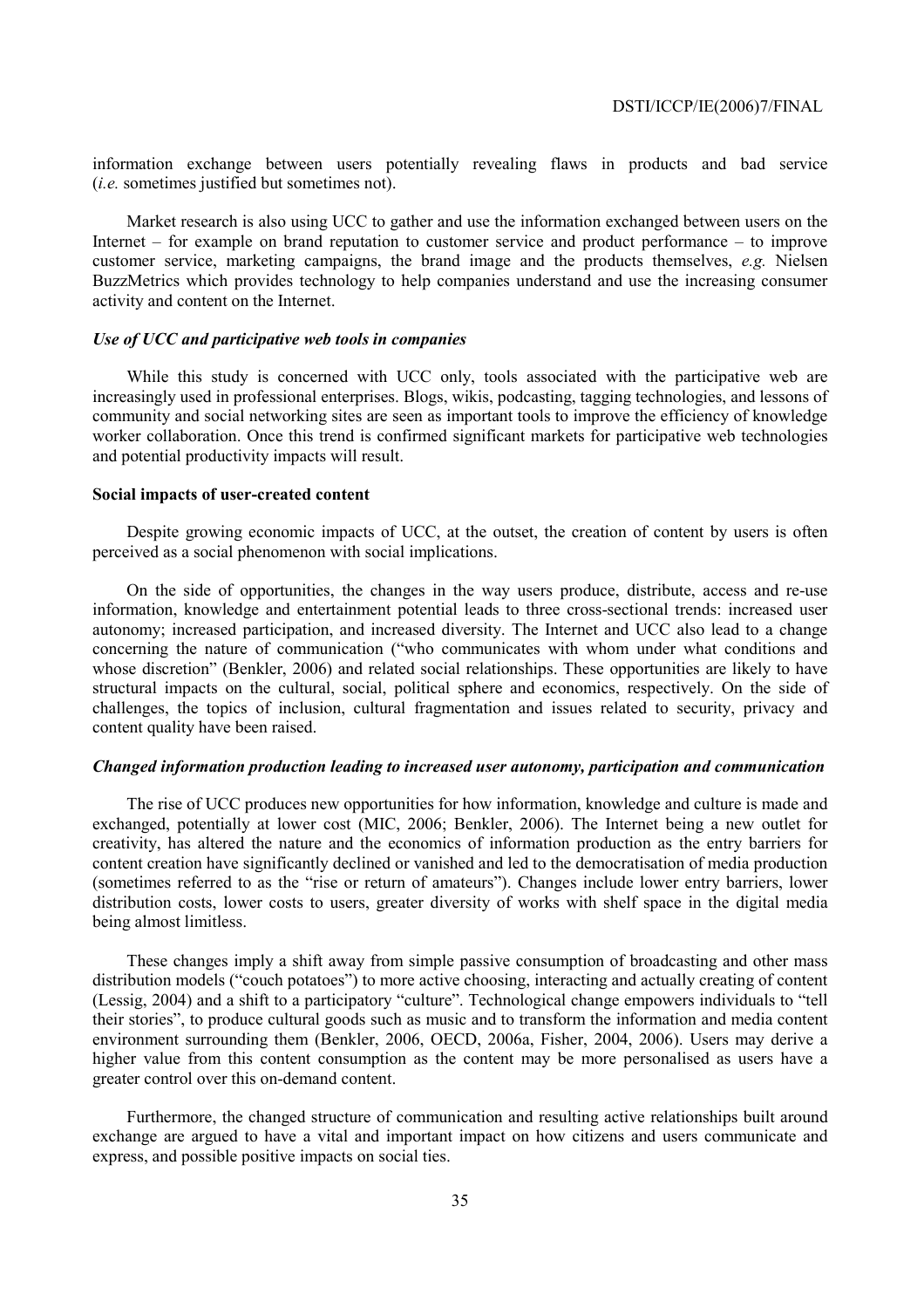#### *Cultural impacts*

The cultural impacts of this social phenomenon seem far-reaching with creativity at different levels being affected by new and different ways of creating and diffusing content and new interactions between creators, users and consumers (OECD, 2006a). According to the long tail principle, a more diverse set of cultural content will now find a niche audience, a substantial increase in the availability of content and culture to users, and potentially produce a vibrant range of creativity. A number of artists have already gained prominence while using UCC platforms to gain recognition.<sup>60</sup> This phenomenon applies to all genres. In Korea, for instance, one portal alone had over 150 000 literature-related forums where classic and novel genres were created and commented by amateur critics (National Internet Development Agency of Korea, 2006). Talent agencies, media publishers and Internet sites now use UCC platforms to discover new talent (screenwriters, directors, musicians).<sup>61</sup> Even if the platforms lead to the recognition and development of only a few outstanding content creators, this may be considered a significant cultural enrichment.

With quite dynamic user bases in most OECD and many non-OECD member countries, the availability and diversity of (local) content in diverse languages is on the increase. As more participate in the process of building and cultivating culture and possibly the democracy surrounding them, greater identification of users with culture and society and less alienation may result (Benkler, 2006; Fisher, 2006).

#### *Citizenship engagement and politics*

The Internet can be seen as an open platform enriching the diversity of opinions, various political and societal debates, the free flow of information and the freedom of expression. UCC is in many ways a form of personal expression and free speech. As such, it may be used for critical, political, and social ends. It has also been argued that the "democratisation of access to media outlets" fulfils an increasingly important role for democracy, individual freedom, political discourse, and justice (Balkin, 2004; Fisher, 2004; Lessig, 2004; Benkler, 2006). As users raise questions, inquire, and as new decentralised approaches to content creation are being taken up, the political debate, transparency and also certain "watchdog" functions may be enhanced on their way to a more critical and self-reflective culture (*c.f.* web sites like Meetup and Pledgebank which facilitate collective action on political and social matters by civil society).

Citizen journalism, for instance, allows users to influence or create news, potentially on similar terms as newspapers, companies or other major entities (see forthcoming *OECD Study on Online News Distribution*). Creators of UCC have succeeded in bringing attention to issues that may not otherwise have received notoriety (*e.g.* the online circulation of video files about politicians making racist remarks). Bloggers and other users on sites such as AgoraVox – see Figure  $10$  – have undertaken the role of grassroots reporters and fact-checkers that influences the content treated in traditional media (Gill, 2005). Effects may include a greater call for accuracy within the mainstream media, as users point out inaccuracies and flaws online. UCC may also provide a way to gain the attention of particular players when none previously existed (for example, protest movies against particular events or to inform about global warming). In some cases issues are covered in great detail which would not be otherwise (*e.g.* a blog that specialises in human rights issues in country x or a media reporting on alleged wrongdoings of influential persons or companies). GlobalVoices.com, for instance, aims to redress inequities in media attention by leveraging weblogs, wikis, podcasts, tags, aggregators and online chats – to call attention to conversations and points of views from non-English speaking communities. Often when unexpected events occur, the only source of immediate documentation may be users with their mobile phone cameras.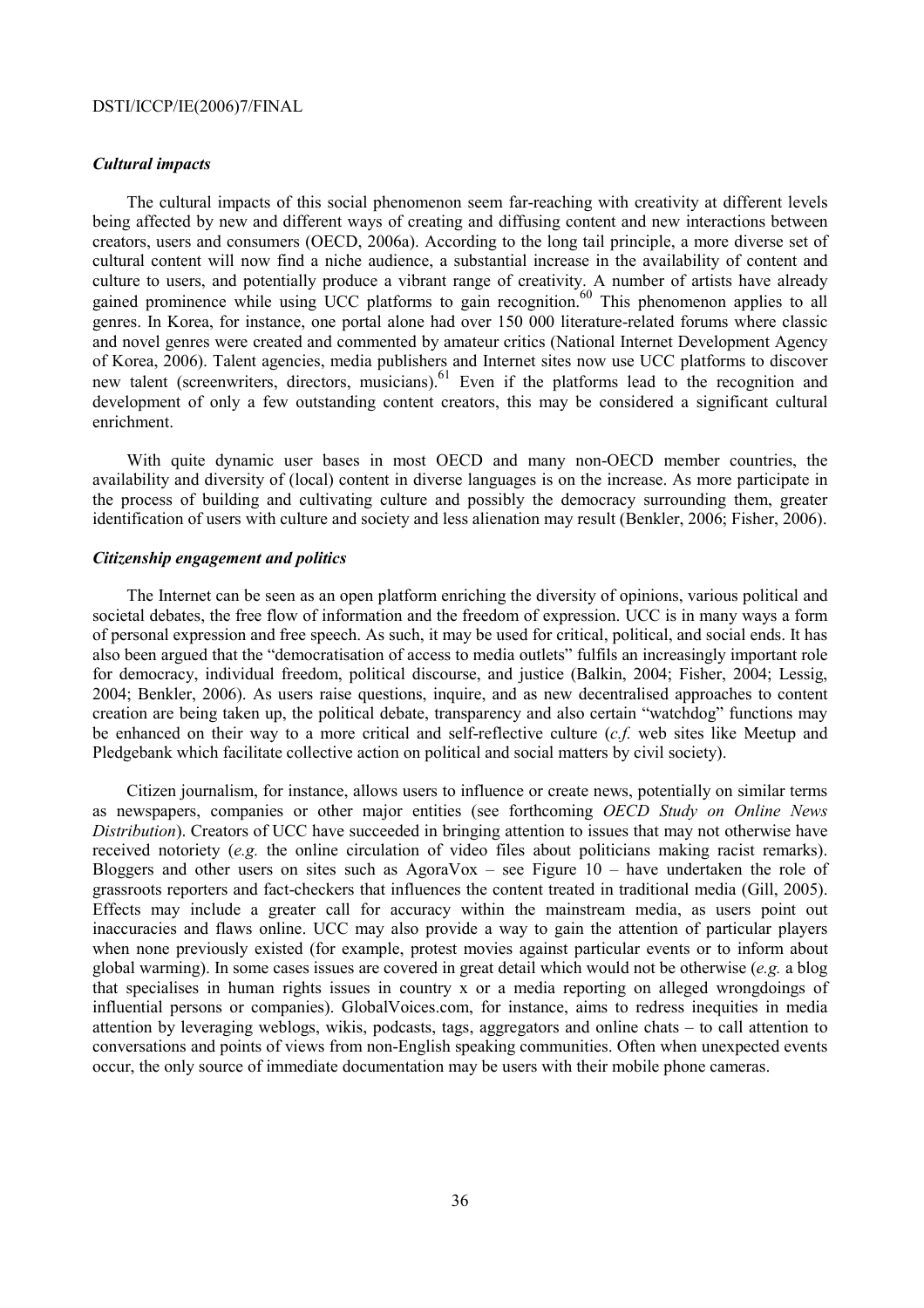| Ede<br>Bookmarks<br>Tools<br>Help<br>Vew<br>History.                                                                                                                                                                                                                                                                                                                                                                                                                                                                                                                                                                                                                                                                                                                                                                                                                                                                                                                                                                                                 |                                                                                                                                                                                                                                                                                     | - 68                                                                                                                                                                                                                                                                                                                                            |
|------------------------------------------------------------------------------------------------------------------------------------------------------------------------------------------------------------------------------------------------------------------------------------------------------------------------------------------------------------------------------------------------------------------------------------------------------------------------------------------------------------------------------------------------------------------------------------------------------------------------------------------------------------------------------------------------------------------------------------------------------------------------------------------------------------------------------------------------------------------------------------------------------------------------------------------------------------------------------------------------------------------------------------------------------|-------------------------------------------------------------------------------------------------------------------------------------------------------------------------------------------------------------------------------------------------------------------------------------|-------------------------------------------------------------------------------------------------------------------------------------------------------------------------------------------------------------------------------------------------------------------------------------------------------------------------------------------------|
| œ<br>巨嶺<br>门骨<br>œ                                                                                                                                                                                                                                                                                                                                                                                                                                                                                                                                                                                                                                                                                                                                                                                                                                                                                                                                                                                                                                   | Ill http://www.agoravox.com/article.php3?id article=60                                                                                                                                                                                                                              | $\boxtimes$ $\bullet$ $\triangleright$ $\boxed{G}$ = Google                                                                                                                                                                                                                                                                                     |
| □ curr □ unisg □ ITCS □ Source a ban □ index ○ Google □ Map ■ PATP □ OECD Intranet □ sharepoint Digital Co                                                                                                                                                                                                                                                                                                                                                                                                                                                                                                                                                                                                                                                                                                                                                                                                                                                                                                                                           |                                                                                                                                                                                                                                                                                     |                                                                                                                                                                                                                                                                                                                                                 |
| Segolene Royal's Participati [3]                                                                                                                                                                                                                                                                                                                                                                                                                                                                                                                                                                                                                                                                                                                                                                                                                                                                                                                                                                                                                     |                                                                                                                                                                                                                                                                                     | C. Google Image Result for Nt [3]                                                                                                                                                                                                                                                                                                               |
| NEWS -<br>HOT TOPICS -<br><b>TODAYS EDITION -</b>                                                                                                                                                                                                                                                                                                                                                                                                                                                                                                                                                                                                                                                                                                                                                                                                                                                                                                                                                                                                    | WHO ARE WE? -<br>PUBLISH -                                                                                                                                                                                                                                                          | <b>SEARCH</b><br>П                                                                                                                                                                                                                                                                                                                              |
| AGORA<br>The first citizen newspaper in Europe<br>7,500+ authors in France<br><b>Express your vox.</b> Become a citien reporter.                                                                                                                                                                                                                                                                                                                                                                                                                                                                                                                                                                                                                                                                                                                                                                                                                                                                                                                     | Agora $_{\rm VOX}$<br>The first<br>online newspaper                                                                                                                                                                                                                                 | RSS FEEDS<br><b>PODCRST</b><br><b>SO</b> iTunes<br><b>DI</b> Add Coogle<br><b>EX MY VANDOT</b><br><b>CHEMISTRIC</b><br>œ<br>MY AOL                                                                                                                                                                                                              |
| <b>Editorial Policy</b>                                                                                                                                                                                                                                                                                                                                                                                                                                                                                                                                                                                                                                                                                                                                                                                                                                                                                                                                                                                                                              | in Europe<br>written                                                                                                                                                                                                                                                                | <b>EX O reungotor   EX Linked Feed</b><br>RSS Select a feed<br>$\check{}$<br><b>COVER STORY</b>                                                                                                                                                                                                                                                 |
| The AporaVox editorial policy consists in<br>making freely available to its readers thematic<br>Revising committee and<br>information detected by citizen. We are indeed<br>editorial responsibility<br>convinced that every citizen is potentialy<br>Validation of a story<br>capable to primarily identify information<br>otherwise hard to reach or purposely hidden.<br>Refusal of a story<br>that do not benefit from traditional media<br>coverage. Stories based on facts, enriched with<br>references, with a true informational input,<br>about checkable and if possible exclusive facts,<br>will be given priority. Thereby, on AgorsVox, word is neither the one of the "people",<br>nor the one of the "ellte". Word is given to those who have original and exclusive<br>facts to relate to.<br>Revising committee and editorial responsibility<br>We are aware that initiatives like the one of AgoraVox potentially increase the risks to<br>spread rumors, disinformation, or to relay willing or unwilling manipulations. For this | by citizens<br>$4$ JOIN US<br><b>ADVERTISEMENT</b><br>Ads by Google<br>Conditions for publication<br><b>International News</b><br>Story<br>International business and<br>economic news: the<br>advantage of knowledge.<br><b>HAMM BUSINARINA AR COM-</b><br>Attn: Freelance Writers | US rapper sues Canada for<br>\$900M<br>"I have traveled in and out<br>of Canada 120 times<br>since ()<br>by Jon Newton<br>Bayrou the Third Man,<br>French Presidential Election<br>2007<br>In the battle for French<br>presidency : Segolene<br>Royal ()<br>by Demian West<br>- Indonesia Proposing<br>Committee of Good Offices<br>for Myanmar |
| reason, we believe it is necessary to set a revising committee that would act as a<br>"filter". However, each author remains responsible on first place of affirmations<br>published and heishe has the duty to check their accuracy before submitting them<br>for evaluations.                                                                                                                                                                                                                                                                                                                                                                                                                                                                                                                                                                                                                                                                                                                                                                      | Common Ties pays cash<br>for compelling personal<br>stories.                                                                                                                                                                                                                        | The committe will consist of<br>three countries, which ()<br>by Arry Raymond<br>A multi-tier Europe                                                                                                                                                                                                                                             |
| Find: CONSUMER<br>B Next filt Previous   Highlight al   Match case                                                                                                                                                                                                                                                                                                                                                                                                                                                                                                                                                                                                                                                                                                                                                                                                                                                                                                                                                                                   |                                                                                                                                                                                                                                                                                     |                                                                                                                                                                                                                                                                                                                                                 |
| Done                                                                                                                                                                                                                                                                                                                                                                                                                                                                                                                                                                                                                                                                                                                                                                                                                                                                                                                                                                                                                                                 |                                                                                                                                                                                                                                                                                     |                                                                                                                                                                                                                                                                                                                                                 |

**Figure 9. AgoraVox** 

*Source*: www.agoravox.com.

Impacts of UCC are indeed strong for politics and have not gone unnoticed by politicians (see Box 2). On the one hand, blogs, social networking sites, and even virtual worlds can be platforms for exchanging political views, provoking debate and sharing of knowledge about societal questions at stake. They can also be very directly implicated in the political process itself and create awareness. Recently, popular social networks have covered political campaigns, urged young users to vote and have staged related debates. In the United States, these platforms have been active in getting youth to register to vote or providing possibilities such as video contests to provide thoughts on national policy (*e.g.* the "MyState of the Union" initiative by MySpace). Social networking and other UCC sites are an increasingly recognised tool to engage the electorate as evidenced by the discussions but also by the increased presence of politicians on sites hosting UCC. In Korea, as of January 2006, 60% of all lawmakers have blogged (National Internet Development Agency of Korea, 2006). The medium- to long-term impacts of the participative web on political systems will merit ongoing study.

#### **Box 2. Politics, news and blogging in France**

In France, blogging has become a staple for politicians. Indeed, leading contenders for the 2007 presidential election including Segolène Royal<sup>62</sup> and Nicolas Sarkozy<sup>63</sup> have maintained such online journals. Further, Sarkozy's appearance in a video podcast in December 2005,  $64$  the first of a politician of his stature in France, was seen by many as a major stepping stone in embracing new forms of media. Socialist candidate Segolène Royal made her website, blogs, video podcasts and even virtual town hall meetings in a building on Second Life a vital part of her campaign, practicing what she calls "participative democracy". Other prominent uses include blogging for activist and political ends, such as critiquing gender roles in advertising, debating the rejection of the European Constitution, or commenting on the countryís labour laws. French newspapers such as *Le Monde*, have also put forth a blogging service where users may maintain online journals on the newspaper's website.

*Source*: MediaMetrie and various press reports (including Crampton, 2006 and Matlack, 2005a,b).

## *Educational and informative impact*

UCCs which harnesses the collective intelligence of all users and to which users often contribute for free are potentially influential mechanisms to provide citizens, students and consumers with information and knowledge. Unlike some of the existing educational content, the user-created variety tends to be collaborative and encourage sharing and peer-production of content, ideas, opinions and knowledge.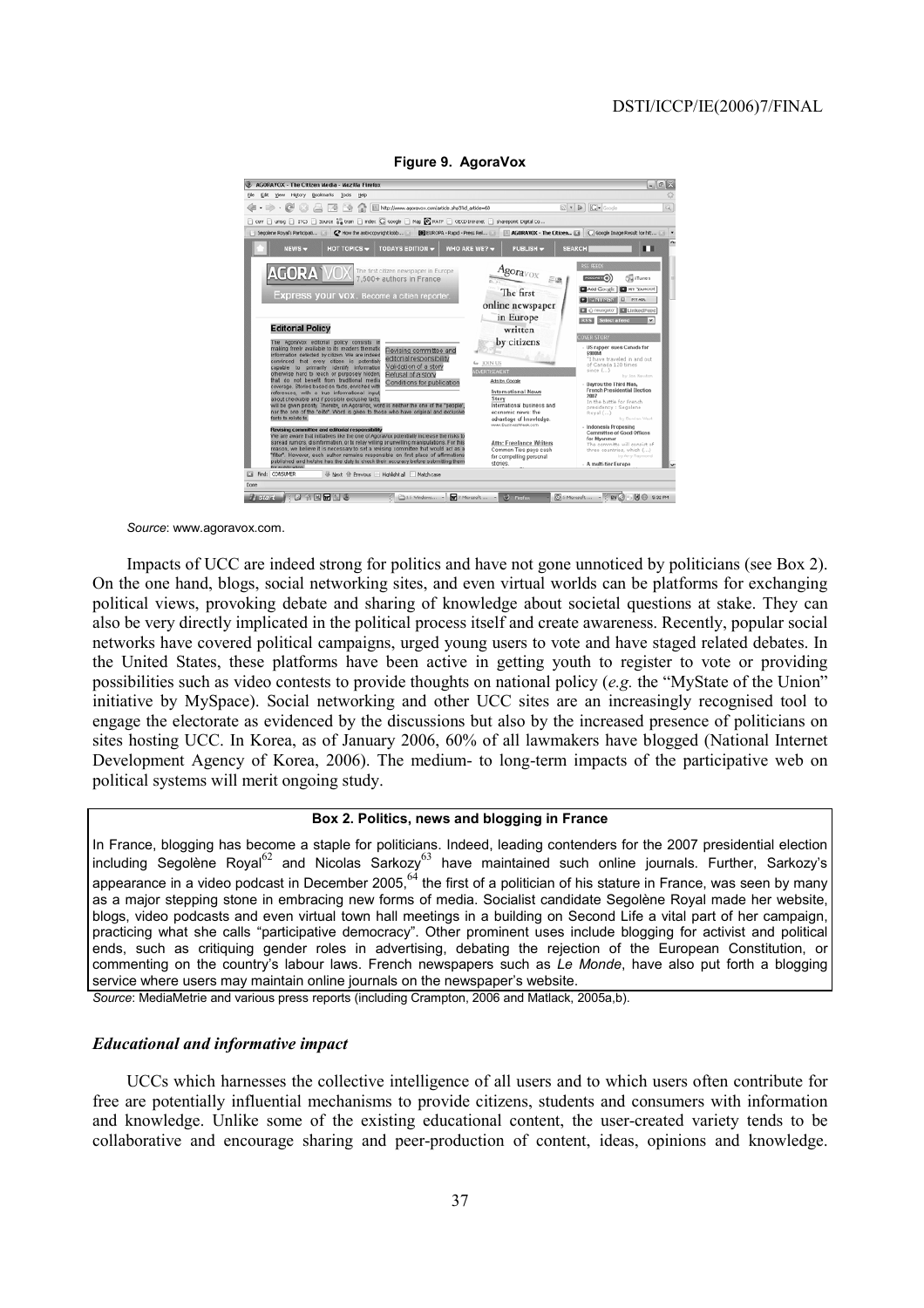Provided the information is accurate, the availability of large amounts of freely accessible information, such as Wikipedia, Creative Commons materials, freely available pictures on photo-sharing sites but also websites created by individuals (*e.g.* a former teacher providing a website on American history, a naval officer authoring podcasts on different ships) can have positive educational impacts. Discussion fora on various topics but also product reviews increase the general level of knowledge and potentially lead to more informed user and consumer decisions (*e.g.* Amazon's book recommendations).

Often educational projects can also build on participative web technologies such as podcasts to improve the quality and reach of education. Schools and universities may make use of the wikis for assignments, group projects, posting notes and syllabi, and creating online resources. The Harvard Extension School and other students and universities, for example, are using UCC platforms such as virtual worlds to facilitate projects (Figure 11).<sup>65</sup> Students and educators around the world (including in developing countries) access resources and knowledge mostly free of charge.



**Figure 10. Harvard law virtual distance education classroom** 

*Note*: See also Second Lifeís educational platform at http://secondlife.com/education.

While accuracy and quality of information is assured in the above institutional contexts, they may, however, be a problem in Internet-based settings where everybody can contribute without detailed checks and balances (see later sections for this discussion). Wrong facts or mistakes (such as, for example, wrong historical dates) can easily be perpetrated by the Internet. Even discussion fora and product reviews can spread misleading or false information.

# *Impact on ICT and other skills*

The creation and the engagement with UCC are likely to improve ICT skills, especially in younger generations who will need these advanced skills later. Furthermore, the actual process of creating content and viewing it, may create specialised or creative skills such as video editing and shooting, acting, interesting writing (*e.g.* novels, poems). Engagement with blogs, citizen journalism, critical videos related to public events or politics and the confrontation with various opinions may arouse a critical mind and interest in debate and specific topics.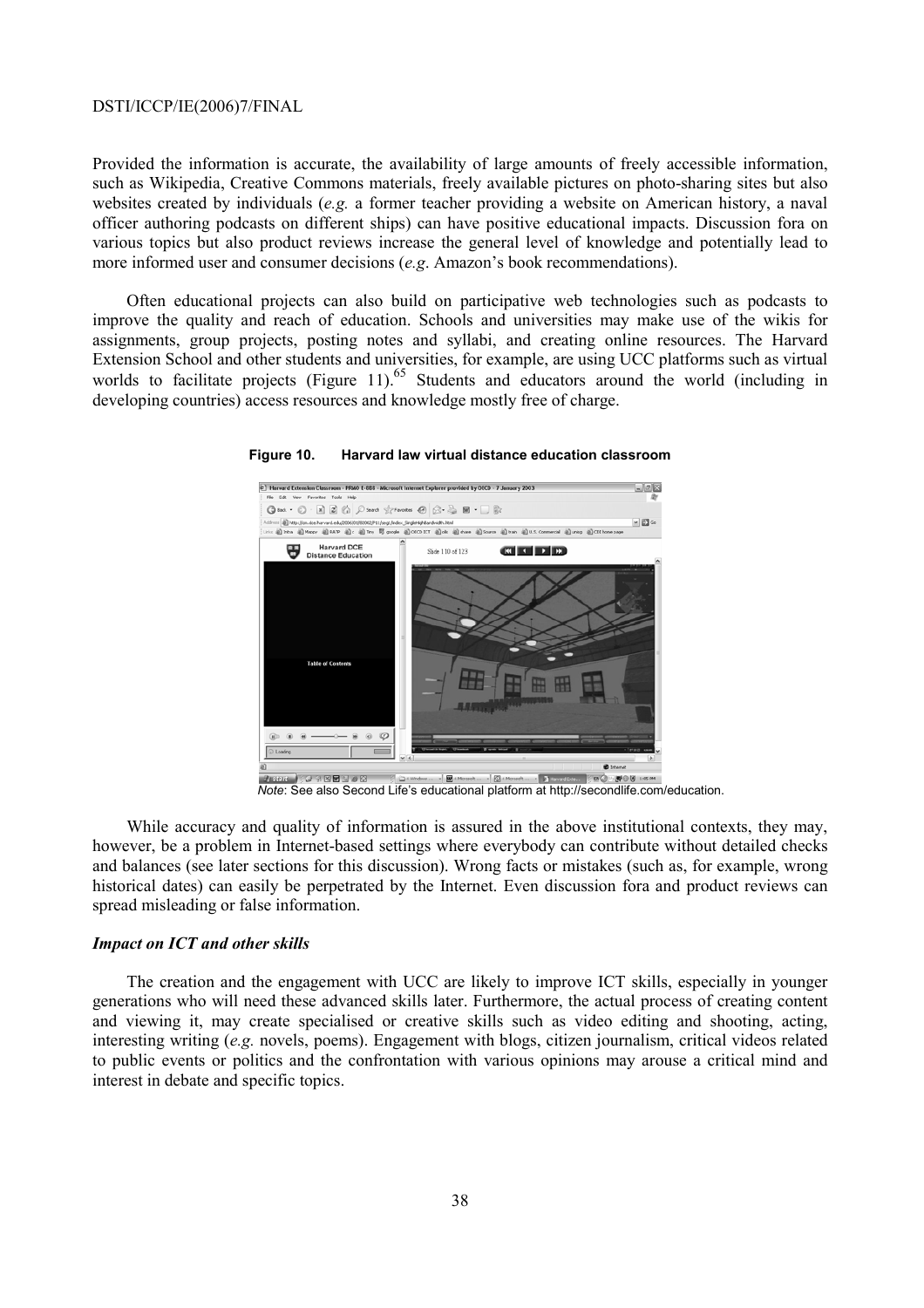## **Social and legal challenges of user-created content**

The Internet and UCC may also pose certain social challenges. A greater gap between digitally literate users and others (elderly and/or poor people) who are excluded from it may occur (*i.e.* social fragmentation, intergenerational gaps). Cultural fragmentation may also occur as different citizens may not share a common core/set of shared cultural content anymore as UCC leads to greater individualisation of the cultural environment, exacerbating the already existing trend towards the multiplicity of media channels and the diminishing societal role of a few national broadcasting channels for political discourse and shared national values.<sup>66</sup>

In terms of legal challenges, the nature of the Internet and the ease with which content on the Internet can be reproduced and distributed makes online UCC, all online content, particularly susceptible to copyright infringement. Other challenges relate to information accuracy and content quality (including the problem of inappropriate or illegal content), privacy issues, safety on the Internet and possibly adverse impacts of intensive Internet use which may pose challenges. These challenges are discussed in the policy section of this study.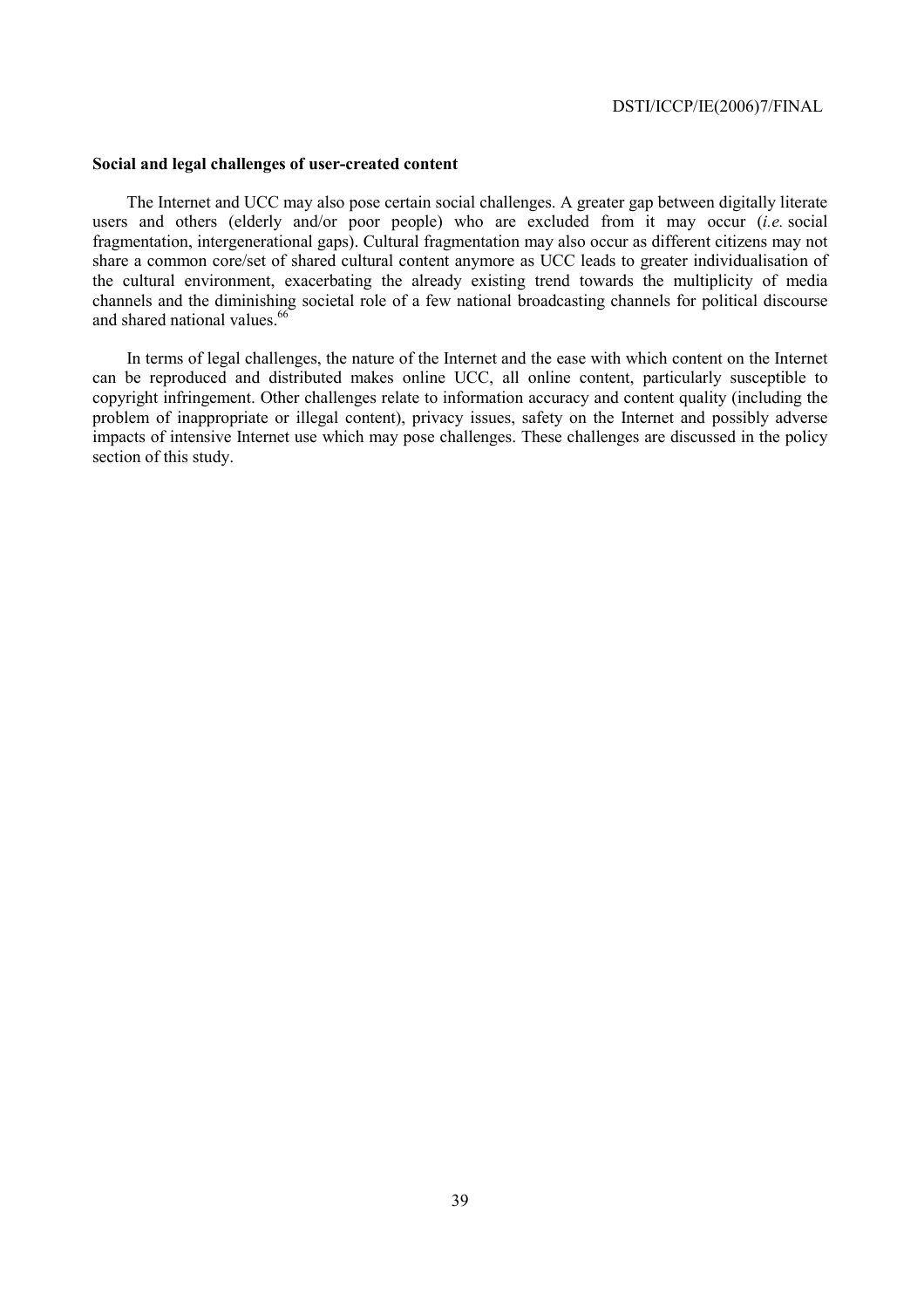#### **OPPORTUNITIES AND CHALLENGES FOR USERS, BUSINESS AND POLICY**

Available statistics show that UCC has developed fast in recent years. As broadband penetration is growing in OECD economies, penetration in the developing world is still relatively low and likely to increase in the coming years. Moreover, as younger, more technologically savvy generations grow older, UCC is poised to grow throughout the different age brackets. However the rise of a participative web and UCC in particular raise opportunities and challenges for users, businesses and governments which are the topic of this last section.

Based on previous analysis in the field of digital content, the OECD has developed a "Digital Content" Policy Cluster" (see Box 3). Here we focus on areas which are most relevant to UCC and also raise issues which hitherto were not included by the said cluster. Questions have been raised on how sustainable the phenomenon of UCC really is? Are there bottlenecks to its creation and diffusion? What problems are raised by UCC? Finally: Should one go about removing these impediments? If so, how?

The starting point for this section is the potential behind UCC and the question how to foster economic, social, and cultural benefits while defining the boundaries of legitimate use and creating a safe Internet environment. This analysis is backed up by a review of the terms of service of a spectrum of 15 commonly used English-speaking commercial UCC platforms.67 This analysis is indicative of the legal and policy setting of the most popular ways UCC is hosted. Yet users can also use non-commercial platforms or host their content themselves (such as a blog on one's own webpage for example). In these cases the terms of services analysed here do not necessarily apply.

#### **Box 3. Digital content policies**

- 1. Enhancing R&D, innovation and technology in content, networks, software and new technologies.
- 2. Developing a competitive, non-discriminatory framework environment (*i.e.* value chain and business model issues).
- 3. Enhancing the infrastructure (*e.g.* technology for digital content delivery, standards and interoperability).
- 4. Business and regulatory environments that balance the interests of suppliers and users, in areas such as the protection of intellectual property rights and digital rights management, without disadvantaging innovative e-business models.
- 5. Governments as producers and users of content (*e.g.* commercial re-use of public sector information).
- 6. Conceptualisation, classification and measurement issues.

Source: OECD (2006c), "Digital Broadband Content Strategies and Policies", www.oecd.org/dataoecd/54/36/36854975.pdf.

## **Enhancing R&D, innovation and technology in content, networks, software and new technologies**

#### *R&D and innovation*

The creation of user-created content relies heavily on the availability of various new participative web technologies, for example tagging, group rating, content distribution (content packaging and management; digital asset management), interactive web applications and content management systems, 3D graphic production and digital animation (see earlier section on drivers of UCC). Innovations on the network and on the consumer electronics side are also in demand. Often technologies will also be the solution to many business and policy challenges such as combating spam, ensuring a safe Internet experience (implementing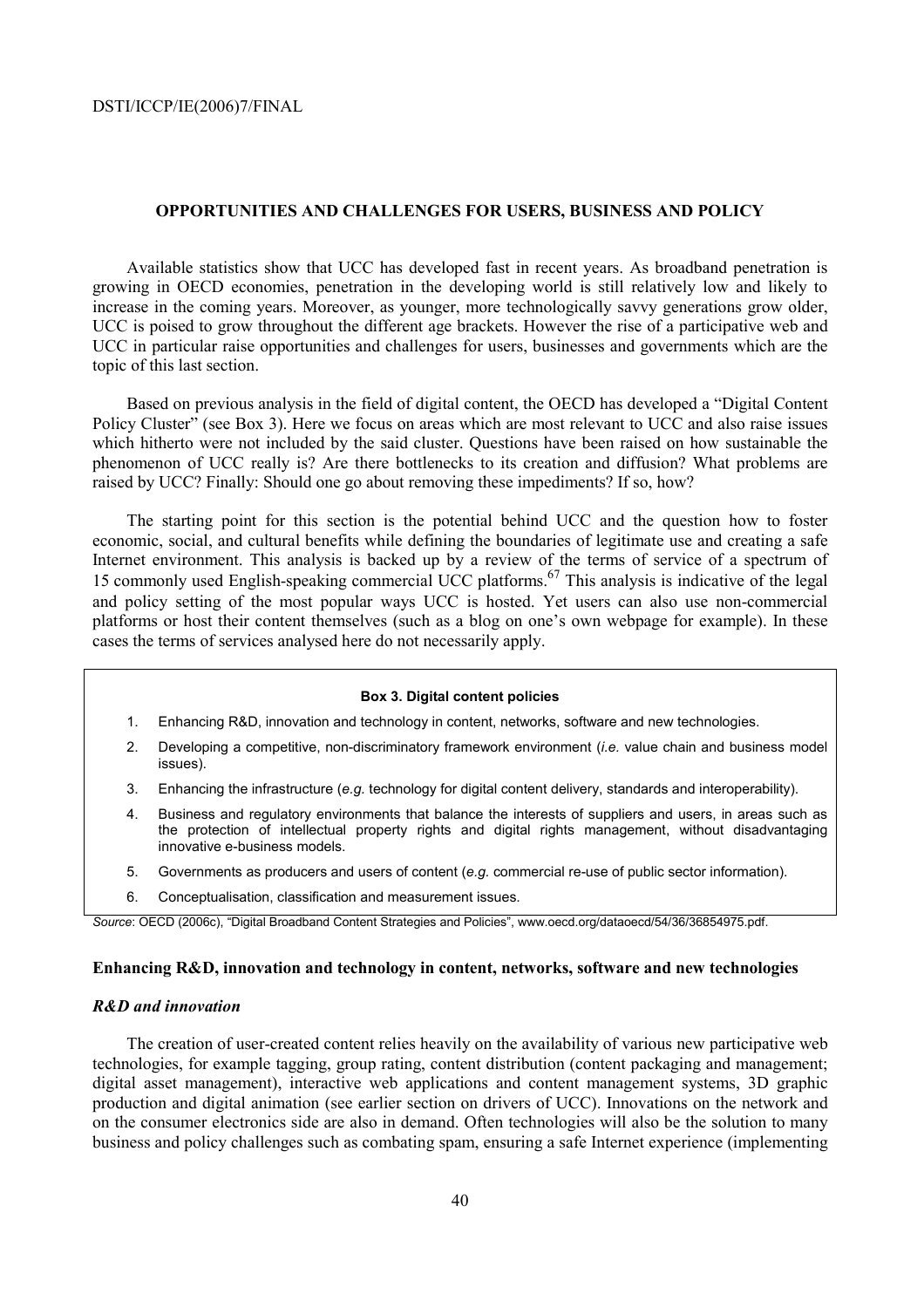parental controls, age ratings), and securing intellectual property rights. These technologies for content creation and diffusion are increasingly R&D-intensive (faster networks, new platforms, content-intensive products, data-base management) and the challenge is to establish business settings, policies and approaches that encourage innovation.

Market participants and institutions create and commercialise innovative products, but governments are supporting relevant basic R&D and address market failures and provide an environment conducive to R&D and innovation (*e.g.* with R&D tax incentives, specific R&D support, etc.) and usually encourage linkages between commercial and not-for-profit  $R&D$  and innovation-related activities.<sup>68</sup> Basic R&D receives major public sector support, *e.g.* for military and space, and a lot of this is about software for virtual environments, 3-D modelling etc. To the extent that there are general market failures in the development of new software or platforms governments should ensure that an innovative business environment is maintained, without becoming explicitly involved in choosing particular commercial or non-commercial developments.

## *Ensuring technological and other spillovers*

Content delivery technologies and the content itself are increasingly relevant to non-entertainment sectors. Technological spillovers from UCC to other sectors are desirable, especially in areas such games imaging and virtual world technology which can be of relevance to medical and other fields.

### *Creative environments, skills, training, education*

The creation of UCC and the necessary services and technology to support its evolution rests on the existence of creative environments, skills and education. A central question is if and how governments shall encourage and promote UCC and if there are new models to foster creativity and reward it.

Governments have a role in influencing skills via scholastic and vocational training. For the creation of UCC, basic and sometimes more advanced ICT skills are needed. Younger generations will automatically have these required ICT skills. But the inclusion of older generations or the disabled may warrant special efforts.

### *Fostering user-created content as local and diverse content*

Culture and language issues are seen as important in the development of digital content, particularly for small countries and cultural minorities. There is significant government support for local content development where market failures are perceived to exist.

Many OECD member countries have vibrant markets for the creation of UCC and related noncommercial and commercial services. The creation of UCC usually boosts the availability and diversity of local content in diverse languages. With lower entry barriers downstream and increased demand for content and lowered entry barriers upstream, the creation of content and overall cultural wealth could be positively influenced and the identification of artists facilitated.<sup>69</sup>

Public institutions may have a role in driving the creation of UCC. In some countries, such as the United Kingdom, for example, public broadcasters have established initiatives which allow citizens to download their content, and rip, mix, and burn it (see the example of the British Broadcasting Corporation, BBC).<sup>70</sup> Other means to foster this phenomenon may exist in the context of cultural policies and institutions. Museums, musical conservatories, other cultural institutions but also schools with the increasing express public policy objective to foster creativity and cultural expression may innovate around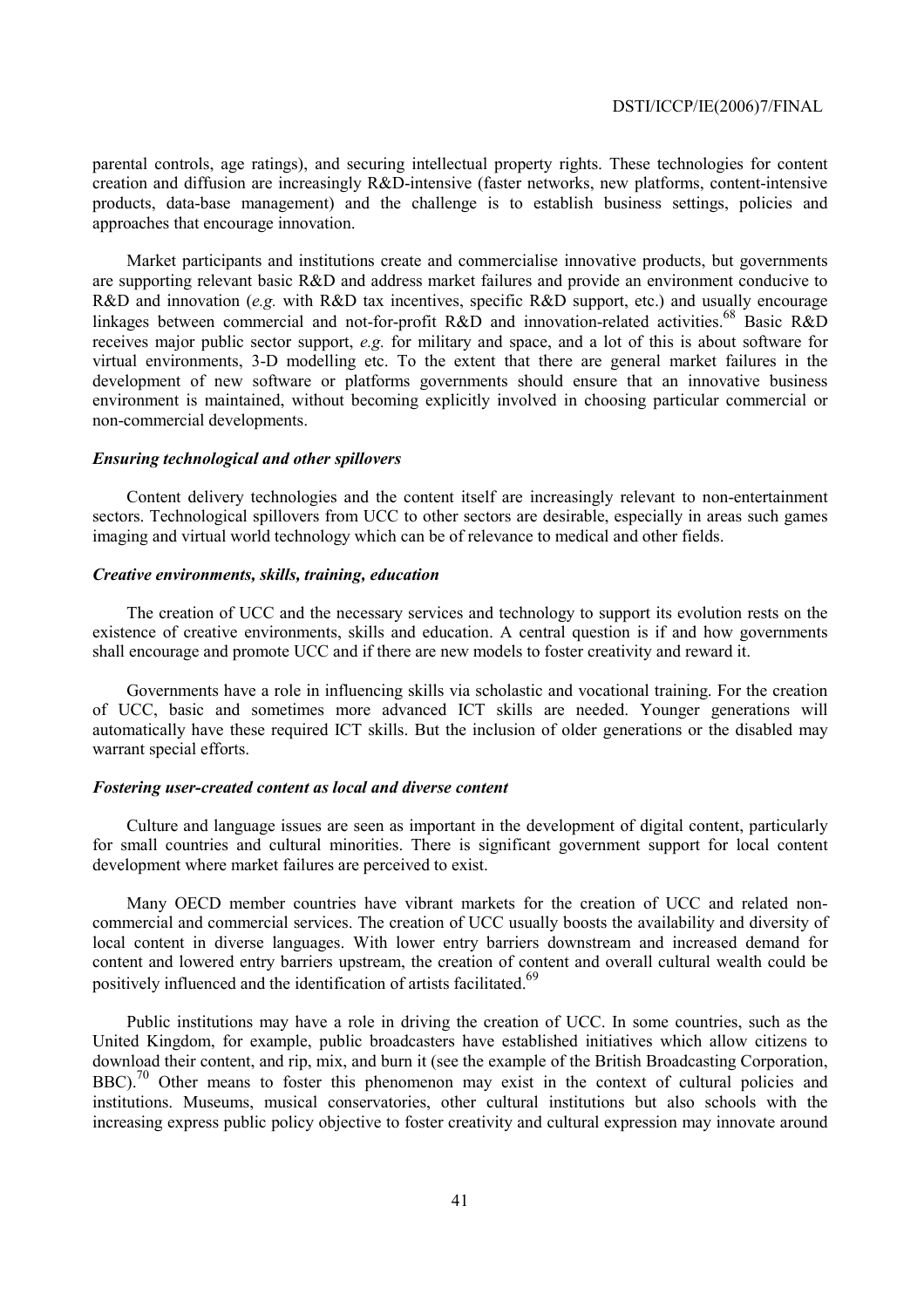the UCC phenomenon. Support programmes for the creation and diffusion of local content may have to be revised to take account of the potential behind UCC and associated outlets.

In the United Kingdom, making available free content for downloading, remixing and other uses has however also triggered concerns around the idea that freely provided public content could "crowd out" the creation of commercial content (*i.e.* free public content competing on an unequal footing with commercial content).

### **Developing a competitive, non-discriminatory framework**

User-created content is based on the assumption of widely-accessible access to networks, software, content and other services. Increasingly commercial players are involved in supporting the creation, search, aggregation, filtering, hosting and diffusion of UCC.

As a result, policy makers will be interested in maintaining and developing further competitive, nondiscriminatory framework environments, creating a pro-innovation business environment that promotes experimentation and competition in value chains and business models. This starts with the market for telecommunication services but also extends to other players who increasingly are active in this field (*e.g.* traditional and new content industry entities, Internet portals, search engines). Control over parts of the value chain should not unduly restrict new entrants or users creating content (in particular for small firms). This holds particularly true in new fields such as digital rights management, an increasing concentration in search services, and technologies/services, which prevent interoperability. Very strong network effects, potential for lock-in and high switching costs have to be taken into account when making competitionrelated assessments of UCC services which have a critical mass of users.

It needs to be kept in mind however that, in principle, new forms of digital content innovations seem less based on traditional scale advantages and large up-front investments but more based on decentralised creativity, organisational innovation and new value models behind content production and diffusion (OECD, 2006a). These factors favour new entrants, particularly for new platform aggregation models, where content owners had no legacy advantages (IBM, 2007). Very popular services were started by a small group of individuals and rapidly competed with the web presence of established entities.

Still, maintaining the open nature of the Internet and sustaining the "innovation at the edges" seems a necessary condition for the further evolution of UCC. The question is whether the Internet will preserve its open nature with interoperable services or whether it may evolve into "walled gardens" which may be preferred by some users for simplicity, quality and security. The role of policies is to ensure that the users can choose and are not limited to only a "walled garden" option. Finally, the growth and development of UCC may have to be taken into account when determining policy on the prioritisation of network traffic. It is unlikely that individual users creating content on an informal basis would have the ability or funds to negotiate agreements with ISPs.

#### **Enhancing the infrastructure**

## *Broadband access*

Universal, affordable access for broadband technology  $-$  a necessary condition for UCC  $-$  is a policy target in many OECD countries. Ensuring effective competition and continued liberalisation in infrastructure, network services and applications in the face of convergence across different technological platforms that supply broadband services should remain a key policy priority.<sup>71</sup> Broadband policies to ensure (regional) coverage and access to infrastructure and applications across all levels of society promoting access on fair terms and at competitive prices to all communities, irrespective of location, are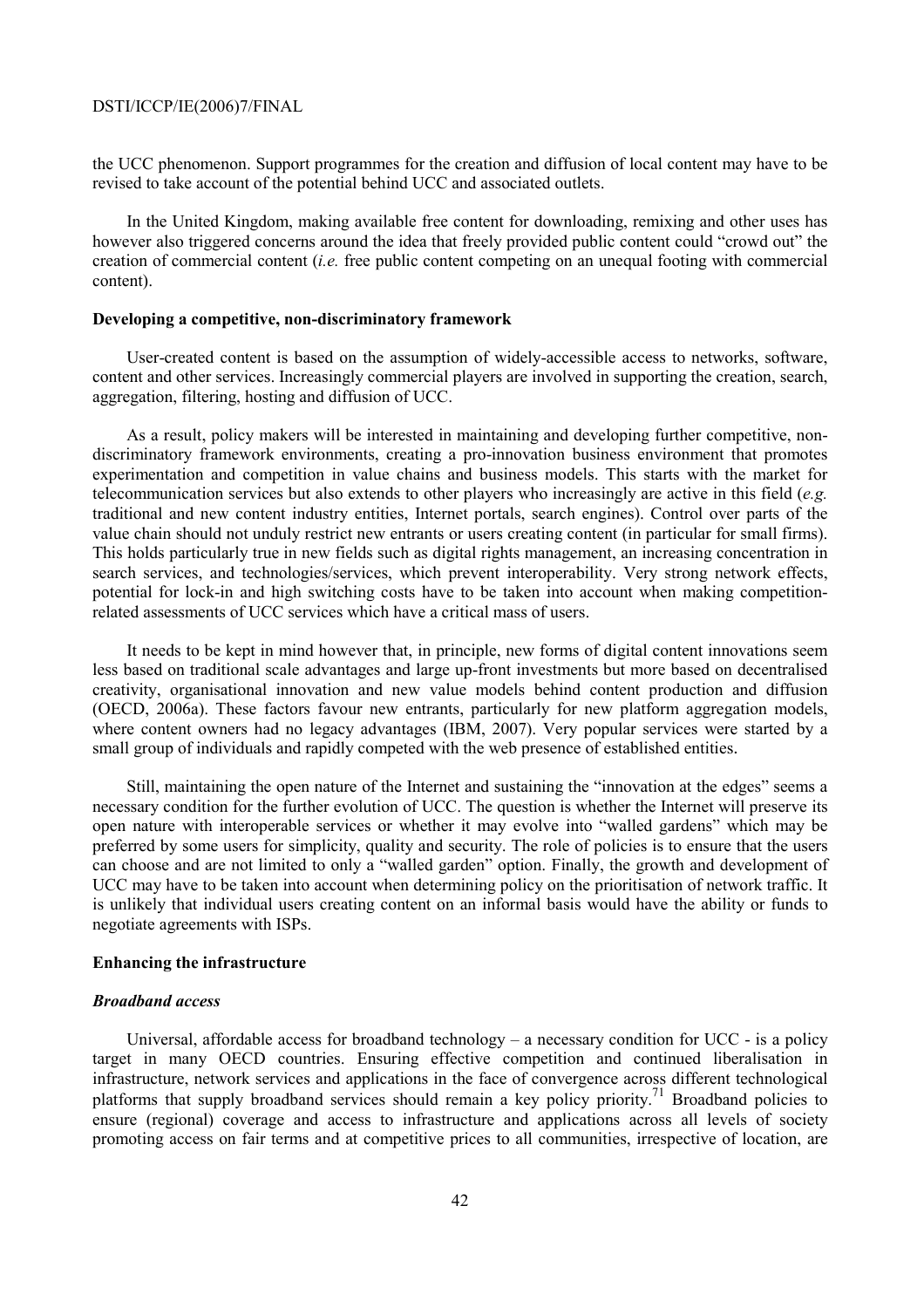being pursued. A regulatory environment which is promoting investment in communication networks and technologies and related competition and which adapts to new technologies such as next generation networks is desirable.<sup>72</sup> Initiatives such as the provision of municipal broadband networks can – in the absence of market solutions providing a similar degree of access  $-\overline{b}e$  beneficial to the creation of UCC (including the accessibility of broadband services to the disabled).

One key technical problem for the evolution of UCC is the absence of symmetrical networks. Most contemporary Internet connections such as asymmetric Digital Subscriber Line (aDSL) are "asymmetric" in nature as they provide high download speeds but rather low upload speeds.<sup>73</sup> As today there is greater potential for symmetrical exchange of content and related commercial opportunities, the current infrastructure may not be conducive to such one-to-one relationships. The deployment of new distribution technologies such as fibre (as in Japan and Korea) can help overcome this problem.

# *Convergence as challenge for regulation*

Many related new services (so called non-linear services) have appeared which support the diffusion of these videos on an on-demand and one-to-one basis. Companies such as ISPs, new video services and others are now involved in the creation, hosting and diffusion of such content. This technological and business convergence is putting existing regulatory arrangements and the traditional separation between broadcasting and telecommunications regulations to a test (OECD, 2004b; OECD, 2006e). Whereas telecommunication regulations mainly focus on establishing competition, broadcasting policy tries to achieve certain public policy objectives (*e.g.* the protection of minors, cultural diversity).

Many OECD member countries are in the process of realigning their regulatory regimes to deal with convergence in light of the disparities that have arisen as Internet content has proliferated.<sup>74</sup> The essential question, while taking into account the particular nature of the on-demand video services, is to determine up to what point the new services should be subjected to similar rules as those applicable to traditional broadcasters or rules inspired by those.<sup>75</sup> Examples of such regulations are broadcasting and production quotas (*e.g.* transmission time reserved for works of independent producers), rules on television advertising and sponsorship (*e.g.* maximum advertisement time per daily transmission tie, identification of advertising, rules on surreptitious advertising, restrictions on certain advertisements such as alcohol and product placement and sponsoring), the protection of minors, rules on incitement to hatred, the right of reply (*i.e.* a person whose legitimate interests have been damaged by an assertion of incorrect facts in a television programme must have a right of reply), and how events of major importance for society have to be treated.

With the emergence of increasingly advertisement-based business models and unsolicited email and marketing messages, rules on advertising will play a particular role in the UCC environment (in particular product placement in virtual worlds, and in the context of advertising to children).

A question which has also been raised is if and how UCC types and platforms can fulfil, extend or complement certain functions more effectively which up to now have been attributed to public broadcasting (public debate, social cohesion etc.).

#### **Regulatory environment**

UCC raises certain issues with respect to the business and regulatory environment in which this content is created. Throughout a broader question arises: As users are increasingly involved in deriving non-pecuniary and pecuniary benefits from the creation of content, the treatment of these individuals or groups of persons in the face of many applicable legislations may be in question as they evolve from being consumers to actual producers / commercial entities (*e.g.* in the area of consumer protection, intellectual property rights and taxation).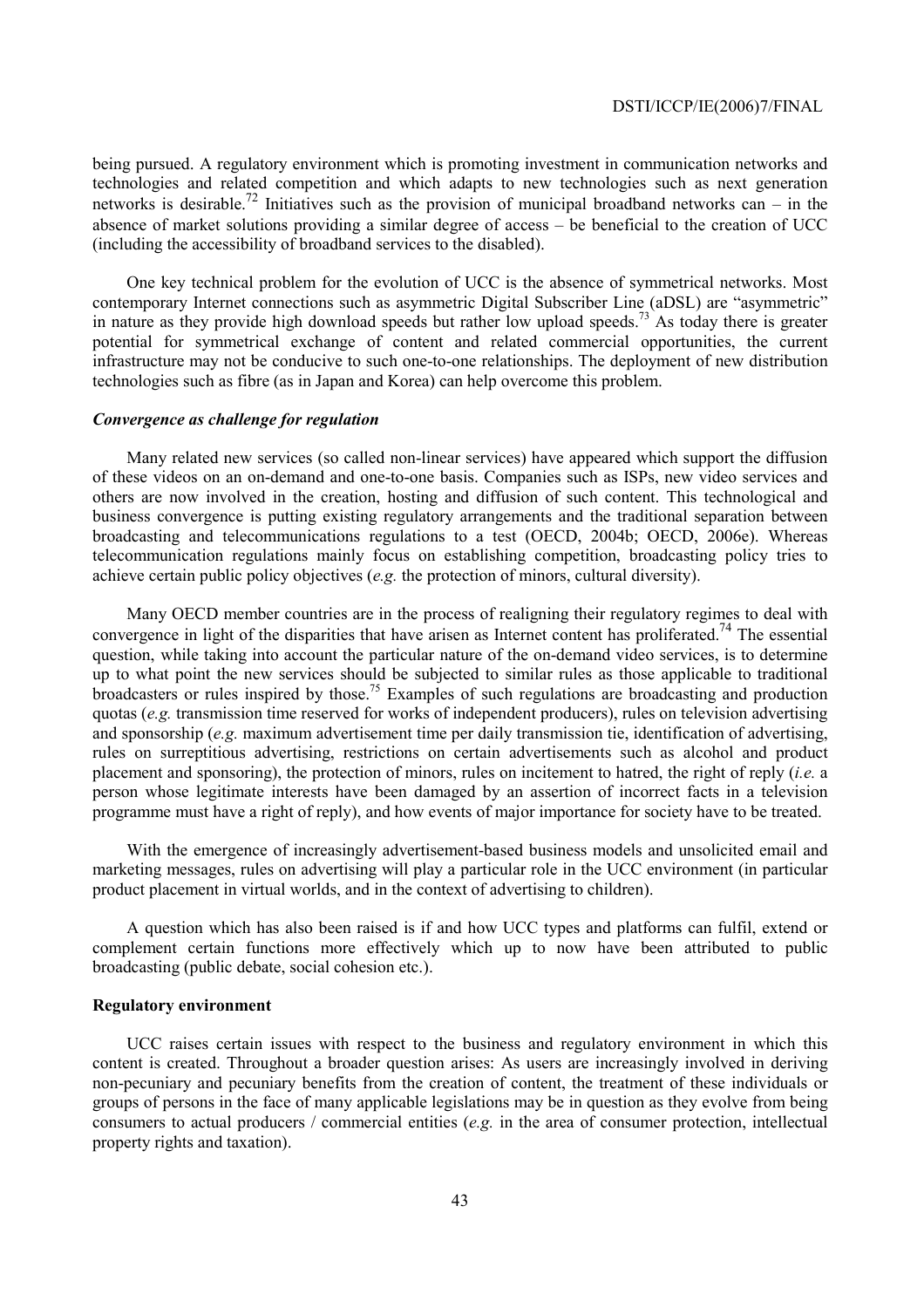### *Intellectual property rights and user-created content*

Copyright law is intended to encourage the creation and dissemination of works of authorship and thereby to promote cultural and economic development. From an economic perspective, copyright is designed to provide exclusive rights for a limited time to authors to recompense their creative effort in return for enabling their works to be widely appreciated and to encourage further creativity. This section discusses the salient intellectual property rights (IPR) issues in the areas of UCC and points to areas where further work may be needed.<sup>76</sup>

For a work to enjoy copyright protection, it must be an original creative expression of the author.<sup>77</sup> Generally, copyrights confer to authors and/or right-holders a set of exclusive rights, *i.e.* the control over reproductions, the preparation of derivative works (*i.e.* adaptations), distribution to the public, public performances and public display. In some countries copyrights are also intended to protect the rights of integrity and attribution sometimes identified as the moral rights of authors (*i.e.* ability of authors to control the eventual fate of their works). These rights expire when the copyright term ends and a work falls into the public domain. Moral rights may continue even after the economic rights have expired (for example, in France).

Copyright regimes in OECD countries aim at balancing a creator's exclusive rights and the public interest in the creation, access to and wide dissemination of knowledge and creative works. This is pursued through exceptions and limitations to the creator's rights. These exceptions and limitations may be specific statutory exceptions and limitations which may or not include fair use and fair dealing principles. In addition, information in the public domain is not subject to copyright protection. Under certain circumstances, exceptions and limitations allow the reproduction and adaptation of copyrighted works without the authorisation of rights-holders. Both exclusive rights and exceptions and limitations have been clarified to apply to existing norms in the new digital environment, notably through the ratification of the WIPO Internet Treaties<sup>78</sup> (see WIPO, 2003; OECD, 2005b). The Recommendation of the OECD Council on *Broadband Development* recommends that Member countries should implement regulatory frameworks that balance the interests of suppliers and users, in areas such as the protection of intellectual property rights, and digital rights management, without disadvantaging innovative e-business models<sup>79</sup>

### *Copyrights in the context of user-created content*

Copyright issues related to UCC arise in a number of different ways. At the outset, it may be helpful to distinguish between "original works" created by users and works created by users from pre-existing works (commonly called "derivative works"). Original works identified as UCC raise the same copyright issues as original works created under other circumstances and can present relatively familiar issues of control, commercial exploitation, and protection in the online environment. Derivative UCC works (such as fan fiction or a blog that incorporates some or all of a protected work) highlights a difficult copyright issue, *i.e.* whether such derivative works are acceptable uses permitted by the respective jurisdiction's exceptions and limitations (sometimes referred to as "fair use") or an unlawful infringement of the creator's exclusive rights.

*Original works created by users:* A large amount of UCC consists in individuals or groups uploading their own original content (*e.g.* photos, videos, art) to their personal blogs or other platforms. The originality requirement to obtain copyright does not necessarily imply an elevated standard of quality or effort (WIPO, 2006a). The creators of works identified as UCC are automatically granted the same exclusive rights as creators in other circumstances are granted. Infringement issues surface when third parties exercise one or more of the UCC creator's exclusive rights without permission or the use is not an exception or limitation (sometimes referred to as "fair use"). In the same vein as for other forms of content creation, copyright for UCC can be considered a catalyst to the production of original works. This holds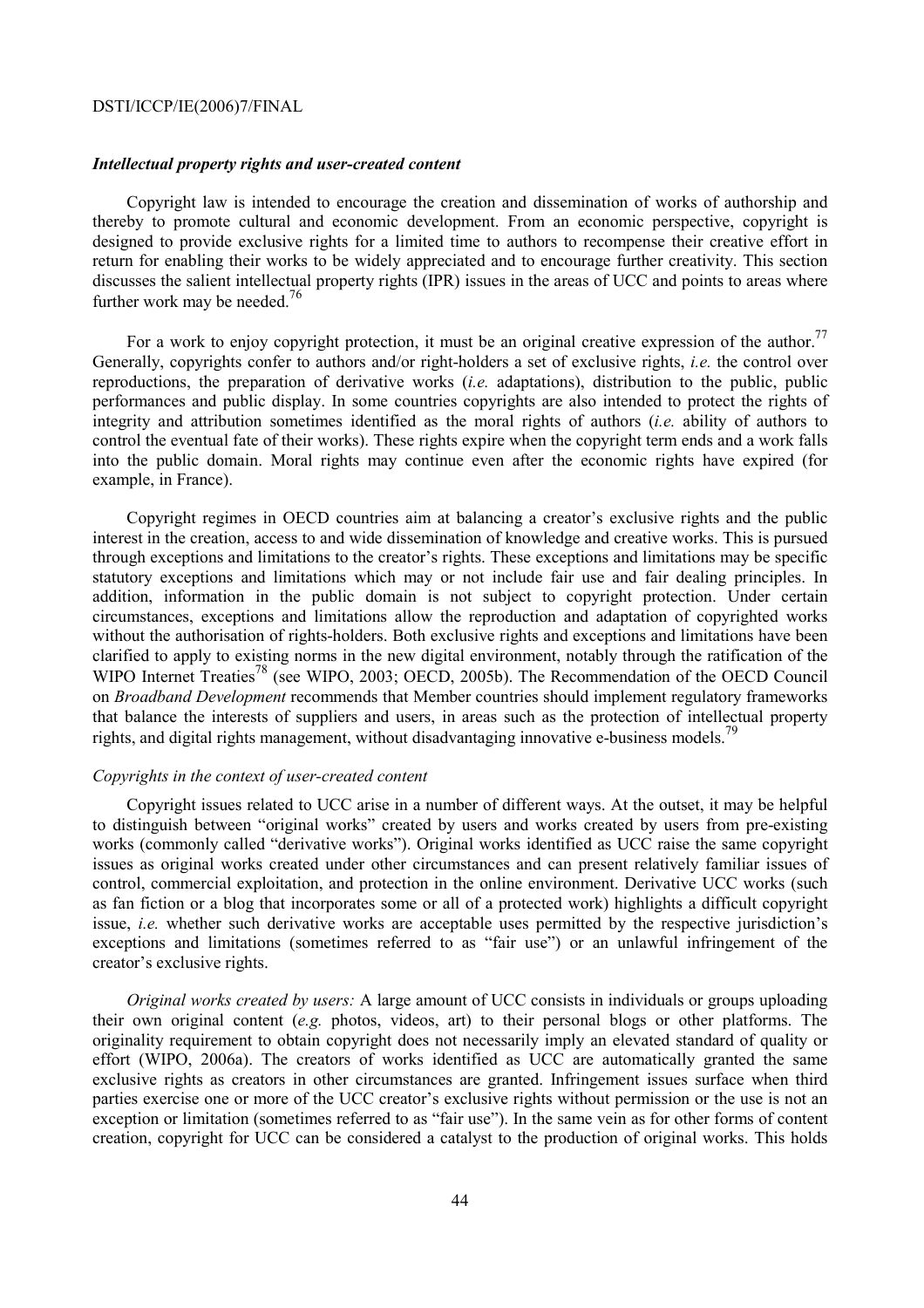especially true when creators are interested in pursuing some gainful activity through the commercialisation of their works. Through the control of reproduction and derivative work, these creators also retain control of the way their work is used (including how it is commercialised) and can hence avoid, for example, unwanted modification of their works.

Alongside traditional copyright protection, creators or UCC platforms may  $-$  in parallel or in addition  $\overline{\phantom{a}}$  also opt for different licensing schemes, such as the Creative Commons licence. Under these licences others are automatically allowed to copy and distribute a work provided that the licencee credits the author/licensor. In addition, other rights may be reserved or waived (*e.g.* right to create derivatives on noncommercial terms). Examples would be an attribution licence, whereby others can copy, distribute, and remix the work as long as the original author is attributed. While such licensing schemes may permit copying and non-commercial re-use, original authors can specify certain restrictions which have to be observed by those interested in creating derivative works.

*Derivative works:* Because of copyright law, creators of content, identified as UCC, have to respect the exclusive rights of other content producers, *i.e.* of those who choose to work within and those who choose to work outside professional routines and practices (or some combination thereof). Copyright infringement issues may arise whenever someone who is not the copyright holder (or a licencee) exercises an exclusive right, such as adapting the work to create a derivative work, be it for commercial or noncommercial purposes. Copyright issues may thus arise when users create content by using  $-$  in part or in full – pieces of others<sup>†</sup> work without authorisation or where the use does not fall within an exception and limitation. Examples which entail replicating or transforming certain works are the use of particular characters (*e.g.* from Lord of the Rings) in writing fan fiction, using certain images and texts while blogging (*e.g.* using press agency pictures when blogging, using large excerpts of news reporting video footage in one's news commentary), creating lip-synching videos or music mash-ups with samples of existing songs, and the creation of UCC videos while using copyrighted characters, texts or video images.

Copyright laws typically limit in one way or another the copyright holder's ability to control derivative works.<sup>80</sup> Depending on the OECD country, "fair use"- and "fair dealing"-principles and/or specific statutory exceptions allow courts to avoid the rigid application of the copyright statute's exclusive rights when, on occasion, it would discourage creativity, and the public interest in or wide dissemination of knowledge through copyrighted works. Under these circumstances, portions of works can be used without permission and without payment if their use is within one of the copyright exceptions and limitations. Most copyright acts contain limitations for the following activities: personal use, quotation and criticism, comment, parody, news reporting, teaching, scholarship or research, educational and library activities, and – depending on the country in question – other forms of use. In all OECD countries, the latter exceptions are varied reflecting local traditions and are decided on case-by-case basis. These differences between fair use and copyright limitations are described in Box  $4<sup>81</sup>$  In general, when large portions of a work are taken over or when commercial implications arise, fair use exemptions are less likely to apply (see Gasser and Ernst, 2006).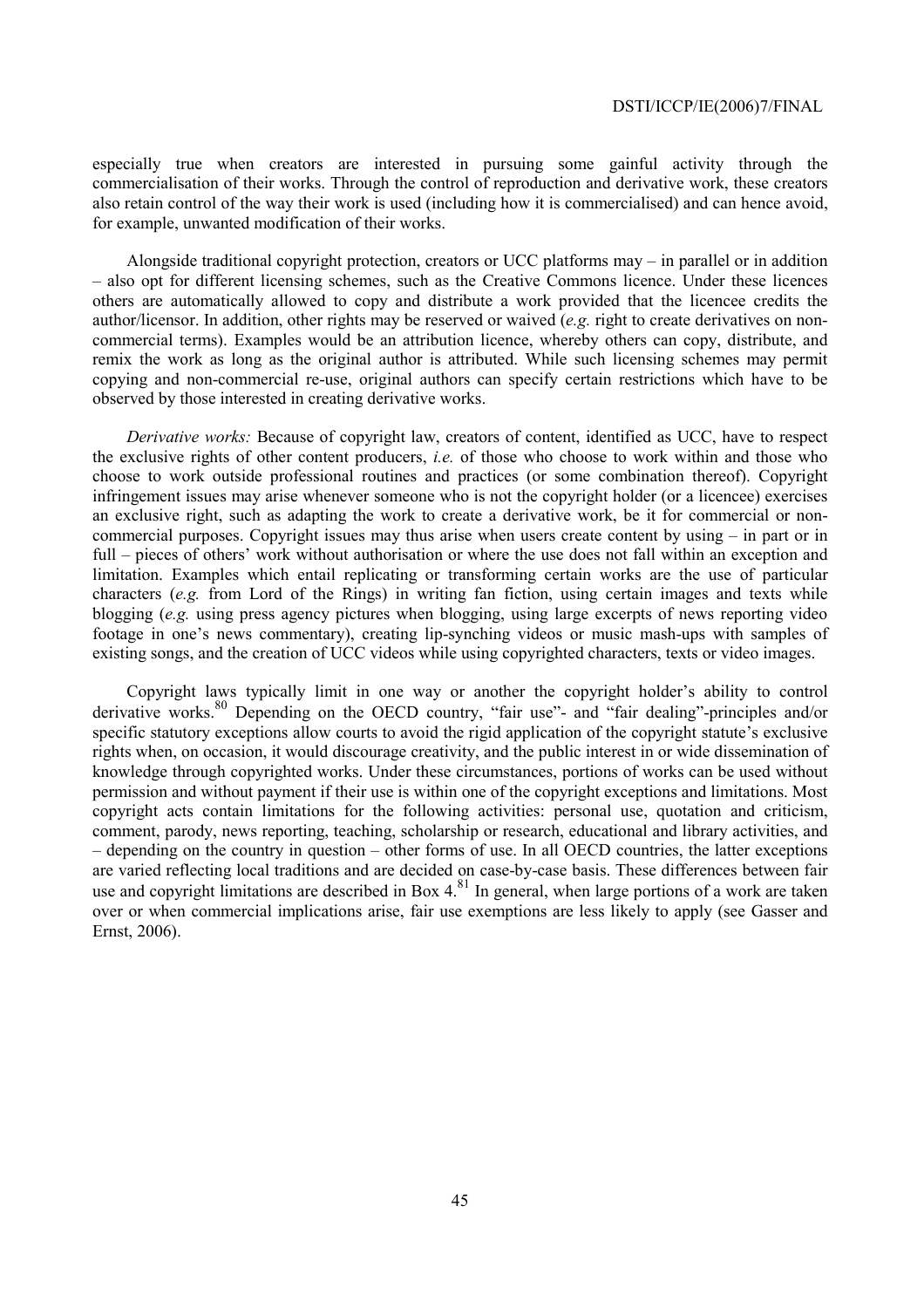#### **Box 4. Fair use and copyright limitations**

At the international level, under Article 9(2) of the Berne Convention for the Protection of Literary and Artistic Works and other international copyright treaties<sup>82</sup> signatories are permitted to establish limitations and exceptions on the national level but are subject to the so-called "three-step test": The "three-step test" requires that limitations and exceptions must be *i)* confined to special cases, *ii)* not in conflict with a normal exploitation of the work and *iii) of* no unreasonable prejudice to the legitimate interests of the author.<sup>83</sup> The agreed statement concerning the three step test in article 10 of the WIPO Copyright Treaty also underlines that these provisions permit signatory countries to devise new exceptions and limitations that are appropriate in the digital network environment.<sup>84</sup>

National approaches to the determination of exceptions and limitations vary. Rather than specifying a closed list of limitations, common law countries allow for a particular type of limitation on exclusive rights, *i.e.* fair use and/or fair dealing exceptions (Guibault, 1998, WIPO, 2006b). Under US copyright law, for example, a use is permitted if it is determined to be "fair use" as that term is defined by U.S. statutes and case law. US copyright law lists categories of uses that may be fair use under the copyright law, such as criticism, comment, news reporting, teaching, scholarship, and research. This listing is not exhaustive. To determine whether a use is fair, a US court would consider *i)* the purpose and character of the use (*e.g.* use for non-profit educational purposes), *ii)* the nature of the copyrighted work, *iii)* the amount and substantiality of the portion used in relation to the copyrighted work as a whole, and *iv)* the effect of the use upon the potential market of the copyrighted work.<sup>85</sup>

The approach in other OECD countries such as Australia, member countries of the EU, Korea and Japan is rather to define a set of closed purpose-specific exceptions to exclusive rights.<sup>86</sup> In Australia, "fair dealing" is a use of a work specifically recognised as not violating exclusive rights. However, in order to qualify for such exceptions a use must fall within closed purpose-specific exceptions (*e.g.* review or criticism, parody, satire, research or study, newsreporting) and certain circumstances must be met (depends on the nature of the created work, effect of the use on any commercial market for the work, etc.). In the United Kingdom, the "fair dealing" approach also specifies a list of situations where "dealing" with a protected work is permitted.<sup>87</sup> "EU Directive 2001/29/EC on the harmonisation of certain aspects of copyright and related rights in the information society (EUCD)" introduces an exhaustive list of optional exceptions and limitations.<sup>88</sup> This list is amenable to the various legal traditions of the EU member states. The EU Directive also mandates the adherence to the three-step test described above.<sup>89</sup>

Finally, Korean and Japanese Copyright Acts contain categories of uses for which the exclusive rights of authors does not hold: *e.g.* educational uses, quotation, news reporting, etc.90 In particular, the fair use exception connected to non-profit performance may – under certain circumstances – be relevant to UCC.

No matter whether copyright systems follow a "fair use" doctrine or whether they opt for a specific list of exemptions, broadly speaking the application of these standards is complex and it is difficult to predict what a court will decide when applying them.<sup>92</sup> Also, in the digital UCC environment one question is how to adapt the parameters of certain copyright exceptions and limitations, such as fair use, when citations and compilations are increasingly prevalent and easy. In a multi-media environment with mixes of text, video, and graphic works, concepts such as "citation" may be blurry. As with any other use being made of a work still under copyright protection, if no exemption can be invoked, the creator of derivative UCC has to obtain permission from the original authors to create the UCC (*e.g.* for remixes, mash-ups). There remains a degree of legal uncertainty on the side of the creator of the original work as well as with the creator of the derivate work. While this legal uncertainty may lead to the creation of less derivative works, it also has advantages, namely that courts maintain some degree of flexibility when deciding on whether a use is a permissible exception.

The general question for UCC is what are the effects of copyright law on non-professional and new sources of creativity and whether copyright law may need to be examined or does not need to be reexamined, in order to allow coexistence of market and non-market creation and distribution of content, and spur further innovation.

Current legal interpretation maintains that standard copyright rules and its exceptions are a necessary condition for creativity and that the exceptions and limitations work well (*e.g.* Ginsburg, 2002). In principle, copyright limitations provide ample opportunity for a use to qualify as a permissible exception or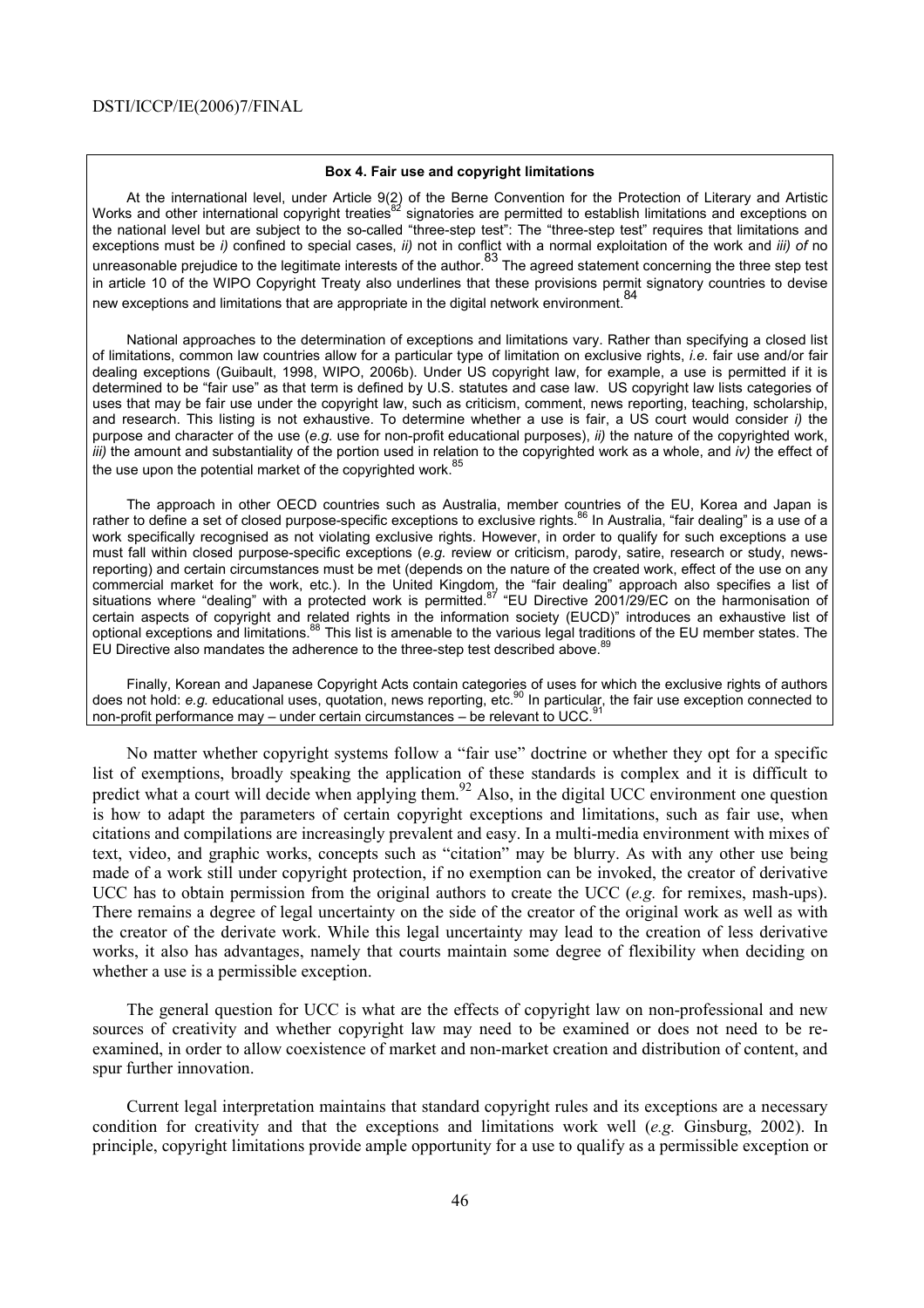limitation. Future case law may determine the boundaries of exceptions and limitations and produce clarity in the UCC context. This is also the thinking pursued in recent national and international legislative approaches (*i.e.* the WIPO Internet Treaties) which propose a combination of exclusive rights and exceptions and limitations. If necessary, existing limitations can also be amended. The Gowers review in the United Kingdom, for example, suggests amending applicable EU copyright law to allow for an exception for creative, transformative or derivative work, within the parameters of the Berne three-step test and to broaden the list of exceptions to copyright for the purpose of caricature, parody and pastiche (UK Treasury, 2006). Overall, it must be clear that a sizeable share of original UCC works is not concerned by these considerations as no derivative works are involved, and many examples of UCC qualify for the standard limitations on copyrights.

On the other hand, proponents of UCC have voiced concerns which are largely based on the idea that non-commercial users have different incentives to create, use, and to share than established professional content holders and that these incentives should be preserved due to their social and cultural impact (see, for example, OECD 2006a, for related discussions and follow-up discussions of the World Summit on the Information Society<sup>93</sup>). These concerns centre on how the copyright law on derivative works could stifle some of the creativity that digital technology enables (Lessig, 2004; Fisher, 2004, 2006). It has been argued that some would-be users are deterred from engaging in conduct that could fall within the ambit of fair use (and hence be legal), due in part to concerns over incurring legal fees and also to the uncertainty and unpredictability of the fair use approach itself (Cotter, 2006). The idea that the IPR system may not have kept pace with progress in this sense and that content production based on the reuse of existing materials – such as sampling or mash-ups – should not be penalised *per se* has been echoed at the policy  $level.<sup>94</sup>$ 

*Facilitating UCC creation*: More flexible and efficient licensing processes for copyrights (including for non-UCC areas) have been suggested in the digital context (EU, 2006; OECD, 2006c). Current licensing regimes have been seen by some to be unduly burdensome because of the costs involved or the inability to identify and locate the author of the original work. In some cases the original author of a work will not be identifiable and cannot be contacted, and hence no legal use of the material can be made.<sup>95</sup> Solutions such as new ways to license copyright or new technologies to facilitate licensing could be explored and have  $-$  in some cases  $-$  been implemented. This could, for example, involve the creation of clearing houses/centres for the attribution of rights to UCC and other creators. From the point of view of commercial copyright interests, any such changes should not be solely to benefit creators of UCC and to the detriment of their commercial interests.

Furthermore, the expansion of fair use-type provisions to derivative works that are more than just copying (*i.e.* that have real transformative and creative value) and that are non-commercial, have also been proposed (Litman, 2006, Fisher,  $2004$ ) – often based on the argument that remixing of others' work can also serve to benefit original creators by providing increased exposure. Commercial use of such derivative works would continue to be regulated by the regular statutory rights and limitations.<sup>96</sup>

These suggestions may imply changes to copyright laws, and they rely on a clear dividing line between commercial and non-commercial content, which may be difficult to establish taking into account the diversity of UCC services and related business models. Moreover, the suggested benefits from such new approaches would have to be weighed very carefully against their costs, including, for example, to the established commercial content industry which produces significant economic value. Beyond suggestions, more study is needed of the extent to which UCC creates proven, valuable creative works and associated private and public benefits, as well as what the potential economic damage is, if any, to the established commercial content industry. So far the available statistics seem to demonstrate rapid growth of UCC within current frameworks. One question is to what extent could this growth be even more rapid, whether it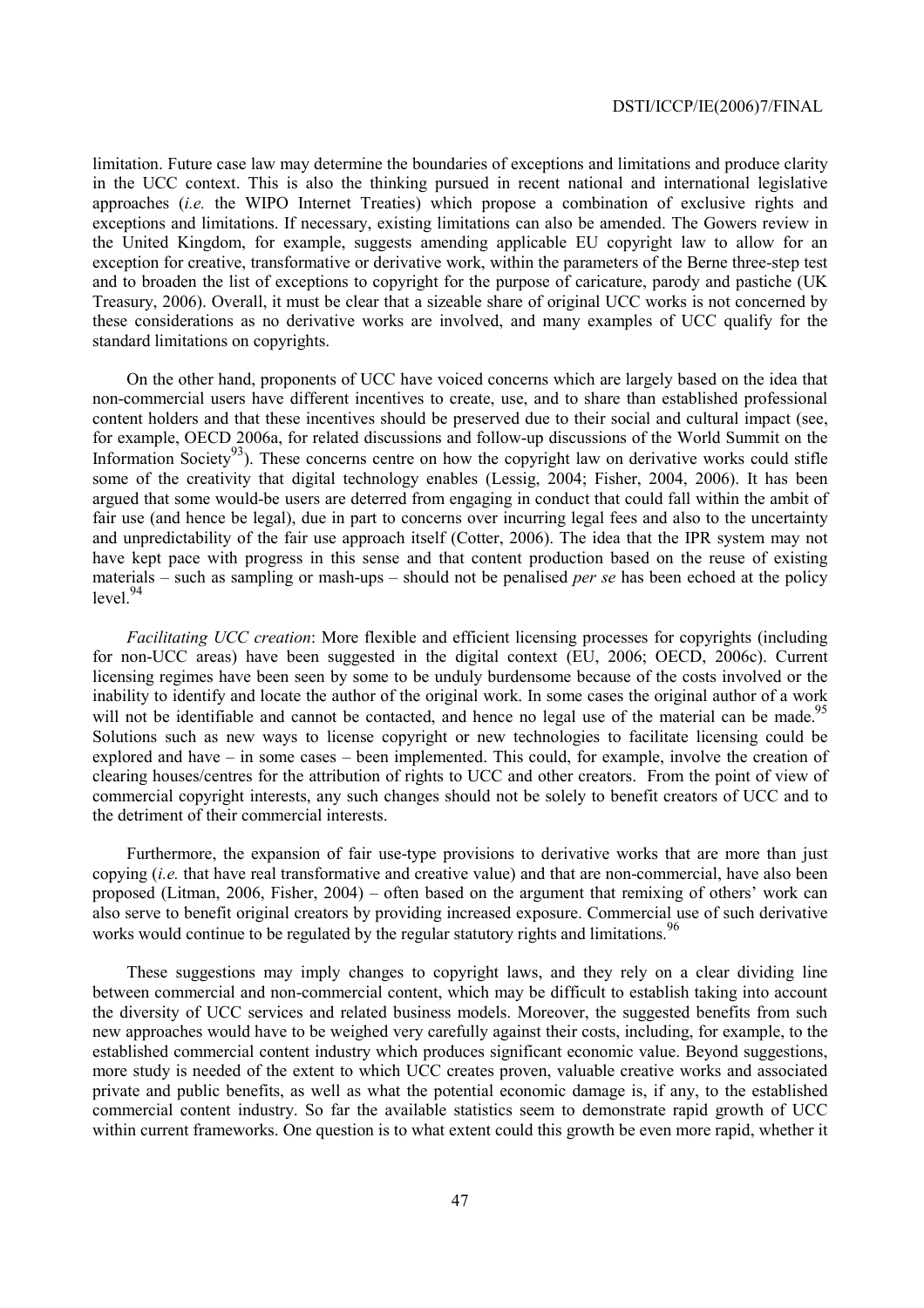comes at the expense of the commercial content industry and other creators, and whether there is a likelihood of constraints on further growth due to difficulties encountered under copyright law.

To date, the attention of rightholders is mostly focussed on UCC platforms which host unmodified snippets or entire reproductions of their original works without authorisation (see section below). So far there seem to be relatively few legal cases directly aimed at the creation of non-commercial derivative works by individuals. However, there are increasing legal actions in the form of take-down notices and "cease and desist" letters which are sent to UCC platforms and individuals asking them to take down certain potentially unauthorised content and which may not reach courts.  $97$ 

Finally, experimentation with new models for the economic use and creation of new digital content is ongoing which does not rely on changes of statutory rights and exceptions of copyright regimes, *i.e.* flexible licensing regimes such as the Creative Commons.<sup>98</sup> The idea is to facilitate the release of creative works under liberal licence terms that would make works available for sharing and reuse. These may address the particularities of content created by amateurs and allow for a parallel coexistence between traditional commercial content and free UCC. But their impacts are not clear and merit further study, including positive or negative effects on the creation process (OECD, 2006a). Introducing further diversity in access and licensing regimes to copyrighted works may also have disadvantages (Elkin-Koren, 2006). In sum, the legal meaningfulness of such licences has not yet been fully assessed by research and courts.

## *Copyrights and the terms of services of UCC sites*

As shown by the analysis of the terms of service (Table 8), most UCC sites specify that they retain IPRs in their respective content (*e.g.* text, software, graphics, layout, design  $-$  especially in cases such as Second Life or social networking sites with their own software and content).

UCC platforms usually grant users who upload content the right to retain copyright in their work. This right is enforceable and applicable both online and offline, both for non-profit and commercial ventures. According to the terms of services of the sample of UCC platforms, users agree that they have given the site a licence to use the content, mostly without payment.<sup>99</sup> Competitors with profit-sharing strategies and arrangements have also emerged. At times the sites reserve the right to prepare derivative works of the content posted by users and the terms of service require the uploader to waive their moral rights. Some sites reserve the right to commercially exploit the works posted by users or to license the content to third parties. Some sites require the user to agree that the content will be subject to the Creative Commons licence. In some cases, unclear terms and conditions or a failure of users to read the latter may lead the user to agree to granting additional rights (even after the user has taken down the content and even for commercial purposes). Often, however, the licence agreed to by the user terminates at the time the user removes such content from the Internet platform site, hence terminating the licence granted to the UCC platform.

A further issue is that some sites reserve the right to modify or terminate the service for any reason without notice at any time, and that this may have consequences on content stored or acquired by users. If, for instance, a UCC site terminates or modifies the service a user may lose his/her uploaded content, the way it was tagged and organised, potentially his/her avatar, and with it many hours of labour and/or money invested to create the content.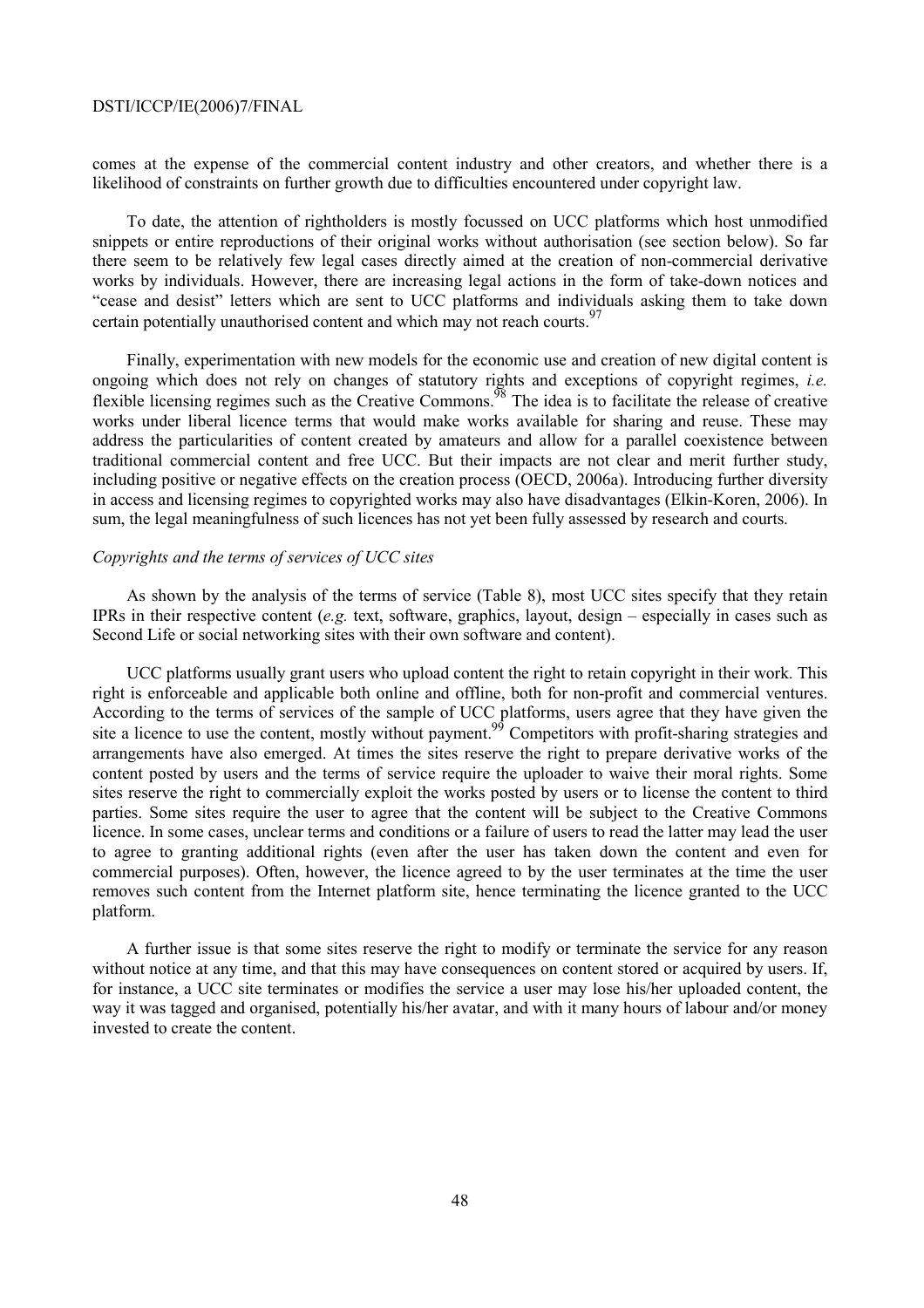| Content<br>created by site                 | Most sites specify that they retain IPRs in their respective content (e.g. text, software, graphics,<br>layout, design) under copyright.                                                                                                                                                                                                                                                                                                                      |
|--------------------------------------------|---------------------------------------------------------------------------------------------------------------------------------------------------------------------------------------------------------------------------------------------------------------------------------------------------------------------------------------------------------------------------------------------------------------------------------------------------------------|
| Content<br>created by<br>users             | - Most sites specify that users who post content retain ultimate ownership, but that that they have<br>given the site a licence to use content without payment. In other words, by posting the content the<br>sites receives a limited irrevocable, perpetual, non-exclusive, transferable, fully paid-up, worldwide<br>licence (with the right to sublicense) to use, modify, publicly perform, publicly display, reproduce, and<br>distribute such content. |
|                                            | - Most sites specify that this licence does not grant the site the right to sell the content, nor to<br>distribute it outside of the respective service.                                                                                                                                                                                                                                                                                                      |
|                                            | - Most sites pledge to mention the identity of the user, the author of the work, and also the title of the<br>work, in so far as technical conditions make this possible.                                                                                                                                                                                                                                                                                     |
|                                            | - Most sites specify that the licence terminates at the time the user removes his/her content.                                                                                                                                                                                                                                                                                                                                                                |
|                                            | - Yet some sites reserve the right to prepare derivative works (modify, edit content posted by users)<br>or the right to adapt. At times, it is specified that the site may commercially exploit the works posted<br>by users.                                                                                                                                                                                                                                |
|                                            | - Some sites however specify that users lose their IPRs and forfeit payment in perpetuity (even when<br>the content is removed). Sometimes the sites also ask the user to admit "moral rights" (meaning that<br>the site does not have to give the author credit).                                                                                                                                                                                            |
|                                            | - Some sites require the user to agree that the content will be subject to the Creative Commons<br>licence.                                                                                                                                                                                                                                                                                                                                                   |
|                                            | - Some sites reserve the right of reproduction, <i>i.e.</i> the right to reproduce, without limitation, on any<br>known or unknown medium, current or future, especially optical, digital, paper, disc, network,<br>diskette, electronic, DVD, etc.                                                                                                                                                                                                           |
|                                            | - Some sites reserve the right to distribute the work or to sublicense rights to third parties. Mostly, it<br>is proposed that revenue from these activities be shared between the user and the site.                                                                                                                                                                                                                                                         |
|                                            | - Some sites reserve the right to use the name and content of users for advertising and promotional<br>purposes (promotional licence)                                                                                                                                                                                                                                                                                                                         |
| Reservation to<br>terminate the<br>service | Most sites reserve the right to modify or terminate the service for any reason, without notice, at any<br>time, which may have consequences on content stored or acquired by users.                                                                                                                                                                                                                                                                           |
|                                            |                                                                                                                                                                                                                                                                                                                                                                                                                                                               |

#### **Table 9. Intellectual property provisions in terms of service of UCC sites**

*Source*: OECD based on review of the terms of service of a sample of 15 widely-used English-speaking UCC sites.

## *Copyrights and the liability of UCC platforms*

As discussed above, the growth of UCC is accompanied by the emergence of many sites and online intermediaries hosting the content which users upload. In some ways their existence drives the growth and access to UCC (and vice versa). From a copyright perspective, however, the question emerges in which way online intermediaries are liable for copyright matters.

For example, copyright issues arise when users post unaltered third party content on UCC platforms without authorisation (*e.g.* uploading parts of popular TV series without the explicit consent of the content owner). This activity is outside the scope of UCC as defined in this study, but it is still a key concern of rightholders, who may seek to hold the UCC platforms directly or indirectly liable for copyright infringement. Additionally, posting UCC that is created through the adaptation of pre-existing work may also raise copyright issues for UCC platforms, *e.g.* whether the particular use is permissible under exceptions and limitations such as fair use, and if not permissible, whether the UCC platform is liable for direct or indirect copyright infringement as a result or otherwise exempted from liability for the infringement.

Rightholders are beginning to engage in relevant actions against potential infringement on UCC platforms. Associations representing content owners have sent take-down notices and have asserted potential lawsuits against UCC platforms.<sup>100</sup> An example of interactions between rightholders and a UCC site is the recent legal case between YouTube and the Japanese Society for Rights of Authors, Composers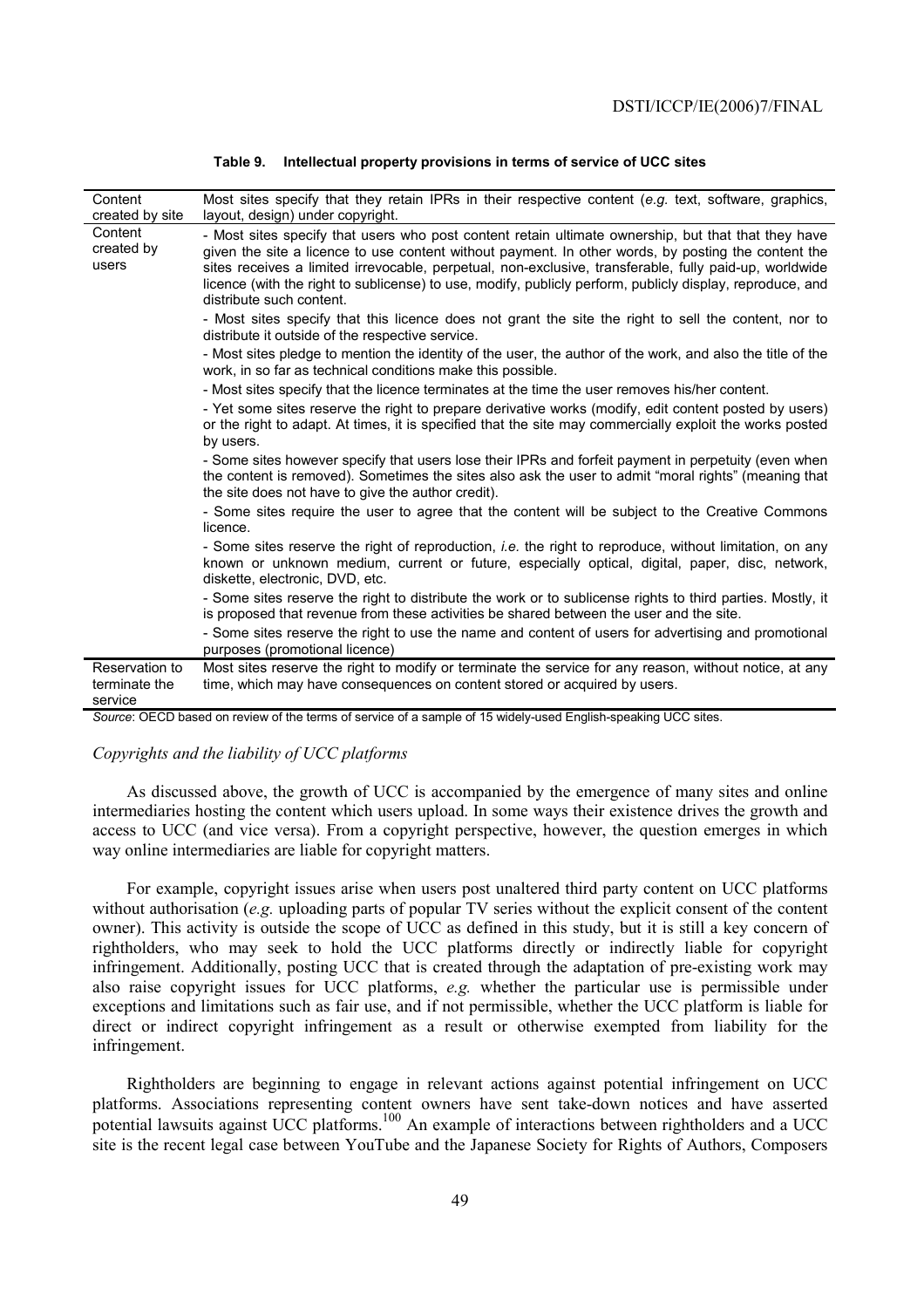and Publishers (JASRAC) which complains about music videos being uploaded to YouTube without rightholders' permission. Major media companies have also requested online video sites to remove their content.

Some UCC platforms have defended the posting of unaltered third party and alleged infringing derivative UCC content on their platforms by arguing that they are similar to Internet Service Providers (ISPs) who can, under certain circumstances, be exempt from liability for content uploaded by their users (see Litman, 2000)*.* The essential question is whether online intermediaries be treated as electronic publishers, and thus liable for content on their servers (Koelman and Hugenholtz, 2003; WIPO, 2005). As shown in Box 5, national legislatures have dealt with the liability of online intermediaries in different ways, which raises issues for internationally operating online intermediaries.

### **Box 5. Copyright liability of online intermediaries**

In their copyright or e-commerce laws many OECD countries have addressed the liability of ISPs and other information intermediaries who merely deliver content by creating liability exceptions ("safe harbour" under the US Digital Millennium Copyright Act<sup>101</sup>) for these entities. This is an exemption from secondary liability but requires the online service providers to remove infringing materials upon notice. In the U.S. Digital Millennium Copyright Act, for instance, following the "notice and take down procedures", ISPs are responsible for taking down unauthorised copyrighted material when a legitimate claim of a rights holder is presented to them.<sup>102</sup> They are also responsible for terminating access by repeat infringers. Similar principles on the liability of online intermediaries also exist in Australian copyright law103, *i.e.* providers are not obliged to actively self-monitor for infringing activity.

The EU Electronic Commerce Directive 2000/31/EC also establishes an exemption from liability for intermediaries where they play a passive role as a "mere conduit" of information from third parties and limits service providers' liability for other "intermediary" activities such as the storage of information.<sup>104</sup> No general monitoring obligation can be imposed on the service provider.<sup>105</sup> Activities which involve the modification of transmitted information, for instance, do not qualify for this exemption. This EU Directive also encourages hosting services providers to act expeditiously to remove or to disable access to the information concerned upon obtaining actual knowledge or awareness of illegal activities.<sup>106</sup> Such mechanisms are to be developed on the basis of voluntary agreements and codes of conduct between all parties concerned.<sup>107</sup> In addition, in EU Member States such as Italy and France but also on the EU level, public-private partnerships emerged regrouping ISP, rightholders and the government to promote the development of legal online content (OECD, 2005b). Some of the resulting codes of conduct imply that upon notice ISPs should – while respecting privacy laws - contact users uploading infringing material and potentially terminate their accounts.<sup>108</sup>

Whether UCC platforms can be treated as a "mere conduit" under exceptions for online intermediaries is an ongoing question. As depicted in Table 9, most UCC sites specify that users who post content are responsible for it. They must own all rights to it or have express permissions from the copyright owners to copy and use images. They may not violate or infringe upon the rights of others. Moreover, the terms of service of UCC sites specify that when valid notifications are received, the service provider usually pledges to respond by taking down the unauthorised content.<sup>109</sup> Then the owner of the removed content is contacted so that a counter-notification may be filed.

|  |  |  |  |  |  | Table 10. Intellectual property provisions in terms of service of UCC sites |
|--|--|--|--|--|--|-----------------------------------------------------------------------------|
|--|--|--|--|--|--|-----------------------------------------------------------------------------|

| Users are<br>responsible for<br>uploaded<br>content | Most sites specify that users who post content are responsible for it. Uploaders must own all rights to<br>it or have express permissions from the copyright owners to copy and use images. They may not<br>violate or infringe upon the copyrights of others. |
|-----------------------------------------------------|----------------------------------------------------------------------------------------------------------------------------------------------------------------------------------------------------------------------------------------------------------------|
| Take down                                           | When valid notifications are received, the service provider usually pledges to respond by taking                                                                                                                                                               |
| notice                                              | down the offending content. Under some legal regimes, it is specified that the owner of the removed                                                                                                                                                            |
| procedure                                           | content is contacted allowing him/her to file a counter-notification.                                                                                                                                                                                          |

*Source*: OECD based on review of the terms of service of a sample of 15 widely-used English-speaking UCC sites.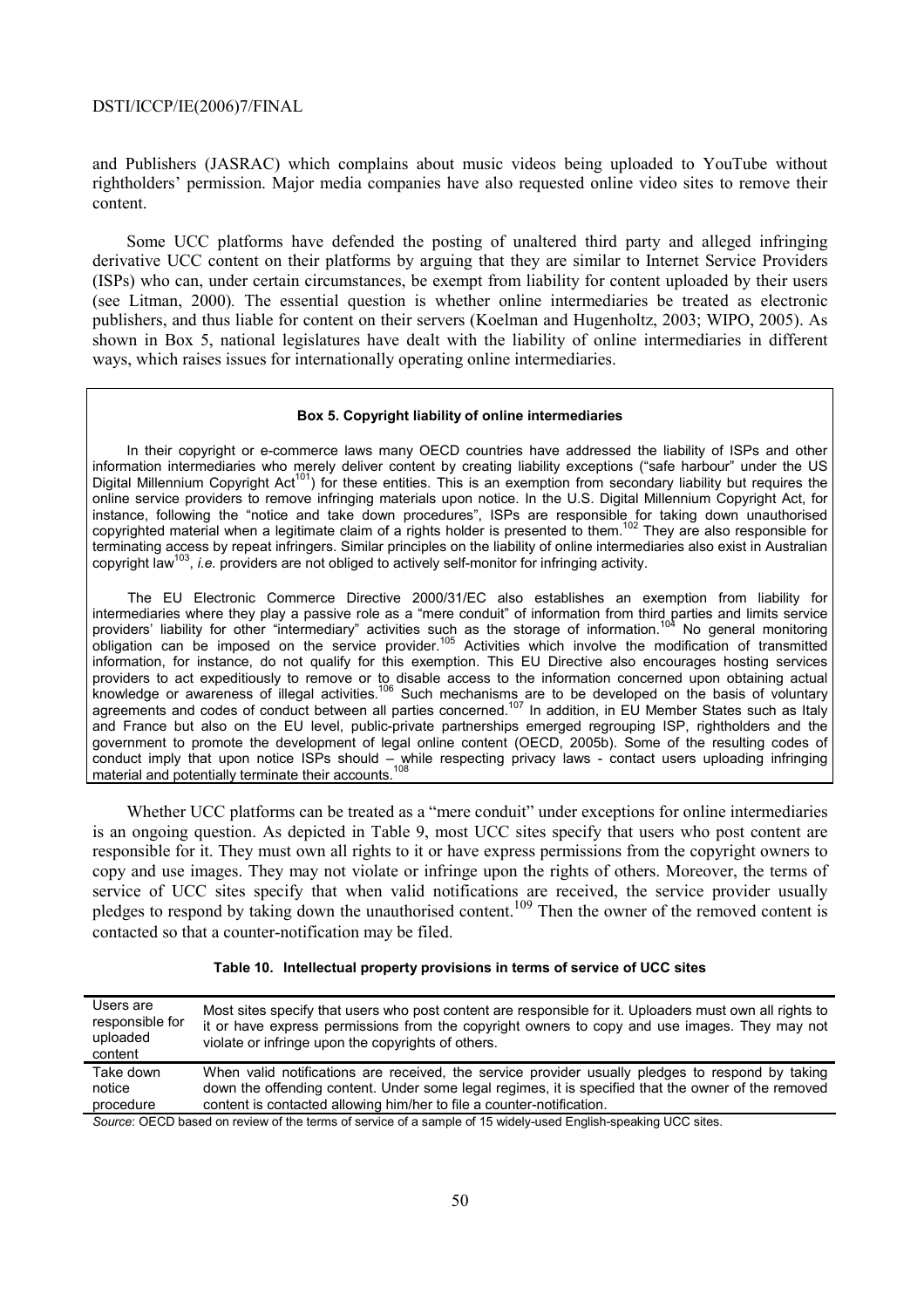While under certain circumstances UCC platforms may benefit from the exemption, UCC platforms could also be held liable under domestic law for facilitating, inducing or authorising copyright infringement (recognising that this form of liability is treated slightly differently among OECD member countries). Under the principle of contributory liability, it may be that such online intermediaries are found liable to induce, cause or materially contribute to the infringing conduct of their users. This holds particularly in cases where UCC platforms have knowledge of the infringing activity (*i.e.* "wilful infringement"), when they do not simply host but edit or categorise the content (which is mostly the case), when they induce users to post unauthorised content  $(c.f.$  the US Supreme Court Ruling vis- $\dot{a}$ -vis the Grokster case<sup>110</sup>), or when they derive revenues (*e.g.* advertising-related) from unauthorised postings.<sup>111</sup>

In some cases the take-down notice procedure may lead to UCC being taken down without a legitimate reason. UCC platforms receiving notifications from media companies may prefer taking down the respective content rather than risking legal pursuit. Courts are not involved in this decision. And there have been cases where UCC has been deleted from UCC platforms by error, *e.g.* when the title of the video clip resembles copyrighted content or when in fact, fair use or free speech exceptions may apply.<sup>112</sup> While the individual may have the right to counter-notification in some OECD jurisdictions, it is difficult to obtain information on whether these counter-notifications succeeded in restoring the non-infringing content to the UCC platform.

Despite these concerns of rights holders, the latter have also increasingly been interested in deriving value from UCC platforms, and in implementing appropriate business models while leaving the copyrighted material on UCC platforms often also noting the significant promotional value of such content. Often relevant IPR challenges will be resolved through appropriate business agreements between rights holders, UCC platforms and other associated entities. Upon the request of rightholders and to avoid legal actions against them, some UCC platforms have announced or adopted technologies preventing the upload of unauthorised content (*e.g.* acoustic fingerprinting, watermark detection).

### *Digital rights management*

The opportunities and challenges raised by digital rights management (DRM) and the need for appropriate disclosure have been discussed elsewhere (see for fuller treatment OECD 2005b; 2006c, f).

DRM technologies can generally affect UCC in two ways: First, DRM can enable digital distribution of UCC just as it has for content that is not identified as UCC. Second, DRM may limit access to works for creators of derivative works or reproductions that are permitted under certain copyright exceptions and limitations, such as "fair use" or other statutory exceptions and limitations.

DRM technologies have been seen as business enablers for the digital distribution of content and drivers for the variety of new business models that consumers may want (OECD, 2005b). DRM may facilitate the creation and dissemination of creative works. Content creators and publishers can use DRM to protect their work from unauthorised downloading, viewing and from the possible creation of derivative works. This potentially encourages the content rightholders to make content available for digitisation and subsequent digital sale. DRM also allows the creation of certain new business models. Through their ability to create diverse access schemes to content, DRMs may enable content offerings that are more tailored to consumer demand (*e.g.* the right to purchase time-limited access to songs) and that may  $-$  if prices reflect the level of access – increase consumer choice and satisfaction.

DRM creates opportunities for those users creating content who want to protect their copyrights (*e.g.* avoid copying or the creation of derivative works) and/or commercialise their content. It can be envisaged that users who create very popular content may eventually be interested in entering into commercial agreements with publishers, media companies and various distribution platforms. It may also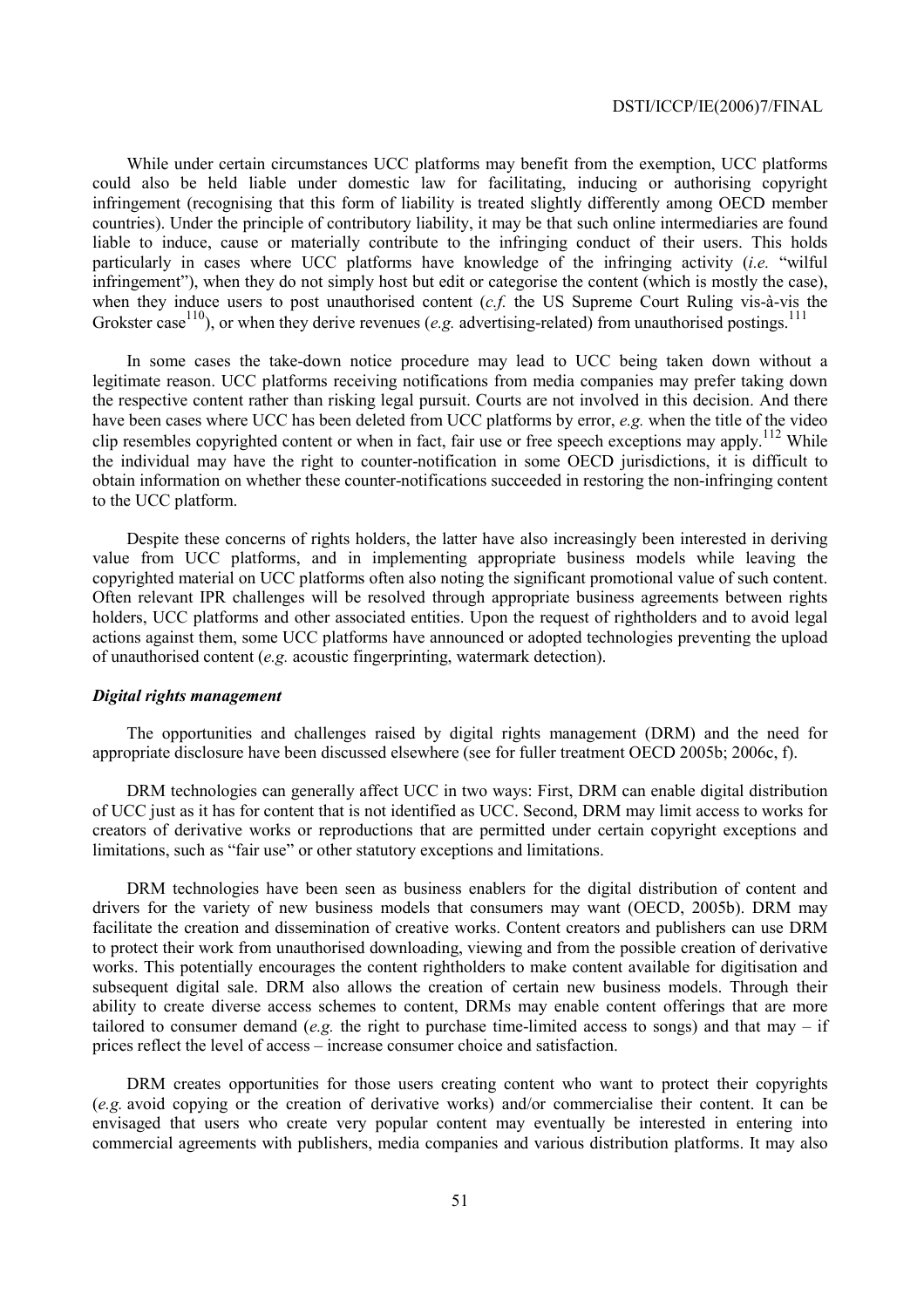be that UCC creators would like to protect their exclusive rights through DRM but not forego their large dissemination. This content security and amenability to new business models made possible by DRM then acts as a facilitator of the growth of UCC.

DRMs or technical access limitations more generally are also reported to have negative effects on the growth of some legitimate UCC as they can generally prevent access to and modification of files. This limits access to works for creators of derivative works or reproductions that are legal under allowable exceptions and limitations (see also UK Treasury, 2006).

The WIPO Internet Treaties require signatory governments to provide "adequate legal protection and effective legal remedies against the circumvention" of technological protection measures like DRMs. These new legal norms make it illegal to circumvent existing technological protection measures to access the content – even if access to that content would in certain cases be covered by exceptions or limitation. For example, if a user wanted to make a parody remix of a film or a teacher make an educational video, the technological protection measures could restrict or prevent the user from extracting the portions of the video to do so, even if using portions of the video were permitted pursuant to copyright exceptions and limitations. Thus in some countries it would effectively be illegal to "circumvent" a technological protection measure (*e.g.* DRM) to access content  $-$  even if it falls under fair use or other statutory exemptions described earlier. The question then arises how technical protection measures can be implemented while preserving the balance between exclusive rights and fair use (see also WIPO, 2006b). The Gowers Report in the United Kingdom, for instance, has argued for easier possibilities for users to file complaints relating to DRM and to provide more consumer guidance (including through better labelling) (UK Treasury,  $2006$ ).<sup>113</sup>

In some OECD countries, the circumvention of DRMs has recently also been made possible through the introduction of certain exceptions. Recently, for instance, the US Copyright Office has created new exemptions to the Prohibition on Circumvention of Copyright Protection Systems for Access Control Technologies (*e.g.* when circumvention is for the purpose of making compilations of portions of those works for educational use in the classroom by media studies or film professors).

As technologies continue to develop that allow more and more people to create UCC more easily, cheaper, and faster, and as copyright holders continue to explore new business models made available through DRM, the potential effects of DRM and the legal protection of circumvention for non-infringing uses may need review in order to maintain the balance between exclusive rights and exceptions and limitations as well as a balance between creator and user interests. Further evidence of cases where fair use has been hampered may be needed as currently little analysis in this field exists (Ginsburg, 2002).

## *Freedom of expression*

The Internet can be seen as an open platform enriching the diversity of opinions (including product reviews), various political and societal debates, the flow of information and the freedom of expression. UCC is in many ways a form of personal expression and speech. Users are engaging in a form of democracy where they can directly publish and enable access to their opinions and personal knowledge and experiences. Preserving this openness and the decentralised nature of the Internet may thus be an important policy objective. Censorship, the filtering of information (including through ISPs or UCC sites themselves), depriving users of the access to certain information or tools for self-expression is in contradiction to the above policy principle.<sup>114</sup> As discussed later, a balance between freedom of expression and other rights  $-e.g.$  the posting of illegal or unauthorised copyrighted content  $-\text{must be struck.}$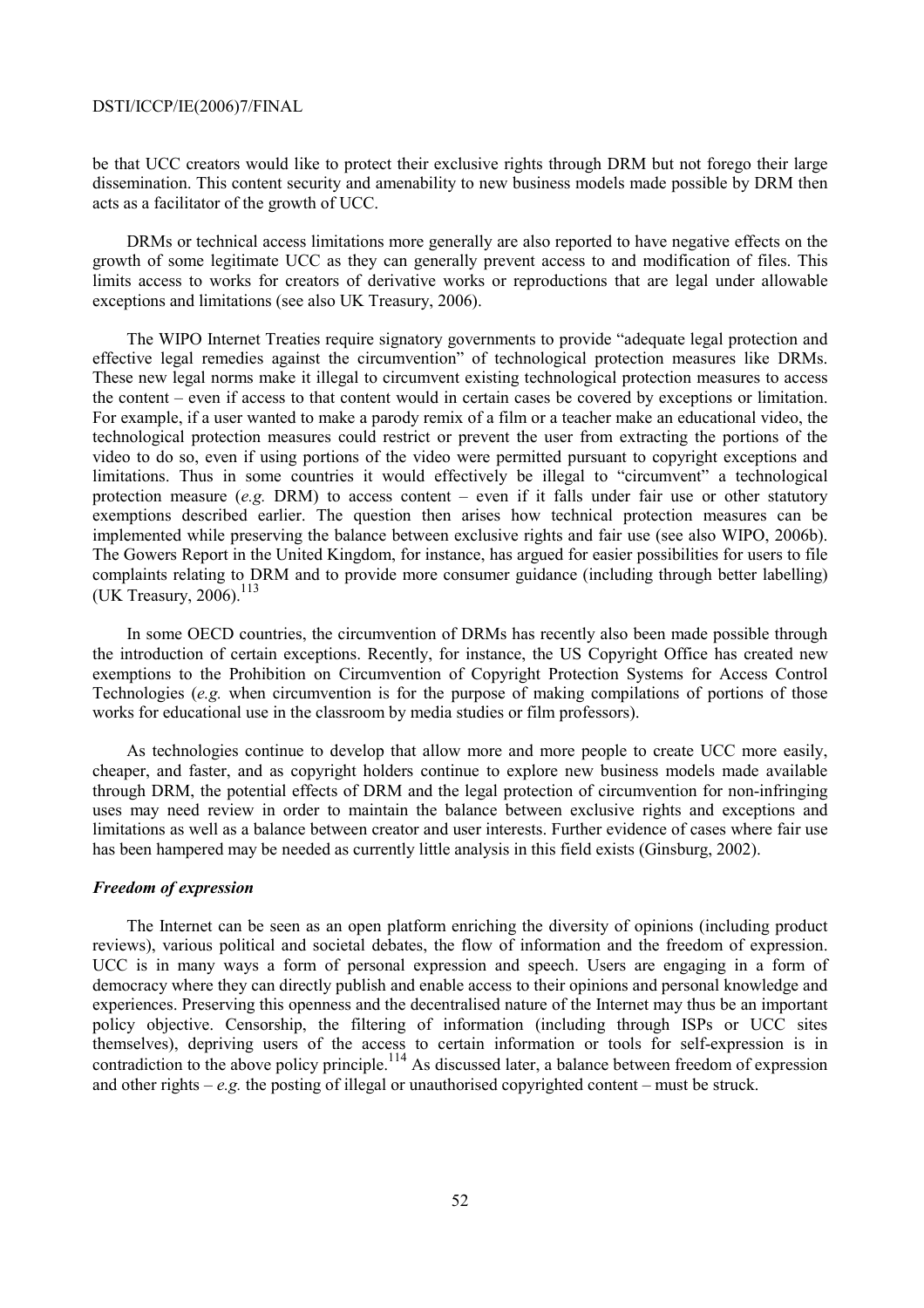## *Information and content quality*

The fact that UCC is produced in a non-professional context outside of the traditional media oversight and often without any pecuniary remuneration can have implications for the "quality" of material being posted – with the concept of quality being very hard to define (quality having a very subjective and contextual component). Content quality problems relate to two different but interrelated matters:

- **Information quality and accuracy**: In the case of blogs, commentary and other UCC forms which refer to facts and figures, the accuracy of content and proper acknowledgement of sources may not be guaranteed. For example, bloggers do not necessarily have an incentive to check the information that they are providing or they may not properly cite sources. The risks associated with inaccurate, defamatory and uncheckable information spreading over the web are seen as increasingly important. The availability of all amounts of information (some accurate and some not) shifts the responsibility to users for correctly assessing information found on UCC sites. Especially, younger generations will have to acquire the skill to differentiate between fake and correct information. This is an entirely new way of approaching information as compared to the previous media setting in which information was generally thought to be correct. This is not to say that the information quality on UCC sites is generally flawed  $-$  in some instances information quality may be high (as demonstrated by recent comparisons of Wikipedia and Britannica finding few differences in quality, see Giles 2005). According to a survey mentioned earlier, about 50% of Asian users believe content on blogs to be as trustworthy as established media.<sup>115</sup>
- **Content quality**: Many UCC posts may not have stood the test of a traditional editorial review or media selection process (*i.e.* the comparison between Figures 6 and 5). Content posted on UCC platforms may, for instance, suffer from low technological quality (*e.g.* online videos posted may have bad images). Sometimes the quality of the content itself could  $-$  objectively or subjectively  $h$  be judged below standard. Yet, while the accuracy of information can often be verified by commonly known and accepted standards, quality of content is hard to define. Content posted by users may be of exceptional value to other users, particularly if it has a personal touch and this despite suboptimal technical quality and lack of a good plot or newsworthiness. Also, the high demand for UCC points to demand for such types of content.

Furthermore, while the selection process for content of many traditional media outlets may be more organised, the latter may not be exempt from quality problems and the inaccurate provision of information (*e.g.* the content diffused over TV channels has also been criticized, or wrong information has been diffused). Also, it is important to stress that an large share of UCC which is not posted anonymously (*e.g.* personal blogs) can be of very high quality as creators of that information care about their reputation, and have high incentives for accuracy.

As users are free to choose and often rate content, bad information sources may not draw a lot of visits. Ways and means to improve the reliability and the quality of information on sites hosting UCC have been invented which may alleviate the problem of lacking accuracy and oversight. Sites hosting UCC, aggregators and other mechanisms assessing quality and credibility which often harness the "collective intelligence" of users also have a greater ability to rapidly correct misinformation through "collaborative" filteringî. Later tools could find important business and other applications to structure large amounts of information.

The following forms of governing UCC sites have emerged: **Pre-production moderation** – Content submitted by users is not posted until reviewed by an expert or a person controlling for exactness and quality, **Post-production moderation** – Content submitted by users is accessible by everybody immediately but moderation may opt to review, make changes or delete the content after it being posted;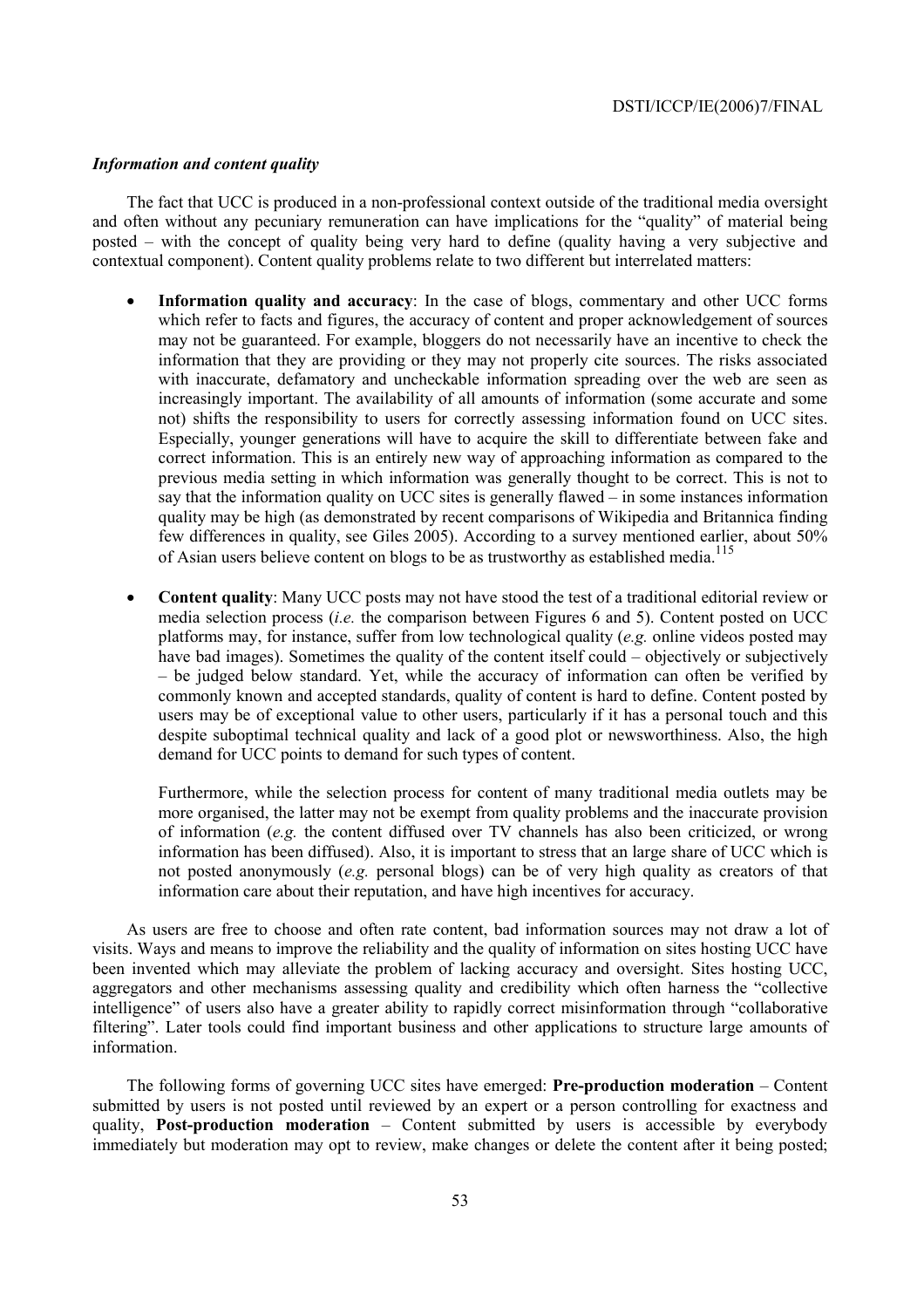**Peer-based moderation** – Content submitted by users is available immediately, but can be edited, reviewed or even deleted by certain or all users of the same UCC platform. Due to the fact that a greater group of people is involved, peer-based moderation is said to be best to maximise the potential of UCC platforms.<sup>116</sup> However, this system of moderation also places the greatest responsibility with the community of users. New governance schemes have also emerged with allow for rating and recommendation (*i.e.* social filtration and accreditation).  $117$ 

As the importance of reviews, tags and ratings increases, users are tempted to abuse of those systems while including wrong or biased reviews (review fraud) or engage in misleading tagging of their content (*i.e.* a member uses popular but irrelevant keywords to describe his/her video or other content in order to draw more traffic). This reduces the overall reliability of ratings and the overall searchability of the network. UCC sites make an effort to diminish the possibility of such abuse, and maintain relevant sanctions. But overall, problems of information and content quality and accuracy may remain.

#### *Mature, inappropriate, and illegal content*

Similarly to the situation of online multiplayer computer games (*c.f.* OECD, 2005d), few technical limits are imposed on users with respect to their thoughts expressed or to their actions. Thus most UCC platforms allow for rather free expression.

This is a very new and previously unknown phenomenon which bears opportunities and challenges. As everybody can express themselves rather freely, sites hosting UCC have been sources of explicit language and behaviour, mature content, gambling, harassment, and defamatory speech. In the United Kingdom and Korea, for instance, various policy-makers have voiced concerns over violent videos on video-sharing sites (*e.g.* students being assaulted and filmed by other students). Newer type video-sharing sites which do not filter the content or allow live broadcasts can be a new source of concern. Different OECD countries have different rules (especially as regards indecent or mature content) and the degree to which rules on freedom of expression would permit such expressions or make their unlawfulness hard to establish. All in all, it should be kept in mind that UCC platforms are just one of the many Internet-based outlets for dubious content.

Most UCC platforms make quite clear that they do not police content or that they do not assume editorial responsibility for the content created (see Table 10). This is an important point for policy makers aiming to enforce laws on illegal content or to reduce the spread of content which may be deemed inappropriate or harmful to certain viewers, *e.g.* minors.<sup>118</sup>

Moreover, often UCC platforms and communities have adopted community standards and associated rules taken by the service provider to reduce the incidence of inappropriate content and actions (see Table 10). These include, for example, rules on tolerance, on harassment, on assault in virtual worlds (*e.g.* shooting, shoving, etc.), on privacy and the prevention of disclosure of information, on indecency, or on undesired advertising content. If not respected, the service provider reserves the right to take actions against the user (*e.g.* temporary or permanent suspension of accounts). In general, however, it remains difficult for businesses, online communities or governments to monitor all content available while being able to clearly determine what content is illegal. In particular, this is a problem for children accessing the Internet. UCC platforms often specify age limits in their terms of service (see Table 11), yet these may be difficult to police.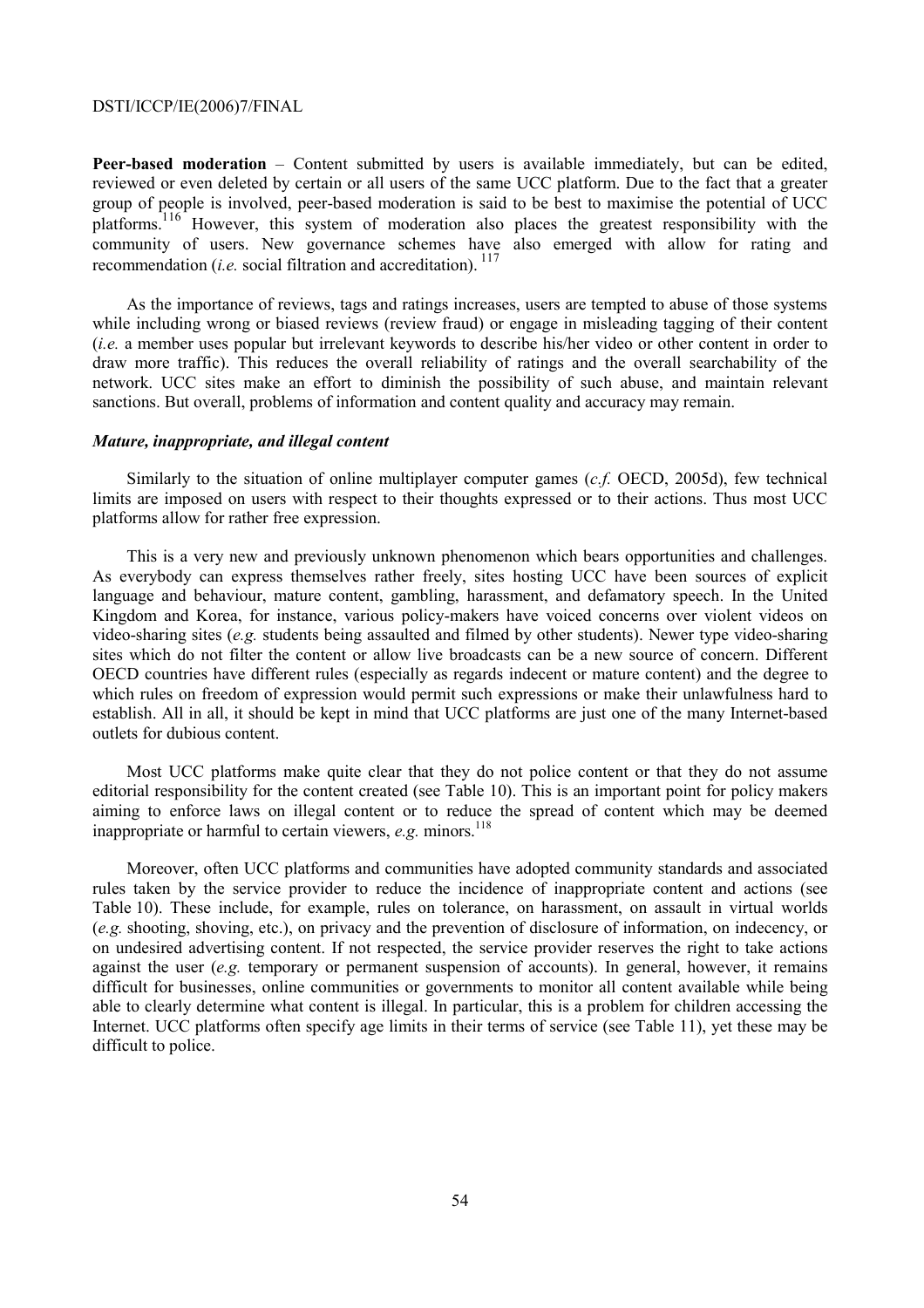| Content<br>regulation<br>and editorial<br>responsibility | $\bullet$ | Most sites specify that users are solely responsible for the content that they publish or display on<br>the website, or transmit to other members. The sites specify that they have no obligation to<br>modify or remove any inappropriate member content, and no responsibility for the conduct of the<br>member submitting any such content. |
|----------------------------------------------------------|-----------|------------------------------------------------------------------------------------------------------------------------------------------------------------------------------------------------------------------------------------------------------------------------------------------------------------------------------------------------|
|                                                          | $\bullet$ | The sites reserve the right to review and delete or remove any member content which does not<br>correspond to defined standards.                                                                                                                                                                                                               |
|                                                          | $\bullet$ | Some sites use age and content ratings or have areas for content which is rated mature.                                                                                                                                                                                                                                                        |
| Community<br>standards                                   | $\bullet$ | Most sites have community standards on intolerance (derogatory or demeaning language as to<br>race, ethnicity, gender, religion, or sexual orientation), harassment, assault, the disclosure of<br>information of third parties and other users (e.g. posting conversations), indecency, etc.                                                  |
| Actions to<br>enforce<br>standards                       | $\bullet$ | Sites specify penalties when users infringe community standards. They range from warnings, to<br>suspensions, to banishment from the service. The creation of alternative accounts to circumvent<br>these rules is being tracked.                                                                                                              |

#### **Table 11. Content and conduct provisions in terms of service of UCC sites**

*Source*: OECD based on a review of the terms of service of a sample of 15 widely-used English-speaking UCC sites.

Technological, legal, self-regulatory solutions may help to limit access to such content and reduce the negative impacts. Age rating systems or age limits are seen as important to ensure protection of minors. These rating systems need to be clear and increasingly internationally recognised and adhered to, in order to be meaningful on the Internet (see OECD, 2005d). Filtering software and other parental controls may provide solutions.

### *Safety on the Internet and awareness raising*

When users create profiles on a particular site there is no verification of the actual identity of the user. This can be useful in cases where users may wish to create parody or political pages. A certain degree of anonymity may also stimulate creativity. Yet it can also pose a risk when users may misrepresent themselves for illegal purposes. Other sites have greater verification of a user's identify via their school or work e-mail address and limit networks to schools or workplaces.<sup>119</sup>

Thus it is possible for users to misrepresent their identities, such as pretending to be a different age or gender, and succeed in deceiving other users, particularly younger ones. There have been documented cases of sexual offenders and other criminals gaining access to users, particularly the young, via social networks. It remains to be seen however if these are not isolated cases. As the Internet is an open platform, offenders may also be easier to track than in an offline environment, as evidenced by recent successful police investigations.

Implementing proper safety measures, educating parents and children, and trying to minimise the risks of such behaviour should be a priority for law enforcement, government officials and SNS (Magid and Collier, 2006). Several initiatives have been started to educate teenagers and parents in this respect (*e.g.* SafeTeens.com, BlogSafety.Com, SaferOnlineDating.org) and technological solutions such as monitoring software are available (Software4parents.com). Despite their shortcomings, age limits and rating schemes and software technologies may also play an important role. The UCC platforms themselves have started to foster awareness concerning the dangers related to exposing private information (see Table 11).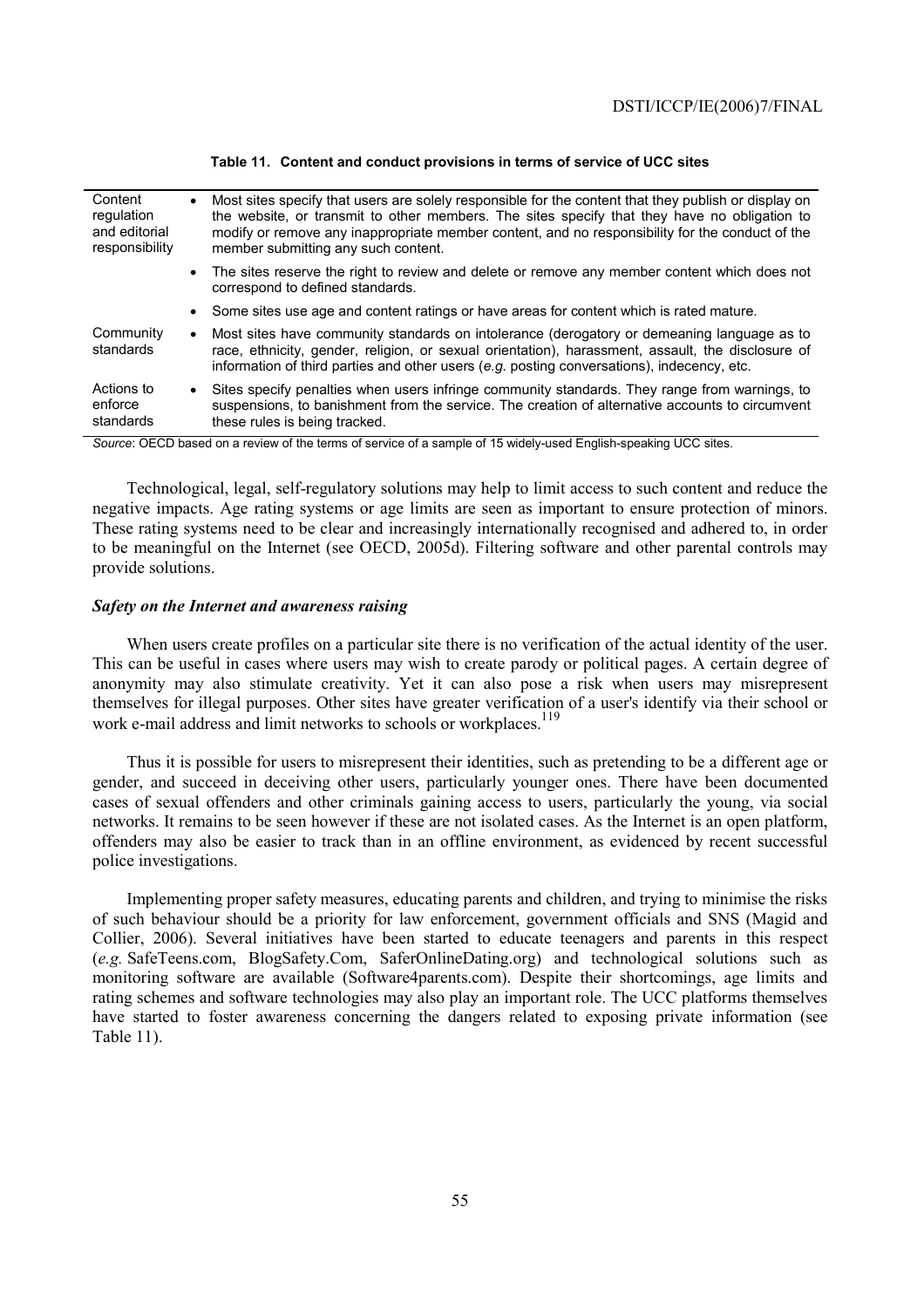| Age limits<br>and age<br>ratings        |           | • Most sites require users either to be 13-14 years old or 18 years. Some put the bar at 16 years.<br>Some have special subsites or parts of virtual worlds which are reserved for teenagers. <sup>120</sup> Use of<br>those subsites by older users is not permitted.                                                                                                                                                               |
|-----------------------------------------|-----------|--------------------------------------------------------------------------------------------------------------------------------------------------------------------------------------------------------------------------------------------------------------------------------------------------------------------------------------------------------------------------------------------------------------------------------------|
| Warnings<br>on releasing<br>information | $\bullet$ | UCC sites now post warnings not to post contact details or places where one can be found,<br>warnings about adding strangers to friends' lists, warnings about inappropriate content, warnings<br>about posting something which could embarrass the user or somebody else, warnings about<br>reporting false age, warnings about phishing, <i>i.e.</i> third parties trying to get personal information,<br>usernames and passwords. |

## **Table 12. Age limits and warnings in terms of service of UCC sites**

*Source*: OECD based on a review of the terms of service of a sample of 15 widely-used English-speaking UCC sites.

#### *Privacy and identity theft*

Concerns have been raised about users increasingly posting more information about their identities, their lives and those of others (*i.e.* friends, family). Users post photos and videos, publicly accessible profiles on SNS, and online journals with intimate details of their lives on blogs and sites. While such sites offer privacy settings to limit the availability of this information to personal contacts or friends, many users choose to make their information available publicly. In principle, information which is not displayed publicly is protected and not sold to third parties (Table 12). In the case of a merger or acquisition by a third party, however, this information is an asset which is part of the transaction and which is handed over to the acquirer (Table 12). There may also be cases of data leakages which could be due to the nature of the information and pictures prove particularly damaging, although so far little is known about such cases which may have occurred in the context of UCC sites.

#### **Table 13. Privacy provisions in terms of service of UCC sites**

| Privacy | Most of the sites collect personal information relevant to the service stating that this is to provide the user<br>with a customised and efficient experience. This information is protected and not sold to third parties.                                                                             |
|---------|---------------------------------------------------------------------------------------------------------------------------------------------------------------------------------------------------------------------------------------------------------------------------------------------------------|
|         | Yet sometimes personal information uploaded on SNS sites is provided to advertisers (sometimes<br>delivered directly) and other parties in a personally identifiable manner and aggregate usage information<br>in a non-personally identifiable manner to present to members more targeted advertising. |
|         | Most sites reserve the right to transfer personal information in the event of a transfer of ownership or sale<br>of assets.                                                                                                                                                                             |
|         | Sites specify that personal information may be released for law enforcement purposes.                                                                                                                                                                                                                   |

*Source*: OECD based on a review of the terms of service and the privacy policies of a sample of 15 widely-used English-speaking UCC sites.

Another potential negative consequence of the vast amount of personal information available online could be increased occurrences of violations of privacy or identity theft (phishing). SNS sites are reported to have been used to phish for users' personal information through spam campaigns. Individuals have utlised UCC platforms to expose content about somebody else (*i.e.* including posting online videos or other content which show persons not consenting to the upload) or creating accounts on behalf of another person with false information or content.<sup>121</sup> As a result, these peoples' ability to live a normal life has been compromised in some documented cases (Sang-Hun, 2006). Other examples exist in which employers have made use of SNS to screen potential employees. Finally, identity thieves can much more easily track down the requisite information to mimic someone else's identity. Further work on privacy challenges resulting from UCC (including users voluntarily making their information public) would be useful.<sup>122</sup>

### *Impacts of intensive Internet use*

The impacts of intensive Internet use (including UCC) are a new source of research. While this phenomenon is not particular to UCC, the popularity of these sites has contributed to particularly intensive Internet use. The blurring of the real and the virtual world may lead users to spend large amounts of time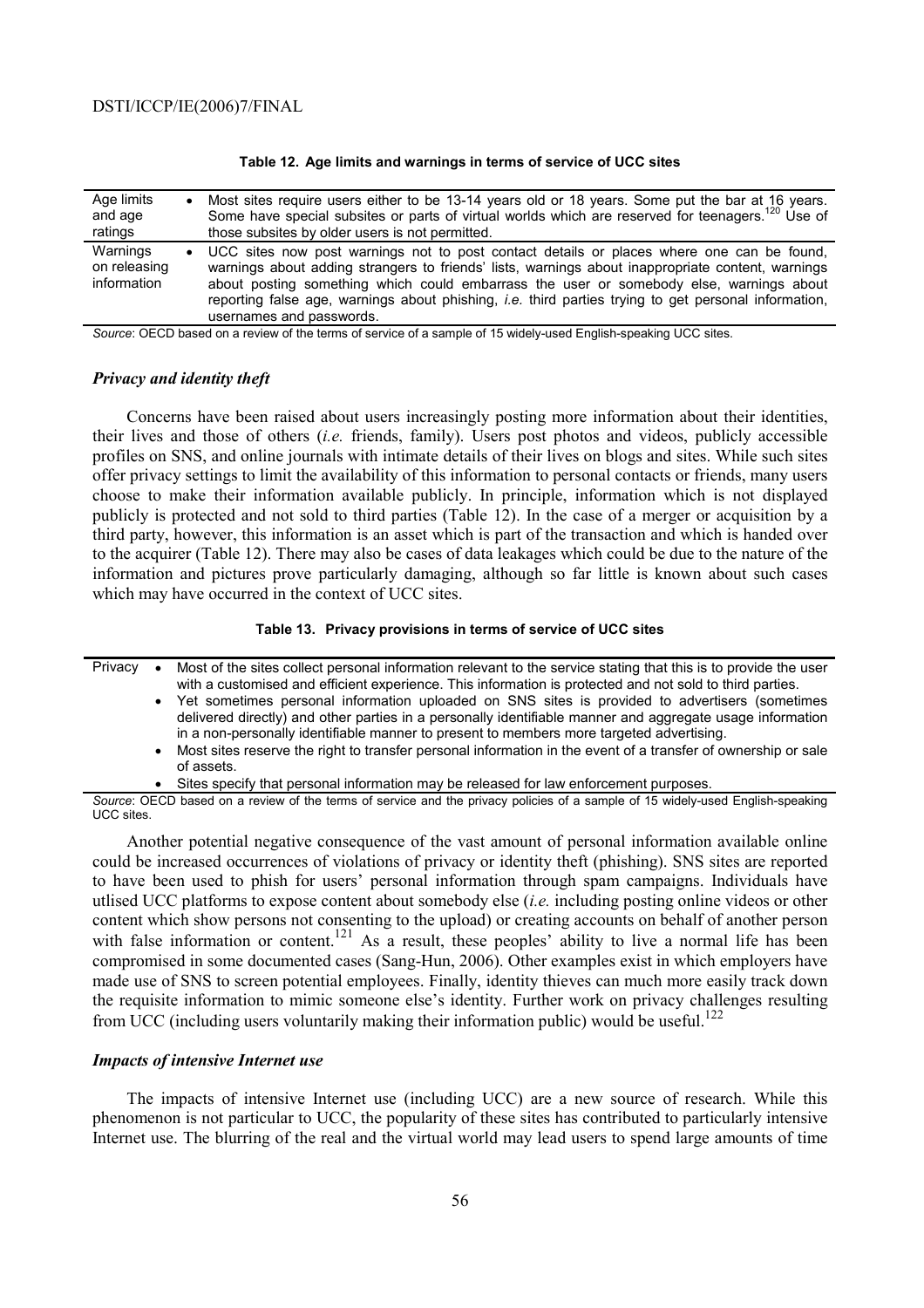on the Internet and they may fail to devote enough time to other obligations (*e.g.* school, work, and even basic things such as sleeping and eating). Emotional attachment to online friends and activities may lead to a deterioration of relationships outside of the Internet. Research also reveals a growing number of individuals for whom the medium becomes a consuming habit with potentially negative consequences (Aboujaoude *et al*, 2006).<sup>123</sup> These symptoms are often referred to as  $\cdot$  on-line addiction" (Young, 1996; Minoura, 1999).<sup>124</sup>

Only a few OECD countries, such as Korea, report figures for Internet addiction (see Figure 12).<sup>125</sup> According to these official figures, the number of Korean Internet users with possible addiction stood at 3.3% of Internet users in 2004 and 2% in 2006 (and 11% with suspected addictions). These are, however, related to online gambling in particular.<sup>126</sup> The Korean government has programmes to reduce Internet addiction while educating students on "healthy Internet use" (*e.g.* courses and the designation of Internetfree days). $127$ 

In sum, it needs to be kept in mind that such forms of intensive use are not particular to user-created content. Rather these relate broadly to how people decide to go about their Internet and other media usage habits (e.g. Television, BlackBerry). Users who now engage more actively on UCC sites may have previously been watching TV in a passive fashion. Sometimes the relationships created on UCC sites may not be solely virtual as examples of ensuing offline relationships have emerged. With 3D video conferencing and other technological developments emerging, virtual images and Internet-based communication platforms may facilitate day-to-day interactions.





*Source*: Korean Ministry of Information and Communication.

It is worth stressing that the social impact of the Internet at large and the impact of UCC-related passtimes and communication forms on society and personal relations are hardly explored. The spectrum of predictions ranges from such Internet communications leading to the "breakdown of personal relationships and social contact" to such Internet communications "holding great promises for improving real life relationships and tasks". More recent assessments point to people communicating more than ever but that their pattern of communication and interaction has changed (Statistics Canada,  $2006^{128}$ ). Also, there is insufficient understanding of how media consumption generally affects brain processing, learning, attitudes, and behaviour, *e.g.* the impacts of virtual worlds on behaviour, or on learning / skills (see also OECD, 2005d for skills in the context of online games). More research in these fields may be warranted.

#### *Network security and spam*

Like other information technologies, the participative web is not immune to information security risks. Many Internet sites today serve as platforms for creation and sharing of content. One of the key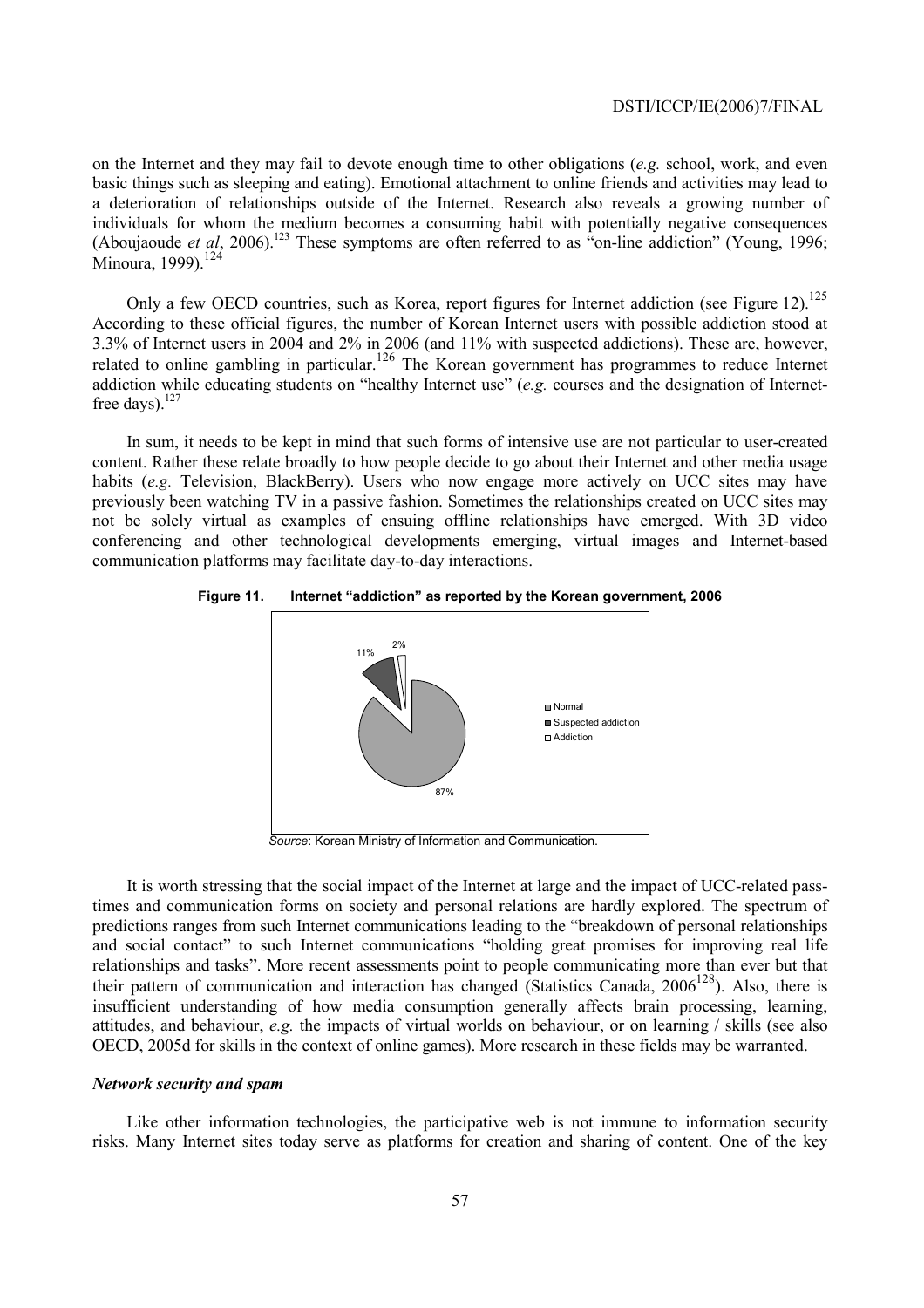factors in the growth of UCC was the ease of use in creating and publishing, including CMS, blogging services and wikis. As opposed to webpages of earlier generations, today Internet sites enable the posting of content and the modification of sites. This new form of interactivity and uploading of content from a large user base can be a new source for security problems (Finjan, 2006, Evers, 2006, Nuttall, 2006). In some cases, such sites have been used by hackers who uploaded malicious content  $(e.g.$  viruses) – achieving quicker and faster propagation. In other cases, the greater openness of the platforms for external contributions can cause problems without somebody actually trying to exploit this weakness on purpose. Often, bad implementation of the technology rather the technology itself may be the root of the problem.

Despite provisions in the terms of services (Table 13), splogs, or spam blogs ("splogs"<sup>129</sup>) exist to promote the spammers' site, advertisements or related links, comment spam where a spammer will post comments, often hundreds at a time, to a legitimate user's blog, and wiki spam, where spammers will take advantage of the capacity to instantly edit a page.<sup>130</sup>

#### **Table 14. Spam provisions in terms of service of UCC sites**

Spam • Most sites prohibit illegal and/or unauthorised use of the services, including collecting user names and/or email addresses of members by electronic or other means for the purpose of sending unsolicited email.

*Source*: OECD based on a review of the terms of service of a sample of 15 widely-used English-speaking UCC sites.

Technologies may help to reduce spam.<sup>131</sup> For instance, there are tools such as Akismet within blogging software to identify such comment spam. These tools may either automatically delete such comments or put them into a queue, whereby the blogger can review them for any possible legitimate comments. Search engines have sought to combat link-related spam by the implementation of the "no follow" tag attribute.<sup>132</sup> Requiring user registration may also limit spam.

# *Virtual worlds, property rights and taxation*

Increasingly virtual worlds and games are seen as a platform for real economic transactions. The latter purchase virtual land and properties, create objects and sell them, develop the skills and looks of their avatars. Sometimes these commercial transactions take place within the virtual world, sometimes outside of it (*e.g.* selling virtual objects on eBay). Increasingly this phenomenon of virtual economies with real-life impacts is also taken seriously by economists (Castranova, 2001, 2005). The question on how to "price" virtual land which  $-$  in theory  $-$  is not scarce is just an example of the new questions raised.

On a more practical level, commercial exchanges between the hosting site and the user or between the users themselves are  $-$  as ownership and commercial activity increases  $-$  likely to trigger a number of legal disputes in the future. As many times the objects created by the user are inextricably tied to the virtual world itself, establishing straightforward ownership rights may be difficult. Disputes have already arisen when the hosting site terminated a user's account, thereby deleting his objects and land for actions on the UCC platform banned by the terms of service (*c.f.* last row of Table 8).

Furthermore, the commercial activity in or around virtual world content is generating increasing interest from tax authorities.<sup>133</sup> As virtual assets and virtual capital gains increase which can be translated into genuine economic gains later (*i.e.* when users convert money back to real money or when they sell virtual items on consumer-to-consumer exchanges such as eBay), the latter wonder if and how such transactions should be taxed.<sup>134</sup> Tax authorities will be dependent on the taxpayer actually declaring such sales as income to avoid an electronic version of the "underground" economy. Finally, a number of OECD countries levy wealth and inheritance taxes. Interesting questions arise as to how these tax forms would apply to "virtual", intangible wealth and thus unrealised gains. At present, tax authorities' attention has not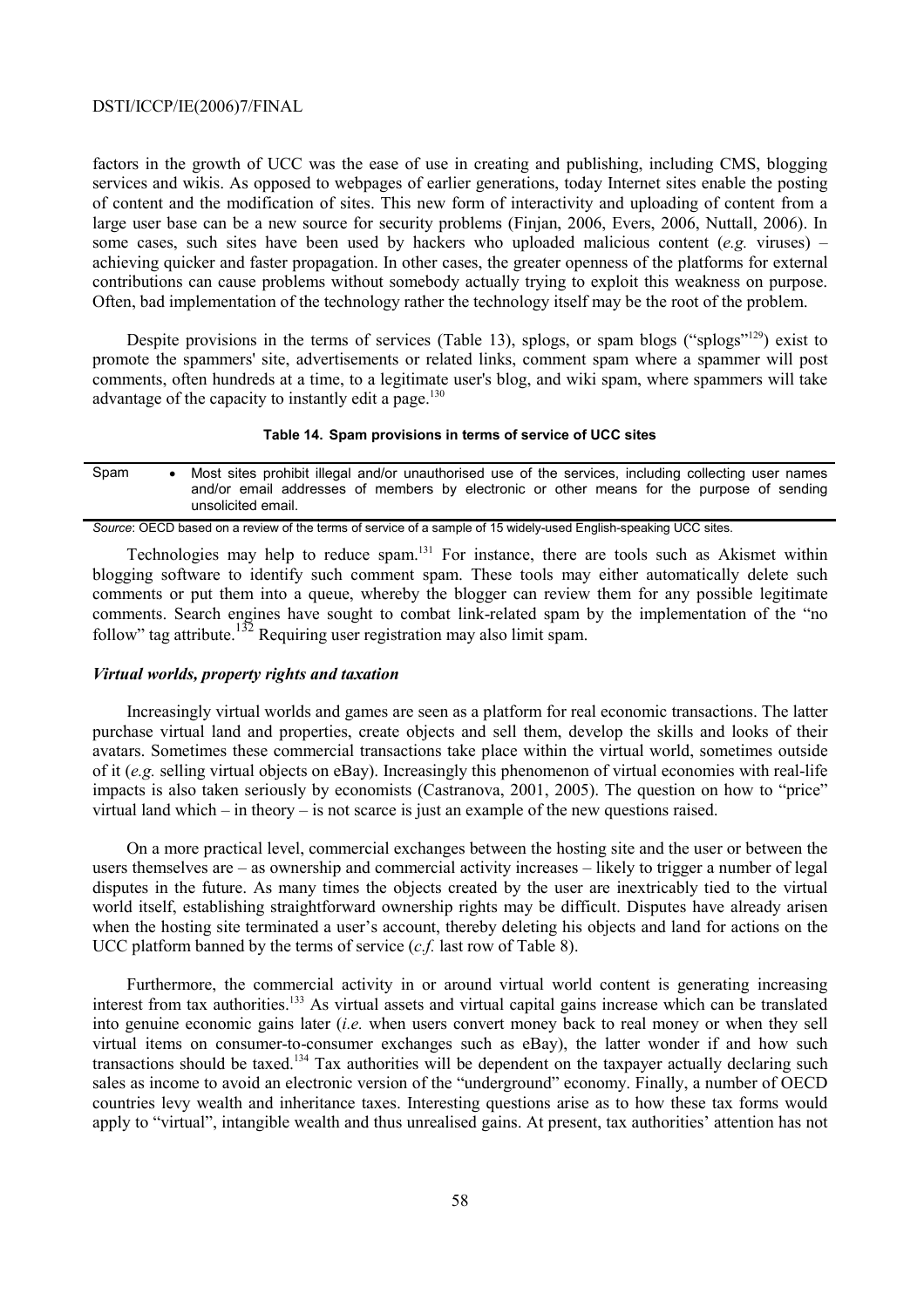been raised on these issues due to a combination of high thresholds for wealth taxes and the relatively low value of virtual wealth. But this could become an issue over time.

In the light of the growing influence of virtual worlds, governments will increasingly be faced with associated regulatory questions, be it in the tax or other legal areas, especially when those sites operate in a legal vacuum or when it is unclear if and how existing laws apply in such online environments.

## *Governments as producers and users of content*

Governments posting content to inform their citizens would fall under e-government policies and do not relate directly to user-created content. Nonetheless, governments may incite comments or discussions from citizens via discussion platforms at the local (virtual town hall), regional or national level or other Internet-based tools. The latter may either inform ongoing debates relating to ongoing or future projects (public constructions, schools, etc.) or they may constitute an outlet for citizens to express themselves, potentially creating greater social cohesion and identification.

### **Conceptualisation, classification and measurement**

In general comparative international data on digital content products and industries is not available.<sup>135</sup> Benchmarking the impacts of digital content policies is complicated by the absence of this data.

The lack of reliable official data on UCC and more knowledge on changing usage habits are a challenge. As a result, it is often hard to accurately assess the statistical, economic, and societal effects of UCC. In particular, the social impacts of greater Internet use will deserve greater attention in the future.

New Internet usage measurement techniques developed by private data services and based on large sample sizes to monitor online behaviour (sometimes for advertisement-related purposes) entail opportunities in the sense of more detailed data concerning Internet user behaviour for targeted advertising but also challenges as regards the use of that data in the context of the protection of privacy.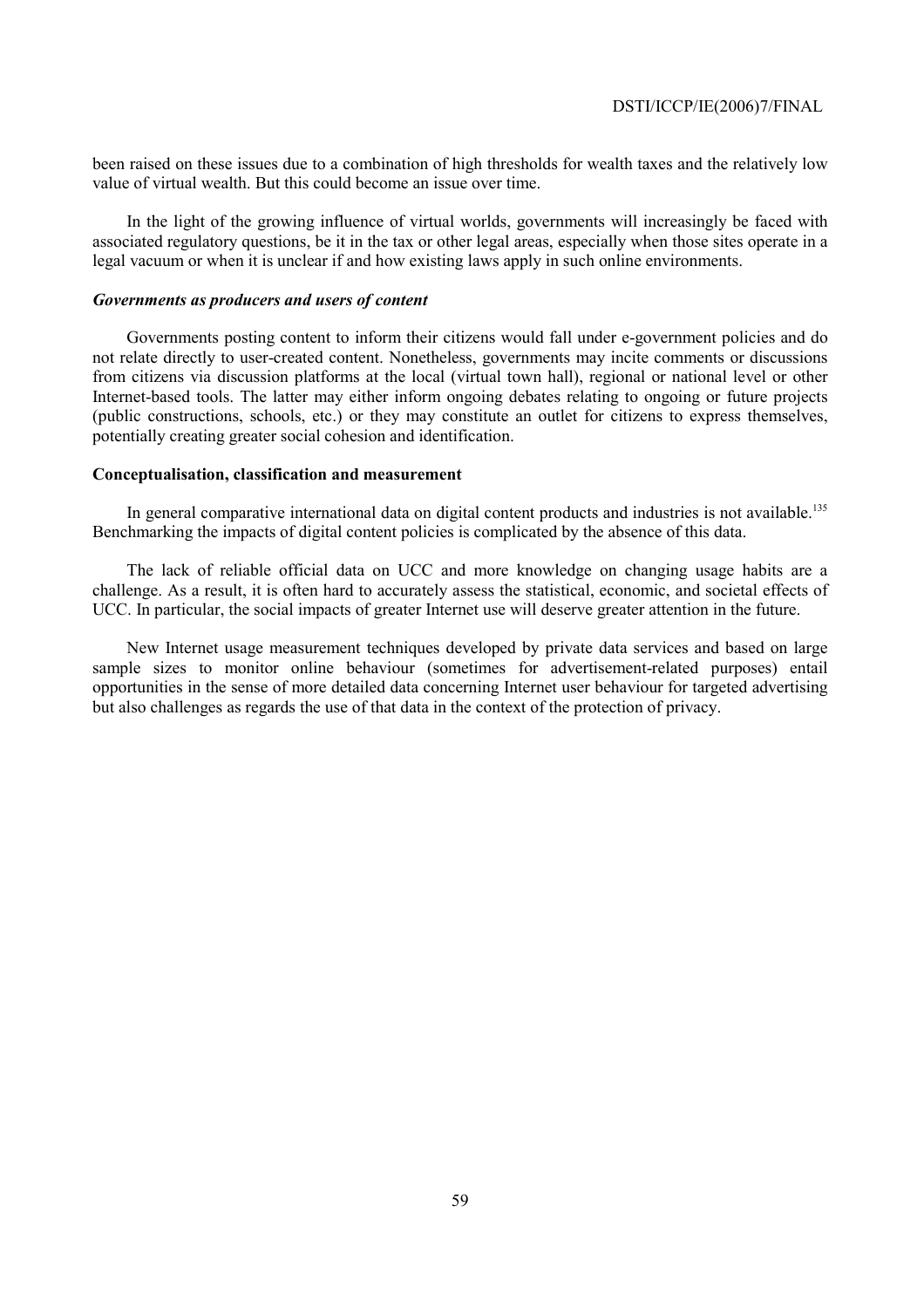# **ANNEX**

- Tagging, or the association of particular keywords with related content, such as photo tagging on photo sharing sites or link tagging on collaborative news sites. Generally, a user will choose a brief selection of such keywords that best indicate the content of a particular piece of audio, video, or text. Tagging has played a significant role in social bookmarking sites where users collaboratively store and publish their favourite links.
- Group rating and aggregation occurs on sites where users submit links and descriptions of articles and other content and where users have the ability to rate the content. Recommendation engines, particularly popular in the realm of music, are technologies enabling users to share tastes and discover new content. An example would be recommendation engines based on musical similarities, patterns emerging between users (*e.g.* those who liked x also liked y), or a combination of both.
- Syndication and aggregation of data in RSS/Ajax/Atom and other content management systems (CMS):
	- RSS: Really simple syndication is a technology that enables distribution and subscription to content so that users may automatically receive new posts and updates. RSS plays an extremely important role in blogging, and it is increasingly used for such emerging mediums as videocasting, podcasting, and photo streams. RSS files, also called feeds, transmit structured data which typically include headlines, dates, authors, content summaries and links to the full versions (Bowman, 2003; Gill, 2005). Users can subscribe to a feed and transform the transmitted data into information via a RSS reader. On the one hand, content creators are able to easily syndicate content for RSS readers. Often, RSS tools are already integrated in publishing software. On the other hand, readers are able to personalise web services: they do not have to check web pages regularly for new entries but are kept informed by their RSS readers.
	- − Atom: The Atom Syndication Format is an XML language used for web feeds. Web feeds allow software programs to check for updates published on a web site. To provide a web feed, a site owner may use specialised software (such as a content management system) that publishes a list (or "feed") of recent articles or content in a standardised, machine-readable format. The feed can then be downloaded by web sites that syndicate content from the feed, or by feed reader programs that allow Internet users to subscribe to feeds and view their content. The development of Atom was motivated by the existence of many incompatible versions of the RSS syndication format.
	- Ajax (Asynchronous JavaScript and XML) one of the so-called Rich Internet Application techniques is a web development technique for interactive web applications which encompasses different technologies. It can be better described as a pattern than a technology *per se* – it identifies and describes a particular design technique (McCarthy, 2005). The main advantage of this technique is that "web pages are dynamically updated without a full page refresh interrupting the information flow" and allows creating "richer, more dynamic web application user interfacesî. This can be achieved by an Ajax engine which is interposed between the user and the server.
- Application Mash-ups and Open Application Programming Interfaces (APIs): Along with audio and video mash-ups, the term can also refer to a combination of multiple web applications. Mash-ups are a genre of interactive web applications that draw upon content retrieved from external data sources to create entirely new services (Merrill, 2006). This type of web-based integration aggregates and combines third-party data. API is the interface that a computer system, library or application provides in order to allow requests for services to be made of it by other computer programs, and/or to allow data to be exchanged between them (Wikipedia, 2006e). An Open API is when the API is made public to use, free of charge. A variety of web applications use open APIs, such as Google maps. This has enabled programmers to create combinations, or mash-ups, of Google Maps with other information sources. Examples include a map where all of the housing ads from Craig's List are placed on a Google Map with relevant information, or the plotting of all of a city's crime incidences on a map with the time and date of occurrence. Other genres of web application mash-ups include video and photo mash-ups, where designers mash photos or video with other information that can be associated with the attached metadata (*i.e.* tags) (Merrill, 2006). An example includes taking news headlines and displaying photos with photos that are tagged with the particular words. News and RSS feed mash-ups such as NetVibes and My Yahoo aggregate various feeds and present them on a website, enabling users to create a personalised page.
- Filesharing networks: Peer-to-peer is essentially a communication structure in which individuals interact directly, without going through a centralised system or hierarchy. It is an example of network power and commercial exploitation through decentralised information exchange as opposed to centralised information control. With peer-to-peer technology, users may share information, contribute to shared projects or transfer files (OECD, 2004a). Peer-to-peer (P2P) networks open new opportunities for commercial and non-commercial content production and delivery as content, Internet service and technology providers are looking increasingly at ways to "monetise" P2P networks (OECD, 2006a; EITO, 2006). This involves using P2P networks in legitimate ways rather than for the unauthorised downloading of copyrighted works.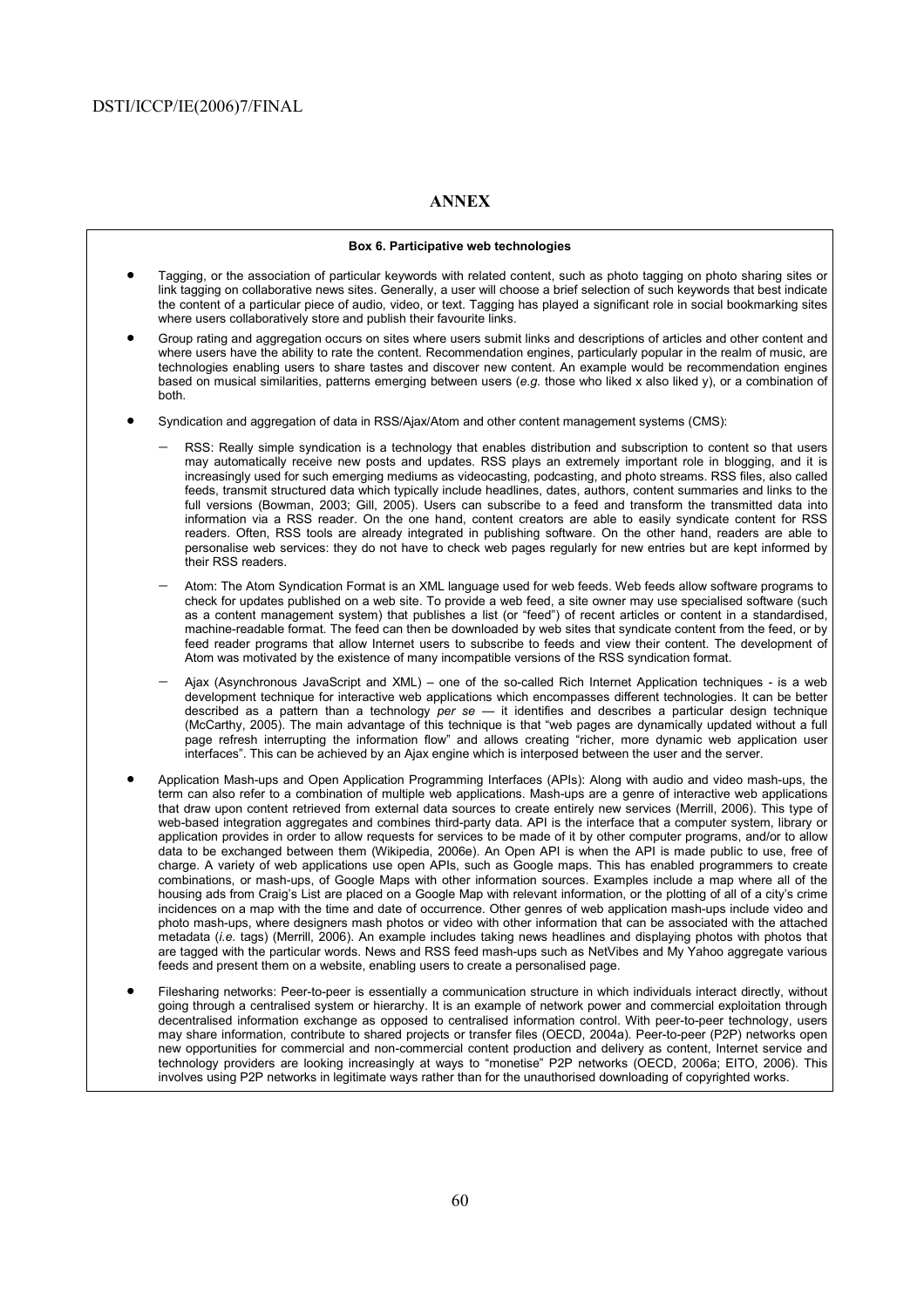## **Box 7. User-created content in China: Video**

UCC has started to play an important role in China. Online video provides users with an outlet to express their creativity. A popular style of video in China involves spoofs, or parody-style remixes of other videos. An example was a video where a user spliced together videos to make it look like China had won the World Cup in 2006.

*Top video sharing sites in China (August 2006)* 

- 1. Toodou.com
- 2. Qyule.com
- 3. Pomoho.com
- 4. 56.com
- 5. 365cast.com

Toodou, the countryís most popular video sharing site, estimates it has between 7 to 10 million unique visitors per month and approximately 50 000 people creating videos. Video sharing sites from OECD countries are trying to take foothold in China. Chinese traditional media companies are looking to forge partnerships with online video companies, as they realise that they stand to play an important role in the next generation of media.

Self-censorship generally occurs on online video sites in China, where explicit content and content critical of the government are prevented from being posted. Many online video providers employ monitors that view videos and determine the suitability along self-imposed guidelines for the sites. A significant number of users post their videos anonymously, with fame not necessarily as the number one priority. Chinese video websites and clips may soon require approval for posting and distribution from China's State Administration of Radio, Film, and Television (SARFT).

*Source*: OECD interviews with founder of Chinese video sharing service and Pacific Epoch statistics at www.pacificepoch.com.

### **Table 15. Growth in contributors to Wikipedia**

|                                                                          | Jan.<br>2001 | Jan.<br>2002 | Jan.<br>2003 | Jan.<br>2004 | Jan.<br>2005 | Jan.<br>2006 | June<br>2006 |
|--------------------------------------------------------------------------|--------------|--------------|--------------|--------------|--------------|--------------|--------------|
| <b>Contributors</b><br>(min. of 10 total contributions)                  | 10           | 512          | 2423         | 10883        | 50 281       | 145 564      | 209 331      |
| <b>Active Contributors</b><br>(min. of 10 contributions per month)       | 9            | 205          | 834          | 3 2 0 2      | 13 301       | 47 624       | 60 412       |
| <b>Very Active Contributors</b><br>(min. of 100 contributions per month) | n/a          | 29           | 187          | 684          | 2 2 9 2      | 7 516        | 7 940        |

*Source*: OECD based on Wikipedia and presentation of Frieda Brioschi (Wikipedia) at www.oecd.org/dataoecd/15/14/36133622.pdf.

## **Table 16. Podcast Categories Rating**

| Category                   | No. of podcasts |
|----------------------------|-----------------|
| News & politics            | 11 409          |
| Music                      | 10 342          |
| Religion & spirituality    | 9886            |
| Art                        | 7 7 1 0         |
| Society & culture          | 7 207           |
| <b>Education</b>           | 6 039           |
| Technology                 | 5878            |
| TV & film                  | 5 671           |
| <b>Business</b>            | 3769            |
| Comedy                     | 5 106           |
| Sports & recreation        | 3 266           |
| Health                     | 2 074           |
| Games & hobbies            | 1812            |
| Kids & family              | 1 301           |
| Science & medicine         | 1 085           |
| Government & organisations | 423             |
| Total                      | 82978           |

Source: Apple iTunes and "iTunes Podcast Count over 82,000", in: Digital Podcast (9 October 2006), http://typicalmacuser.com/wordpress/?p=134.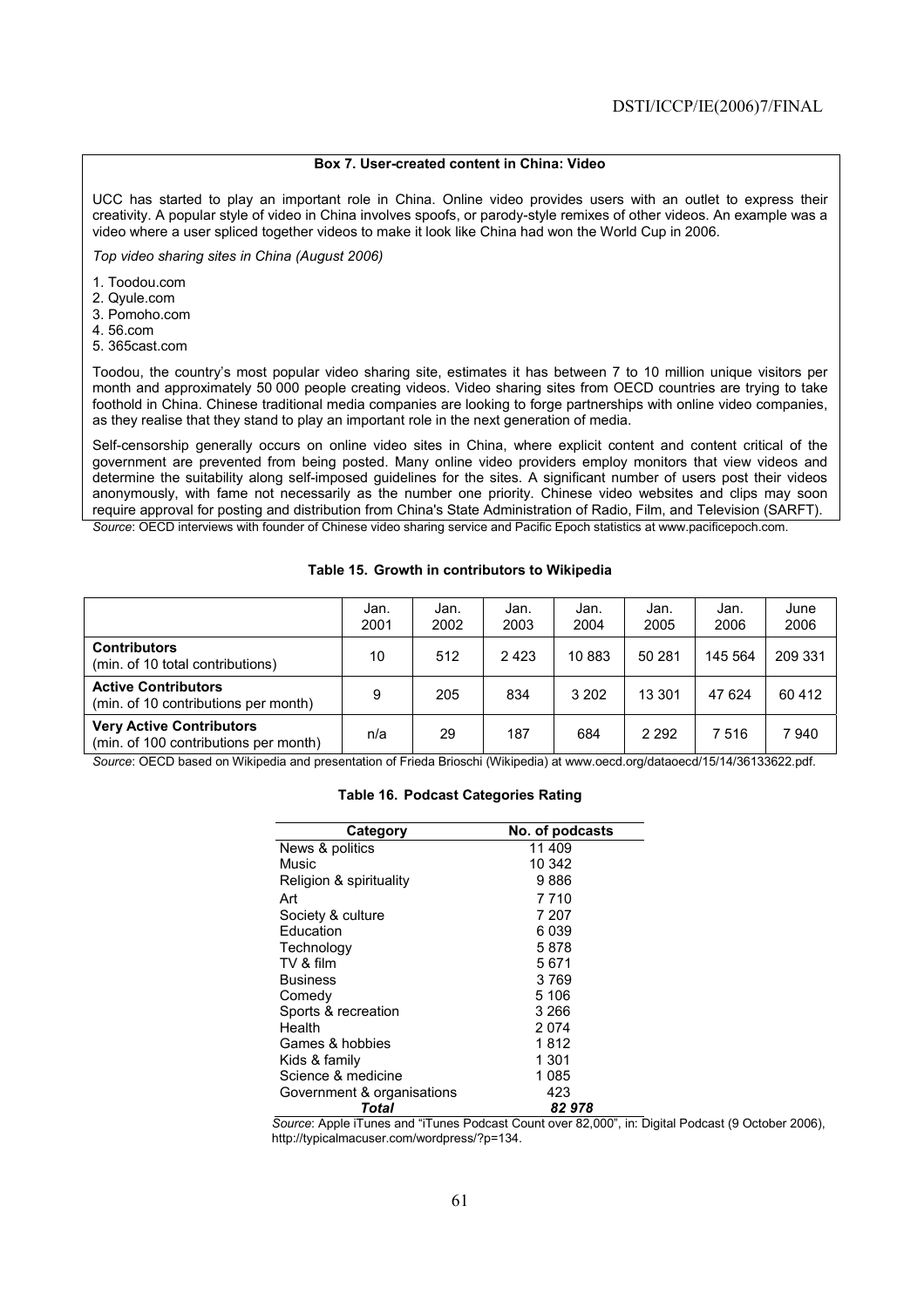# **BIBLIOGRAPHY**

- ABI Research (2006), Broadband Video ASPs White Label Platform Providers for Internet TV, Research Brief RB-DMDM-101, www.abiresearch.com.
- Aboujaoude, E., L.M. Koran and N. Gamel (2006), "Potential markers for problematic Internet use: a telephone survey of 2,513 adults", in: *CNS Spectr* No. 11, pp. 750-755.
- Anderson, C. (2004), The Long Tail, in: *Wired Magazine*, October, www.wired.com/wired/archive/12.10/tail.html.
- Balkin, J. (2004), "Digital Speech and Democratic Culture: A Theory of Freedom of Expression for the Information Society". New York University Law Review 79 (2004): 1.
- Benkler, Y. (2006), *The Wealth of Networks*, www.benkler.org/Benkler\_Wealth\_Of\_Networks.pdf.
- Castranova, E. (2001), Virtual Words: A First-Hand Account of Market and Society on the Cyberian Frontier, CESifo Working Paper No. 618, December, available at: http://ssrn.com/abstract=294828.
- Castranova, E. (2005), *Synthetic worlds*, Chicago: University Of Chicago Press.
- China Internet Network Information Center (CNNIC) (2006), Statistical Survey Report on the Internet Development in China, The 18th Survey Report (latest report from July 2006: www.cnnic.net.cn/download/2006/18threport-en.pdf).
- Consumer Electronics Association (CEA) (2006), *U.S. Consumer Electronics Sales and Forecasts Report*.
- Cotter, Thomas F, "Fair Use and Copyright Overenforcement" (2006). Minnesota Legal Studies Research Paper No. 06-69 Available at SSRN: http://ssrn.com/abstract=951839.
- Crampton, T. (2006), Franceís mysterious embrace of blogs, *International Herald Tribune*, 27 July, www.iht.com/articles/2006/07/27/business/blogs.php.
- Elkin-Koren, N, "Creative Commons: A Skeptical View of a Worthy Pursuit". The Future of the Public Domain, P. Bernt Hugenholtz & Lucie Guibault, eds., Kluwer Law International, 2006 Available at SSRN: http://ssrn.com/abstract=885466.
- e-Marketer (2006a), US Online Ad Spending: Peak or Plateau?, www.emarketer.com/Reports/All/Em\_ad\_spend\_oct06.aspx.
- e-marketer (2006b), User-Generated Revenue?, www.emarketer.com/eStatDatabase/ArticlePreview.aspx?1004192.
- European Commission (2006), Interactive content and convergence: Implications for the information society, Study for the European Commission (DG Information Society and Media), October 2006, http://ec.europa.eu/information\_society/eeurope/i2010/docs/studies/interactive\_content\_ec2006\_final\_rep ort.pdf.
- European Union (2006), i2010 High Level Group, The Challenges of Convergence, Discussion paper, December,

http://ec.europa.eu/information\_society/eeurope/i2010/docs/i2010\_high\_level\_group/i2010\_hlg\_converg ence\_paper\_final.pdf.

- European Information Technology Observatory (EITO) (2006), "Peer-to-Peer (P2P) networks and markets", Part 2, EITO 2006.
- Evers, J. (2006), Blog feeds may carry security risk, CNET, 4 August, http://news.com.com/2100-1002\_3- 6102171.html.

Finjan (2006), Web Security Trends Report, San Jose, California, USA, October 11.

Fiscor, Mihály (2002), How Much of What? The Three-Step Test and Its Application in Two Recent WTO Dispute Settlement Cases, 192 *Revue internationale du droit d'auteur* 111, 231-42 (2002).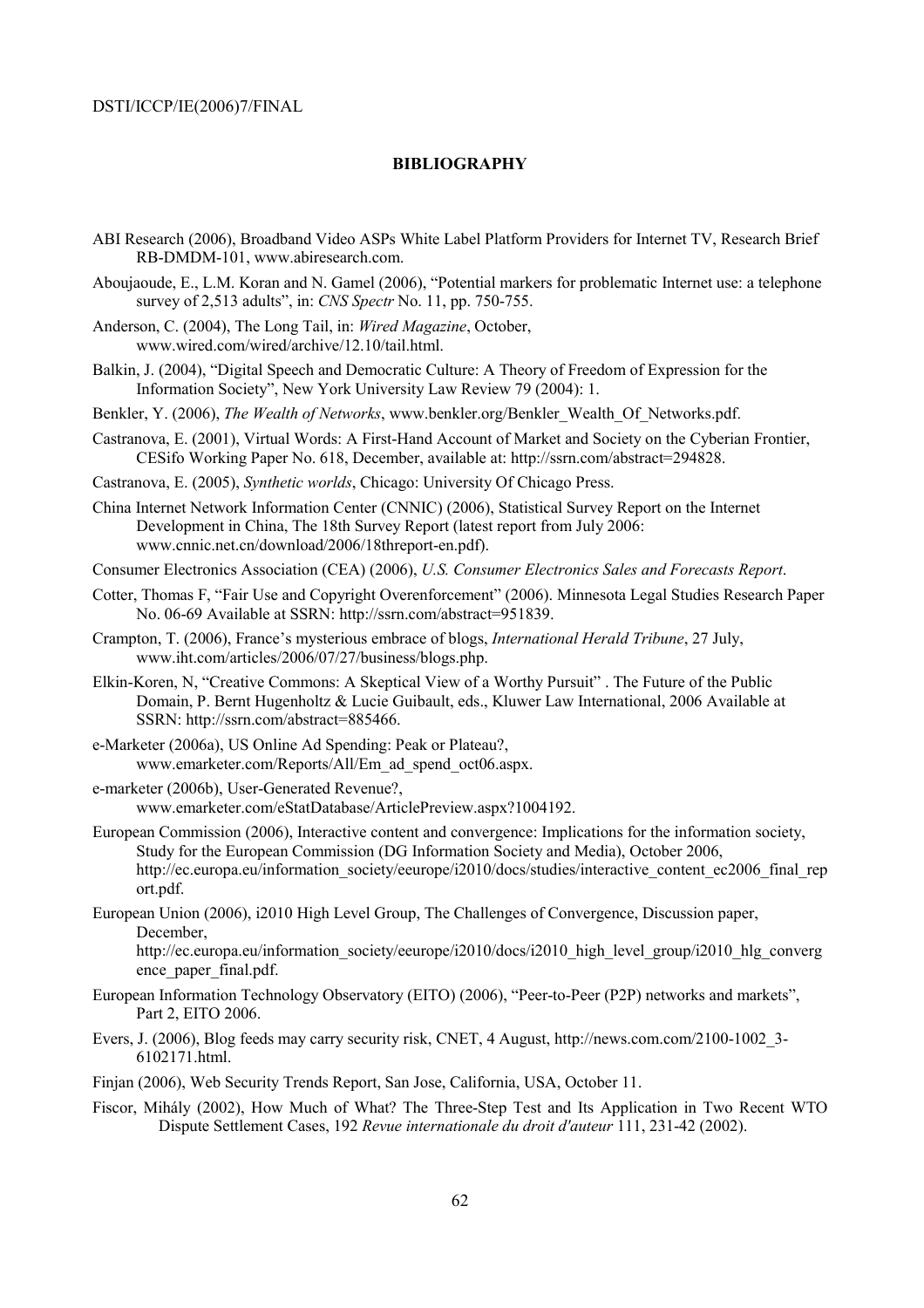- Fisher, T. (2004), *Promises to keep. Technology, Law, and the Future of Entertainment*, Stanford University Press.
- Fisher, T. (2006), Speech at the OECD Italian government Conference on *The Future Digital Economy Digital Content – Creation, Distribution and Access, 30-31 January 2006, Rome, Italy,* www.oecd.org/dataoecd/16/44/36138608.pdf.
- Gasser, U. and S. Ernst (2006), "From Shakespeare to DJ Danger Mouse: A Quick Look at Copyright and User Creativity in the Digital Ageî, Berkman Center for Internet and Society Research Publication No. 2006- 05, June 2006.
- Giles, J. (2005), Internet encyclopaedias go head to head, *Nature*, 15 December, www.nature.com/nature/journal/v438/n7070/full/438900a.html.
- Gill, K. (2004), "How Can We Measure the Influence of the Blogosphere". http://faculty.washington.edu/kegill/pub/www2004\_blogosphere\_gill.pdf.
- Gill, K. (2005), "Blogging, RSS and the Information Landscape: A Look at Online News". http://faculty.washington.edu/kegill/pub/gill\_www2005\_rss.pdf.
- Ginsburg, J.C. (2002), "Essay How Copyright Got a Bad Name For Itself" (October 18, 2002). Columbia Journal of Law and the Arts, Vol. 26, No. 1, 2002, http://ssrn.com/abstract=342182.
- Gordon, W. J. (1982), "Fair Use as Market Failure: A Structural and Economic Analysis of the Betamax Case and its Predecessors", 82 Colum. L. Rev. 1600.
- Guibault, L. (1998), Discussion paper on the question of Exceptions to and limitations on copyright and neighbouring rights in the digital era, Council of Europe, Strasbourg, October 1998, MM-S-PR (98) 7, www.ivir.nl/publications/guibault/final-report.html.
- UK Treasury (2006), Gowers Review of Intellectual Property, Counsellor of the Exchequer, United Kingdom, December 2006.
- Hugenholtz, B. (1997), "Fierce Creatures. Copyright Exemptions: Towards Extinction?", keynote speech, IFLA/Imprimatur Conference, "Rights, Limitations and Exceptions: Striking a Proper Balance", Amsterdam, 30-31 October 1997, www.ivir.nl/publications/hugenholtz/PBH-FierceCreatures.doc.
- International Business Machines (IBM) (2007), Navigating the media divide, Innovating and enabling new business models, IBM Institute for Business Value (February).
- Jung-a, Song (2006), Korean site tackles might of MySpace, *Financial Times*, 31 August, www.ft.com/cms/s/eacfbf3c-3938-11db-a21d-0000779e2340.html.
- Koelman, K. and B. Hugenholtz (1999), Online service provider liability for copyright infringement, WIPO workshop on service provider liability, Geneva, December 9 and 10, 1999, Geneva: World Intellectual Property Organisation, www.ivir.nl/publicaties/hugenholtz/wipo99.pdf.
- Kolbitsch, J. and H. Maurer (2006), The Transformation of the Web: How Emerging Communities Shape the Information we Consume, Journal for Universal Computer Science, available at: www.jucs.org/jucs 12 2/the transformation of the/jucs 12 02 0187 0214 kolbitsch.html.
- Lessig, L. (2004), *Free culture*, The Penguin Press.
- Lenhart, A (2005), "Teen Content Creators and Consumers, The PEW Internet and American Life Science Project", November, available at: www.pewInternet.org/pdfs/PIP\_Teens\_Content\_Creation.pdf.
- Lenhart, A. and S. Fox (2006), "Bloggers: A portrait of the Internet's new storytellers", Pew Internet and American Life Project, 19 July, available at:

www.pewInternet.org/pdfs/PIP%20Bloggers%20Report%20July%2019%202006.pdf.

- Lenhart, A. and M. Madden (2007), "Social Networking Websites and Teens: An Overview". Pew Internet and American Life Project, 7 January, www.pewinternet.org/PPF/r/198/report\_display.asp.
- Litman, J. (2000), Digital copyright: protecting intellectual property on the Internet, Amherst: Prometheus Books.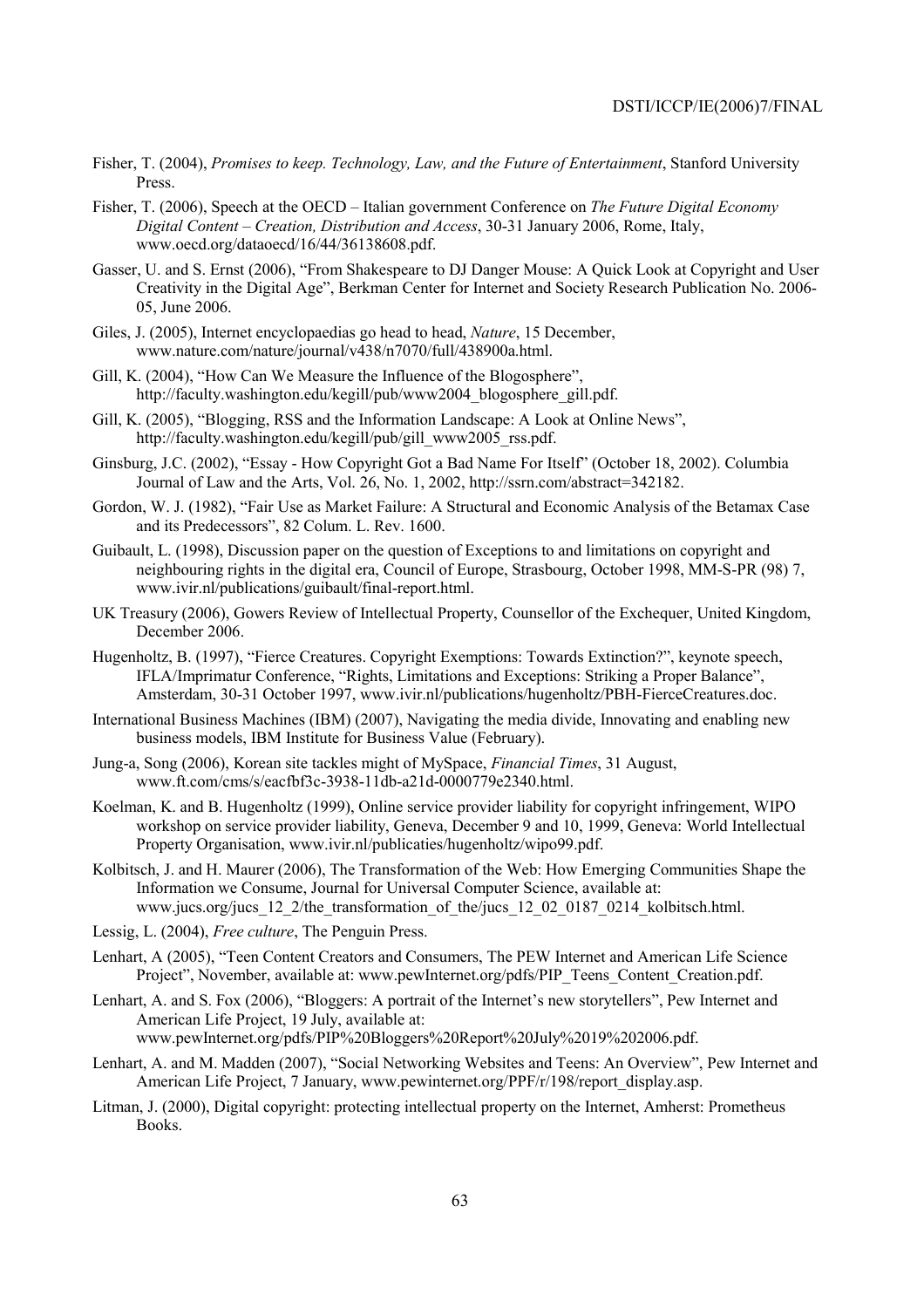- Litman, J. (2006), "Lawful personal use", paper #06-004, John M. Olin Center for Law & Economics, University of Michigan, http://ssrn.com/abstract=926575.
- Magid, L. and A. Collier (2006), MySpaceUnraveled, www.myspaceunraveled.com/
- Matlack, C. (2005a), Let Them Eat Cake And Blog About It, *Business Week*, 11 July, www.businessweek.com/magazine/content/05\_28/b3942082\_mz054.htm.
- Matlack, C. (2005b), The Podcast Shaking Up French Politics, *Business Week*, 27 December, www.businessweek.com/bwdaily/dnflash/dec2005/nf20051227\_3765\_db039.htm.
- Mayer-Schoenberger, V. and J. Crowley (2005), "Napster's Second Life The Regulatory Challenges of Virtual Worldsî, Harvard Kennedy School Faculty Working Paper, 28 July, available at: http://ksgnotes1.harvard.edu/Research/wpaper.nsf/rwp/RWP05-052.
- Merrill, D. (2006), Mashups: The new breed of Web App, IBM developer Works, 8 August, www.ibm.com/developerworks/library/x-mashups.html.
- Ministry of Information and Communication (2005), Survey on the Computer and Internet Usage: Executive Summary, National Internet Development Agency of Korea, available at: http://isis.nic.or.kr/report\_DD\_View/upload/user\_sum\_eng\_200512.pdf
- Ministry of Internal Affairs and Communication of Japan (MIC) (2006), White paper on Information and Communications in Japan 2006: Ubiquitous Economy, available at: www.soumu.go.jp/joho\_tsusin/eng/whitepaper.html.
- Minoura, Y. (1999), Human Development and Education in Digital Revolution, Paper 6 September 1999, Ochanomizu University, www.childresearch.net.
- National Computerization Agency of Korea (NIC) (2006), "2006 Informatization White paper", Seoul: NIC, Korea.
- National Internet Development Agency of Korea (2006), Korea Internet White Paper 2006, www.mic.go.kr/eng/index.jsp.
- Nutall, C. (2006), The hidden flaw in web 2.0, *Financial Times*, 8 August, www.ftd.de/karriere\_management/business\_english/104483.html.
- OECD (2004a), *OECD Information Technology Outlook 2004*, Chapter 5, "Digital Delivery", OECD Paris.
- OECD (2004b), The Implications of Convergence for Regulation of Electronic Communications, DSTI/ICCP/TISP(2003)5/FINAL, www.oecd.org/dataoecd/56/24/32983964.pdf.
- OECD (2005a), *Science, Technology Industry Scoreboard*, OECD Paris.
- OECD (2005b), "Digital Broadband Content: Music", DSTI/ICCP/IE(2004)12/FINAL, www.oecd.org/sti/digitalcontent.
- OECD (2005c), "Digital Broadband Content: Scientific Publishing", DSTI/ICCP/IE(2004)11/FINAL, www.oecd.org/sti/digitalcontent.
- OECD (2005d), "Digital Broadband Content: The Online Computer and Video Game Industry", DSTI/ICCP/IE(2004)13/FINAL, www.oecd.org/sti/digitalcontent.
- OECD (2005e), "Digital Broadband Content: Mobile Content New Content for New Platforms", DSTI/ICCP/IE(2004)14/FINAL, www.oecd.org/sti/digitalcontent.
- OECD (2006a), OECD and Italian Minister for Innovation and Technologies International Conference on *The Future Digital Economy: Digital Content Creation, Distribution and Access*, Rome, Italy, 30-31 January, www.oecd.org/sti/digitalcontent/conference.
- OECD (2006b), *OECD Information Technology Outlook 2006*, www.oecd.org/sti/ito.
- OECD (2006c), "Digital Broadband Content: Digital Content Strategies and Policies". DSTI/ICCP/IE(2005)3/FINAL, www.oecd.org/sti/digitalcontent.
- OECD (2006d) "Multiple play. Pricing and policy trends", DSTI/ICCP/TISP(2005)12/FINAL. www.oecd.org/dataoecd/47/32/36546318.pdf.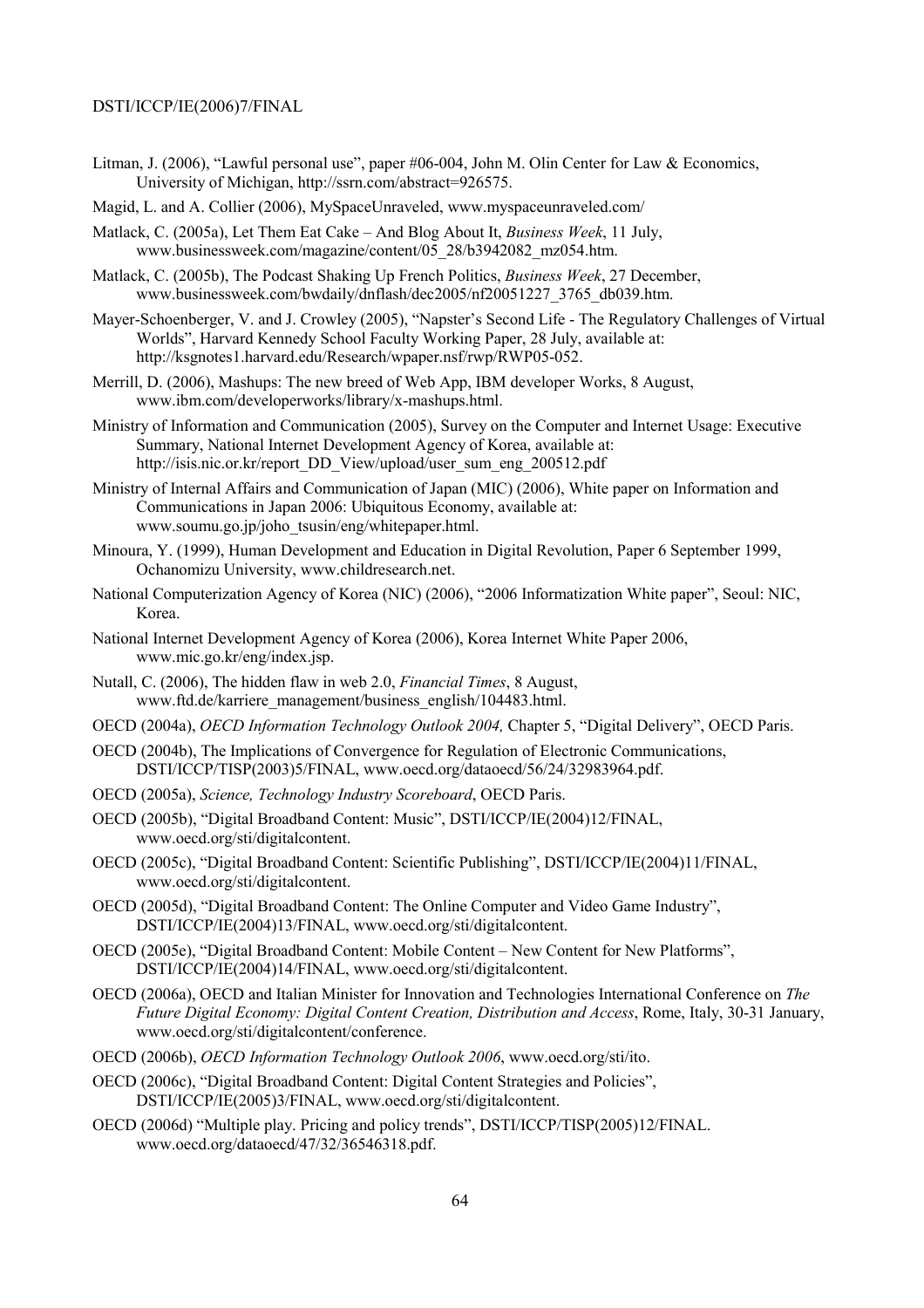- $OECD (2006e)$ , "Policy considerations for audio-visual content in a multiplatform environment", DSTI/ICCP/TISP(2006)3/FINAL.
- OECD (2006f), "Report on Disclosure Issues Related to the Use of Copy Control and Digital Rights Management Technologies", www.oecd.org/dataoecd/47/31/36546422.pdf.
- Ofcom (2006), The Communication Market 2006, London: Office of Communications.
- O'Reilly, T. (2005), What Is Web 2.0 Design Patterns and Business Models for the Next Generation of Software, 30 September, under :www.oreillynet.com/lpt/a/6228 and www.oreillynet.com/pub/a/oreilly/tim/news/2005/09/30/what-is-web-20.html.
- Raine, L. and M. Madden (2005), Podcasting catches on, Pew Internet, 3 April, available at: www.pewInternet.org/pdfs/PIP\_podcasting.pdf.
- Regner, T., Barria, J. A., Pitt, J. and Neville, B. (2006), "Is Copyright Suitable for User-Generated Content? An Alternative Approach", October 2006, http://ssrn.com/abstract=936873.
- Rose, K. (2006), Calcanis, 27 July, http://krose.typepad.com/kevinrose/2006/07/calacanis.html.
- Sandoval, G. (2006a), Microsoft lands Facebook ad deal, CNet News.com, 22 August, http://news.com.com/2100-1024\_3-6108514.html.
- Sandoval, G. (2006b), CNN Snatching Page out of You Tube's Book, CNET News.com, 30 July 2006, http://news.com.com/CNN+snatching+page+out+of+YouTubes+book/2100-1025\_3-6100139.html.
- Sang-Hun, Choe (2006), In South Korea, online rumours can hit hard, *International Herald Tribune*, 14 August, www.iht.com/articles/2006/08/14/news/korea.php.Senftleben, Martin (2004), Copyright, Limitations and the Three-Step Test - An Analysis of the Three-Step Test in International and EC Copyright Law, The Hague/London/New York: Kluwer Law International.
- Shimo, A. (2006), Living it up in a parallel world, *Globe and Mail*, 29 July, www.theglobeandmail.com/servlet/story/LAC.20060729.SECOND29/TPStory/Entertainment.
- Sifry, D. (2006a), State of the Blogosphere April 2006, 17 April, www.sifry.com/alerts/archives/000432.html.
- Sifry, D. (2006b), State of the Blogosphere August 2006, 7 August, www.sifry.com/alerts/archives/000436.html.
- Statistics Canada. (2006), Our Lives in Digital Times, by George Sciadas, Science, Innovation and Electronic Information Division (SIEID) www.statcan.ca/english/research/56F0004MIE/56F0004MIE2006014.pdf.
- Van Duyn, A. (2006), Web ads sector lacks experienced staff, *Financial Times*, 29 August, www.ft.com/cms/s/e2a439cc-378b-11db-bc01-0000779e2340.html.
- Van Duyn A. and R. Waters (2006), Google in \$900m ad deal with MySpace, *Financial Times*, 7 August, www.ft.com/cms/s/17e8e67e-2660-11db-afa1-0000779e2340.html.
- Von Hippel, E. (2005), Democratizing Innovation, London: MIT Press.
- VTT Technical Research Centre of Finland (2007), *Googlen mainokset ja muita sosiaalisen median liiketoimintamalleja* ["Ads by Google" and other social media business models], Espoo 2007, Kangas, Petteri, Toivonen, Santtu & Bäck, Asta (ed.), Research Notes 2369, www.vtt.fi/publications/index.jsp.
- Wikipedia (2006), Wikipedia Statistics, http://stats.wikimedia.org/EN/Sitemap.htm, accessed 31 July 2006.
- WIPO (2003), WIPO Study on limitations and exceptions of copyright and related rights in the digital environment, Standing Committee on Copyright and Related Rights, Ninth Session, Geneva: World Intellectual Property Organisation, June 23 to 27, 2003, prepared by Mr. Sam Ricketson.
- WIPO (2004), WIPO Study on Current Developments in the Field of Digital Rights Management", prepared by Jeffrey P. Cunard, Keith Hill and Chris Barlas (SCCR/10/2.Rev., May 2004).
- WIPO (2005), "Online Intermediaries and Liability for Copyright Infringement", WIPO Paper prepared by Charlotte Waelde and Lilian Edwards, for a WIPO Seminar on Copyright and Internet Intermediaries, Geneva, April 18, 2005, www.wipo.int/meetings/2005/wipo\_iis/en/.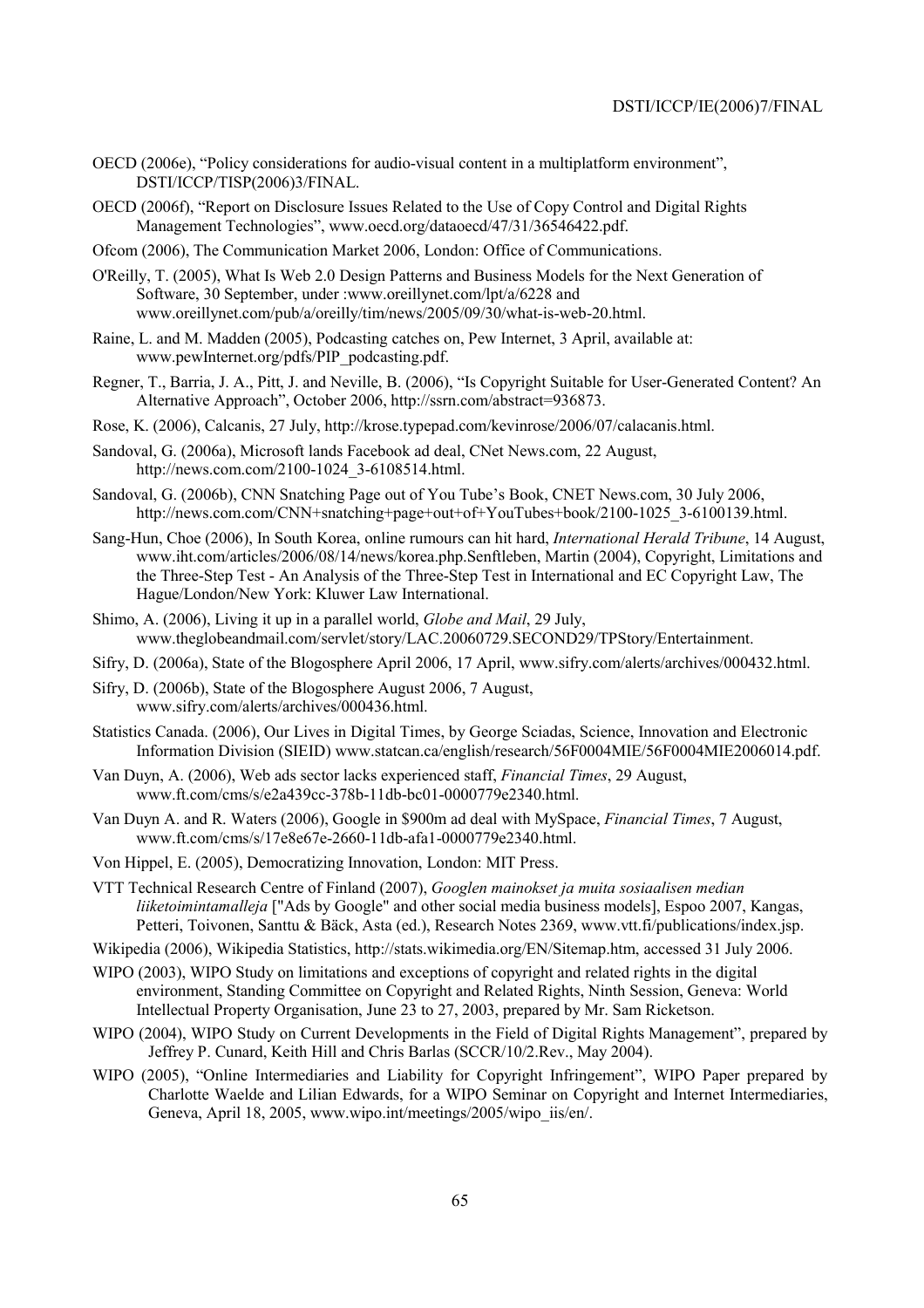- WIPO (2006a), Trademarks and their relation with literary and artistic works, Standing Committee on the Law of Trademarks, Sixteenth session, Geneva: World Intellectual Property Organisation, November 13 to 17, 2006, SCT/16/5 (September 1, 2006).
- WIPO (2006b), Study on "Automated Rights Management and Copyright Exceptions and Limitations", SCCR/14/5 (May 2006), prepared by Nic Garnett, Geneva: World Intellectual Property Organisation.
- Young, K. S. (1996), Internet Addiction: The Emergence of a new clinical disorder. University of Pittsburgh at Bradford. In *Cyber Psychology and Behaviour*, Vol. 1 No. 3, pages 237-244.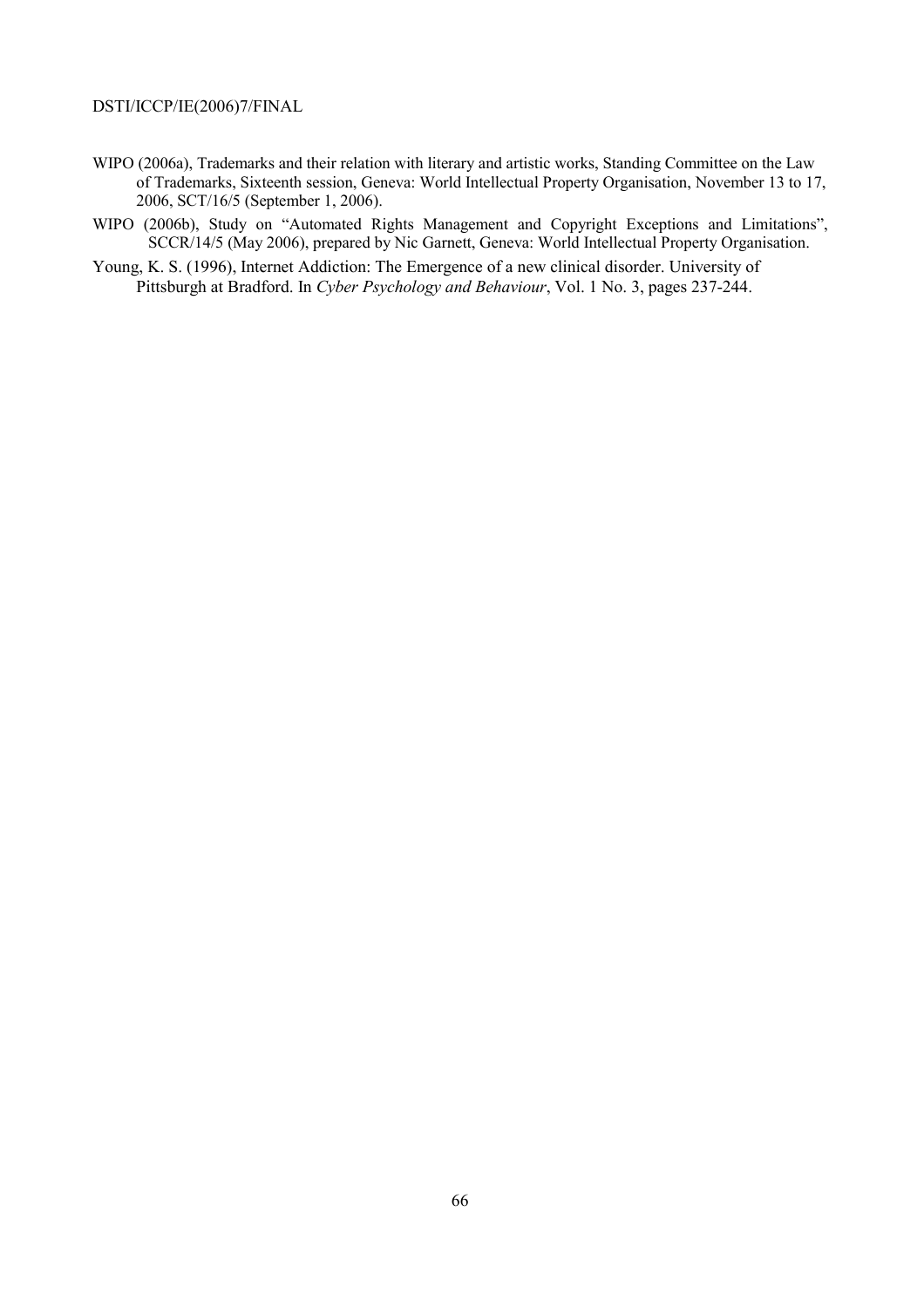## **NOTES**

1 See Chapter 7 of the *OECD Information Technology Outlook 2006*.

- $\overline{2}$ For an overview of the WPIE's work programme on digital content see www.oecd.org/sti/digitalcontent.
- 3 This work has substantially benefited from research conducted by Elizabeth Stark (consultant, United States).
- 4 It must be noted that the participative web implies a much broader phenomenon than just user-created content. Certainly the technologies arising from the participative web and their characteristics allowing for interaction, blogging and other activities have been particularly conducive to the creation of UCC. Yet usually the definitions of the participative web phenomenon (see, for example, O'Reilly, 2002, 2005) typically include a broader set of developments, including for example the rise of new commercial web services or other commercial ventures.
- 5 UCC is referred to as consumer-generated media in publications from Japanese official sources, see www.johotsusintokei.soumu.go.jp/whitepaper/eng/WP2006/chapter-1.pdf.
- <sup>6</sup> Definition at http://en.wikipedia.org/wiki/User\_generated\_content.
- 7 It shall be noted here that posting chat messages or using file-sharing services *per se* do not necessarily qualify as UCC as per the definition introduced in paragraph 9 ff. The distinction between UCC (*e.g.* a blog) and just any type of chat content is a very difficult and subjective matter. File-sharing sites can be used for the exchange of UCC as well as other types of (copyrighted) content - sometimes without the authorisation of copyright holders.
- 8 For a survey with details on French blogging demographics see the Credoc (2006) survey ë*La diffusion des technologies de l'information dans la société française'*, www.arcep.fr/uploads/tx\_gspublication/etudecredoc2006.pdf.
- 9 According to the survey, for girls social networking sites are primarily places to reinforce pre-existing friendships; for boys, the networks also provide opportunities for flirting and making new friends. Source submitted by the Singaporean delegation. 'Microsoft survey: Blogging Phenomenon Sweeps Asia, According to New Research from Windows Live Spaces', in: *Xinhua-PRNewswire* (28 November 2006) based on Microsoft surveys of its MSN and Windows Live Online Services Business.
- 10 Available at www.oecd.org/dataoecd/15/17/36133687.pdf.
- <sup>11</sup> See www.soumu.go.jp/joho\_tsusin/eng/Releases/Telecommunications/pdf/news050517\_2\_1.pdf.
- <sup>12</sup> Data on web traffic is an increasingly reliable and up-to-date source of usage information (see OECD, 2004a, Chapter 5). See also the presentation of David Day, Managing Director, EMEA Nielsen//NetRatings to the OECD-Italian government Digital Content conference at www.oecd.org/dataoecd/16/16/36134913.pdf.
- 13 Alexa traffic rankings at www.alexa.com/site/ds/top\_500.
- <sup>14</sup> Remarks of Tony Perkins at 'The AlwaysOn Network's On Hollywood 2006' conference in May 2006. See ëFuture of Entertainment: Democratic partyí, in: *Hollywoodreporter* (26 September 2006) at www.hollywoodreporter.com/hr/content\_display/tools\_data/media\_analyst\_corner/e3i%2FWNldeNUbIvV Q4t3MKmReg%3D%3D.
- 15 According to the *OECD Key ICT indicators*, Japan leads the OECD in fibre-to-the-premises with 6.3 million fibre subscribers in June 2006. See www.oecd.org/sti/ictindicators.
- <sup>16</sup> Really Simple Syndication.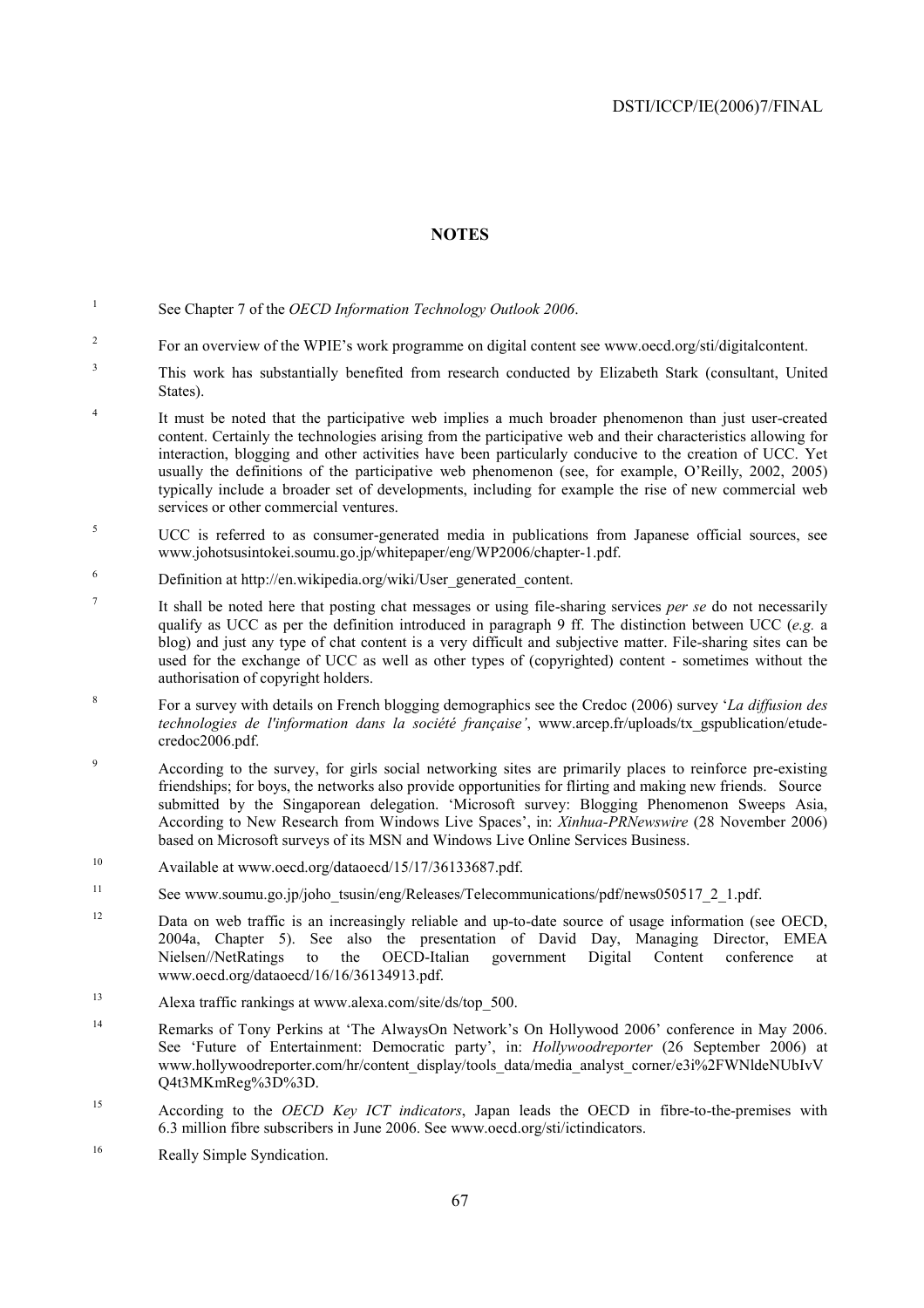- 17 Data from Interpublic's Emerging Media Lab. According to Nielsen//NetRatings, men are 20% more likely to visit YouTube than women. See http://netratings.com/pr/pr\_060721\_2.pdf.
- 18 See presentation of Creative Commons to the OECD-Italian government Digital Content conference at www.oecd.org/dataoecd/15/31/36134387.pdf.
- <sup>19</sup> Anderson  $(2004)$ .
- <sup>20</sup> <sup>eU.S.</sup> venture investors betting on energy, Web 2.0<sup>'</sup>, in: *Reuters* (23 October 2006).
- <sup>21</sup> Every Creative Commons licence allows others to copy and distribute a work provided that the licencee credits the author/licensor. In addition, the Creator/Licensor may apply different conditions (Non commercial, No Derivatives, Share Alike – the latter allowing you to alter, transform or build upon the work while sharing the resulting work under the same licensing). Licensed content can be explored, search is improved and re-use is promoted.
- $22$  See also Kolbitsch and Maurer (2006).
- 23 Now known as Kodak EasyShare Gallery.
- <sup>24</sup> Remixing can take the form of 'mash-up," whereby two or more songs are edited together to create a resulting *mÈlange*. Another related derivative use is sampling, whereby snippets of a song or other audio file are taken and added to another, often in a modified form. An example would be a song taking Martin Luther King's 'I have a dream" speech, rearranging it, and setting it alongside music.
- 25 See www.davidbowie.com/neverFollow/.
- <sup>26</sup> The Phantom Edit is an alternate version of writer-director George Lucas' 'Star Wars I: The Phantom Menace<sup>2</sup>. In addition, user-created videos may also involve animation, where users create or remix animated material. Further, ëmachinimaî is UCC where characters and stories are created within computer games, recorded, and then posted online as short films.
- <sup>27</sup> For instance, in many OECD countries online shoppers consider ratings and reviews to be a key element in their research process when shopping for a new vehicle.
- <sup>28</sup> Honda has sponsored a site on the blogging network 2Talk About, where users can give their views on the company's products.
- 29 See, for example, www.bullpoo.com/explore/.
- <sup>30</sup> See the debate 'User-generated Content What Does it Mean for Consumers and Marketers' as part of the FTC's hearings on Protecting Consumers in the Next Tech-ade!, in November 2006, http://ftcchat.us/blog/?p=56#more-56.
- <sup>31</sup> The difficulties measuring blogs are discussed in OECD (2006b), Chapter 7.
- <sup>32</sup> See for more details OECD (2006b), Chapter 7. The number of Japanese and Korean blogs is striking due to the fact that it is disproportional with the general use of the Internet.
- <sup>33</sup> Submitted by the Singaporean Delegation. 'Microsoft Windows Live survey: Blogging Phenomenon Sweeps Asiaí, in: *Xinhua-PRNewswire* (28 November 2006) based on Microsoft's MSN and Windows Live Online Services Business.
- <sup>34</sup> Writely and Writeboard enable users to log in and collaborate on documents in a word processing-based environment.
- <sup>35</sup> Digg currently has nearly 500 000 users, with 30% of homepage links coming from the Top 100 users alone (Rose, 2006).
- <sup>36</sup> Similarly, OpenBC/Xing, LinkedIn and Spoke are professional networking services that attempt to create a networking site or platform for experts and business partners.
- 37 See http://video.google.com/videoplay?docid=-5182759758975402950 for a more detailed and technical explanation of Second Life.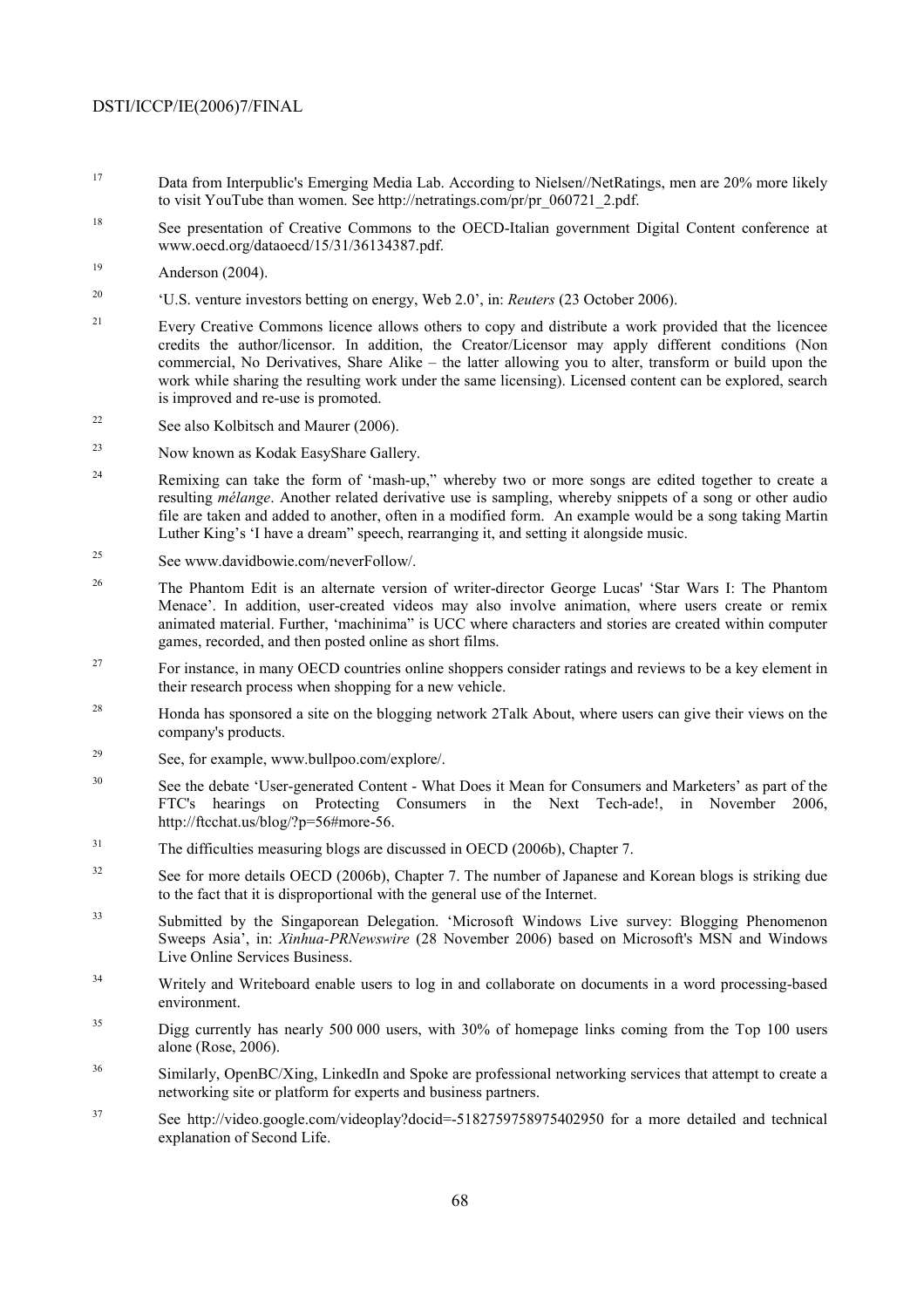- <sup>38</sup> See www.SecondLife.com and Shimo (2006). It is reasonable to assume that these figures do not refer to unique users as persons can create multiple accounts for different residents. Also, some persons register a virtual avatar but never or rarely use it. These types of figures thus often overestimate the unique audience of the virtual world.
- 39 Google, for instance, also owns the social networking site Orkut or the wiki-builder Jotspot.
- <sup>40</sup> See for instance, http://wikimediafoundation.org/wiki/Personal\_Appeal.
- <sup>41</sup> In the case of Flickr, for instance, 'pro' means an ad-free service for providers of photos, as well as unlimited bandwidth, storage, and other features. Feedburner, a widely used blogging software provider offers additional paid services to create awareness for the blog, to optimise and embellish display, to track and monitor usage patterns, to manage excess traffic and even to monetise the blog via participation in the FeedBurner Ad Network.
- <sup>42</sup> For a full explanation of Google's business model see https://www.google.com/adsense/afc-onlineoverview. or http://en.wikipedia.org/wiki/AdSense.
- <sup>43</sup> In Second Life, users and firms can advertise through the buying of land and the building of firm-specific buildings, locations or shops. In theory, they can also create standard advertisements on their land.
- <sup>44</sup> In other words, by posting the content the sites receive a limited irrevocable, perpetual, non-exclusive, transferable, fully paid-up, worldwide licence (with the right to sublicense) to use, modify, publicly perform, publicly display, reproduce, and distribute such content through the particular site.
- 45 See http://us.cyworld.com/mall/index.php for the English language version CyWorld mall and http://cyworld.nate.com/mall/mall5\_index.asp for the Korean gift shop.
- <sup>46</sup> This excludes possible impacts on businesses from the internal or external use of participative web technologies themselves (*e.g.* companies disseminating news internally over a blog).
- <sup>47</sup> Data obtained from the Consumer Electronics Association. See 'Consumer electronics growth to continue through 2007 according to new CEA Forecast 2005", press release 14 August 2006 and CEA study on US household ownership of Consumer electronics products. The Consumer Electronics Association forecasts total factory-to-dealer sales in the United States to reach \$140 billion in 2006, 8% growth over 2005. See http://consumerelectronicsdaily.typepad.com/consumer\_electronics\_dail/2006/08/ce\_market\_to\_gr.html. See also OECD (2005b) for the impacts of digital content on the consumer electronics industry.
- 48 ëYouTube success to spawn US\$2b video ASP boomî, in: *IT News* (17 October 2006), www.itnews.com.au/newsstory.aspx?CIaNID=40872.
- <sup>49</sup> *i* Your Tube, Whose Dime?", in: *Forbes* (28 April 2006) www.forbes.com/intelligentinfrastructure/2006/04/27/video-youtube myspace\_cx\_df\_0428video.html.
- 50 See Limelight financial investors release at www.limelightnetworks.com/news/pr.2006.07.20.html.
- 51 As of May 2005, Japan had around 115 providers (including small and medium sized firms) providing blog services and 75 providers of SNS. See www.soumu.go.jp/joho\_tsusin/eng/Releases/Telecommunications/pdf/news050517\_2\_1.pdf.
- <sup>52</sup> Other findings of the 'Generator Motivations Study' of the Interpublic Emerging Media Lab at http://ipglab.com/ include that as many as 73% of content generators notice Internet advertising, a much higher share than in the male 18-24 year-old demographic as a whole. Also, 57% of all content creators surveyed said they are willing to feature brands in their videos, and many within the group have already done so. Sixty-two percent are motivated by gaining personal recognition, while 60% are driven by cash compensation.
- 53 See http://hcs.harvard.edu/cyberlaw/syllabus/dmx.pdf for more explanations. Paul Hoffert (DMX) presented the project to the OECD in February 2006.
- 54 This system faces possible problems including leakage of music from the DMX onto traditional P2P networks, a form of click fraud as artists have other sites downloading their content to generate revenue for these other sites rather than for DMX and its artists.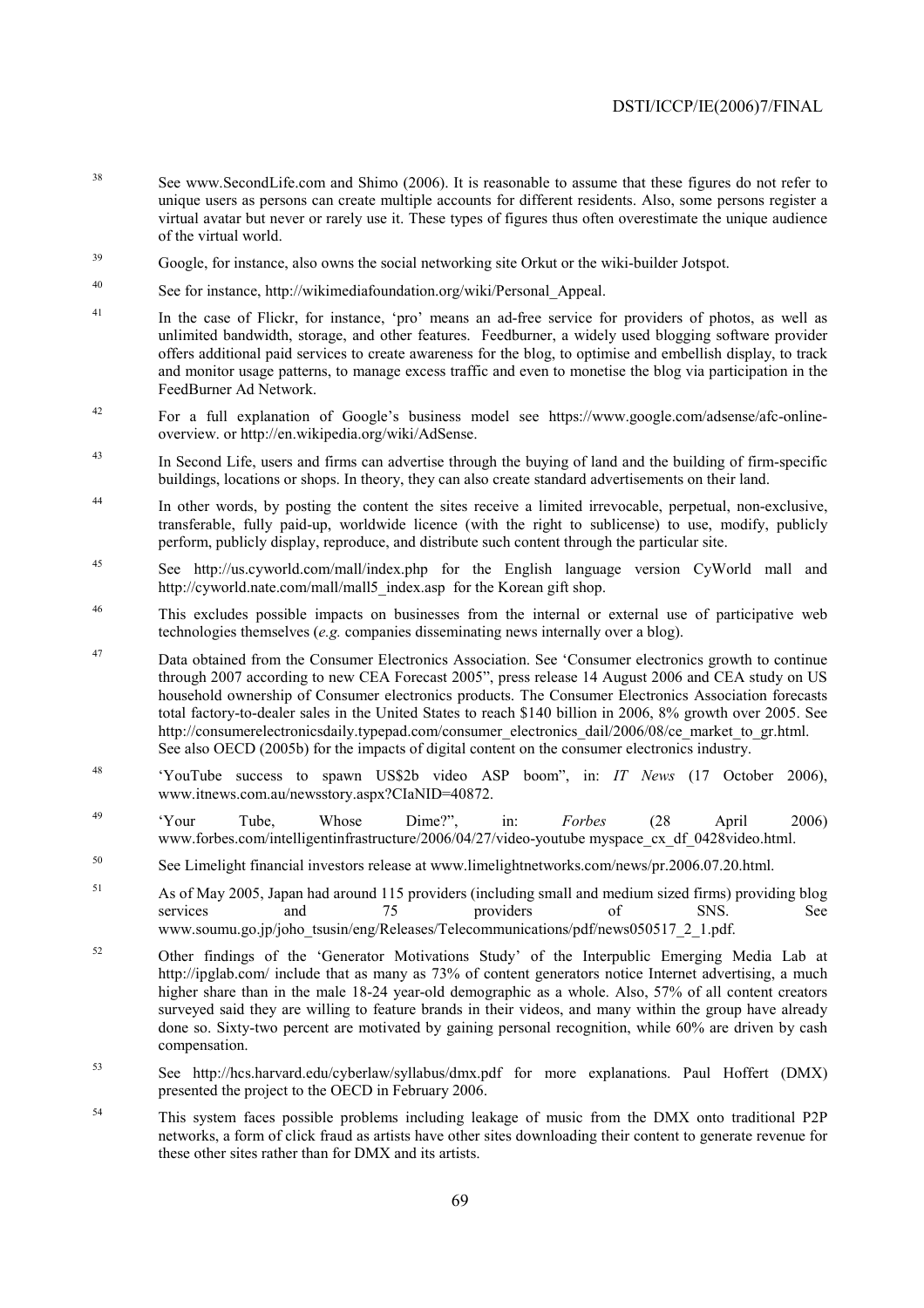- 55 This model, however, requires that a user must be online while viewing the content to generate advertisement revenue. It does not work well for videos that are downloaded and then viewed later offline or on a portable audio/video player.
- 56 The *International Herald Tribune*, for instance, signed a deal in May 2006 to syndicate content from the Korean citizen journalism site OhmyNews.
- <sup>57</sup> *Korea: SK Com. to launch new search engine*", in: *Korea Times* (23 October 2006).
- 58 See http://dovecreamoil.com/.
- <sup>59</sup> Budweiser, for instance, allows users to put words in the mouth of celebrities or animals to send as postcards. See http://veepers.budweiser.com/service/Start.
- 60 Examples are the folk singer Sandi Thom and Artic Monkeys.
- 61 Coca-Cola and iTunes have recently announced a webpage to foster young musical talent (upcoming artists can send their music to a selection committee for airing).
- <sup>62</sup> See www.desiresdavenir.org/. Socialist candidate Ségolène Royal made her website a vital part of her campaign, practicing what she calls 'participative democracy.'
- 63 See http://blog-ump.typepad.fr/.
- 64 See www.loiclemeur.com/english/2005/12/nicolas\_sarkozy.html.
- 65 Collaborative educational initiatives such as MIT OpenCourseWare are providing opportunities for educators and students alike to make use of these resources and improve the overall level of education. The University Channel podcast  $-$  a project of Princeton University - makes videos of academic lectures available.
- 66 See on the changing role played by broadcasters in shaping politics and the democratic process, the ongoing conferences and seminars. ëBeyond Broadcast 2006: Reinventing Public Media in a Participatory Culture' held at Harvard Law School on February 24, see http://cms.mit.edu/.
- <sup>67</sup> The analysis is based on analysis of the terms of service and the Privacy Policy of the following sample of 15 widely- and internationally-used UCC sites: Flickr, Ofoto, BoingBoing, Digg, del.icio.us, Bebo's, Cyworld, Face Book, Friendster, MySpace, orkut, Daily Motion, Google Video, You tube and Second Life. The tables are a generalisation of the terms of services of these sites. Other UCC sites (especially non-English-speaking ones) may have different terms of service. Terms of services vary according to local legal frameworks and local cultures.
- 68 The final provision of the OECD Council Recommendation on Broadband Development is the ë[e]ncouragement of research and development in the field of ICT for the development of broadband and enhancement of its economic, social and cultural effectiveness".
- 69 See also the OECD-BIAC Workshop on Future of Online Audiovisual Services, Film and Video: Issues for Achieving Growth and Policy Objectives, September 29, 2006, Summary, DSTI/ICCP/CISP/IE(2006)2, www.oecd.org/dataoecd/33/42/37866987.pdf.
- 70 See also related comments and suggestions by the UK regulator OFCOM supporting that audiences be able to re-use content, at http://www.ofcom.org.uk/media/news/2007/01/nr\_20070124a.
- 71 See also the OECD Council Recommendation on Broadband Development at www.oecd.org/dataoecd/31/38/29892925.pdf.
- $72$  Finally, regulators will have to monitor whether their current approaches for guaranteeing competition in the telecommunication market will be adequate for new NGN environments. See the OECD NGN Forumwww.oecd.org/document/12/0,2340,en\_2649\_34223\_37392780\_1\_1\_1\_1,00.html.
- 73 This technological choice is based on the historical Internet use patterns which did not show a great need for upload capacity at the user-level.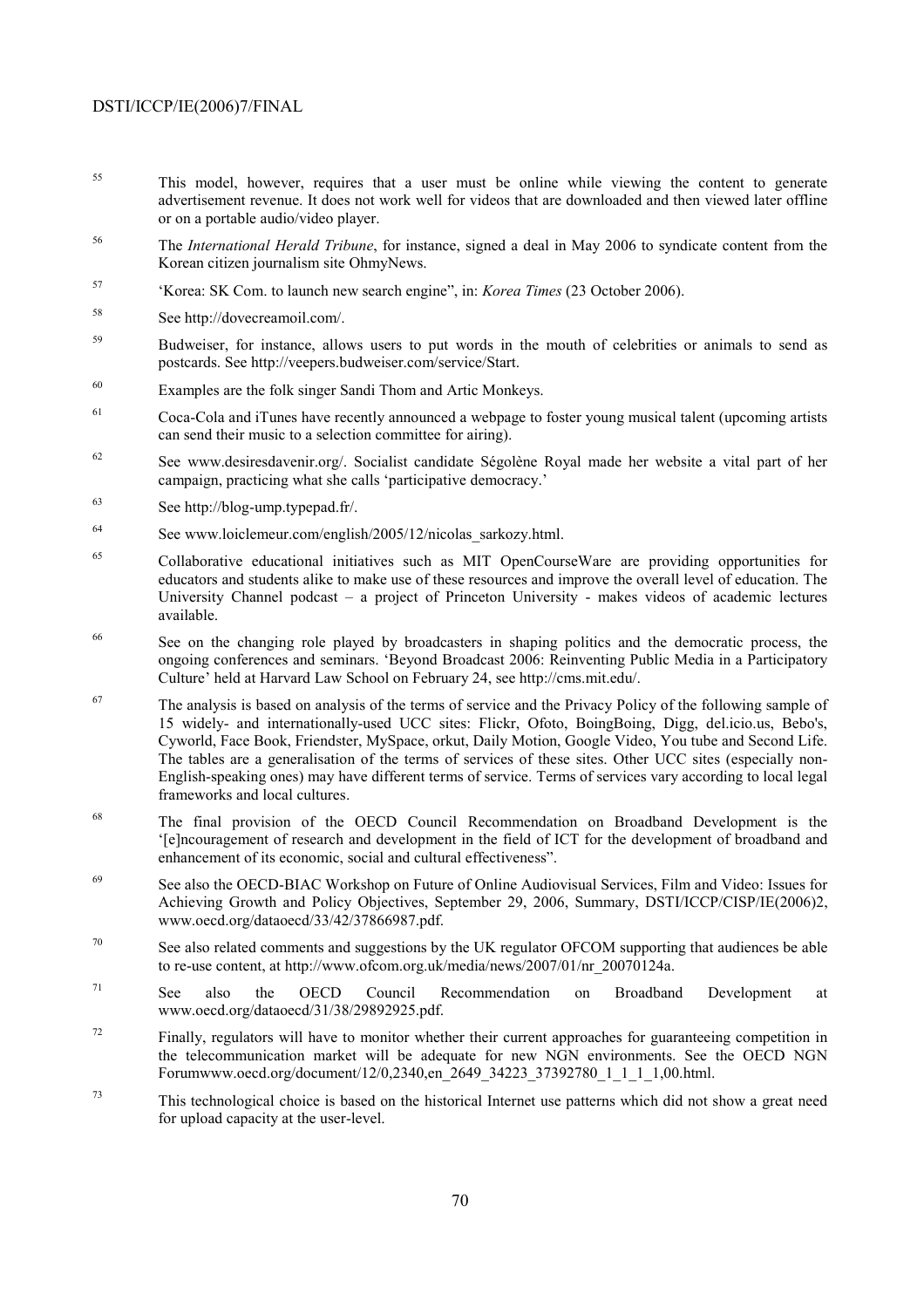- 74 As suggested by the OECD Council Recommendation on Broadband Development at www.oecd.org/dataoecd/31/38/29892925.pdf.
- 75 See also the OECD-BIAC workshop, in footnote 72.
- 76 Comments from Prof. Dr. Urs Gasser, Dr. Martin Senftleben and OECD delegations on this section are appreciated.
- <sup>77</sup> The requirement of originality can be understood as a reference to the uniqueness of works resulting from the personal and individual character of the process of creation (WIPO, 2006a).
- 78 WIPO Copyright Treaty (WCT) and the WIPO Performances and Phonograms Treaty (WPPT) at www.wipo.int/copyright/en/treaties.htm.
- 79 OECD (2004), Recommendation of the Council on Broadband Development, C(2003)259/FINAL, www.oecd.org/dataoecd/31/38/29892925.pdf.
- 80 See http://fairuse.stanford.edu/Copyright\_and\_Fair\_Use\_Overview/chapter9/index.html.
- <sup>81</sup> See also Hugentholtz (1997) for a discussion of fair use in different legal regimes.
- <sup>82</sup> WIPO Copyright Treaty (Article 10) and WIPO Performances and Phonograms Treaty (Article 16), and Agreement on Trade-Related Aspects of Intellectual Property Rights TRIPS (Article 13).
- 83 See (Fiscor, 2002) and Senftleben (2004) for a discussion.
- 84 Agreed Statements concerning Article 10 of the WIPO Copyright Treaty adopted by the Diplomatic Conference on December 20, 1996.
- 85 17 U.S.C. 107, U.S. Copyright Act (found in Title 17 of the United States Code).
- 86 Australian Copyright Act, Division 3, Art. 40 ff.
- 87 UK Copyright, Designs and Patents Act 1988, Chapter III.
- 88 C.f. EUCD Article 5, para. 3 and 4. Exceptions are valid for (i) teaching or scientific research, (ii) for the benefit of people with a disability, (iii) reproduction by the press, communication to the public or making available of published articles/broadcasts on current economic, political or religious topics or of broadcast works or other subject-matter of the same character, (iv) quotations for purposes such as criticism or review, (v) use for the purposes of public security or to ensure the proper performance or reporting of administrative, parliamentary or judicial proceedings, (vi) use of political speeches as well as extracts of public lectures or similar works or subject-matter to the extent justified by the informatory purpose and provided that the source, including the author's name, is indicated, except where this turns out to be impossible, (vii) use during religious celebrations or official celebrations organised by a public authority; (viii) use of works, such as works of architecture or sculpture, made to be located permanently in public places; (ix) incidental inclusion of a work or other subject-matter in other material, (x) use for the purpose of advertising the public exhibition or sale of artistic works, to the extent necessary to promote the event, excluding any other commercial use, (xi) use for the purpose of caricature, parody or pastiche, (xii) use in connection with the demonstration or repair of equipment; (xiii) use of an artistic work in the form of a building or a drawing or plan of a building for the purposes of reconstructing the building (xiv) use by communication or making available, for the purpose of research or private study, (xv) use in certain other cases of minor importance where exceptions or limitations already exist under national law.
- 89 EUCD, Article 5. See (Senftleben, 2004) for more on this topic.
- 90 See Japanese Copyright Act, Subsection 5, Korea Copyright Act, Section 6.
- 91 Korea Copyright Act, Section 6, Article 26 (Public Performance and Broadcasting for Non-Profit Purposes): (1) It shall be permissible to perform publicly or broadcast a work already made public for nonprofit purposes and without receiving any benefit in return from audience, spectators or third persons: Provided, That this shall not apply to cases where the stage performers are paid any normal remunerations. (2) It shall be permissible to reproduce and play for the general public any commercial phonograms or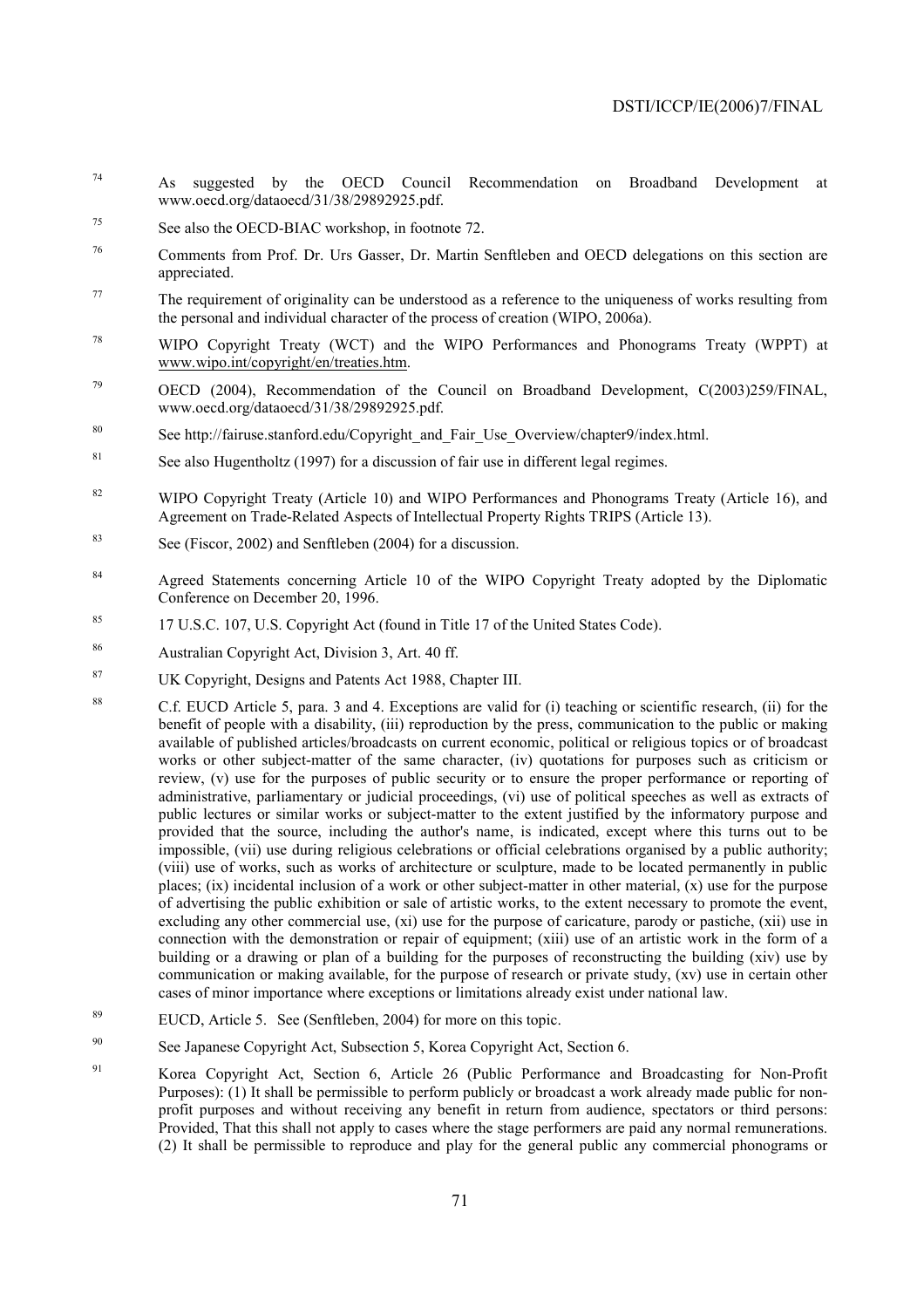cinematographic works, if no benefit in return for the relevant public performance is received from audience or spectators: Provided, that this shall not apply to the case as prescribed by the Presidential Decree. Japanese Copyright Act, Subsection 5, Japan: Article 38 (Public Performance and Broadcasting for Non-Profit Purposes. *i.e.* works can be performed or exhibited freely if the performer is not remunerated, and the audience is not charged an admission fee Article 38. of Japanese Copyright Act (Performances, etc. not for profit-making purposes) (1) It shall be permissible to publicly perform, present and/or recite a work already made public, for non-profit-making purposes and if no fees are charged to the audience or spectators ('fees' includes consideration of any kind whatsoever for the offering and the making available of a work to the public; the same shall apply below in this Article), to audiences or spectators. The foregoing, however, shall not apply when the performers or reciters concerned are paid any remuneration for such performance, presentation or recitation.

- 92 See Cotter (2006) and Litman (2006) for a related discussion.
- 93 Inaugural Internet Governance Forum Meeting Athens, Greece, 30 October 2 November 2006, Content Rights for the Internet Environment,
- www.intgovforum.org/Athens\_workshops/Content%20Rights%20workshop%20report.pdf.<br>Viviane Reding Member of the European Commission responsible for Information Society and Media, Speech on the "The Disruptive Force of Web 2.0: how the new generation will define the future", Youth Forum, ITU Telecom World Hong Kong, China, 3 December 2006, SPEECH/06/773 (4 Dec 2006), http://europa.eu/rapid/pressReleasesAction.do?reference=SPEECH/06/773&format=HTML&aged=0&lang uage=EN&guiLanguage=en.<br>
0.f. UK Treasury, 2006 and the discussion on orphan works in many OECD countries.
- 
- 96 Recommendation 11 and 12.
- 97 Recently, for example, bloggers who posted audio clips of part of a copyrighted broadcast to criticise the content and tone of the programme were asked to take down relevant material. See www.chillingeffects.org for an attempt to take stock of such notices.
- <sup>98</sup> See also Regner et al (2006) on flexible platforms for free content created by users.
- <sup>99</sup> In other words, by posting the content the sites receives a limited irrevocable, perpetual, non-exclusive, transferable, fully paid-up, worldwide licence (with the right to sublicense) to use, modify, publicly perform, publicly display, reproduce, and distribute such content through the particular site.
- 100 For instance, Universal Music recently filed a lawsuit against Grouper and Bold (two video sharing sites) for violation of their copyright arguing that the latter services host their content without authorisation. In some cases, such lawsuits or related concerns have led to video-sharing sites removing videos from the
- 
- 
- 
- sharing site.<br>
Section 512(c) of the US Digital Millennium Copyright Act.<br>
102<br>
Section 512(a) of the US Digital Millennium Copyright Act<br>
103<br>
104<br>
Directive 2000/31/EC of the European Parliament and of the Council of 8 J aspects of information society services, in particular electronic commerce, in the Internal Market ('Directive on electronic commerce'), Article 12. It is implied that the online intermediaryís ëactivity is of a mere technical, automatic and passive nature, which implies that the information society service provider has neither knowledge of nor control over the information which is transmitted or stored' (Recital 42).
- <sup>105</sup> 'Directive on electronic commerce', Art. 15.
- $106$  Ibid, Recitals 40 and 46.
- 107 Ibid, Art. 16.
- 108 In March 2005, the Italian government promoted the so-called San Remo charter for the adoption of a coordinated set of codes of conduct by the content industry, ISPs, network operators, manufacturers and rights owners, to foster the availability of quality in a secure environment, and to organise and promote educational campaigns in particular amongst youth to ensure the respect of digital rights. See for France,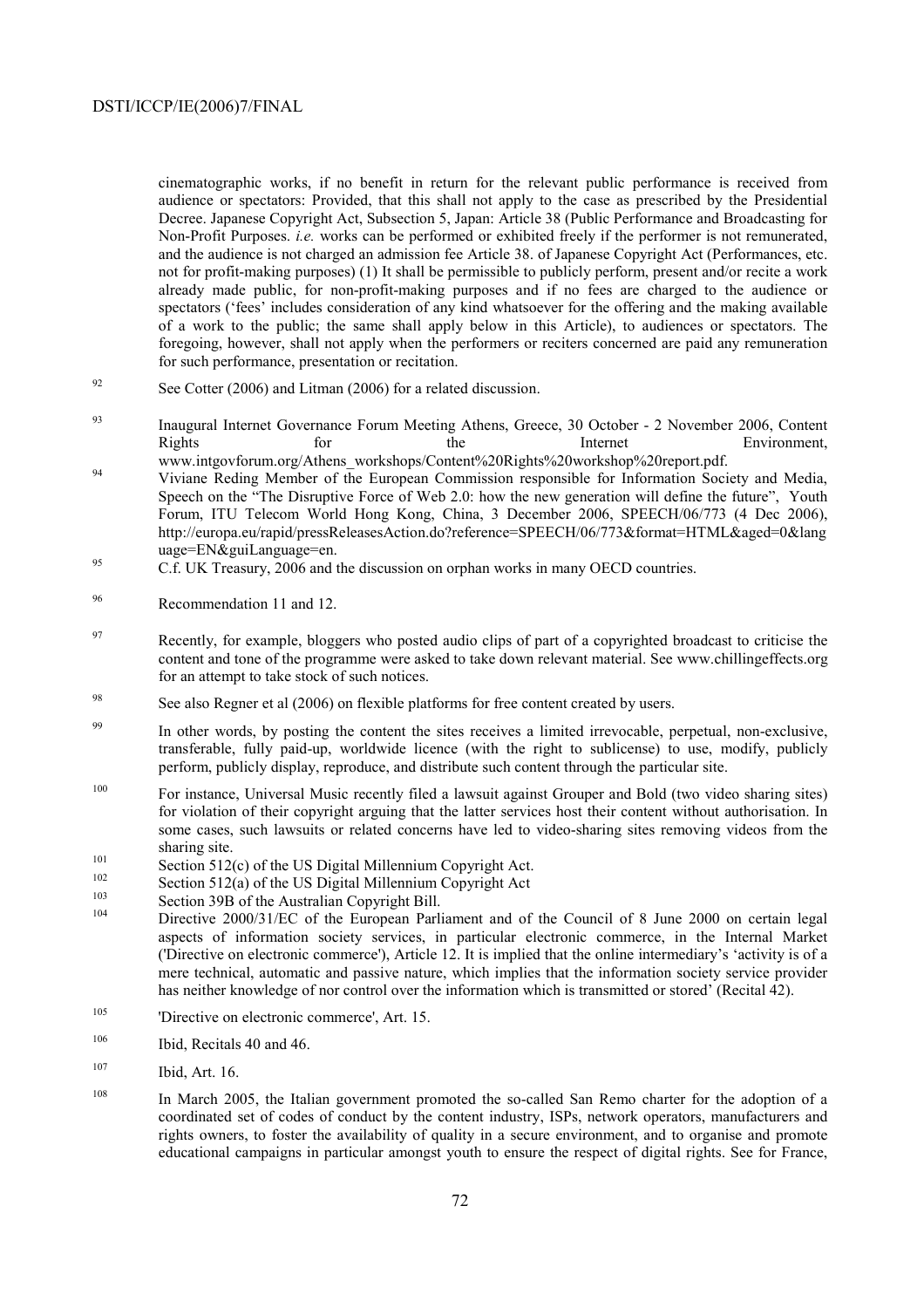the *Charte díengagements pour le dÈveloppement de líoffre lÈgale de musique en ligne, le respect de la propriÈtÈ intellectuelle et la lutte contre la piraterie numÈrique*, www.culture.gouv.fr/culture/actualites/conferen/donnedieu/charte280704.htm. For the EU level see the European Charter for Film Online at:

http://ec.europa.eu/comm/avpolicy/docs/other\_actions/film\_online\_en.pdf.

- <sup>109</sup> See for an example of such take down notice procedures for a user-created content site: http://secondlife.com/corporate/dmca.php.
- 110 United States Supreme Court Decision in MGM Studios, Inc. v. Grokster, Ltd. 545 U.S. 913 (2005) at http://caselaw.lp.findlaw.com/cgi-bin/getcase.pl?court=US&navby=case&vol=000&invol=04-480.
- $111$  C.f. WIPO (2005).
- 112 See http://blogs.law.harvard.edu/palfrey/2007/02/02/viacoms-cease-and-desist-letters-for-a-home-video/.
- 113 Recommendation 15 and 16.
- 114 The Geneva Declaration of Principles and the Tunis Commitments of the World Summit on the Information Society refer to and underline the importance of freedom of expression and the free flow of information, ideas and knowledge. The identification of the appropriate enabling legal, policy and regulatory frameworks that preserve openness as one of the key founding principles of the Internet may be strived for.
- 115 Submitted by the Singaporean delegation. ëMicrosoft survey: Blogging Phenomenon Sweeps Asia, According to New Research from Windows Live Spacesí, in: Xinhua-PRNewswire (28 November 2006) based on Microsoft surveys of its MSN and Windows Live Online Services Business.
- 116 For instance, this is also the form chosen by Wikipedia.
- <sup>117</sup> See Kolbitsch and Maurer (2006).
- 118 Debated in the context of the revision of the UK Violent Crime Reduction Bill. See Move to ban happyslapping on the web, *The Guardian* (21 October 2006).
- 119 Even this is not perfect, though, as one could obtain access to such an address and start a profile.
- 120 Certain user-created content services have also implemented special zones for underage users (*e.g.* Teen grid for 13-17 year olds in Second Life).
- <sup>121</sup> In Korea, the posting of pictures and videos concerning the behaviour of some persons has led to a form of 'public shaming'.
- 122 See www.oecd.org/sti/security-privacy for OECD work on privacy and ICT security.
- <sup>123</sup> Since the early 1990s, several clinics have been established in the United States to treat heavy Internet users. They include the Center for Internet Addiction Recovery, in Bradford, Pa., and the Connecticutbased Center for Internet Behavior.
- <sup>124</sup> These have also been discussed in the context of online games in OECD (2005d).
- <sup>125</sup> "Developing teaching curriculum to disseminate a sound Internet culture", *Korea Herald* (15 September 2006), www.asiamedia.ucla.edu/article-eastasia.asp?parentid=5298.
- <sup>126</sup> Survey of 3 000 Internet users. See: www.itu.int/wsis/stocktaking/scripts/documents.asp?project=1120746255&lang=en.
- 127 See Republic of Korea Ministry of Information and Communication (MIC) Activity: The Center for Internet Addiction Prevention and Counselling: www.itu.int/wsis/stocktaking/scripts/documents.asp?project=1120746255&lang=en and www.asiamedia.ucla.edu/article-eastasia.asp?parentid=52984.
- <sup>128</sup> Statistics Canada (2006) notes that, '[t]hus, it is not that people are becoming anti-social; it is that people are becoming differently social.<sup>7</sup>